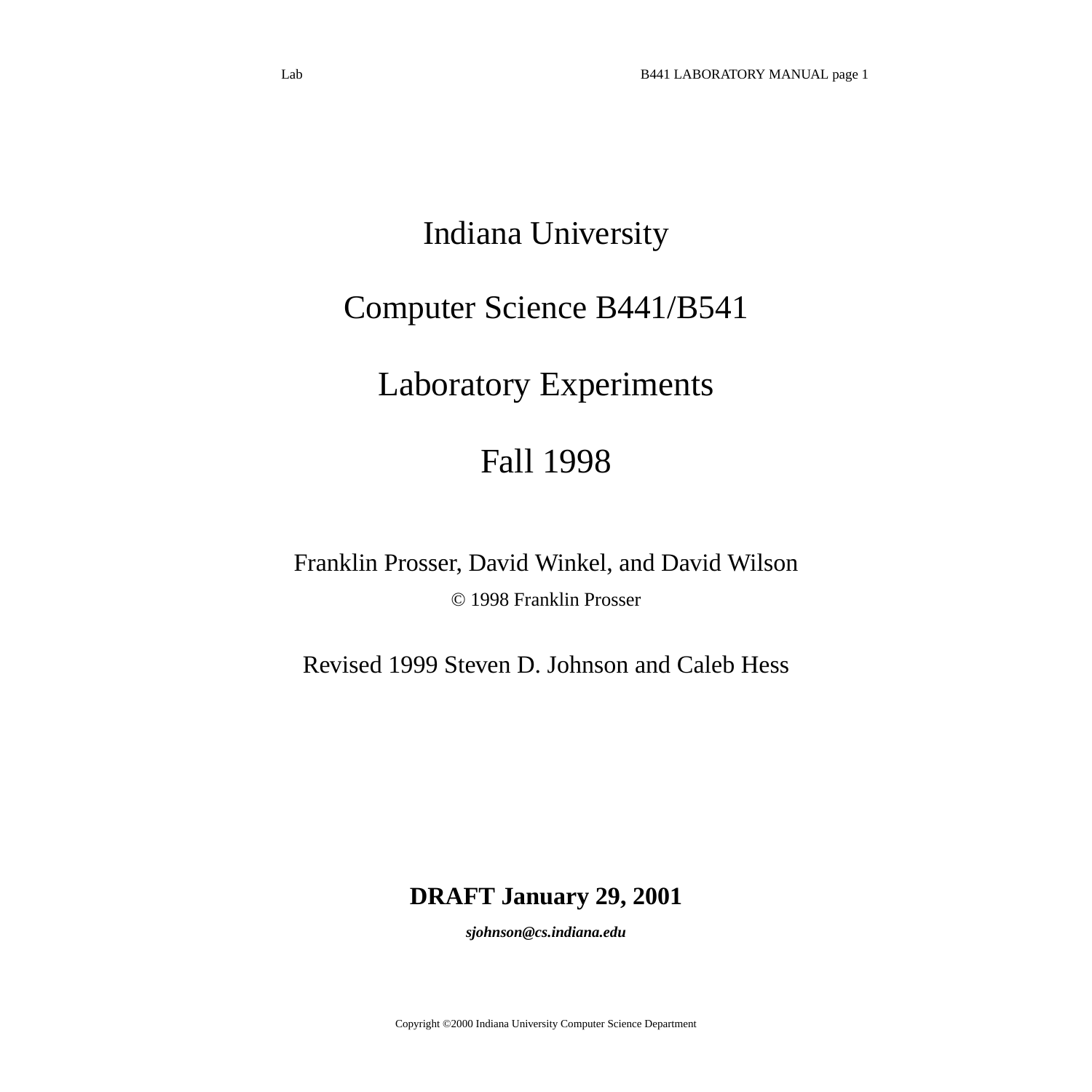# <span id="page-1-0"></span>**Laboratory 0 Document defaults**

This is the template file for the Lab manual. All common formats should have instances in this file, so that they can be imported into the book.

Some good things to know about include:

- system variables [ch. 7 of the Framemaker manual]
- autonumbering [ch 4]. Sections, subsections, figures, and tables are numbered using series L

#### <span id="page-1-1"></span>**0.1 Cataloged character formats**

Catalog character styles include

SIGNAL helvetica, upper case NETGATEDSIGNAL helvetica, upper case, overba

#### <span id="page-1-2"></span>**0.2 HeaderA Style**

**0.2.1 HeadeB Style**

**subsec style**

**Indentation schemes** Indented paragraph styles include:

Indent1

Indent2

Indent3 Indent4 Indent5

- **ul**: the quick brown fox jumped over the very lazy dog the quick brown fox jumped over the lazy dog.
- 1. **ol**: the quick brown fox jumped over the very lazy dog the quick brown fox jumped over the lazy dog.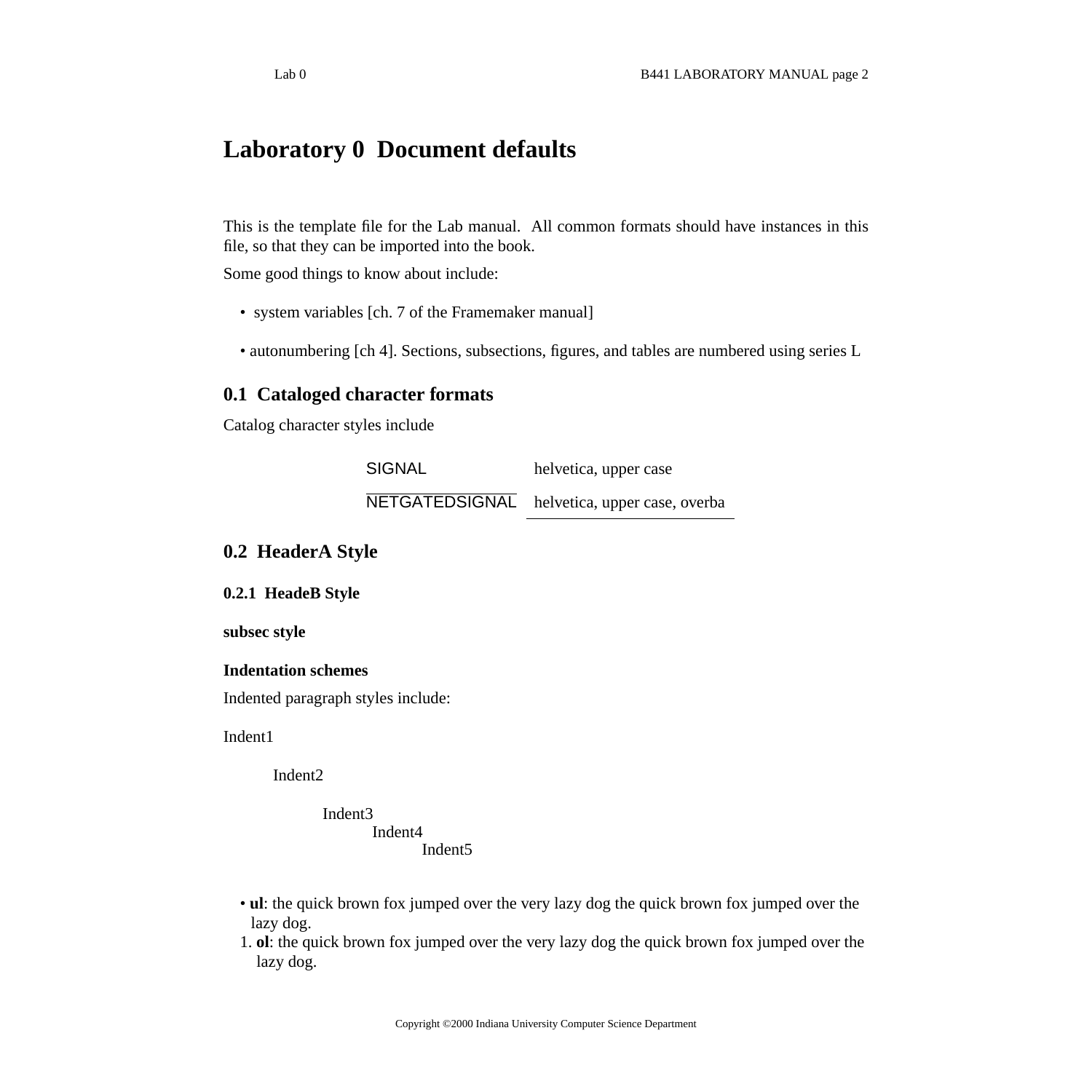#### <span id="page-2-0"></span>**0.3 Some table formats**

Format C

| A  | B |
|----|---|
| C. | D |

#### **Table 0-1 Format B**

| Signal Level | <b>TTL</b> voltage Ranges | <b>CMOS</b> Voltage Ranges |
|--------------|---------------------------|----------------------------|
|              | $0.0 - 0.8$ V             | $0.0 - 1.0$ V              |
|              | $2.0 - 5.0 V$             | $3.5 - 5.0 V$              |

#### **Table 0-2 Format A**

#### <span id="page-2-1"></span>**0.4 Figures**

For example,



**Figure 0-1**

#### <span id="page-2-2"></span>**0.5 Graphic Symbols**

Set grid-snap to .0625" and grid lines to .125". For signal names use helvetica, 10pt: ABCD, ABCD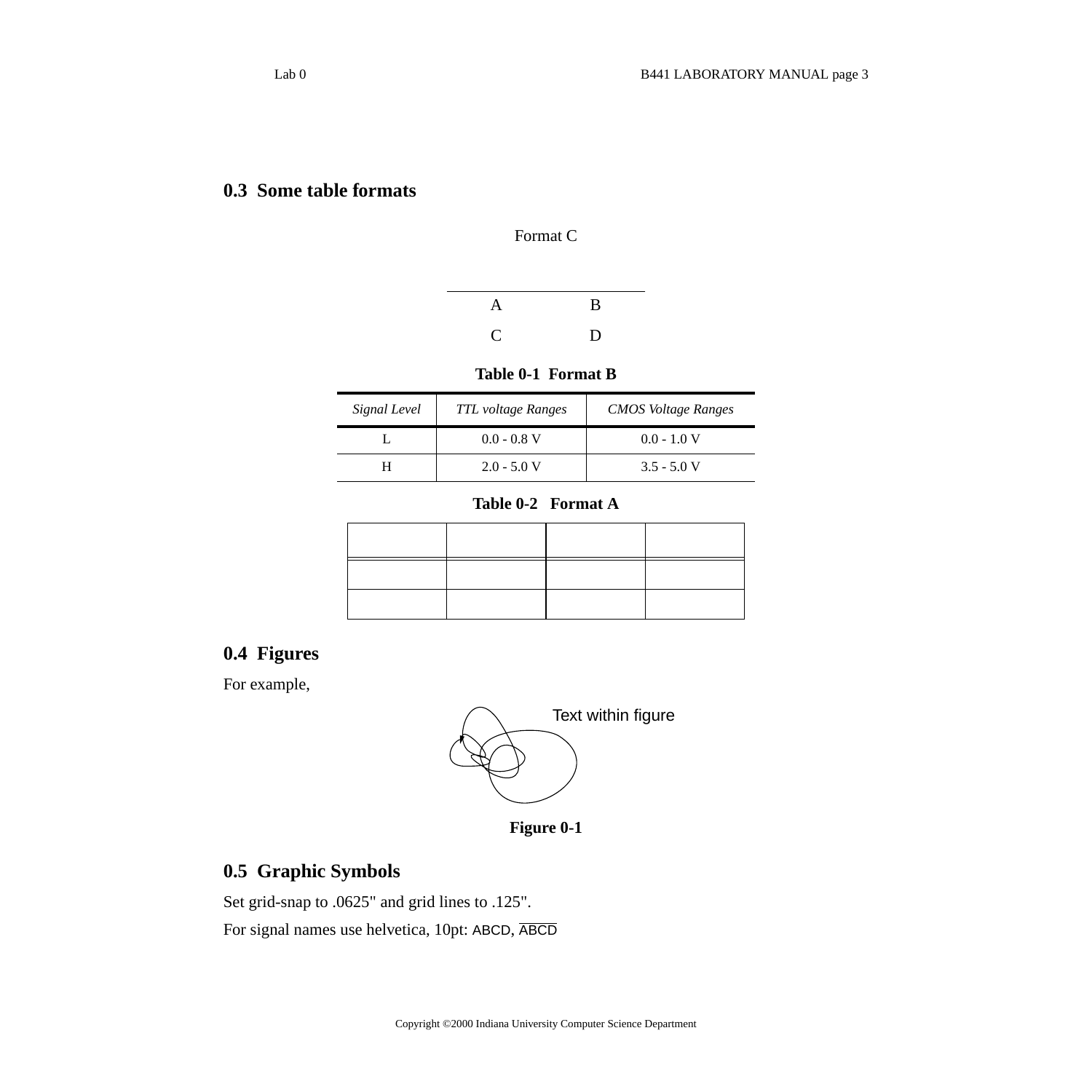# <span id="page-3-0"></span>**0.6 Basic gates**

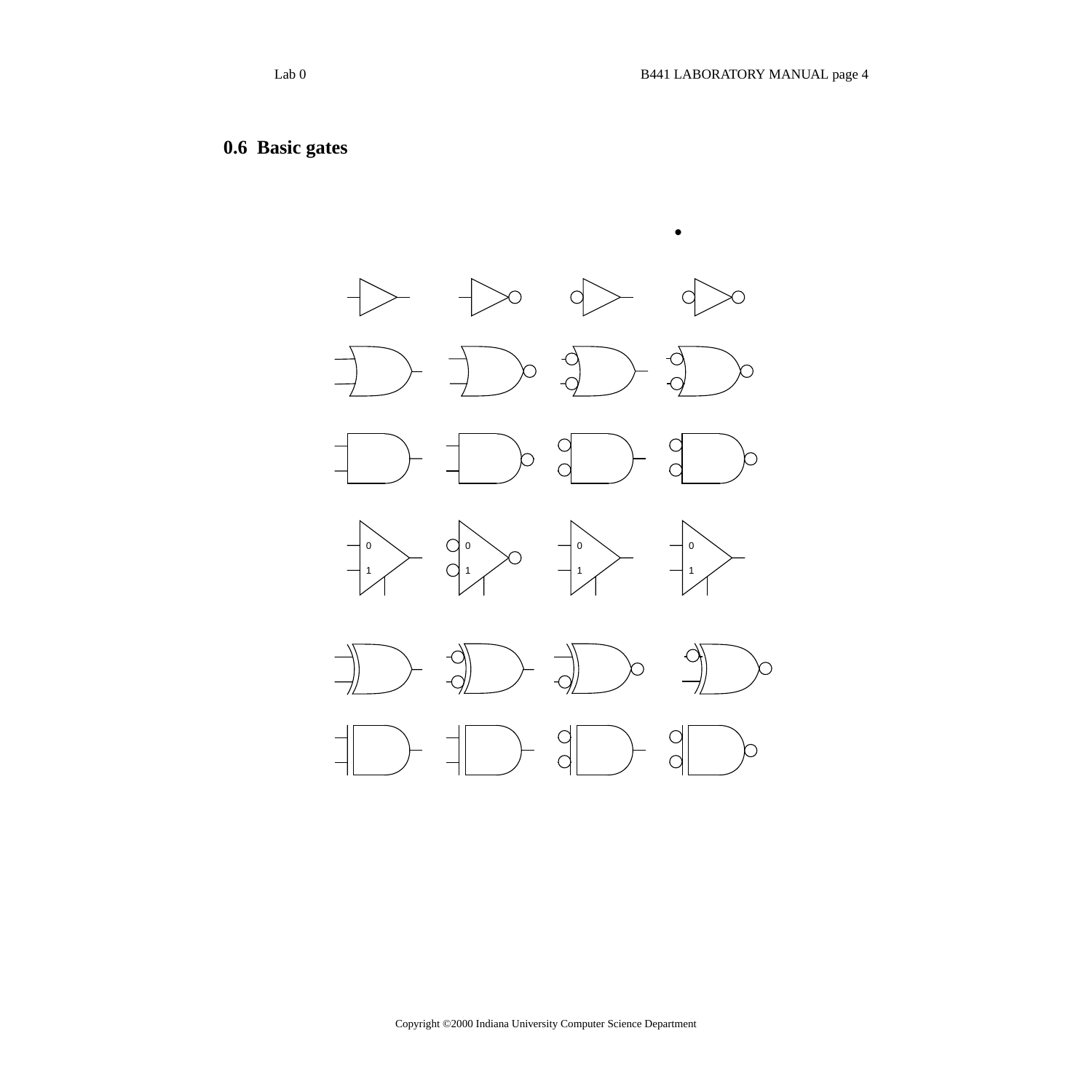# <span id="page-4-0"></span>**0.7 Storage elements**

CLK





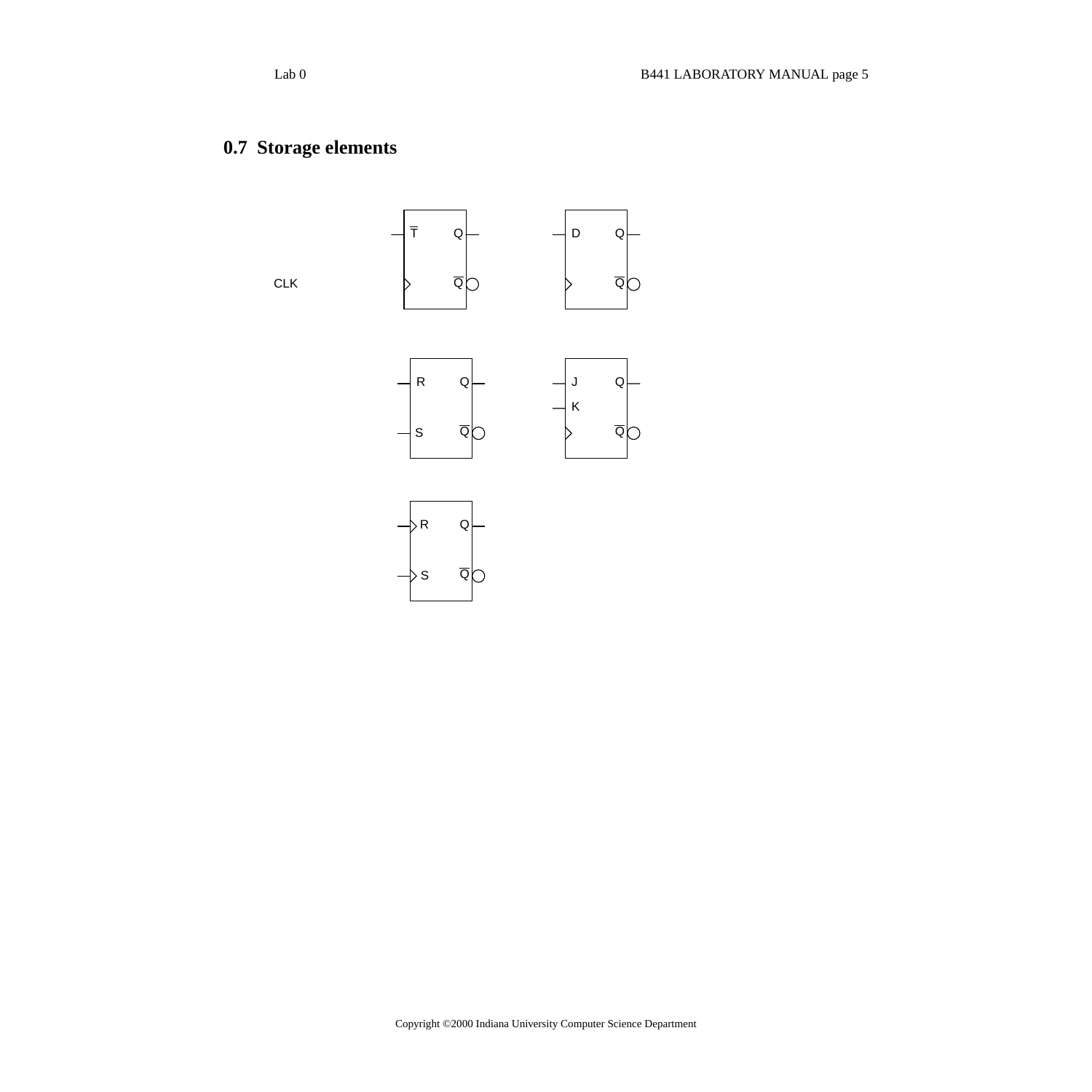### **0.7.1 Analog components**



.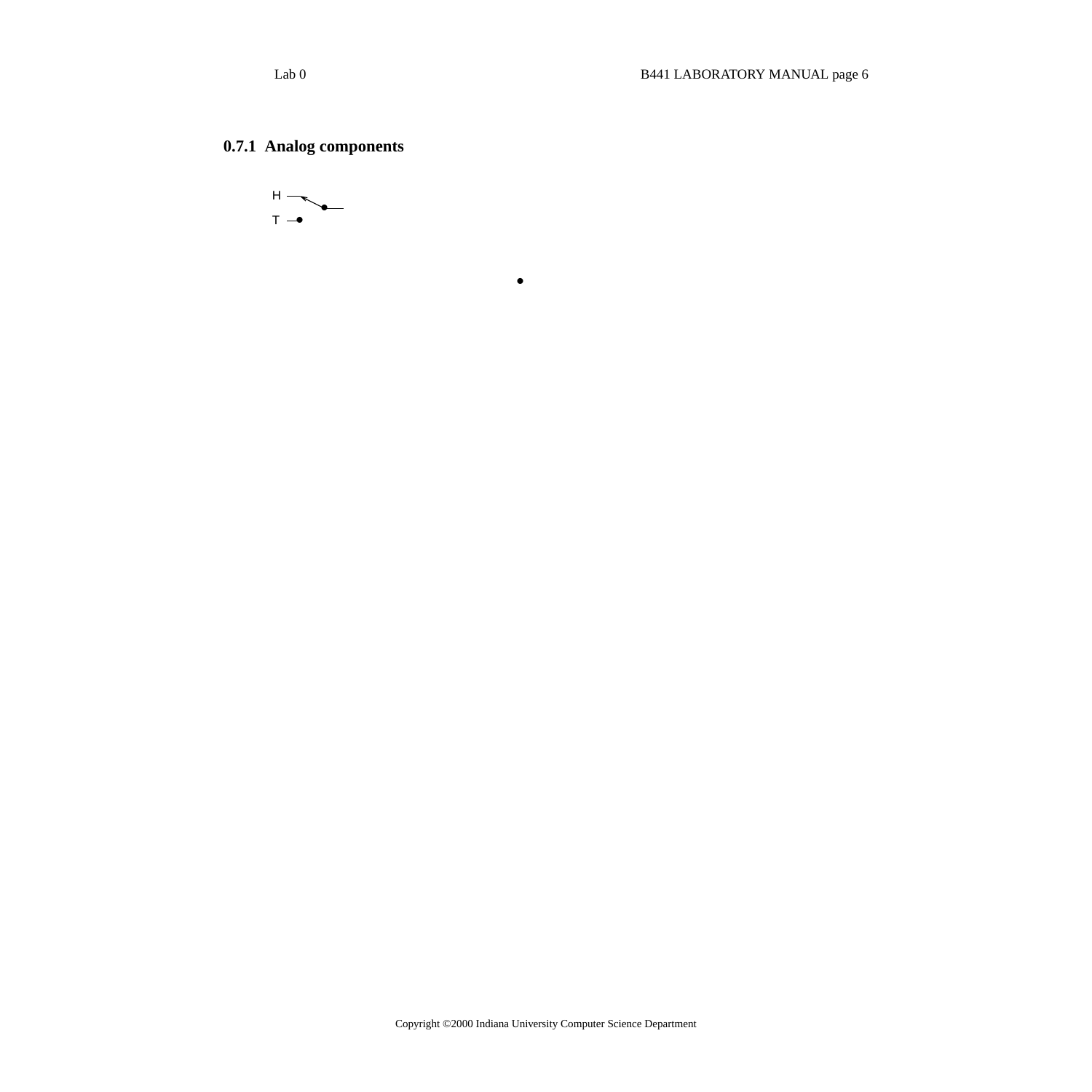| 0.3 Automated testing with the Logic Engine -- an optional way to test complex devices 41 |  |
|-------------------------------------------------------------------------------------------|--|
| Lab 6: Hierarchical Design Using Schematic Macros 43                                      |  |
|                                                                                           |  |
| 0.2 Creating a Macro Component for a 1-bit Magnitude Comparator  44                       |  |
|                                                                                           |  |
| 0.4 Scaling the 4-bit Magnitude Comparator to Build an 8-bit Comparator  45               |  |
|                                                                                           |  |
|                                                                                           |  |
|                                                                                           |  |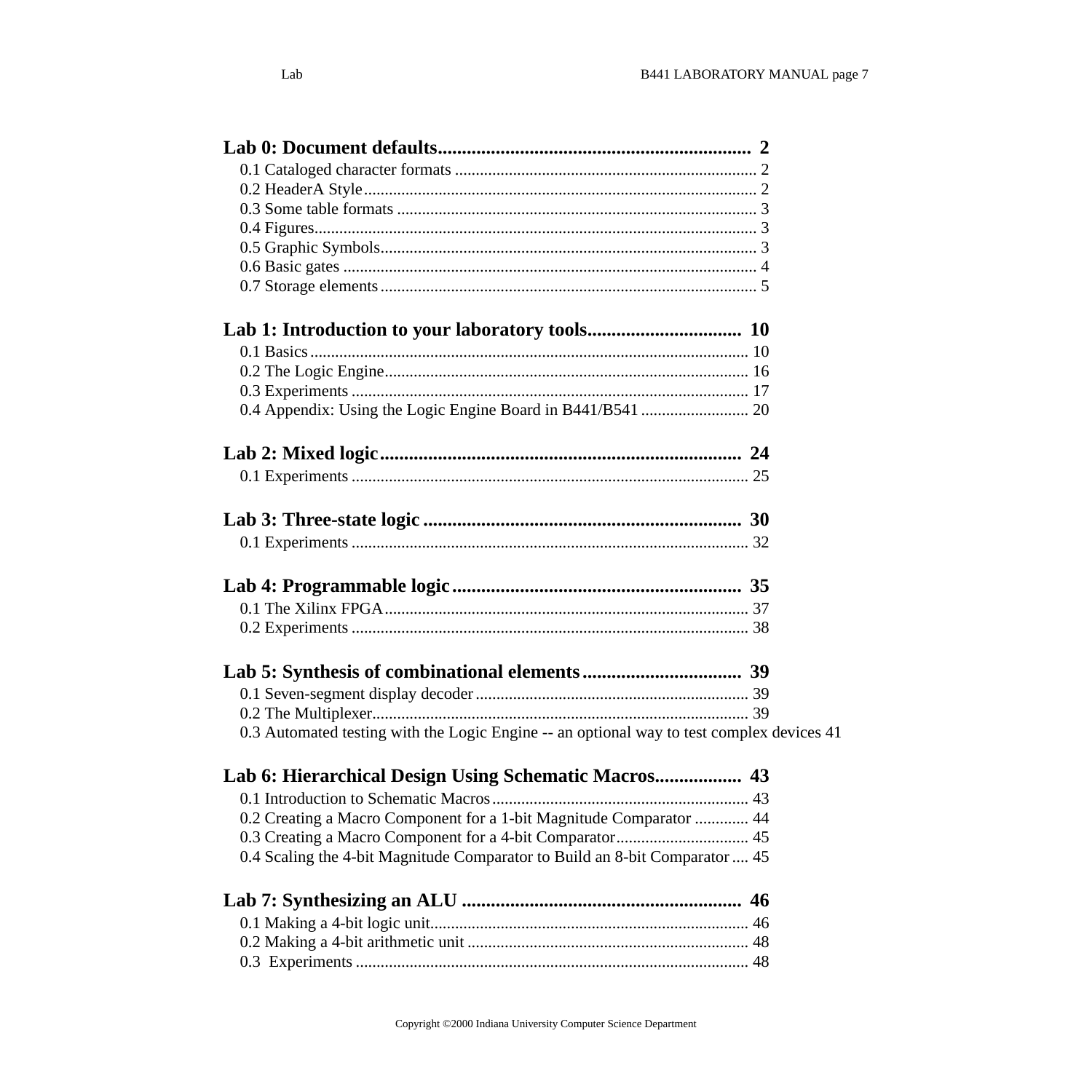| 0.3 How the laboratory ASM relates to the textbook ASM 81                 |  |
|---------------------------------------------------------------------------|--|
| 0.4 An early (and temporary) shortcut, if you care to use it.  81         |  |
|                                                                           |  |
|                                                                           |  |
|                                                                           |  |
|                                                                           |  |
|                                                                           |  |
| Lab 13: Debugging and testing your PDP-8 processor  86                    |  |
|                                                                           |  |
|                                                                           |  |
| 0.3 Installing an input/output interface and running "real" programs.  87 |  |
|                                                                           |  |
|                                                                           |  |
|                                                                           |  |
|                                                                           |  |
|                                                                           |  |
|                                                                           |  |
|                                                                           |  |
|                                                                           |  |
|                                                                           |  |
|                                                                           |  |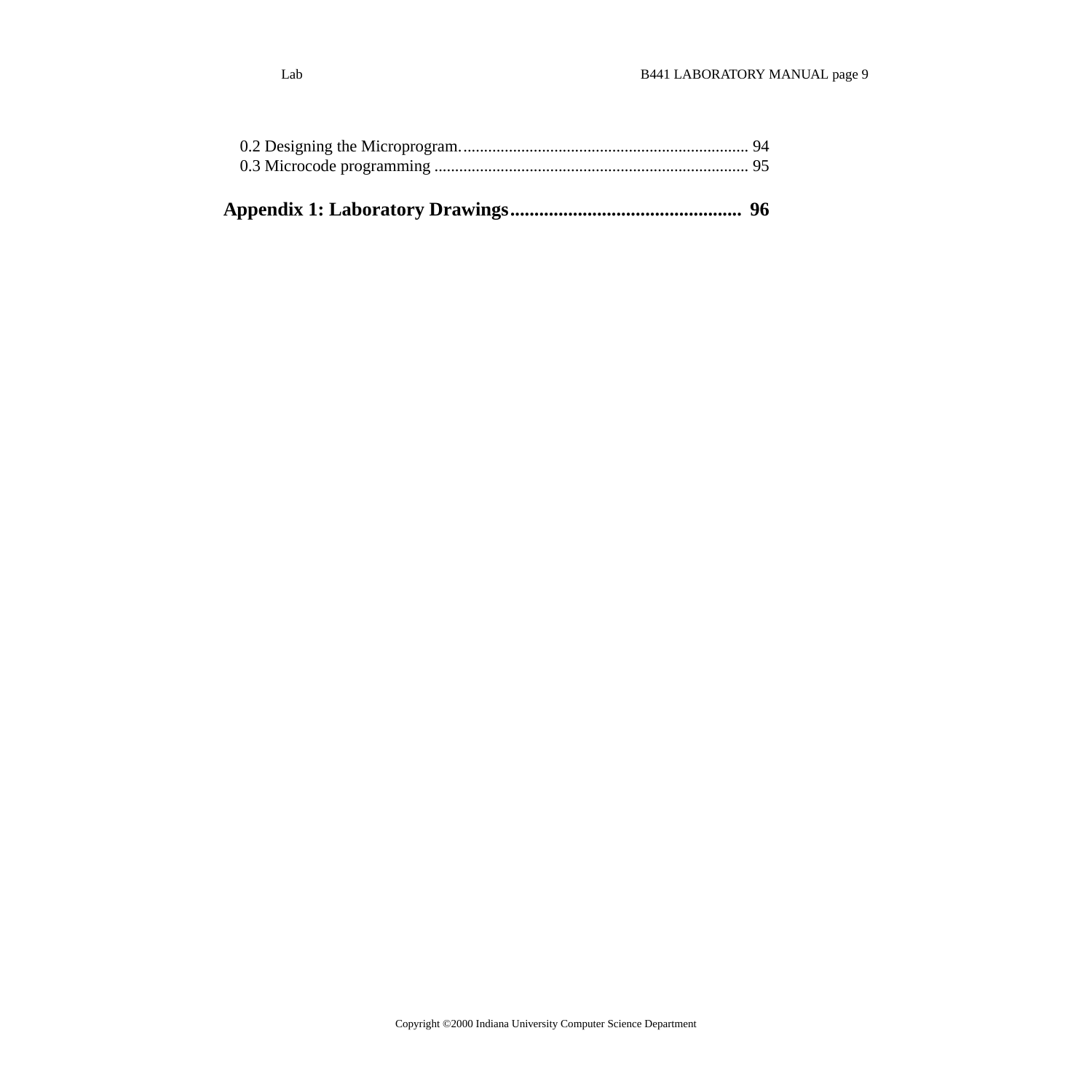# <span id="page-9-0"></span>**Laboratory 1 Introduction to your laboratory tools**

Your assignment for the semester in the B441/B541 laboratory is to build a simple yet complete 12-bit computer and run diagnostics on it. To achieve success, you must become familiar with the equipment available to you. The first labs will introduce these tools. In these early labs you will be guided step by step; later labs will provide only general directions and you will be expected to proceed on your own. Some of the labs will require more than one week.

#### <span id="page-9-1"></span>**1.1 Basics**

#### **1.1.1 Wire wrapping**

According to the old saying, you can tell a mechanic by his tools. If you ever see a mechanic use a wrench as a hammer, take your car to another shop next time. A similar principle applies in this lab. Students who understand and respect their tools and know when to use each one invariably get done faster and derive more satisfaction from the project.

Your wirewrap tools are used at every turn in your project. Although simple, they can do lots of damage. Take pride in your workmanship; it pays! An article reproduced at the end of this chapter has photographs of good and bad technique. Photo 4 in that article shows what a proper wrap looks like. Strive to make all your wraps look like this.

Wirewrapping works by forcing the wire into close contact at the corners of a square post. The enormous pressure resulting from the wrapping action breaks down surface oxide layers and allows the metals in the wire and the post to fuse. Scanning electron microscope pictures of wire peeled from a perfect wrap conclusively show many small areas of cold welding between wire and post. These welds are the result of atomic bonding between the two metals and are responsible for the impressive reliability of wire wrap technology. One manufacturer's study showed not a single fault traceable to wirewrap in their customer base of installed computers.

A good wrap starts with a properly cut and stripped wire. If your wire is too short, its insulation will be short and will not reach the destination post. The exposed bare wire may contact adjacent posts or signal traces on the circuit board. If the wire is too long, you will soon have an awkward three dimensional mat of wires. If you nick the wire when stripping insulation, the wire can break. If it breaks inside the insulation you can have a perfectly good-looking wrap with intermittent connection, something you really don't want. Proper cut-and-strip technique takes only a few minutes to master. Your lab AI will demonstrate the motion for a clean cut and strip.

Next, the stripped end of the wire is inserted into the business end of a wire-wrap tool. Slide the wire in until the insulation bottoms inside the tool (or, with some tools, until you can see the beginning of the insulation through the peephole). Enough insulated wire will then be in the tool to cause the first turn of the wrap to be of insulated wire. *This is very important*. It will prevent shorts to adjacent posts. The stripping tool leaves the right length of wire for 8 turns of bare wire. (In the accompanying article, Photo 4 shows 15 turns; 8 are adequate.) Place the wrap tool and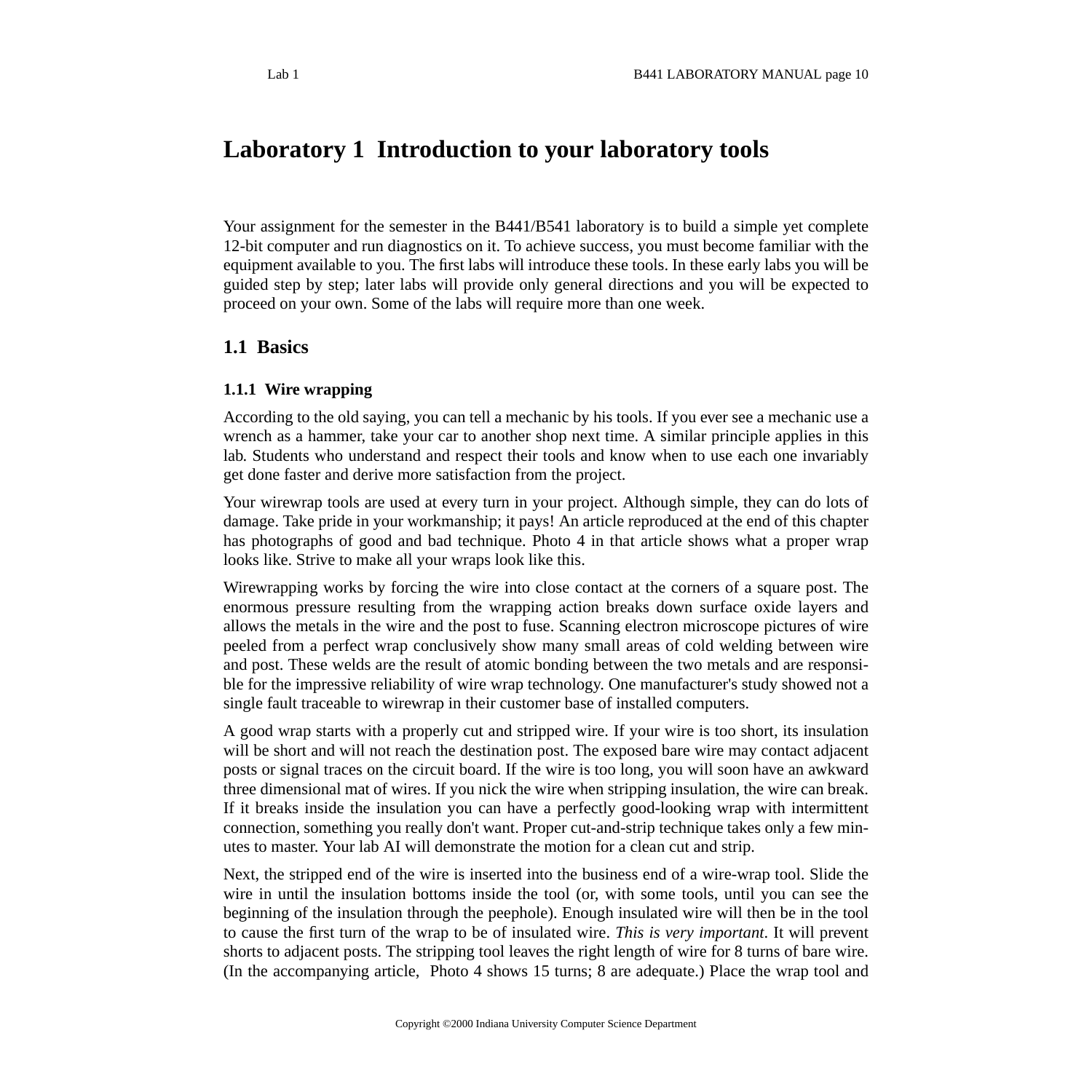wire over a post, put just enough tension on the wire to prevent the wrap tool from pulling extra turns of insulated wire around the base of the post. If you twist the wrap tool while pushing down with the right amount of pressure, the turns of bare wire will form a perfect helix with no space between them, as in Photo 4. Push too hard, and you get a miniature wad of wire where one turn rides up on top of previous turns (Photo 5). These wads of wire are distinctly poor form. If severe, they can contact adjacent posts. Too little pressure and you get the mess shown in Photo 6. The loose helix takes up unnecessary space and may not leave enough room to get a second wire on the same post. Also, guess where the tail end of the wire sticking up will go? Murphy's Law ensures that it will end up touching a nearby post. Practice making single-ended wraps on your board until you can make every one look like Photo 4.

The other end of the wire is important, too. The proper technique is to pull the wire in a straight line moderately tight over the destination post and insert the wire into the stripping blade of your cut-and-strip tool about 0.2 inch past this post. While maintaining tension, swing the open cutters over the wire, cutting the wire and stripping the insulation. Properly done, you will have a wire with enough insulation length to form one or two turns of insulation around the target post. If you don't have this much length, *replace the wire.*

The unwrapping tool is used to remove bad wraps. It has a very sharp knife edge that will slip between turns when rotated. Practice unwrapping until you know how much pressure to use. This tool will work only in the counterclockwise direction. This argues strongly that you should turn the wrap tool in the *clockwise* direction when you make your wraps!. Don't drop the tools. The unwrapper always seems to land on the sharp point. The wrapper always lands on the end and snaps the hardened steel shank.

A daisy chain connects multiple posts with a series of single wirewraps. The proper technique is shown in Photo 9 of the article. Why don't you want your daisy chains to look like Photo 8?

#### **1.1.2 Inserting integrated circuit chips into sockets**

Most of the integrated circuits (ICs or "chips") that you will use in the lab have been used before. Their pins may be bent. Before you try inserting an IC into a socket, be sure that all the pins are straight. Use your needle-nose pliers. If the IC is new, the pins will be splayed out (to facilitate automated insertion at factories) and must be bent perpendicular to the IC body. To do this, press the IC *firmly* on the table and rock it until the row of pins is at right angles to the chip, as in Figure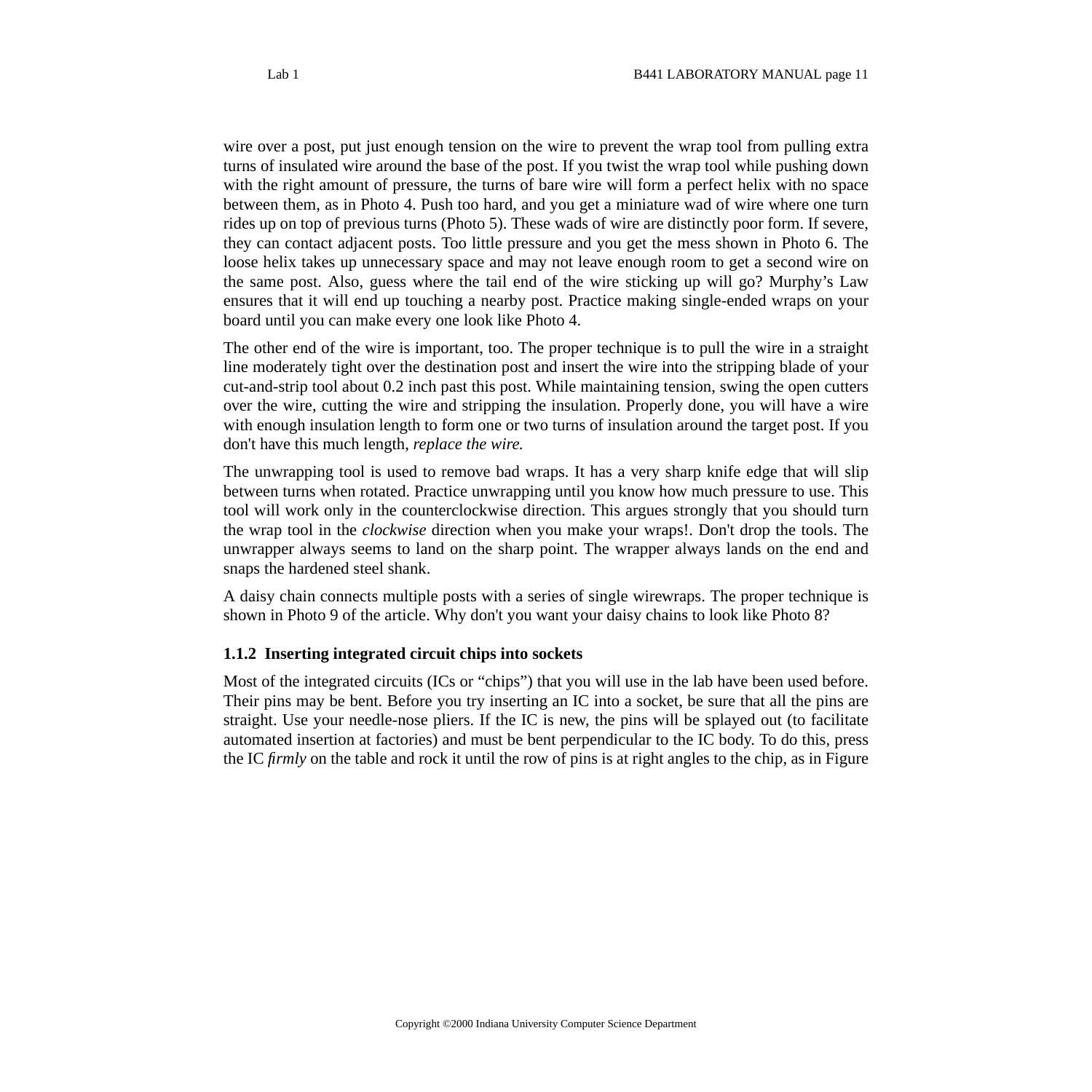

1-1. If you don't press firmly enough, Figure 1-1 (right) is the (bad) result.

**Figure 1-1**

Now insert the IC into the socket by tilting until one row of pins enters the socket. You can usually tell by feel if they are properly lined up. Push gently. Again, you can feel if all pins are going in smoothly. The worst bug you can introduce in your system is shown in Figure 1-2. The problem here is that the bent lead makes contact initially and then fails intermittently during finals week.

#### **1.1.3 Removing ICs from sockets**

Slip the ends of the chip puller under a chip, then gently pull up while rocking the puller slightly from end to end. The motion is akin to "walking" the chip out of the socket; first one end a tiny bit, then the other. To avoid results such as in Fig. 1-3, *always use the puller when extracting chips!*



**Figure 1-2**

#### **1.1.4 Integrated-circuit power and signal voltages**

In our laboratory, you will use ICs from two major logic families, TTL and CMOS. Our TTL chips have names that usually begin with "74LS"; CMOS chip names usually begin with "74HC". In our laboratory, both of these families make use of a power supply that is designed to deliver electrical power over two wires that differ in voltage by a constant 5 volts (plus or minus a few tenths of a volt). The lower power supply voltage is commonly referred to as ground (GND, or 0 V), the higher power supply voltage as Vcc (or just +5 V). Each chip receives its operating power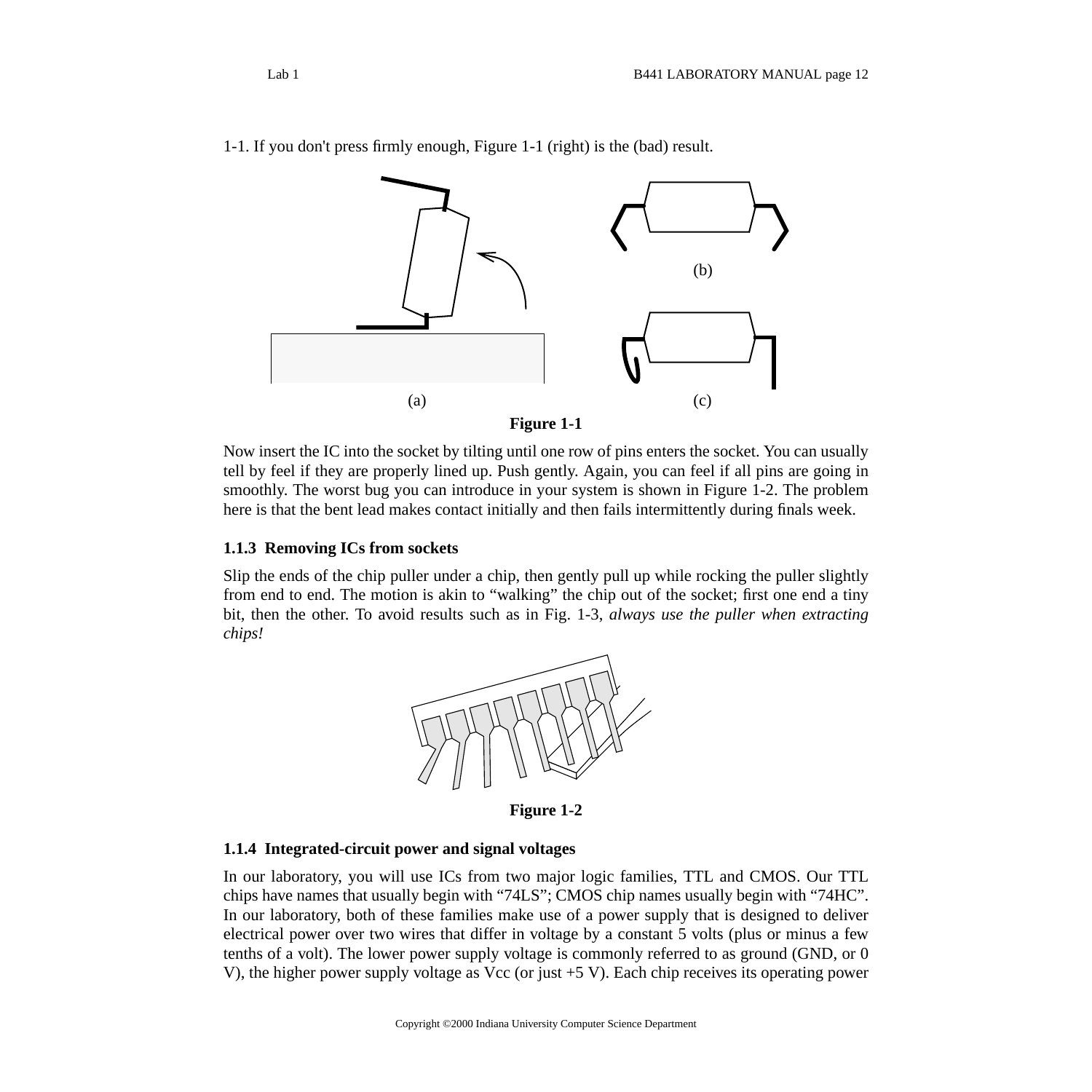from these two power-supply voltages. We very much desire that at all times these power supply voltages remain constant! (TTL chips demand a +5V power source; CMOS chips can use other power-supply voltages, but in our laboratory all our power supplies provide +5V.)

The actual digital logic signals (as contrasted with the operating power-supply voltages) are represented by voltages that fall within standard *ranges or "levels":* a low voltage level (L) and a high voltage level (H). For the TTL and CMOS families you will use in the lab, these signal levels are

| Signal Level | TTL voltage<br>Ranges | <b>CMOS Volt-</b><br>age Ranges |
|--------------|-----------------------|---------------------------------|
|              | $0.0 - 0.8$ V         | $0.0 - 1.0 V$                   |
|              | $2.0 - 5.0 V$         | $3.5 - 5.0 V$                   |

**Table 1-1**

You can see that the nominal power-supply voltages of 0 V and  $+5$  V are contained within these ranges, so GND and Vcc can serve quite well as sources of constant levels L and H where needed. However, typical L and H signal voltages will be somewhere in the stated ranges. You will learn more details about voltage ranges and their significance later in the course.

When you build a circuit in our laboratory, *don't mix chips of different families*, unless you are specifically told to do so. (Chip families can in fact be mixed, but the rules for mixing families are too tedious to introduce here.)

#### **1.1.5 The logic probe**

Your logic probe will be your constant lab companion, and will be used for most of your hardware testing and debugging. Two clip leads are used to supply the electrical power needed to operate the probe. The black clip should be connected to GND and the red clip to Vcc. For this laboratory, you will be using chips of the TTL family, so set the logic probe's chip-type switch to TTL. In later laboratories, set the switch to the TTL or CMOS position, as appropriate for the chip family you are using.

To use the probe, touch the probe's tip to the pin you want to test (being careful not to short the probe's tip across more than one pin!). The probe has two small light-emitting diodes (LEDs) that indicate the signal level of the tested signal. The probe senses the voltage at its tip and turns on the green light for a low voltage level and the red light for a high voltage level.

The probe will detect and display spikes (single pulses) and oscillating signals, using a technique called pulse stretching. The probe will display narrow single pulses, as long as they are wider than 5 nsec. If the pulse is positive-going, the green light will be on until the pulse arrives, the red light flashes on and the green light flashes off as the pulse occurs, and then the probe reverts to steady green. Negative-going pulses produce the opposite behavior. The probe "stretches" a narrow pulse so that the pulse is visible to the human eye.

What about rapidly oscillating signals? Your eye will perceive any light flashing faster than 16 Hz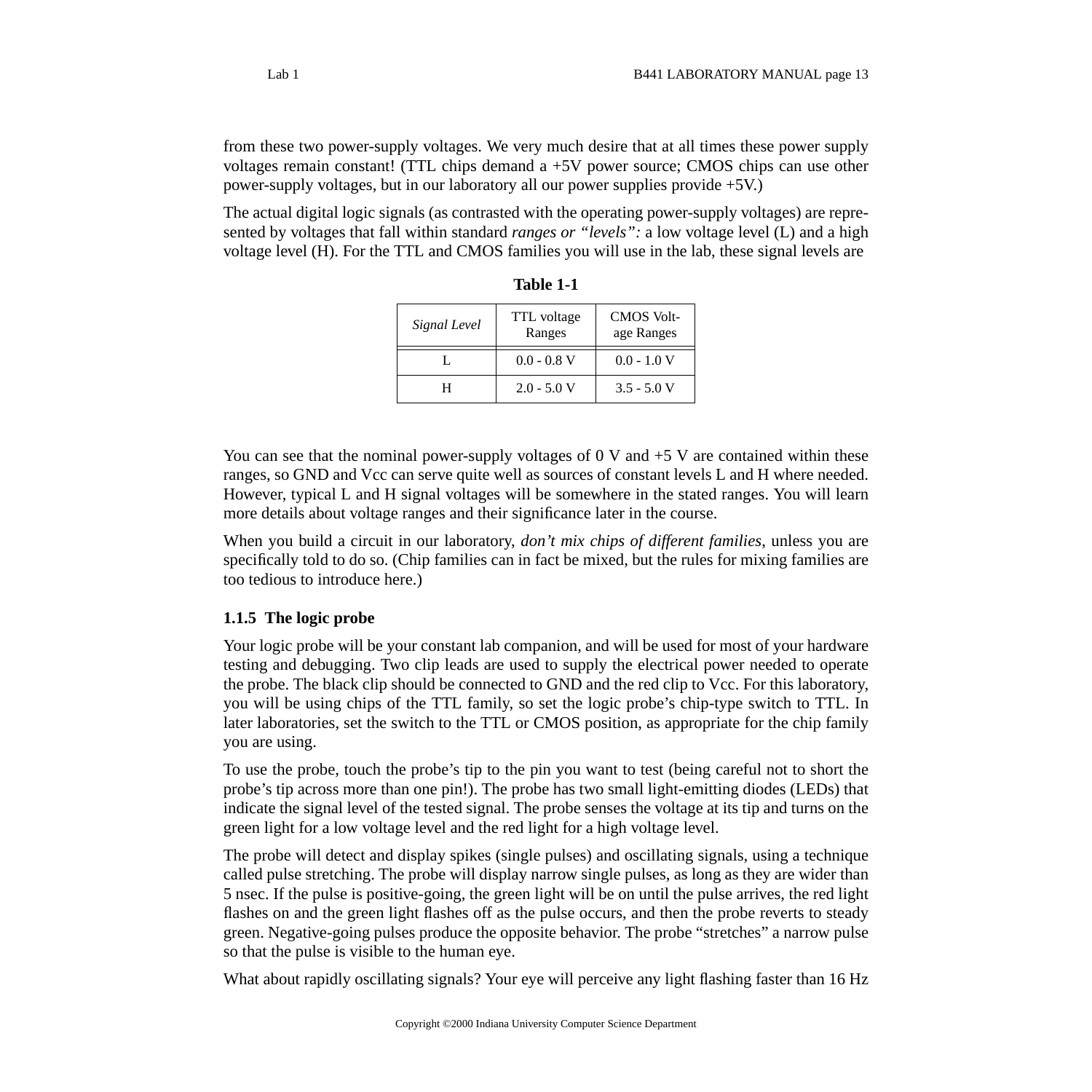as a steady light. Your probe shows signals that oscillate at low frequencies (between 0 Hz and 5 Hz) as alternating red and green lights, at the frequency of the oscillation. For signals that oscillate faster than 5 Hz, the probe will alternately flash red and green lights at about a 5 Hz rate. In effect, the probe slows down the apparent frequency until the eye can follow it. Without this special circuitry in the probe, a rapidly oscillating signal would turn on the red and the green lights each about half of the time and the eye would perceive this as steady red and green glows at about half the intensity of a static signal. The probe's pulse stretching is quite helpful when you are observing a circuit driven by the Logic Engine's system clock, which, when it is not halted in manual mode, is going at a frequency of several MHz.

Pulse memory is the probe's final feature and is sometimes useful when you are desperate. Suppose you have a signal that is supposed to be a solid L but has an undesired positive spike once every two or three hours. (This sort of behavior is a debugger's nightmare!) Turn on the probe's memory feature and go to lunch. If the red light is on when you return, a positive signal of unknown duration happened while you were away.

The probe is expensive and reasonably rugged, and usually can't damage a chip. There is one exception. When installing the serial interface for your computer toward the end of the semester, you must send a CMOS output through an MC1488 level converter that is driven by +12 V and - 12 V supplies rather than the usual  $0$  V and  $+5$  V. Unfortunately, on this chip your precious signal goes to a pin next to the +12 V supply pin. If your logic probe technique is sloppy, the probe tip can touch both pins -- goodbye precious signal and the gate that generated it. If you develop the habit of checking signals by probing directly on chip pins this is less likely to happen.

#### **1.1.6 Using a ten-cent resistor**

Much as we might wish that life behaved in nice Boolean fashion, in fact we must deal with real devices, real wires, real voltages, and real people building circuits, and these don't always behave in ideal fashion. An inexpensive resistor can be very useful to help identify some of the troublesome electrical behaviors that sometimes arise. A 1000-ohm resistor (brown-black-red) or similar value will do. *When one end of the resistor is jumpered to a solid +5V source, the other end of the resistor simulates the signal strength of a normal high (H) level on a gate output. When one end of the resistor is jumpered to GND, the other end simulates a normal L level on a gate output.* This behavior can be used to help detect two of the most troublesome digital bugs: un-driven outputs and "fighting" outputs. An un-driven wire is receiving no output signal -- there is nothing driving it to a valid logic signal. A "fight" occurs when a wire is connected to two chip outputs, one of which is trying to drive the wire H and the other is trying to drive the wire L, and neither is strong enough to win.

An un-driven wire may in some circumstances be perfectly appropriate, but it usually results from a design error, a wiring error, or (less likely!) a bad chip. *A fight is always bad news,* and must be dealt with before your hardware burns out. If your fingers get scorched when you touch a chip or wire, you should suspect a fight. Fights almost always result from design or wiring errors.

Here's how to use the resistor. If your logic probe shows both lights off when placed on a wire that you believe should be showing a valid H or L signal, then use the resistor to drive the wire and then probe the wire. Do this by attaching one end of the resistor to +5V or GND and the other end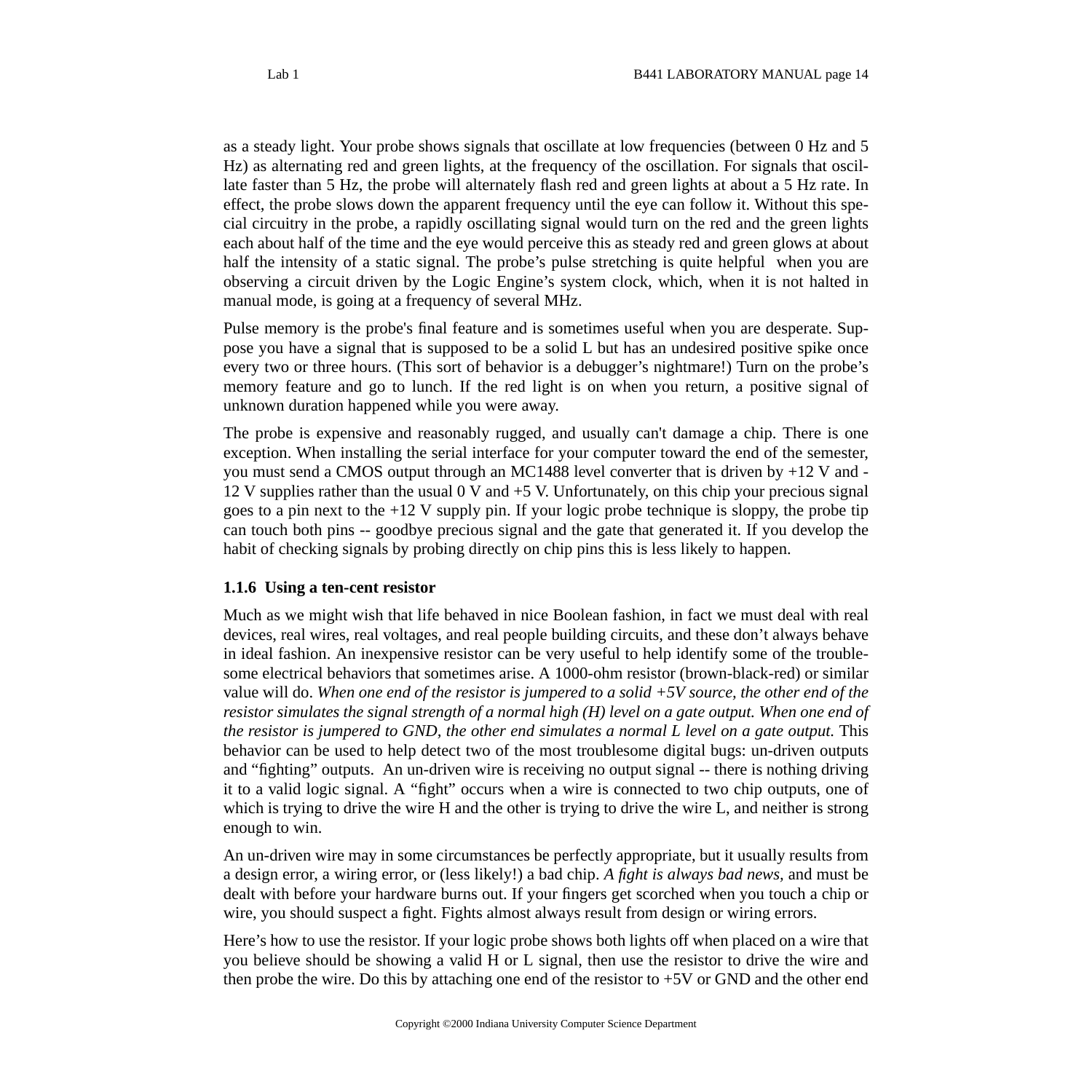to the signal you are testing, and observing the behavior of the logic probe when you probe the signal. *If the probe "follows the resistor" (showing a red light when you drive the resistor with +5V and showing a green light when you drive the resistor with GND), then the original wire is un-driven. If the probe does not follow the resistor, then most likely you have a fight.*

If two normal chip outputs are tied together, they will display a fight only when the two output sources are trying to present different voltage levels. If the two tied outputs are both presenting H or both L, then your probe won't disclose a problem at this time. So, in the course of probing a circuit, you won't always discover a faulty circuit right away. This is one reason why thorough testing of hardware is important: you need to tease the circuit into displaying its faults.)

#### **1.1.7 The digital voltmeter**

This instrument was unknown before the era of low-cost digital logic. In 1970 it cost \$4000 and lacked such features as auto-ranging. Today pocket auto-ranging varieties can be purchased for \$30. (Auto-ranging means the instrument will first select the 100-1000 volt range and measure the voltage. If the voltage is below 100v it selects the 10-100v range and tries again. If below 10v it selects 1-10v, etc.)

#### **1.1.8 The analog voltmeter**

This is the old classical style of voltmeter that has been around for about 100 years. Analog instruments still have many advantages, mainly because our minds are analog instruments.

Again, the only scale you will use is a VOLTS scale. There is no auto-ranging on these instruments. To use an analog voltmeter, be sure to choose a scale that is at least as big as the maximum voltage you might encounter. If you have an analog voltmeter on the 0.25V scale and probe a 5V signal, *\*\*WHAP\*\**, the needle slams full scale and the instructor gets mad again. Nasty bunch, those AIs.

Voltmeters (whether analog or digital) are usually combined with other functions such as measuring current (the ammeter) and resistance (the ohmmeter). The resulting unit is often called a *multimeter.*

**Quick experiment:** Obtain an analog or digital multimeter, turn it on, and select DC VOLTS (using a 10-volt scale if your meter is not auto-ranging). Touch the black probe to GND and the red probe to Vcc. A good place to grab GND and Vcc is on the large power-supply pins near one corner of the pin side of the Logic Engine board. What voltage is your power supply putting out? Reverse the probes; what does your meter say now? Remember this voltage as you perform subsequent experiments in this laboratory.

*Don't ever do this experiment with the meter set to its AMPS function, or you will end up purchasing an expensive and defunct instrument.* This is an important enough notion that it warrants a discussion of the basic electrical properties at work in the laboratory. The reason goes back to Ohm's law:  $E = I^*R$ ; *E* is voltage in volts, *I* is current in amperes, and *R* is resistance in ohms. Ohm's law says that if you place a voltage *E* across a resistance *R*, then the voltage will force a current of *I* amperes to flow through *R*.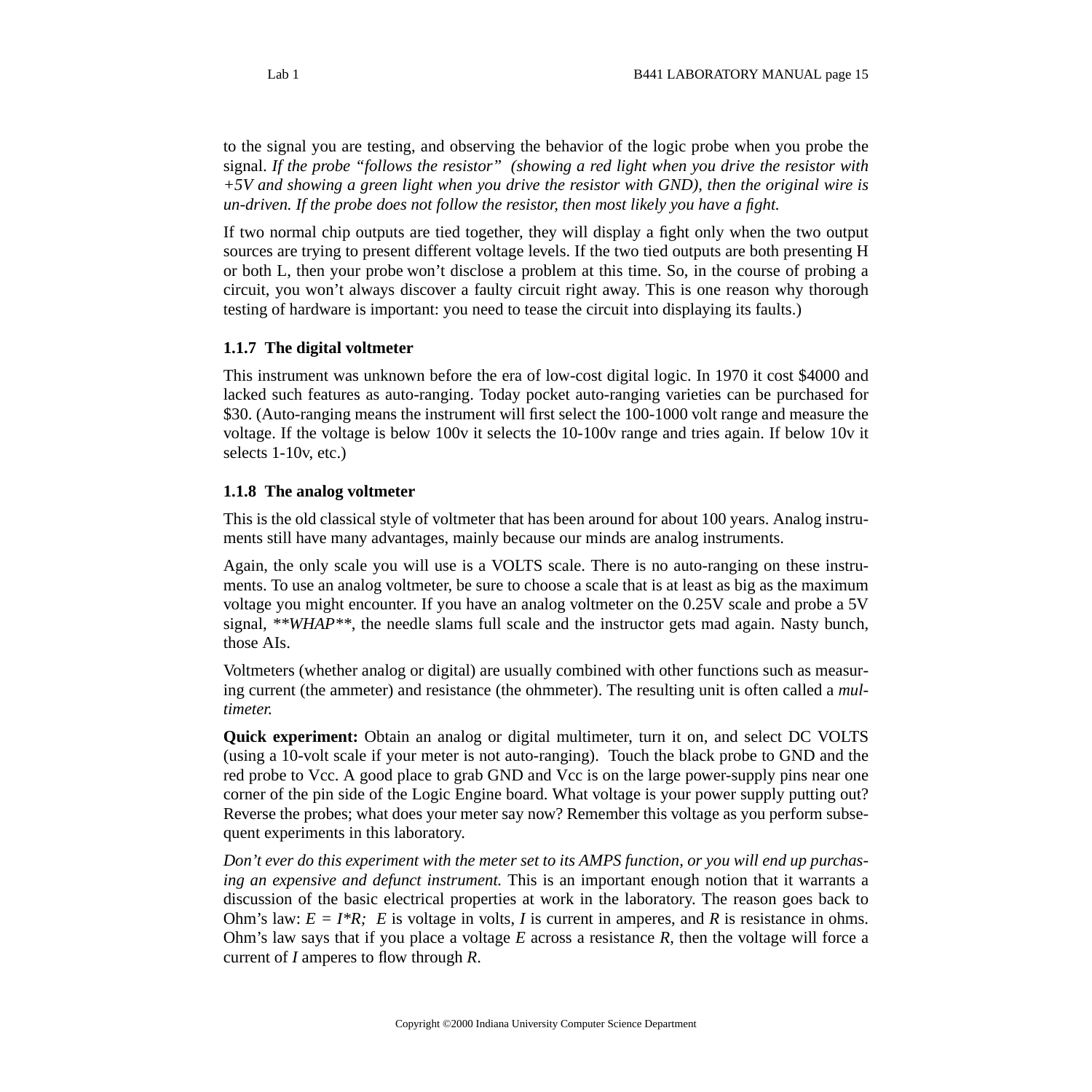Voltmeters are always applied across (in parallel with) the load resistor, be it an actual resistor or some other load like an electric motor. For instance, you could take a voltmeter across your car battery and measure the voltage  $(\sim 12V)$ , then crank the starter and see how much voltage the battery can supply when it is under a heavy load. A new battery will put out perhaps 11 volts when the starter is cranking, older ones less. The battery does not put out current; it supplies electrical pressure (volts) to force current through a load resistance. The smaller the resistance the more current will flow. It is much like a garden hose: volts are like water pressure (lbs/sq in), current is like water flow (gallons/min), and resistance is like the restriction you get with the hose nozzle or a kink in the hose. Closing the orifice or kinking the hose increases the resistance; that's what reduces flow. So when we have a 5-volt, 15-ampere power supply we are *not* saying the power supply puts out 15 amps. It always puts out 5 volts of electrical pressure for current outputs from 0 amps to 15 amps. Above 15 amps it will either shut down or get hot and self-destruct. (Heat generated is proportional to the product of voltage and current).

Perfect voltmeters have infinite internal resistance so they do not take current from a voltage source. A typical real voltmeter has about 10 megohms of internal resistance. How much current is it drawing from the power supply when you measure the 5-volt output? From this, it is easy to see that you can poke around a logic circuit with impunity and draw minuscule power from it (as long as the meter is set to VOLTS).

On the other hand, perfect ammeters have *zero internal resistance.*. If your meter is set to AMPS and you put the leads across your board's 5V supply, *\*\*POW\*\*!,* goes the meter, the instructor says "!@#\$%^&\*()", *and you buy a new meter.* Why? Remember Ohm's law,  $E = I^*R$ . The R for your ammeter is about 0.001 ohms. How much current is the power supply capable of putting out? Your meter is built to measure a maximum of a few tenths of an ampere, so what will happen when your poor multimeter tries to measure the full roar of the power supply? To measure current, an ammeter must be placed into (in series with) a circuit. This requires breaking a connection in order to attach the ammeter --at the least a considerable nuisance. Fortunately, we won't need to measure current in our lab unless we hit a really tough debugging problem. So keep the multimeter off the AMPS function!

### <span id="page-15-0"></span>**1.2 The Logic Engine**

This remarkable device, designed and built at Indiana University, is a powerful development and testing tool. Most of your work in the lab will be done using a Logic Engine development board assigned to you for the semester. Basic information about the Logic Engine appears at the end of this writeup. A comprehensive Logic Engine user's manual is available in the lab and online.

For the first few labs the Logic Engine will be used in its most primitive mode as a stand-alone wire-wrap area surrounded by switches, lights, clock, and power supply. Later, we will explore some of the host services provided by your lab PC when it is connected to a Logic Engine.

#### **1.2.1 Trouble-shooting tips**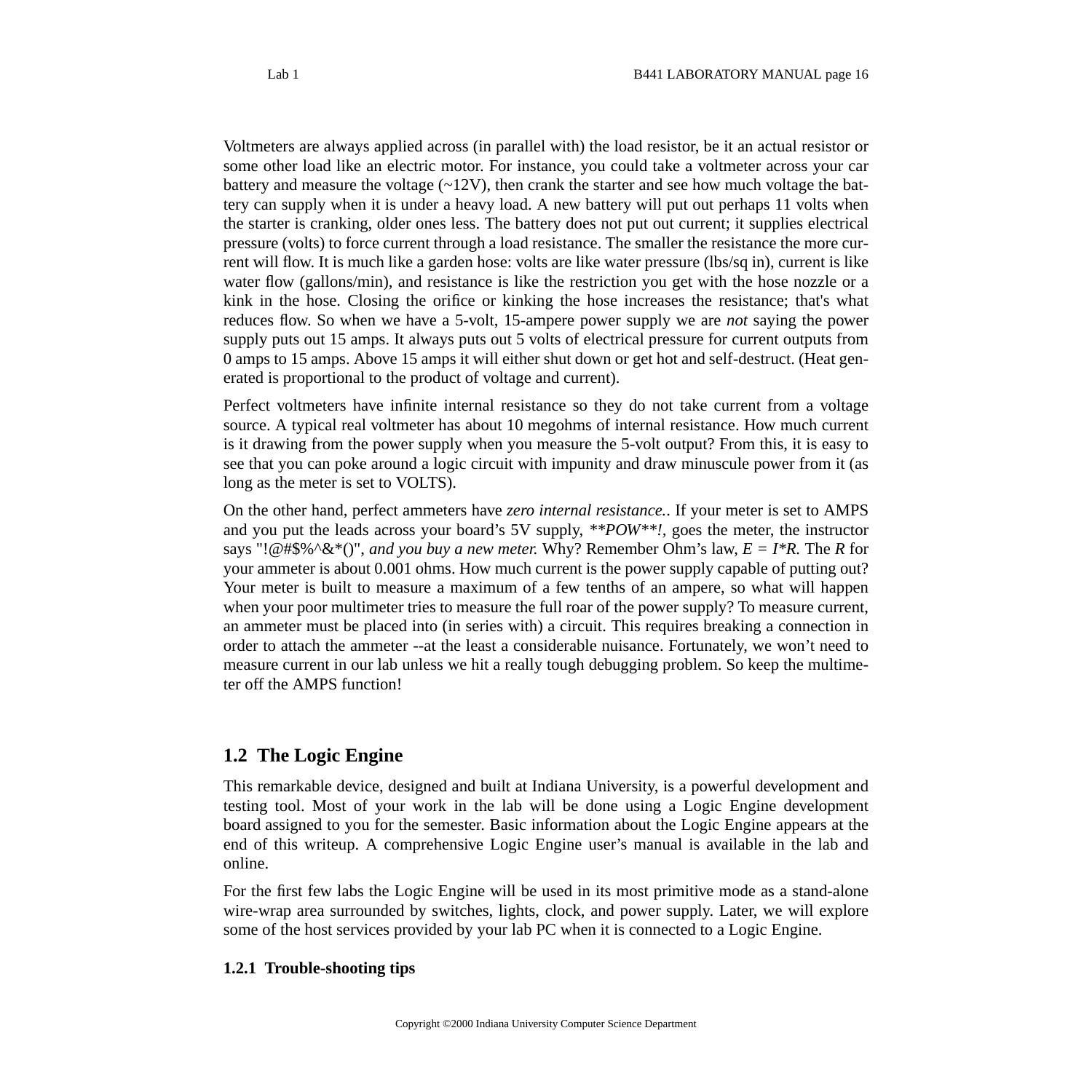Although it may seem somewhat out of place to discuss debugging techniques in the first lab, you have to pick up good habits sometime. Let's start off right.

*Fix the first bug you find.* Don't spin wild fantasies about the single ominous error that causes all the disparate symptoms afflicting your project. Most bugs are unrelated; fix them one at a time. That's good advice for software debugging as well.

*Wire from the bottom; troubleshoot from the top.* You can only wire on the bottom side of the LE board. You could also troubleshoot from that side. However, it is hard to avoid shorting across adjacent pins when you probe among the forest of pins on the underside of the board. Also, a socket pin could be defective or an IC pin could be curled under and not even be inserted into the socket. Debugging directly on the chip's pins is less prone to mechanical "operator error," and it also helps distinguish between chip problems and mechanical pin and wiring problems. Of course, when you are tracing wiring, it is most convenient to troubleshoot from the wiring side!

*Always check power to a socket.* You are already poking around the chip anyway. Take an extra second and check the power pins, both Vcc and ground.

*Don't mix chips of different logic families in a circuit, unless you know what you are doing.* 

*Static electricity can zap your circuit.* In walking around, your body can generate a substantial static charge that gives rise to a whopping difference in voltage between you and, for example, your Logic Engine. If you give this charge a chance to pass through one of your integrated circuit chips, you can destroy the chip. Get into the habit of grounding yourself frequently to the (metal) lab bench to remove any accumulated static charge. Then when you handle integrated circuit chips you are less likely to cause damage. (Industrial practice goes to great lengths to dissipate static charge, including requirements that lab workers wear conductive armbands attached to the lab bench. Be grateful we aren't taking these steps!)

*Tail ends of incompletely wrapped connections are bad.* Give the wirewrap tool an extra couple of turns to be sure of a complete wrap..

*Little pieces of wire are worse.* Murphy's Law ensures that bare pieces of wire are just long enough to short adjacent pins.

Here are some more examples of Murphy's Laws:

*Output wires get wired to Vcc or ground.* No one understands how this can be but it happens all the time.

*Output wires get connected to nothing at all.* No one understands this either, but it is more common than the preceding aggravation.

*IC outputs love to fight.* H output gates will fight L output gates. If your probe shows both lights off when you should have a signal, two outputs may be fighting.

#### <span id="page-16-0"></span>**1.3 Experiments**

**Experiment 0:** Recall the voltage of your power supply that you observed earlier.

**Experiment 1: Check the socket power connections.** Use a voltmeter to check for solid GND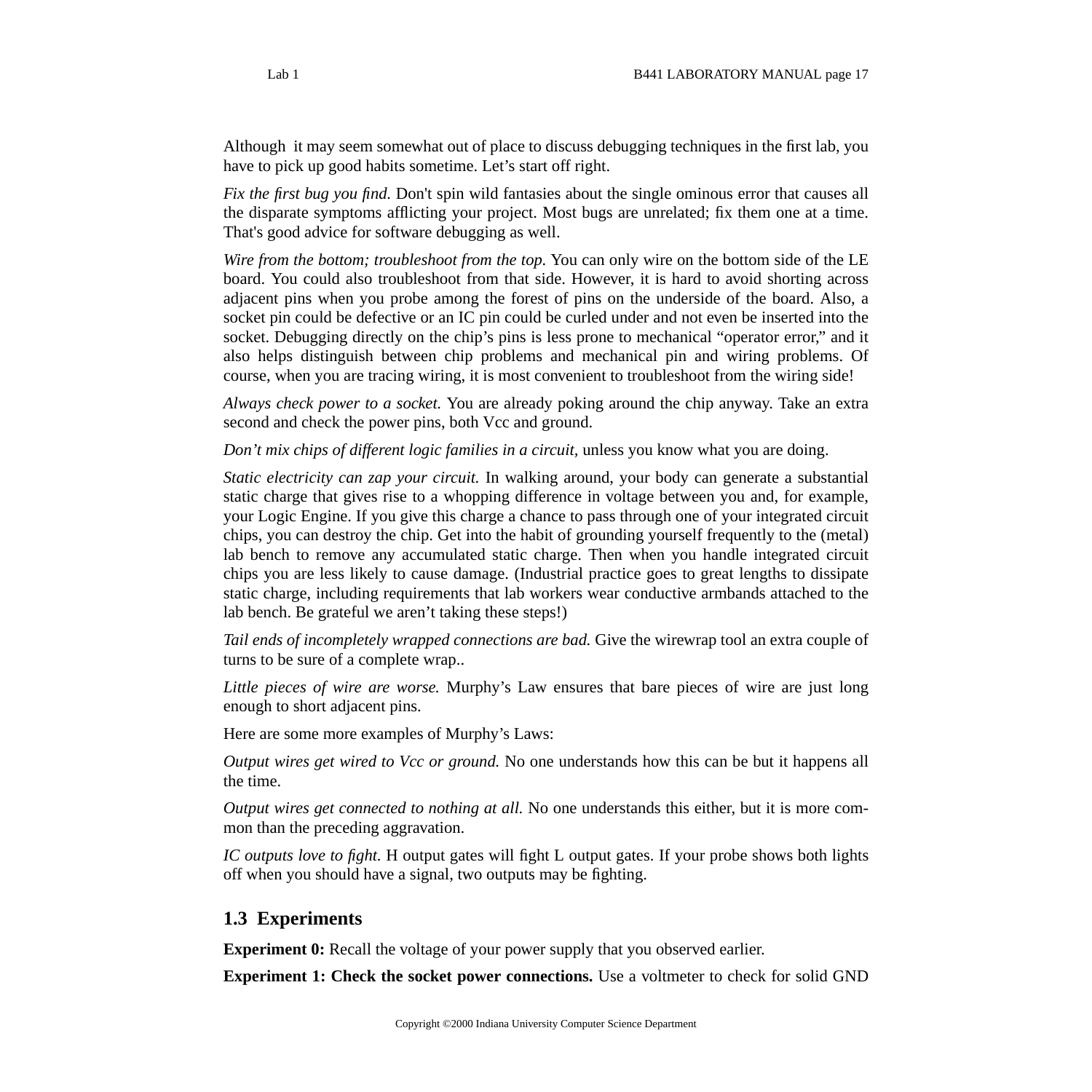and Vcc on all the sockets in your Logic Engine's user space. This is the large, rectangular, silverbased area of the board, containing lots of empty sockets. See the board layout figures in your Logic Engine documentation. If you find faulty power connections, notify your AI. You can make a reasonable and rapid check for socket power by measuring the voltage difference between the Vcc and GND pins on each socket. If you detect any reading different from your power-supply voltage, you probably have a mechanical problem with that socket.

**Experiment 2: Check the switches and pushbuttons.** Use your logic probe to verify the action of all switches and pushbuttons on your Logic Engine. The board layout figures in your Logic Engine documentation shows where these signals are.

**Experiment 3: Learn to recognize fights.** In these experiments you will use some old chips that we won't mind destroying. In most lab work, circuits with outputs tied together are bad news, but here we will purposely do violence to good practice in order that you may better learn how to recognize output fights.

Remember: if you get an anomalous reading from your logic probe (typically, neither light is on but you expect a response), you need to try to determine if the anomaly is caused by an un-driven output or by two or more outputs fighting for control. You may usually get some help by using your 1000-ohm resistor, which, when attached to Vcc or GND, can simulate a regular digital HI or LO voltage signal level. Review the earlier discussion of the "ten-cent resistor."

**3.a.** Using one section of a standard TTL hex voltage inverter (74LS04) and Switch 0 on your Logic Engine board, wire up the circuit shown below. (Look up the chip pin assignments in a data book.)

Monitor the outputs with a logic probe and with a voltmeter. Record the results in the table below.



Feel the chip to get an idea of the temperature of a normal TTL chip. Now try to overcome the output with an opposite signal derived from the 1000-ohm resistor, and describe how your probe responds. (The resistor, when used as described earlier, approximates a normal digital H or L signal.) Can you explain all your results?

| IN | OUT measured by these methods |                             |           |  |  |
|----|-------------------------------|-----------------------------|-----------|--|--|
|    | Probe                         | <i>Probe &amp; Resistor</i> | Voltmeter |  |  |
|    |                               |                             |           |  |  |
| H  |                               |                             |           |  |  |

**3.b.** Turn off power and wire up this circuit. (Use a *jumper wire* to connect the two inverter out-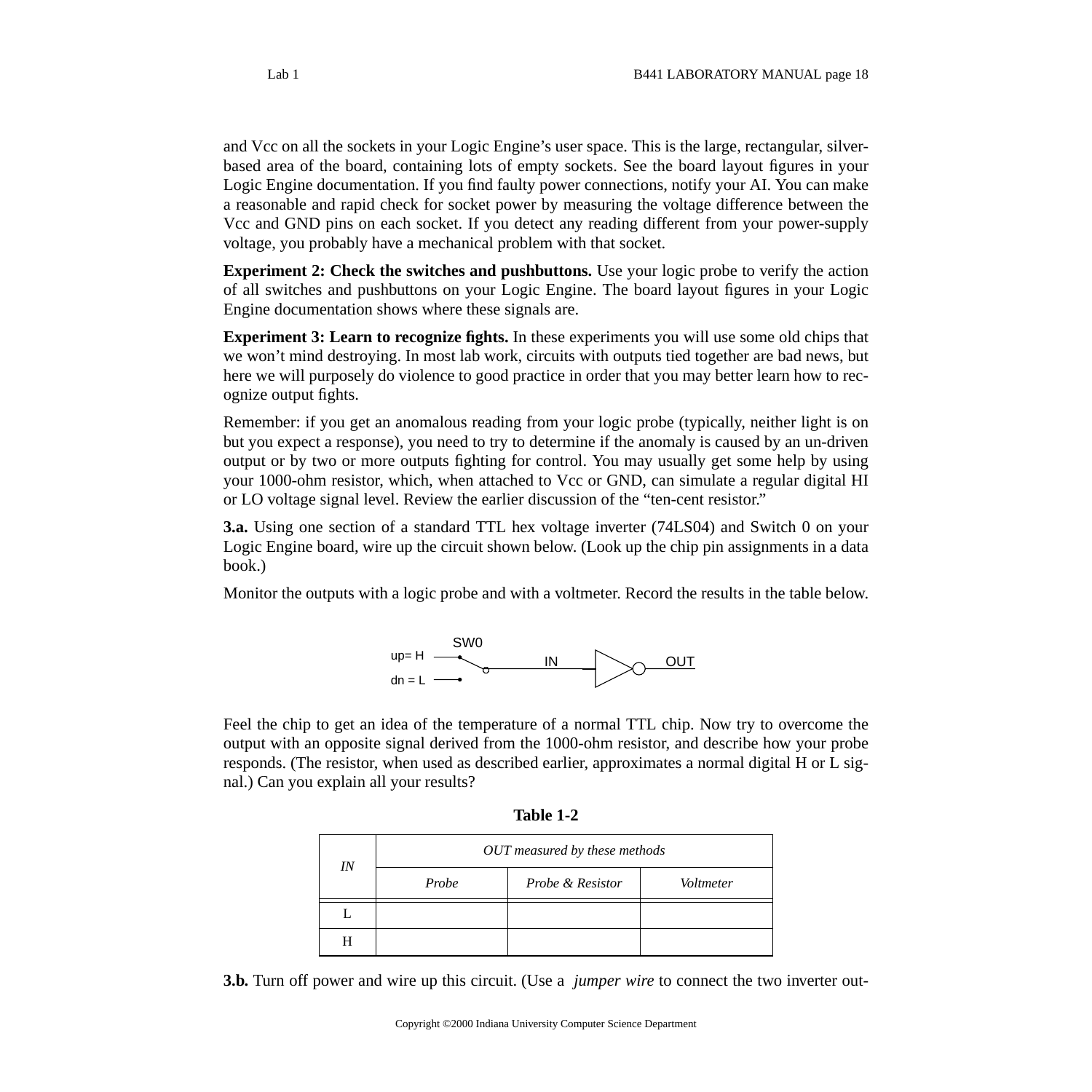puts together.) Measure the output with the logic probe. Feel the temperature of the chip for each input combination and compare it to the case of two single non-fighting inverters. Is the chip hotter? Repeat the measurements while trying to drive OUT with the 1000-ohm resistor. Record your observations in the table above. Can you explain all these observations?



**3.c.** Turn off power, wire up this circuit, and fill in the behavior table. Use a *jumper wire* to con-

|            |     | OUT measured by these methods |                     |           |                  |
|------------|-----|-------------------------------|---------------------|-----------|------------------|
| <i>IN1</i> | IN2 | Probe                         | Probe &<br>Resistor | Voltmeter | Chip temperature |
| L          | L   |                               |                     |           |                  |
|            | H   |                               |                     |           |                  |
| H          | L   |                               |                     |           |                  |
| H          | Н   |                               |                     |           |                  |

**Table 1-3**

nect the two sets of inverters. Leave the inputs in the opposite state *only* long enough to take your measurements and feel the temperature rise of the chip. Be sure you understand all the observed behaviors

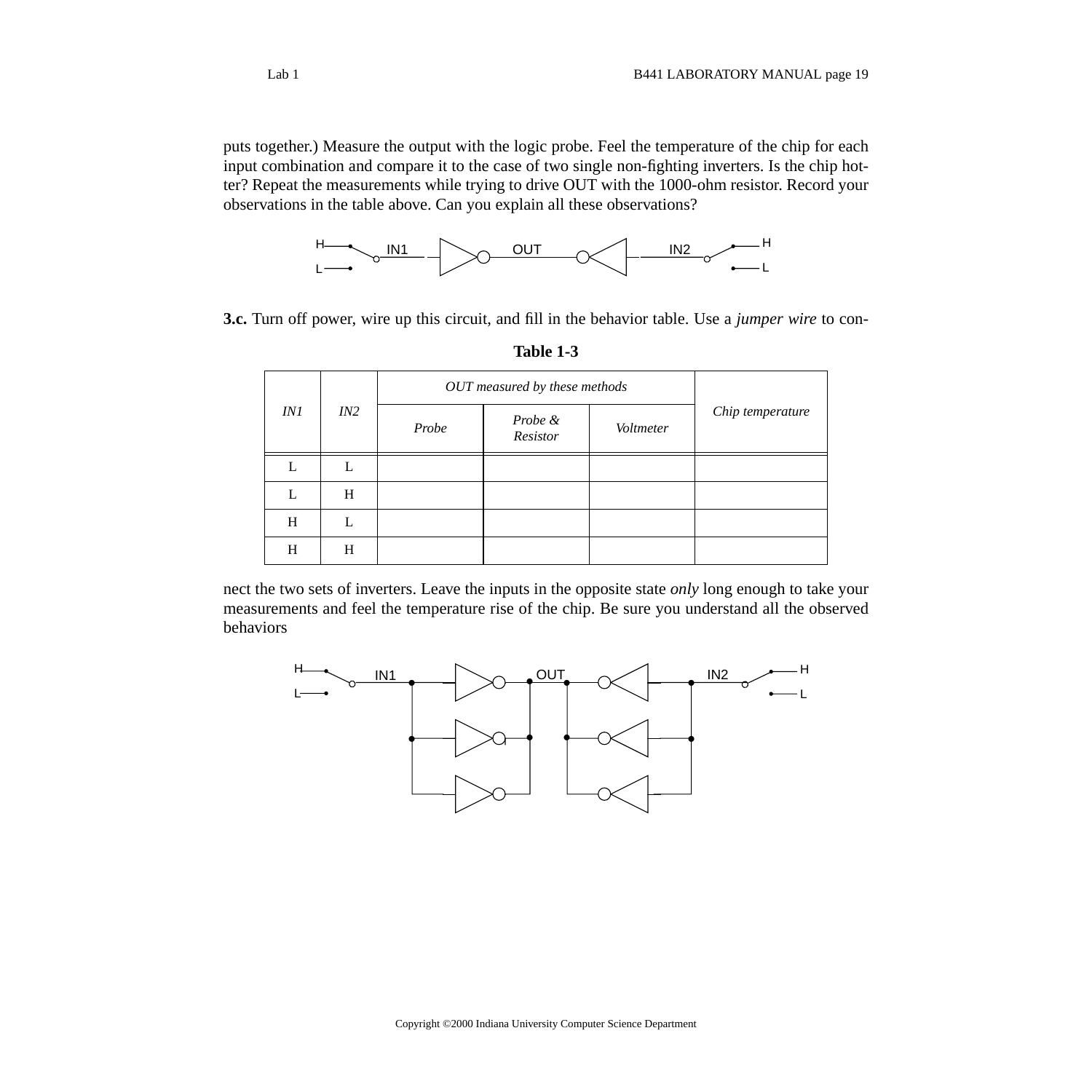.

|            |     | OUT measured by these methods |                     |           |                  |
|------------|-----|-------------------------------|---------------------|-----------|------------------|
| <i>IN1</i> | IN2 | Probe                         | Probe &<br>Resistor | Voltmeter | Chip temperature |
| L          | L   |                               |                     |           |                  |
| L          | H   |                               |                     |           |                  |
| H          | L   |                               |                     |           |                  |
| H          | H   |                               |                     |           |                  |

**Table 1-4**

#### <span id="page-19-0"></span>**1.4 Appendix: Using the Logic Engine Board in B441/B541**

The Logic Engine board has several features that aid in the testing and prototyping of chips and systems. The main features are: a general-purpose prototyping area, a system clock with manual mode, 32 switch and button inputs, 128 LEDs for display of outputs, a microsequencer with 40 command bits, and a serial port. The following sections describe how to use some of these features. Most of the time you will be using the Logic Engine board in its stand-alone mode, but later in the semester you will use the board connected to a PC, in host mode.

#### **1.4.1 Initial setup**

In order to operate the Logic Engine, either in its stand-alone mode or in host mode, the power supply must be connected to the board, plugged in, and turned on. In early labs, this is the only connection you must make to use your Logic Engine board. When the Logic Engine is operated in host mode (with the host PC connected), the parallel connector must be connected to the host PC. Orient the Logic Engine board with the switches/LED side up and with the switches at the bottom (near to you). Along the right side of the Logic Engine board are three connectors:

**Parallel connector (nearest the pushbuttons):** This is a male DB25 (25-pin) connector. It allows connection of the Logic Engine board to the host PC's parallel port (which usually has a female DB25 connector) through a 25-conductor cable having a female DB25 connector at one end and a male DB25 connector at the other end. The PC's parallel port is used for communication between the host PC and the Logic Engine board when the Logic Engine is operating in its host mode.

**Power connector (the middle connector):** This is a 5-conductor unisex color-coded connector. It is connected to the power supply through a mating cable permanently connected to the power supply unit. The power connections provide  $+5V$ , ground,  $-12V$ ,  $+12V$ , and "power good" signals to the Logic Engine board. The connection is made such that the colors of each connector match up.

**Serial connector (farthest from the pushbuttons):** This is a female DB9 (9-pin) connector. It may be connected to the host PC's serial port (which usually has a male DB25 connector, but which is sometimes a male DB9 connector) through a cable having a male DB9 connector on one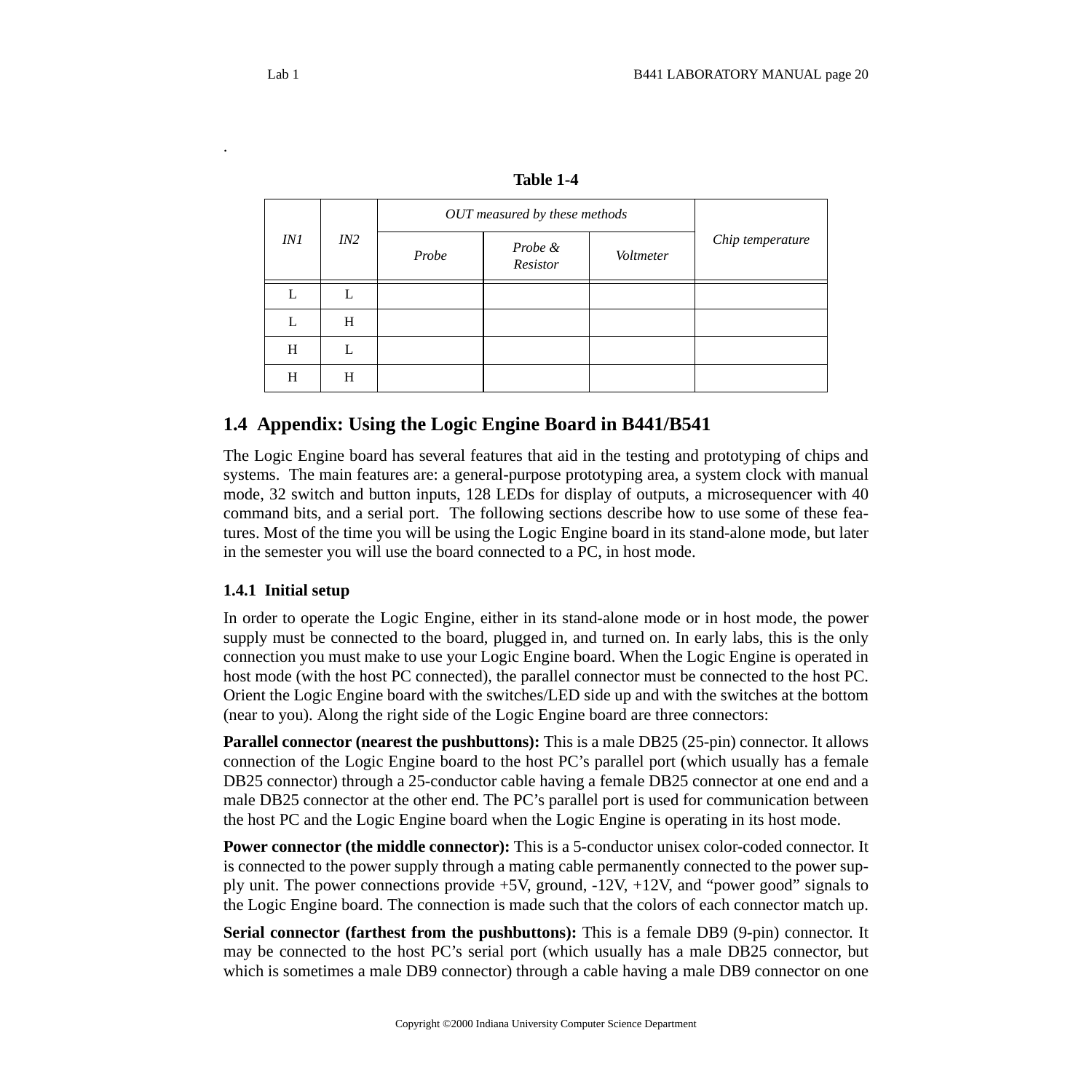end and a female DB25 (or female DB9) connector at the other end. This undedicated port is used to provide a serial port between the Logic Engine board and the host PC. It is strictly for use by designers and is not used by any of the Logic Engine software.

#### **1.4.2 Tie Points**

The four figures A1-A4 at the end of this section show the Logic Engine board when viewed from the top (switches on top). Figure A1 shows the entire board; Figs. A2-A4 show enlarged sections of the board. Tie points are wirewrap pins that can be used by wiring from the user design in the prototype area to the tie point. Table 1 describes the tie points on the board, and the figures highlight the tie points. You will have immediate interest in the switches and pushbuttons, and LEDs, and later will use the clock circuitry.

| Function    | <b>Tie Points</b>                       | Input/<br>Output | Illustrated in<br>Figure: | Description                |
|-------------|-----------------------------------------|------------------|---------------------------|----------------------------|
| Clock       | R <sub>0</sub> -R <sub>24</sub>         | Output           | Fig. A2                   | Clock Divisor:             |
|             | $C1-C2$                                 | Input            | Fig. $A2$                 | Clock Selector:            |
|             | UR0-UR5                                 | Output           | Fig. $A2$                 | <b>User Clock:</b>         |
| Switches    | $S0-S15$                                | Output           | Fig. $A2$                 | <b>Switch Outputs:</b>     |
| Pushbuttons | <b>B0-B15</b>                           | Output           | Fig. $A3$                 | <b>Pushbutton Outputs:</b> |
| <b>LEDs</b> | $L0-L127$                               | Input            | Fig. A4                   | LED Inputs:                |
| Microse-    | P <sub>0</sub> -P <sub>39</sub>         | Output           | Fig. A4                   | Pipeline Outputs:          |
| quencer     | PE.L                                    | Input            | Fig. $A4$                 | Pipeline Enable:           |
|             | MAP <sub>0</sub> -<br>MAP <sub>11</sub> | Input            | Fig. A4                   | Jump Map Inputs:           |
|             | <b>JMAP.L</b>                           | Output           | Fig. A4                   | Jump Map Enable:           |
|             | CC.L                                    | Input            | Fig. A4                   | <b>Condition Code:</b>     |

| <b>Table</b> 1 |  |
|----------------|--|
|----------------|--|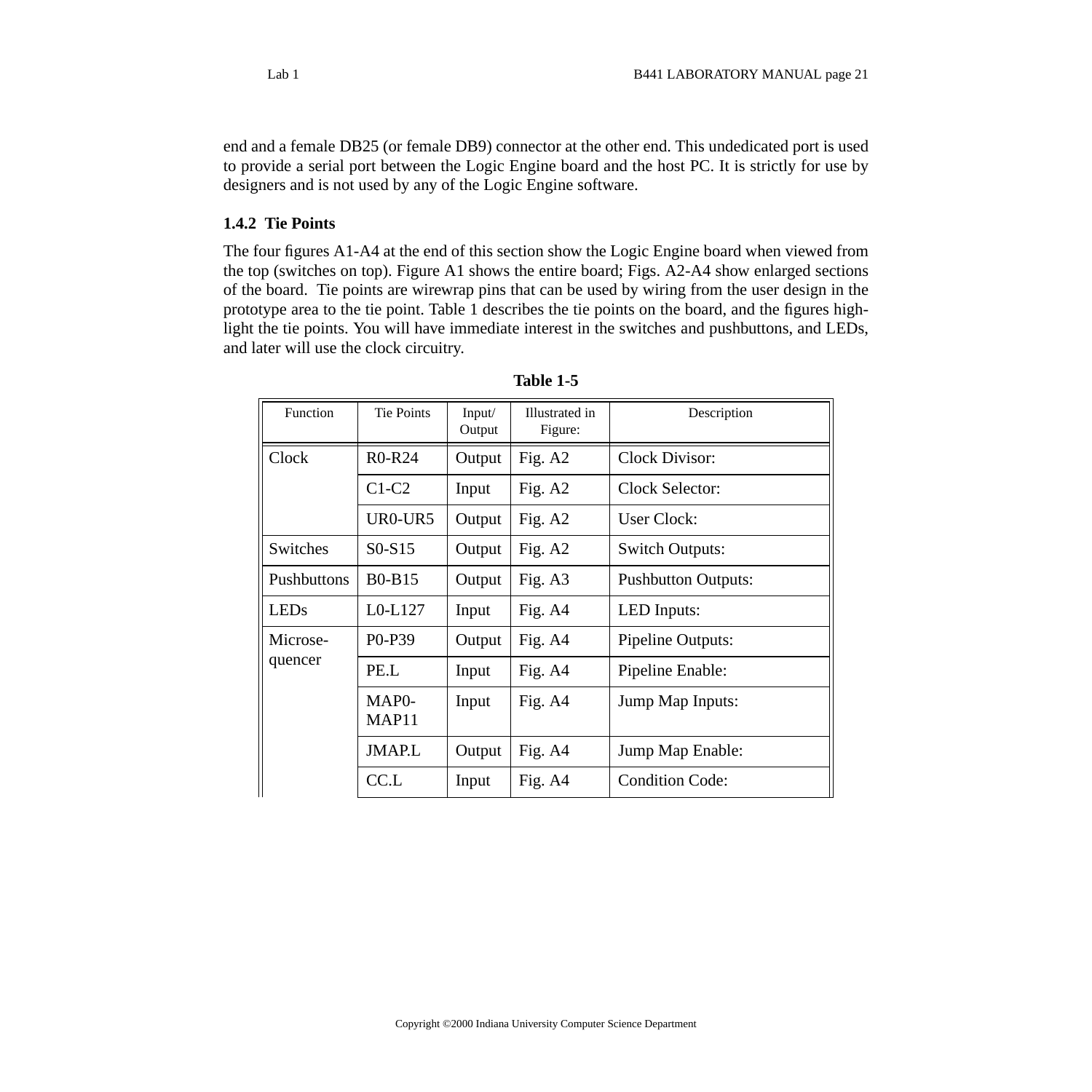| Serial Port | <b>DTR</b> | Input  | Fig. A4 |  |
|-------------|------------|--------|---------|--|
|             | TD         | Input  | Fig. A4 |  |
|             | <b>RTS</b> | Input  | Fig. A4 |  |
|             | <b>RD</b>  | Output | Fig. A4 |  |
|             | CD         | Output | Fig. A4 |  |
|             | <b>DSR</b> | Output | Fig. A4 |  |
|             | <b>CTS</b> | Output | Fig. A4 |  |

**Table 1-5**

#### **1.4.3 Clock**

The Logic Engine board has a variable-rate clock with three selectable modes of operation. A mode can be selected using the three-position toggle switch located in the lower left corner of the board. Switch down selects the fast clock rate, up selects the slow clock rate, and middle selects the manual clock. The current mode is displayed on the lights above the switch: green is fast clock rate, yellow is slow clock rate and red is manual clock. The exact range of rates of the fast and slow mode can be selected by wiring from tie points C1 (fast) and C2 (slow) to one of the clock divisor tie points. The clock range should already be set to an appropriate default configuration, and will probably require no further action. In the two automatic clock modes, the frequency can be adjusted with the clock-speed knob. To increase the frequency, turn the knob clockwise; to decrease, turn it counterclockwise. When the clock is in manual mode, it is controlled by the red pushbutton in the lower left corner of the board. When the button is depressed, the clock is high, when released, the clock is low.

The board has six tie points (UR0..UR5) for access to the user clock. The signals are all generated from the same clock output, run through separate buffers.

#### **1.4.4 Switches and Buttons**

There are 16 switch tie points (S0..S15) and 16 pushbutton tie points (B0..B15) on the Logic Engine board. All of the switches and 12 of the pushbuttons can be controlled in manual mode from the switches and buttons across the front of the board. Starting from the right, the 16 switches are connected to tie points S0..S15. Again starting from the right, the 12 buttons are connected to tie points B0..B5 and B8..B13. In manual mode, when a switch is positioned toward the near edge of the board ("down"), the signal on the corresponding tie point is low (0V). When the switch is positioned toward the far edge of the board ("up"), the signal is high (5V). In manual mode, when a pushbutton is in its normal up position, the signal on the corresponding tie point is low (0V). When in the down position, the signal is high (5V).

When the Logic Engine is in host mode, all 32 of the switch and pushbutton tie points can be con-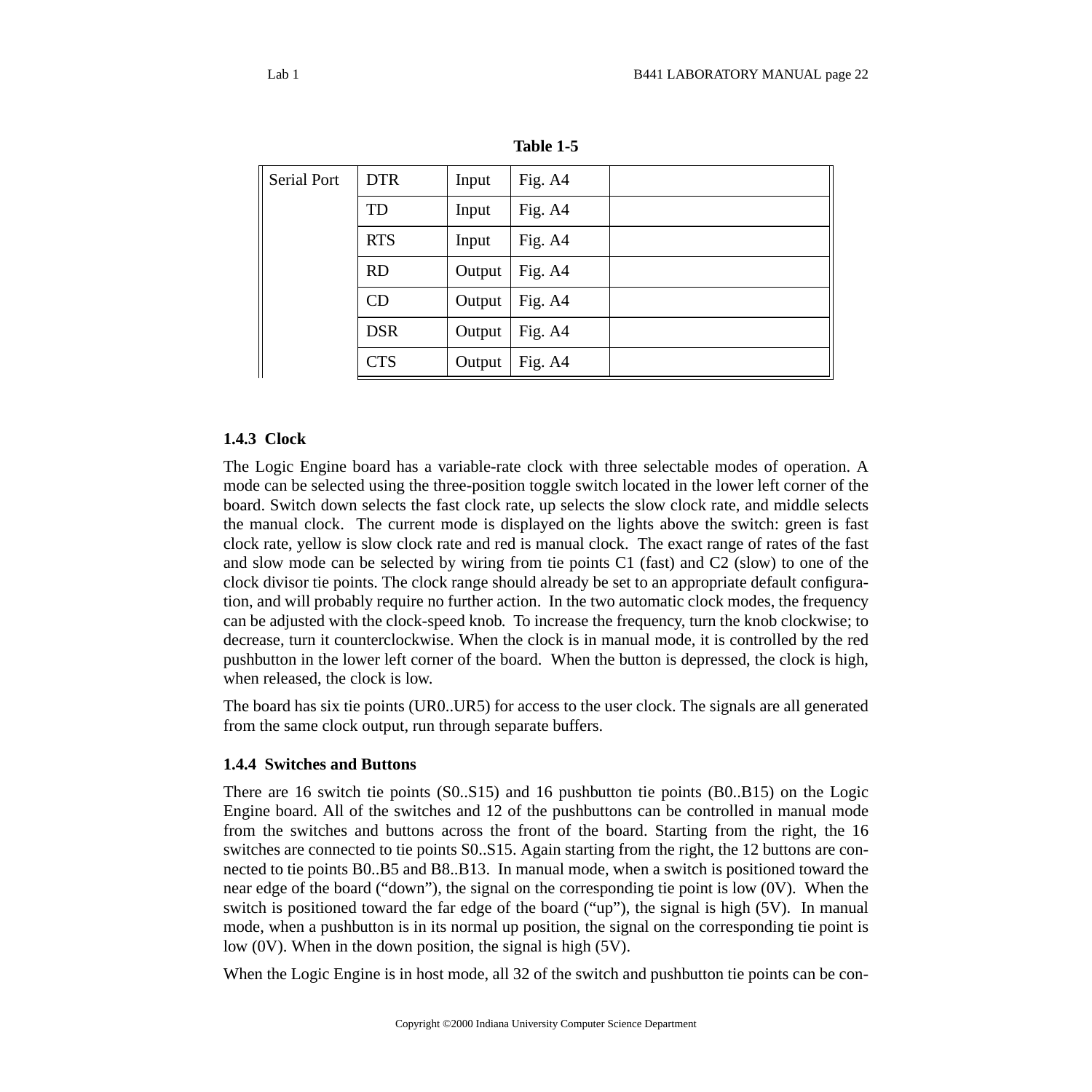trolled from the host computer. In this case the switches and pushbuttons on the board are disconnected from the tie points and have no effect on the tie-point signals. Refer to the Logic Engine user's manual for information on how each software tool can control the switches and pushbuttons.

#### **1.4.5 LEDs**

There are 128 LEDs that are available to display signals. The LEDs are used by wirewrapping the signal to be displayed to one of the LED tie points (L0..L127). The values of the LEDs and hence the value of any signal wired to a LED can be read by Logic Engine software when in host mode. Refer to the main Logic Engine manual.

#### **1.4.6 Placing Sockets in the Prototype Area**

The prototype area has a power grid on each side. The top side has a grid of 5V, and the bottom side has a grid of 0V. To place a socket in the prototype area, insert the socket, and make a solder bridge from the Vcc pin to the grid on the top side and make a solder bridge from the GND pin to the grid on the bottom side. Alternatively, you can use stake pins. Solder these to the top and bottom grids and wire wrap from these to the socket.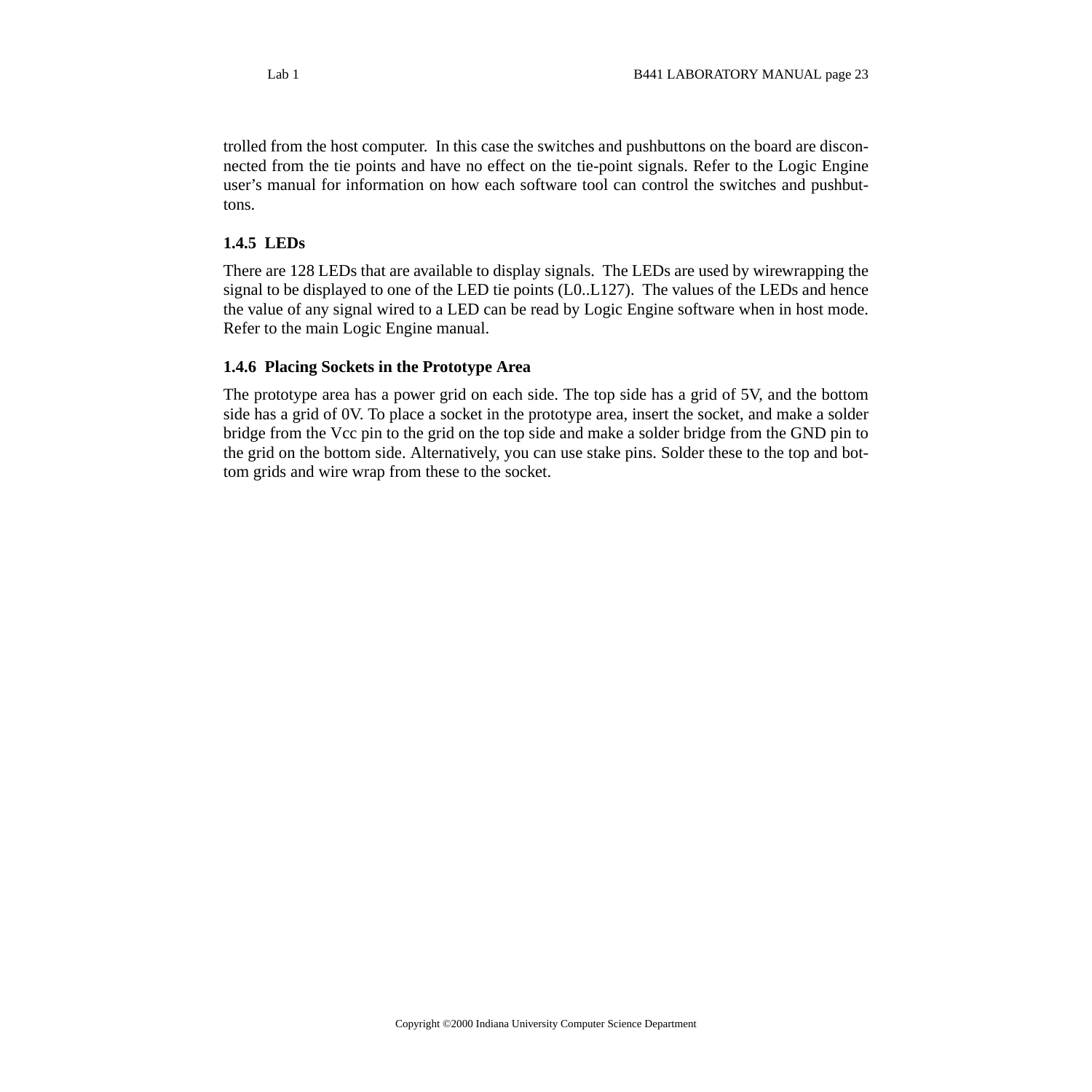# <span id="page-23-0"></span>**Laboratory 2 Mixed logic**

This laboratory introduce you to the logical concepts of Boolean variables T and F and the physical quantities (usually voltages) that represent them, using mixed logic. In lecture, you have been introduced to mixed logic; a full treatment is in Chapter 2 of the Prosser/Winkel textbook.

The crucial point is that our focus is on the logical behavior of circuits, but the things we observe are physical quantities. Any two discrete physical quantities can be used to represent T and F. For instance, we might use "switch UP" to mean logical F and "switch DOWN" to mean logical T. Alternatively, we might choose to use "switch DOWN" to mean F and "switch UP" to mean T. Again, we might choose a high voltage level (H) to represent logical F and a low voltage level (L) to represent T, or vice versa. At any point in a circuit, the mixed logician may pick the most convenient means of representing the logical properties of the problem.

These experiments analyze the behavior of simple binary elements using a logic probe as your test instrument. Recall that the logic probe reports a low-level signal voltage (L) as a green light and a high-level signal voltage (H) as a red light. Here is yet another way of physically representing logical values: using two different colors.

The term "logic probe" is something of a misnomer, since it is reporting physical voltage values rather than logical values. However, long engineering tradition has often and confusingly used the term "logic" as a synonym for "digital," as distinguished from "analog," and we must live with the unfortunate effects of this tradition. Also, in digital design we frequently make loose use of the term "voltage": unless we are measuring specific values of voltage, for instance with a voltmeter, we usually mean "digital signal level" when we refer to "voltage." For instance, when we speak of an H voltage, we mean a voltage that is within the range of the H digital signal level.

We start by observing the output of a switch on your Logic Engine. We find that a switch pushed away from you (UP) produces an H signal level on the logic probe and a switch pulled toward you (DOWN) produces an L signal level. All the Logic Engine switches behave according to the following table:

The Logic Engine was designed this way, although the other choice would have been equally

**Table 2-1 Logic Engine Switches**

| <b>Switch Position</b> | <b>Output Signal Level</b> |
|------------------------|----------------------------|
| UР                     | н                          |
| <b>DOWN</b>            |                            |

valid. The important point is that, thus far, we have observed a fixed physical correspondence between the mechanical position of a switch and the electrical behavior of its output, whereas we have not assigned any logical interpretation to the switch's position or output voltage.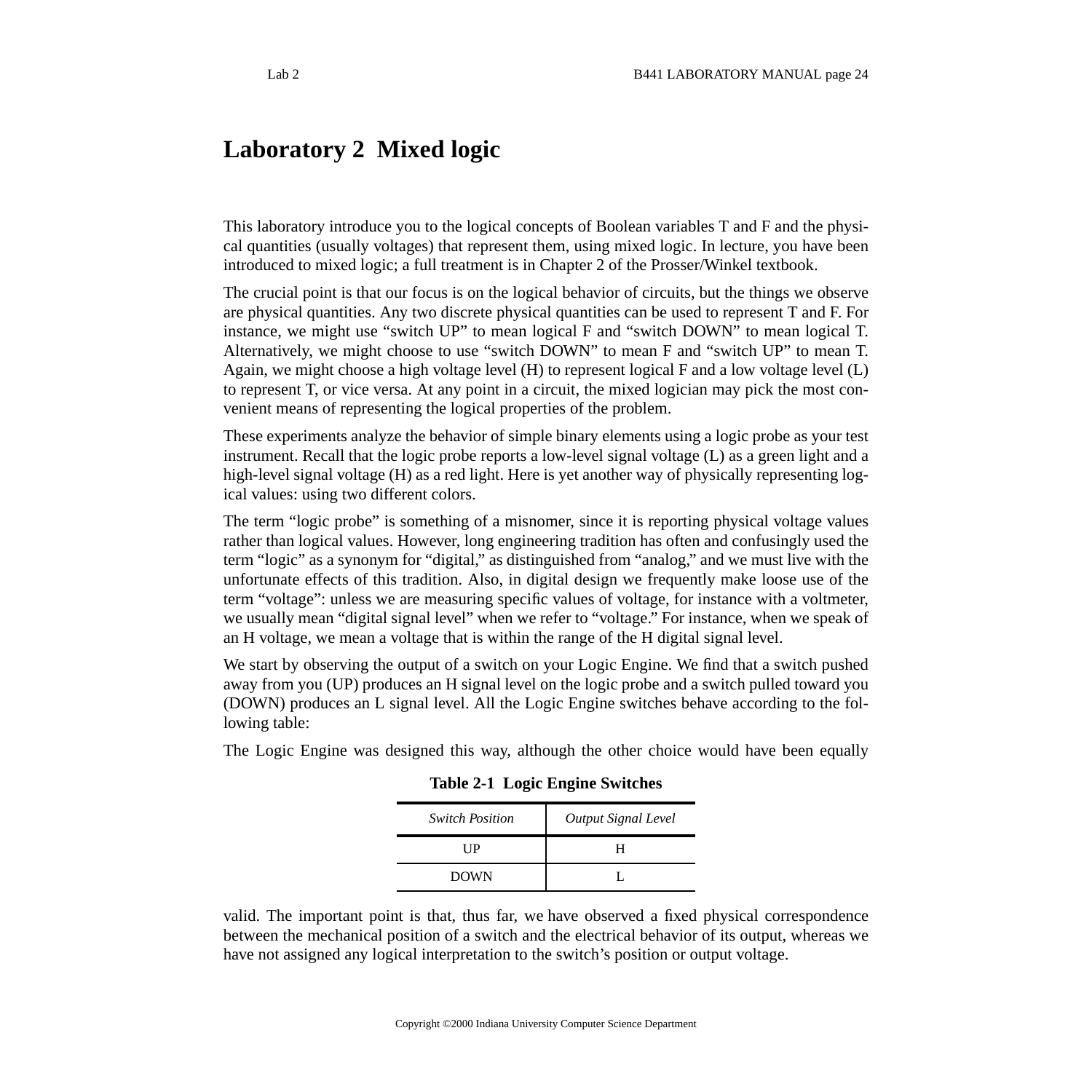However, when you want to use a switch to represent a (logical) condition you indeed must assign either a down or an up position for that condition (the other position then represents the negation of your logical condition). For example, it is customary in home electrical systems to turn on a light by pushing a switch up -- the logical phenomenon of turning lights ON is associated with the physical action of throwing the switch UP. Most air conditioning thermostats use the down position to enable the cooling machinery. While these seem natural, they are obviously not required by fundamental physical, philosophical, or logical laws. It *is* required that you choose, let the world know your choice, and stick with it.

#### <span id="page-24-0"></span>**2.1 Experiments**

**Experiment 1:** Mount a 74LS00 integrated circuit in an appropriate socket. Wire Logic Engine Switch 0 to an input pin (use pin 1) and Switch 1 to the other input pin (pin 2) of one of the gates on the chip. For convenience, refer to the output of Switch 0 as SW0 and the output of Switch 1 as SW1. Call the output of the 74LS00 gate OUT. Make sure your logic probe's chip-family switch is set to TTL. Then fill in the voltage signal-level table given below by testing the gate's output pin (pin 3) with your logic probe for each combination of input signal levels (switch positions).

| SWO signal<br>level | SW1 signal<br>level | OUT signal<br>level |
|---------------------|---------------------|---------------------|
|                     |                     |                     |
|                     |                     |                     |
|                     |                     |                     |

| <b>Table</b> |  |
|--------------|--|
|              |  |

By filling in this voltage signal-level table, you have identified the physical digital behavior of a 74LS00 gate once and for all. Any properly functioning 'LS00 gate will behave this way. Now comes an interesting question: What good is it for performing digital logical operations?

**Experiment 2:** To make the connection between digital logic and digital voltage, we will use the mixed-logic notation discussed in Prosser/Winkel and in the lecture. Consider Switch 0. An H voltage on SW0 can represent either a T or an F logic state. We may denote the former choice as SW0.H and the latter choice as SW0.L, where .H means that logical truth is represented by a high voltage level at this point, and .L means that logical truth is represented by a low voltage level. So, logically asserting Switch 0 (setting the switch "on") could be done in two ways. If we wanted to turn Switch 0 on by pulling the switch down (thereby generating a L voltage on the switch's output SW0), then we would choose SW0.L; conversely, to turn Switch 0 on by throwing the switch up, we would choose SW0.H. We may use the .H/.L notation to show both the logical (Boolean) and physical (voltage) behavior of our digital circuits. Satisfy yourself that you understand the difference between (a) turning the switch on or off and (b) throwing the switch up or down. Also,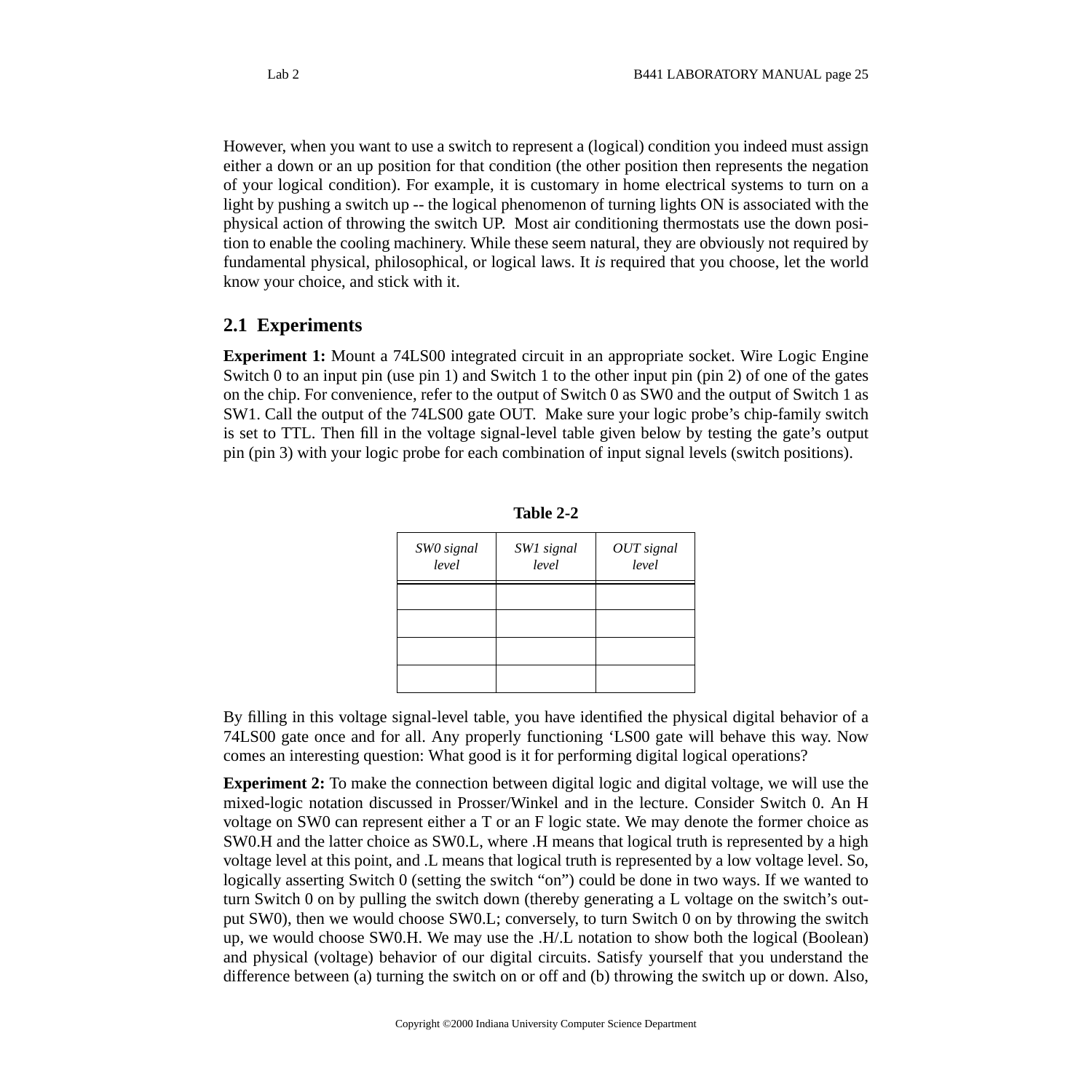satisfy yourself that you understand the difference between (c) observing a logical T or F on signal SW0 and (d) observing a physical H or L voltage on SW0.

**Experiment 3:** Now we return to consider the uses of the 74LS00 gate. Write the truth table for the logical AND function below (the "\*" denotes logical AND)

| R | $A * B$ |
|---|---------|
|   |         |
|   |         |
|   |         |
|   |         |

**Table 2-3**

Referring to the voltage table for the 74LS00 gate, find an assignment of truth to voltage for SW0, SW1, and OUT so that the 74LS00 voltage table maps into the truth table for logical AND. Rewrite the voltage table as a truth table, using the .H/.L notation to show your assignments for the three variables.

| Table 2 |  |
|---------|--|
|---------|--|

| SWO. | $SW1$ . | $OUT$ <sub>--</sub> |
|------|---------|---------------------|
|      |         |                     |
|      |         |                     |
|      |         |                     |
|      |         |                     |

You have demonstrated conclusively that the 74LS00 gate can serve as an implementer of the logical AND function, if one will adopt the appropriate conventions for relating truth and voltage.

Our mixed-logic drafting conventions call for denoting the truth assignment for each device input and output, using a small circle on an input or output to denote the .L assignment and the absence of a circle to denote the .H assignment for truth. In addition, wherever useful, we specify signal names (logic variables with appropriate truth assignments of voltage). Thus, our diagram ends up displaying all of the logic and all of the voltage behavior of the circuit. Draw a mixed-logic circuit diagram for your implementation of  $OUT = SW0 * SW1$ .

**Experiment 4:** Using the same 74LS00 gate (in other words, the same voltage table), show that you can make a truth assignment such that the circuit performs  $OUT = SW0 + SW1$ , where the "+" indicates logical OR. Draw a mixed-logic circuit diagram similar to that in Experiment 3. Verify with the logic probe that the circuit actually implements your diagram for all combinations of inputs SW0 and SW1. Now you are confident that the 74LS00 gate can implement logical OR, if one adopts the appropriate conventions.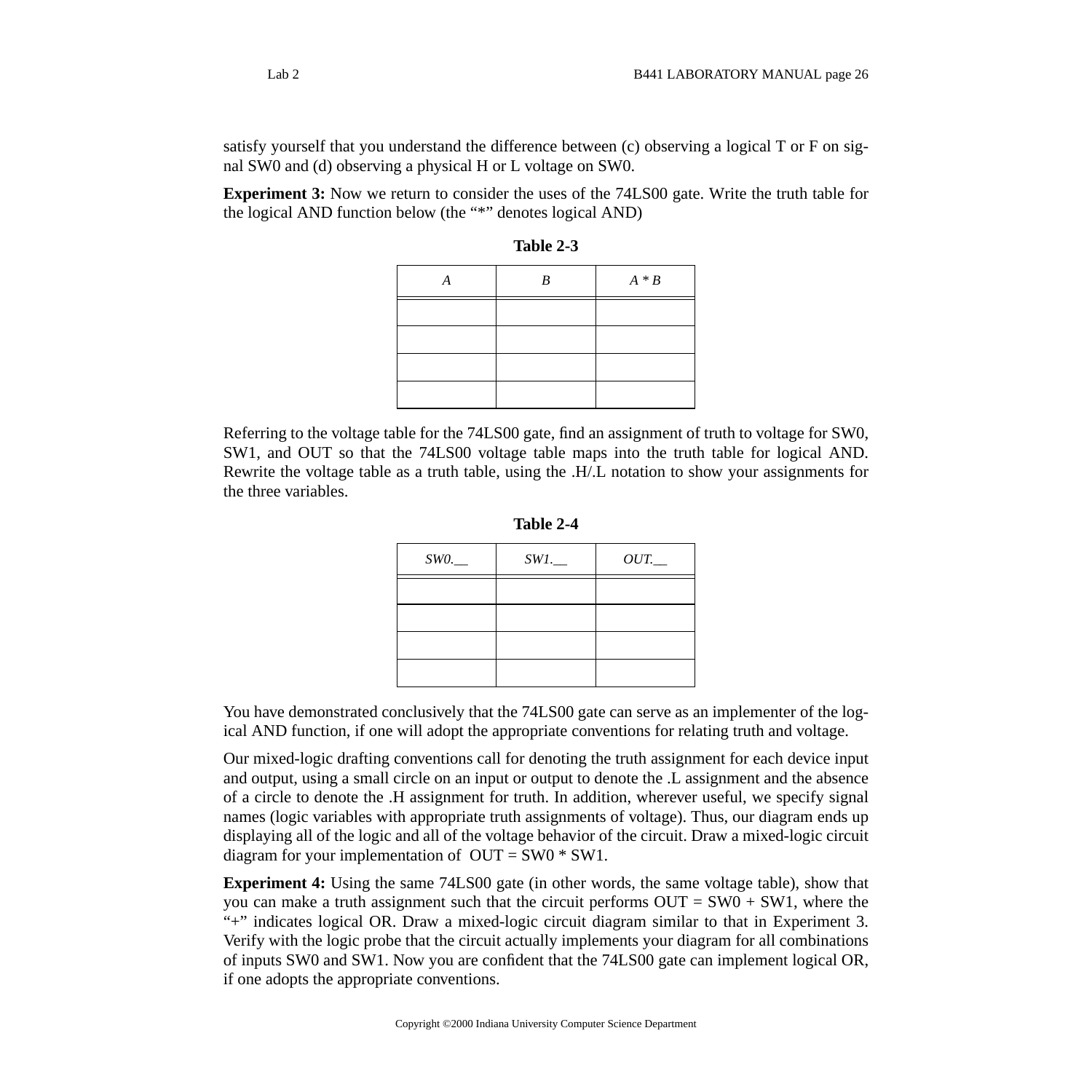**Experiment 5:** Again using the same 74LS00 gate, show that you can build a circuit that implements  $OUT = SW0 * NOT SW1$ , where NOT is the logical negation function. Draw the appropriate mixed-logic diagram and verify with your probe that the circuit behaves as desired. At this point, you should be confident that you can implement logical NOT without additional hardware, if appropriate conventions are adopted.

**Experiment 6:** Now, let's incorporate the mechanical switch into our thinking in a more rigorous way. Thus far, the switches have been simply a means of providing H and L voltages upon command. But in real life, switches in circuits are used to perform useful logical functions. In a rudimentary case, you may wish to simply use the concepts of "Switch ON" and "Switch OFF".

**6.a.** Using your existing circuit involving two switches and one 74LS00 gate, suppose you wish to implement the logical proposition "OUT is true when Switch0 is off and Switch1 is on." Using logical variables "Switch0-ON," "Switch1-ON," and "OUT," write the appropriate logic equation.

**6.b.** Implement this equation with your circuit; namely, draw a mixed-logic circuit diagram complete with switches that implements the logic equation using your existing hardware. (Refer to Experiment 3.a in Laboratory 1 for a useful notation for the switches.) Suppose you wished to paste a label on Logic Engine Switches 0 and 1 that denoted when each switch was on. Where would you paste the labels? Does your circuit diagram clearly guide you in where to paste the labels? Can you clearly see the logic equation in your circuit diagram? Can you clearly see the important mechanical and electrical properties of the implementation in your diagram? If so, you have a good mixed-logic diagram. If not, consult your AI or instructor for help.

**Experiment 7:** Using your same circuit, implement the following propositions. Write appropriate logic equations and provide full and useful mixed-logic circuit diagrams. (The word "if" is used in the sense "if and only if".)

**7.a.** "We will go to the movies if there is a good show and the weather is not threatening." Use logical variables "Go.to.movies," "Good.show," and "Weather.bad."

**7.b.** "We will win a medal if either our team can score a run or Shirley can strike out this last batter." Use logical variables "Medal," "Score.a.run," and "Strike.out."

**7.c.** "We won't go hungry if Bill quits arguing and John has money." Use logical variables "Hungry," "Bill.is.arguing," and "John.is.broke."

#### **Experiment 8:**

**8.a.** The 74LS00 contains four identical 2-input gates. Look up pin assignments in a data book,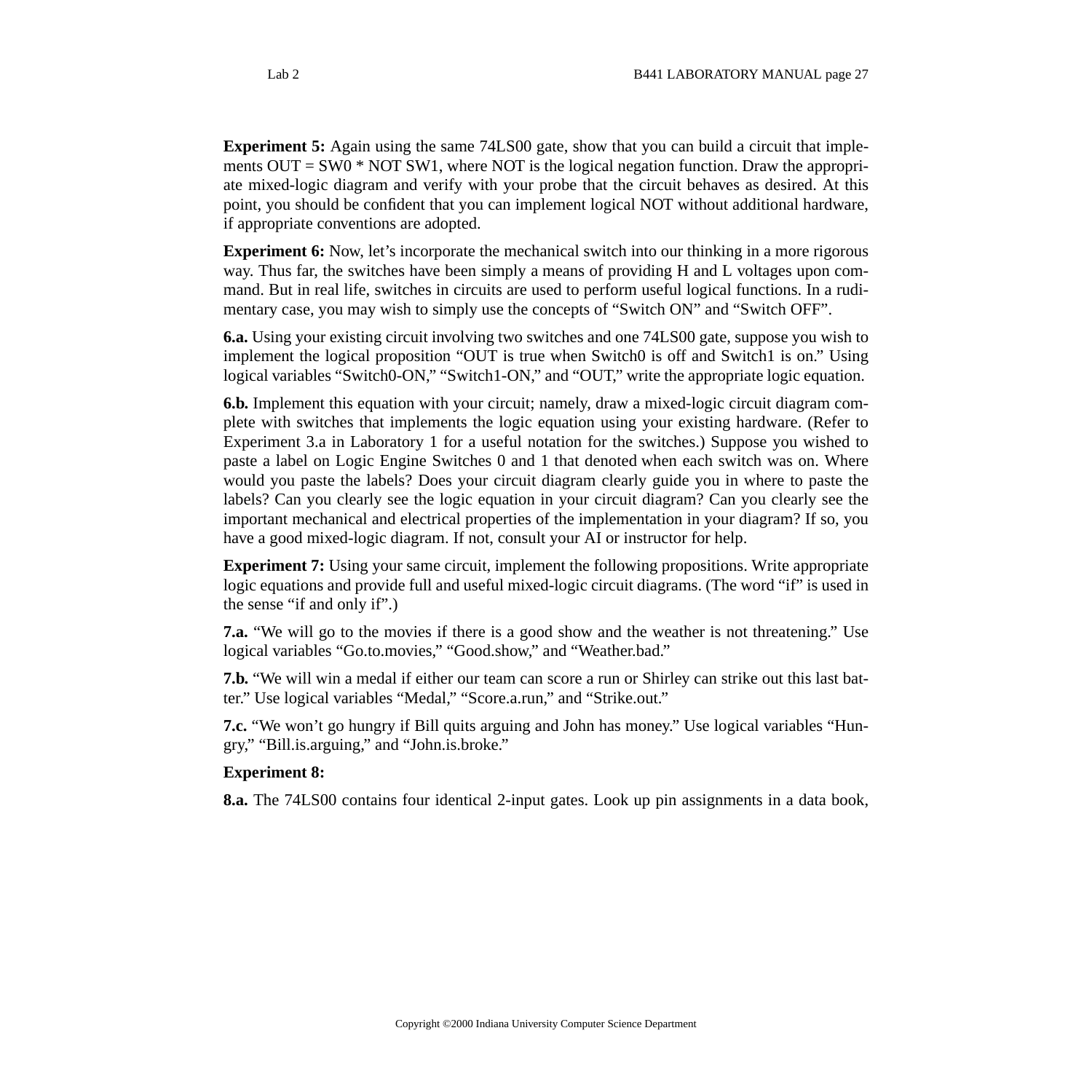

annotate the diagram with pin numbers, and wire up this circuit:

**8.b** Assume that Switch 0 and Switch 1 are each asserted ("on") in the UP position. SW0, SW1, A, B, C, and OUT are logical variables that represent the values produced by the corresponding gates or switches. Provide proper mixed-logic notations for each variable.

**8.c.** Using your logic probe, determine experimentally the voltage table for the final output. Convert this to a truth table for OUT as a function of input variables Switch0-ON and Switch1-ON. Do you recognize this truth table?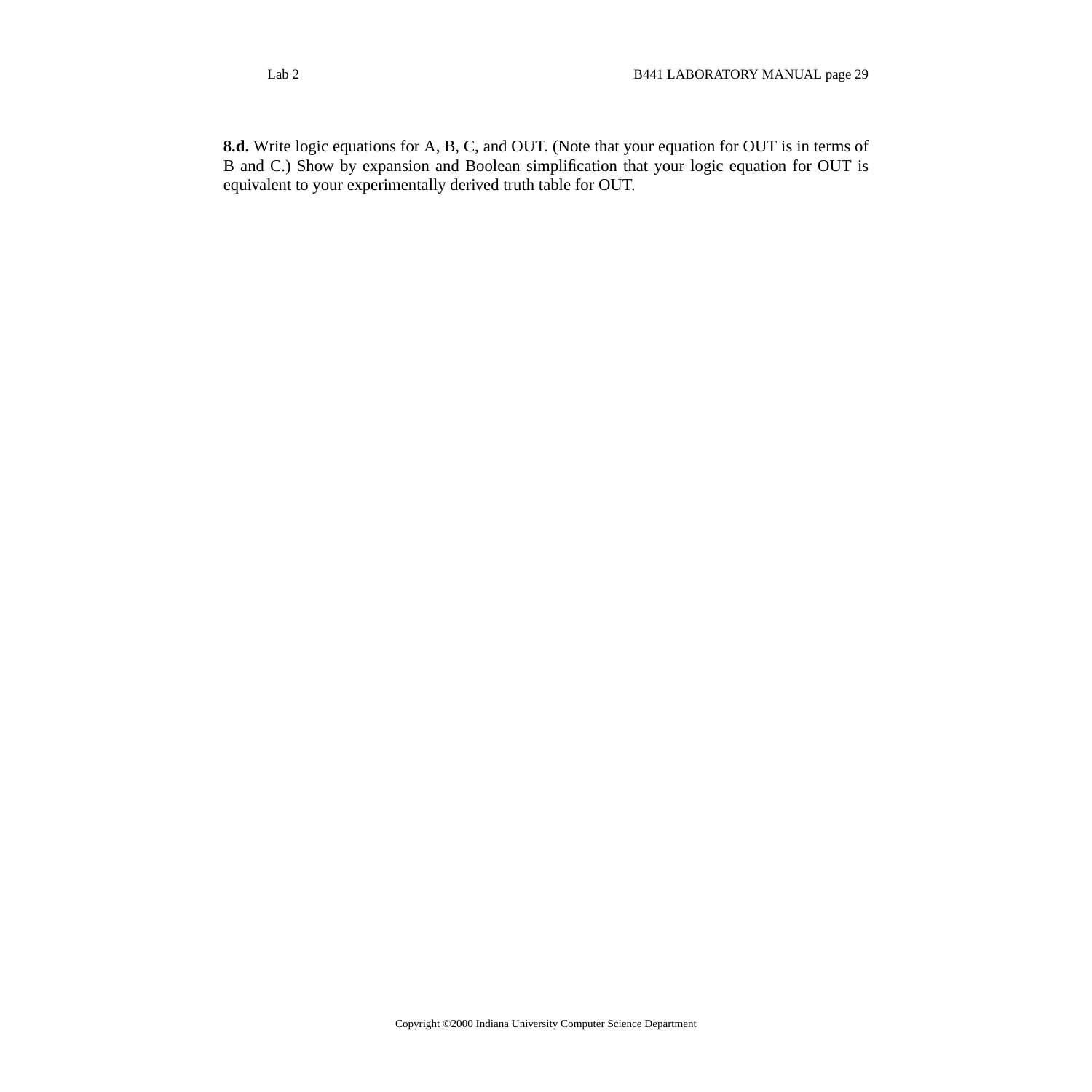## <span id="page-29-0"></span>**Laboratory 3 Three-state logic**

Three-state logic is widely used in the digital world to merge signals generated by different gates and to allow a physical connection to be shared by several signal sources. You must become familiar with three-state's versatility and pitfalls to successfully complete your lab computer. For instance, the memory chips you will use to construct your computer use three-state logic to create a bidirectional data bus where both input and output are handled through the same pins.

A three-state buffer can be controlled either to pass its input signal unchanged (or voltage-inverted if it is an inverting buffer) or to completely block the input signal. The logic symbol is similar to the voltage inverter with the addition of a three-state enable input shown either on the top or the bottom of the triangle. When the enable signal is true, the buffer passes its input to the output pin. When the enable is false, the output "floats" or appears to be disconnected from the three-state gate. In data books, this floating condition is often called "Hi-Z". The notation derives from the standard use of "Z" to represent impedance (resistance) in electrical engineering. Sometimes the floating output is referred to as "undriven." Three-state-enable signals are usually low-active.

A model of a three-state non-inverting buffer is:



When the enable switch is closed, the output is not floating, and the circuit behaves as an ordinary digital gate. Normal digital outputs have a low resistance -- a desirable electrical feature. A threestate output that is enabled behaves just like a normal gate. However, when a three-state output is floating, the output shows a very high resistance -- usually many megohms. The larger the resistance, the more the output will "float." A floating output is essentially disconnected from the rest of the buffer. A floating three-state output will appear to have a (meaningless) voltage somewhere between GND and Vcc. A logic probe touching a floating three-state output that is not connected to a circuit input will show the same behavior as if the tip were touching nothing but air.

A Hi-Z output has the useful property of not fighting with another output wired to it. It truly acts as if it were not there. In Laboratory 1 you explored the fight conditions that could arise when the outputs of two normal gates were wired together. To review, the combined voltage table for two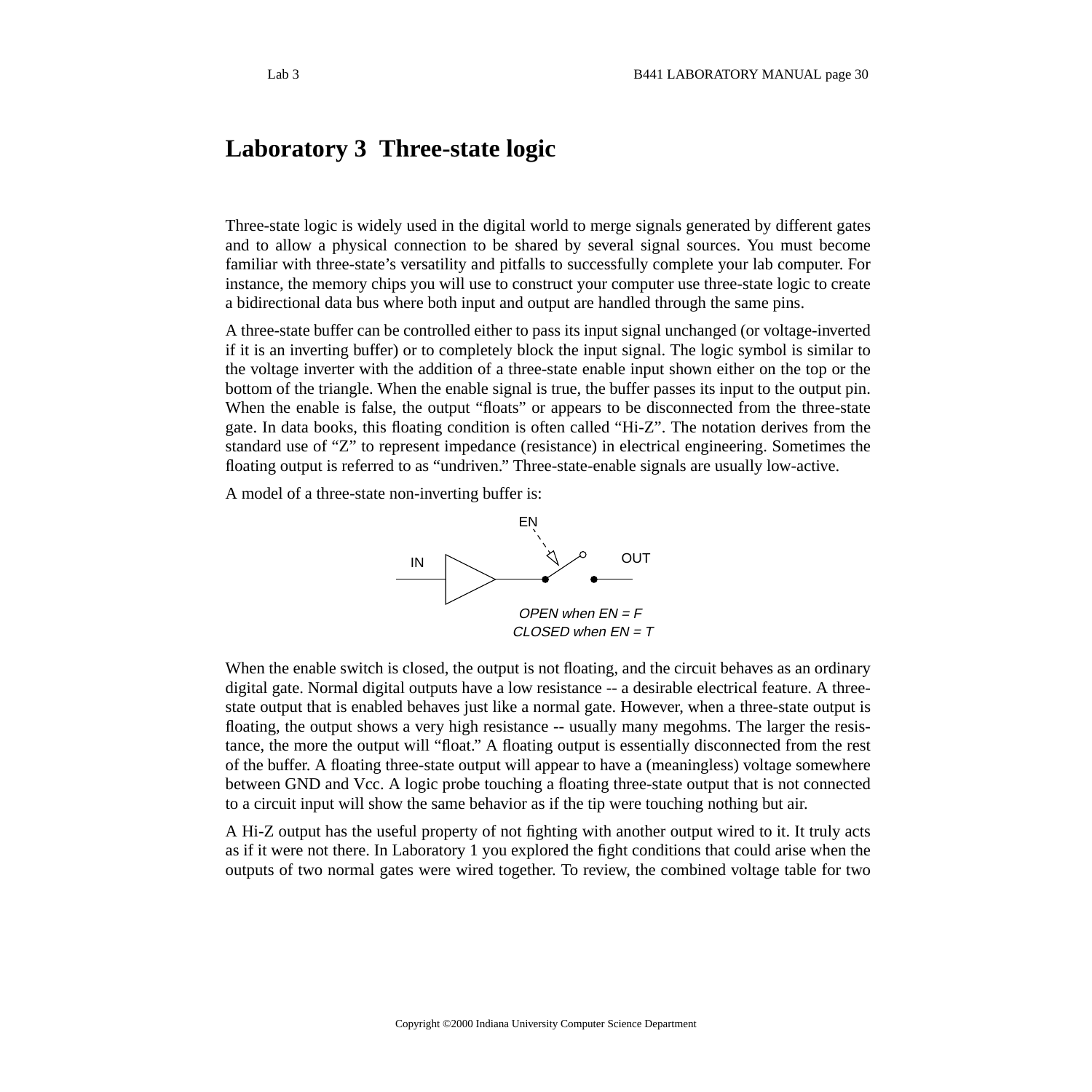| IN 1 | IN2 | OUT   |
|------|-----|-------|
| L    | L   | H     |
| L    | Н   | fight |
| Η    | L   | fight |
| H    | Η   |       |

normal inverters with connected outputs is:

This is a highly undesirable state of affairs, and is to be avoided.

For two three-state inverting buffers with connected outputs, we have a voltage table with four inputs (two data inputs and two low-active three-state enabled

| EN1 | EN2 | INI            | IN2 | <b>OUT</b> |                                                              |
|-----|-----|----------------|-----|------------|--------------------------------------------------------------|
| L   | L   | L              | L   | H          |                                                              |
| L   | L   | L              | H   | fight      | Both inverters enabled, so<br>the circuit acts like two nor- |
| L   | L   | H              | L   | fight      | mal inverters, as above                                      |
| L   | L   | H              | H   | L          |                                                              |
| L   | H   | L              | L   | H          |                                                              |
| L   | H   | L              | H   | H          | Since EN2 is false, inverter<br>#2 acts as though it wer not |
| L   | H   | H              | L   | L          | ther. OUT is determined<br>entirely by inverter #1           |
| L   | H   | H              | H   | L          |                                                              |
| H   | L   | L              | L   | H          |                                                              |
| H   | L   | L              | H   | L          | Since inverter #1 is "not"                                   |
| H   | L   | H              | L   | H          | there", the output follows<br>$inverse #2$                   |
| H   | L   | H              | H   | L          |                                                              |
| H   | H   | L              | L   | $Hi-Z$     |                                                              |
| H   | H   | $\mathbf{I}$ . | H   | $Hi-Z$     | Neither inverter is enabled,                                 |
| H   | H   | H              | L   | $Hi-Z$     | so the combined output is<br>"not there."                    |
| H   | H   | H              | H   | $Hi-Z$     |                                                              |

Fights on three-state outputs are likely to be more vigorous than fights on ordinary gates since three-state buffers usually have more drive capability than ordinary gate outputs.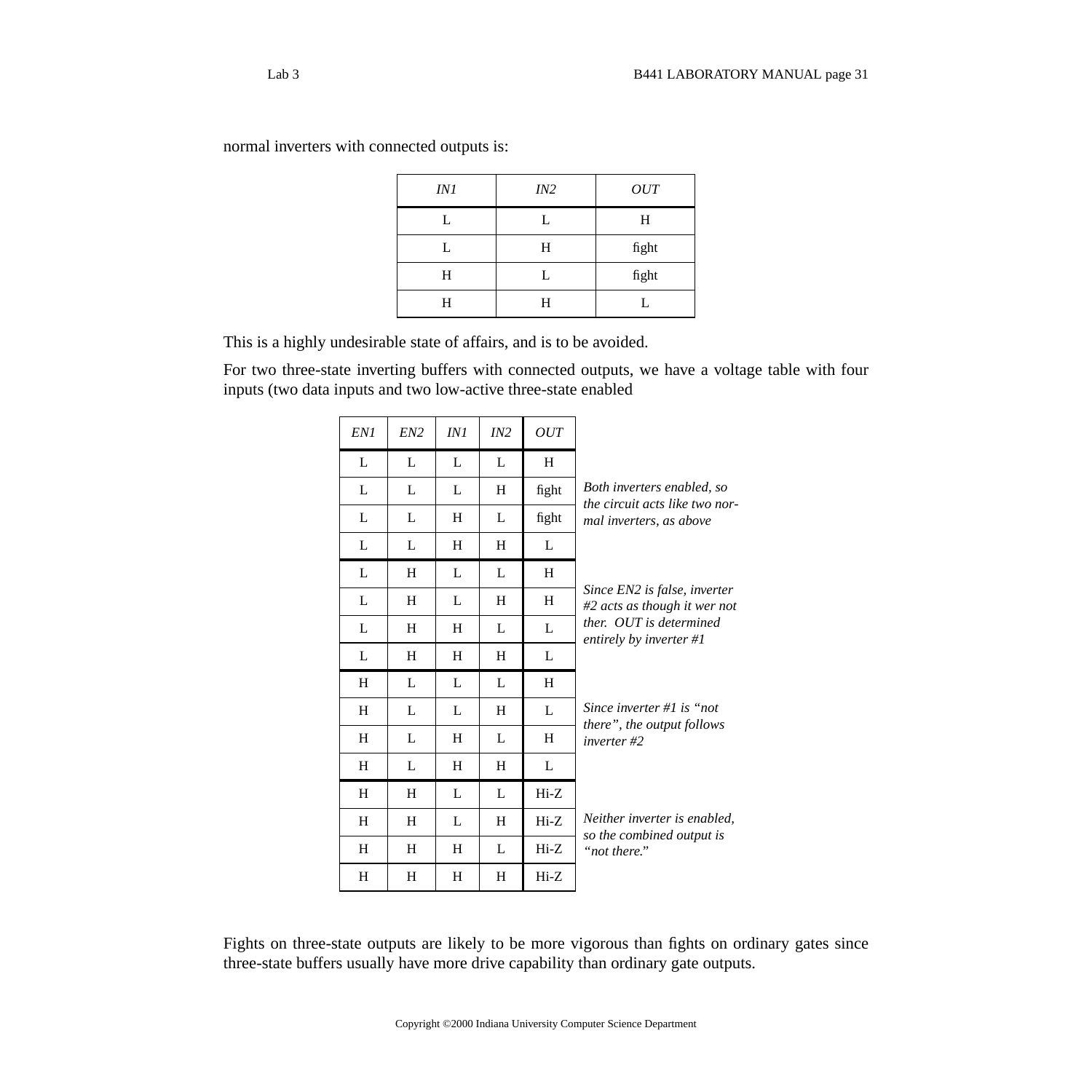The concept of the three-state output is so powerful that it compelled circuit designers to create three-state devices as an implementation tool. For instance, it is used in every microcomputer data bus. These busses support all the devices that must communicate with the processor: memory, disks, serial and parallel ports, modems, etc. Clearly, for proper operation only one device can be putting data on the bus at a time. This is easily accomplished by turning on the three-state enable on the output buffer of the selected device.

It is perfectly okay to have no device enabled if the processor is involved in internal operations that do not use the bus to send or receive data. However, the microcomputer bus protocol breaks down if more than one bus device is enabled at the same time. This is a design error -- that is, a human error, to put the blame squarely.

Three-state buffers come in four varieties: either non-inverting or inverting outputs, with either high-active or low-active three-state enable signals. The low-active enable signal is most common.

### <span id="page-31-0"></span>**3.1 Experiments**

**Experiment 1: Basic properties of three-state buffers.** We will begin with the very simple 74HC125 chip as our three-state buffer, so that you can experiment with the concepts unencumbered by other baggage present in more complex chips. Wire up this circuit, using four toggle switches and two gates from an HC125:



Use your logic probe and digital voltmeter to measure the output voltages for all input conditions. Record your results in a table. Are some of the measurements ambiguous? Now get your 1000 ohm (or thereabouts) resistor and apply the techniques you used in Laboratory 1 to see if you can distinguish a normal output from an un-driven output and from an output with a fight. How might you modify this circuit to ensure that a fight condition cannot occur? Draw your new circuit.

**Experiment 2: Nasty properties of CMOS inputs fed by three-state outputs.** Fights and floating outputs are fairly dramatic, but a more subtle bug comes from charge trapped on gate inputs. This is a CMOS problem, and may occur in our laboratory once or twice during the semester. The concept of trapped charge is explained by elementary electrical principles of resistance and capac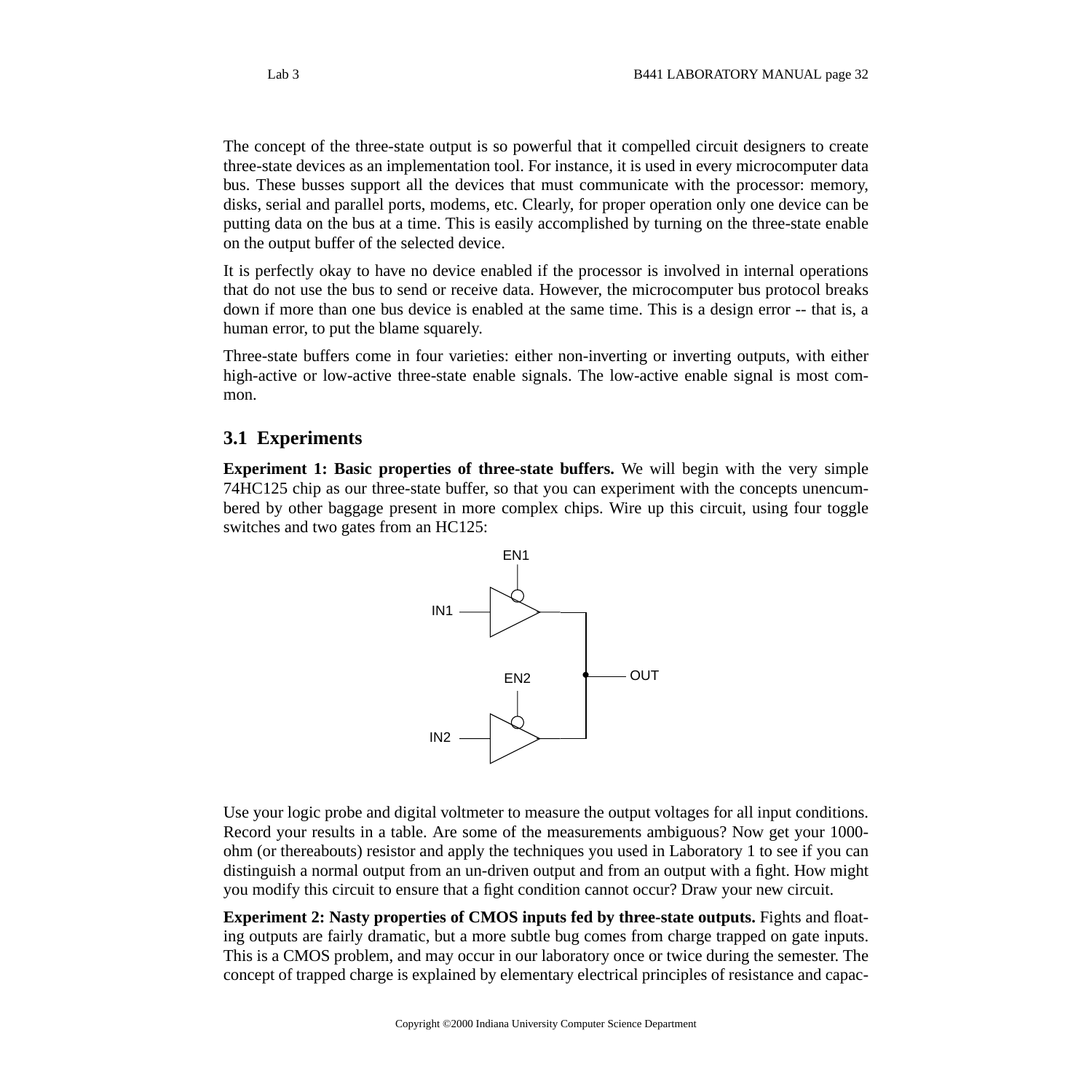itance, which you will study in the second semester of the digital hardware course sequence. For now, the higher the resistance of the circuit trapping the charge, the longer the charge will remain trapped. In digital technologies, high impedance (high resistance) in input circuits is desirable, since the input will draw less current. In practice, the problem of trapped charge is hard to recognize since the output voltage of a gate that has charge trapped on one or more of its inputs will be normal in every respect (unless you wait long enough for the charge to bleed away).

In CMOS technology the problem of trapped charge is especially acute, since CMOS circuits have almost perfect input properties. CMOS input resistance is on the order of  $10^{12}$  ohms, which means that a charge trapped on a CMOS input will take a *long* time to bleed away. The problem usually arises when a CMOS input is fed from a three-state output, and in this experiment you will have a look at this nasty but hopefully infrequent problem.

Build the circuit below using your 74HC125 (CMOS) three-state buffer. This circuit is not likely to occur in ordinary design, but it serves as an easy way to demonstrate trapped charge. You can place a charge on the input of Gate 2 by driving Gate 1's output to H; you can then trap the charge there by driving Gate 1 to its Hi-Z state, thereby effectively disconnecting Gate 1 from the input to Gate 2. Experimentally fill in the table of output signal levels for the circuit. Be sure your logic probe is set to its CMOS function.



| IN 1      | EN1  | OUT <sub>2</sub> |
|-----------|------|------------------|
| L         | L(T) |                  |
| trapped L | H(F) |                  |
| H         | L(T) |                  |
| trapped H | H(F) |                  |

How long does it take for the input charge to bleed away in the trapped states? When the charge has bled away sufficiently, you will see a deterioration of the output. How long did it take you to perform the trapped-charge measurements on your circuit? Did you observe any deterioration in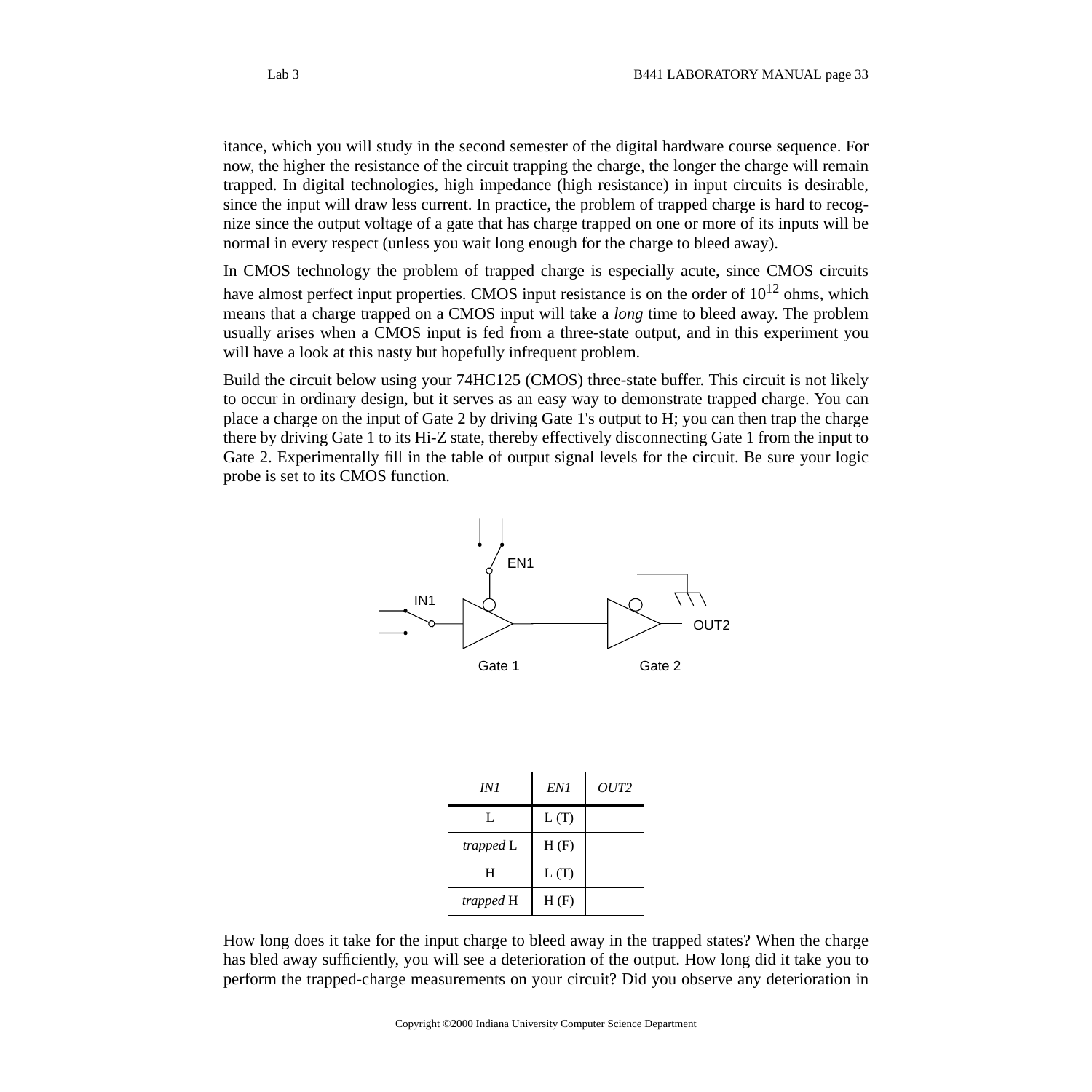the signal during this time?

This single experiment should impress you greatly! If you expected to measure an H on OUT2 and found an H, you might incorrectly assume that the circuit was working correctly when it only appeared to be working because you happened to trap the expected charge on the input of Gate 2.

In most situations trapped charge is bad news. However, it is the mechanism used to store data in DRAMs, where it is expected that the trapped charge will stay around a few milliseconds. In fact, you have just created a 1-bit DRAM that uses the same trapped (stored) charge principle as commercial DRAM memories.

Since a high input impedance is, on balance, a desirable feature, we find that the trapped-charge phenomenon occurs with other integrated-circuit technologies, including TTL chips such as our LS TTL types. TTL inputs have a high impedance, but not nearly as high as CMOS inputs or HI-Z three-state outputs. Therefore, charge trapped on TTL inputs bleeds away into the TTL circuit quickly enough so that even at high operating speeds we don't notice the CMOS-like misbehavior.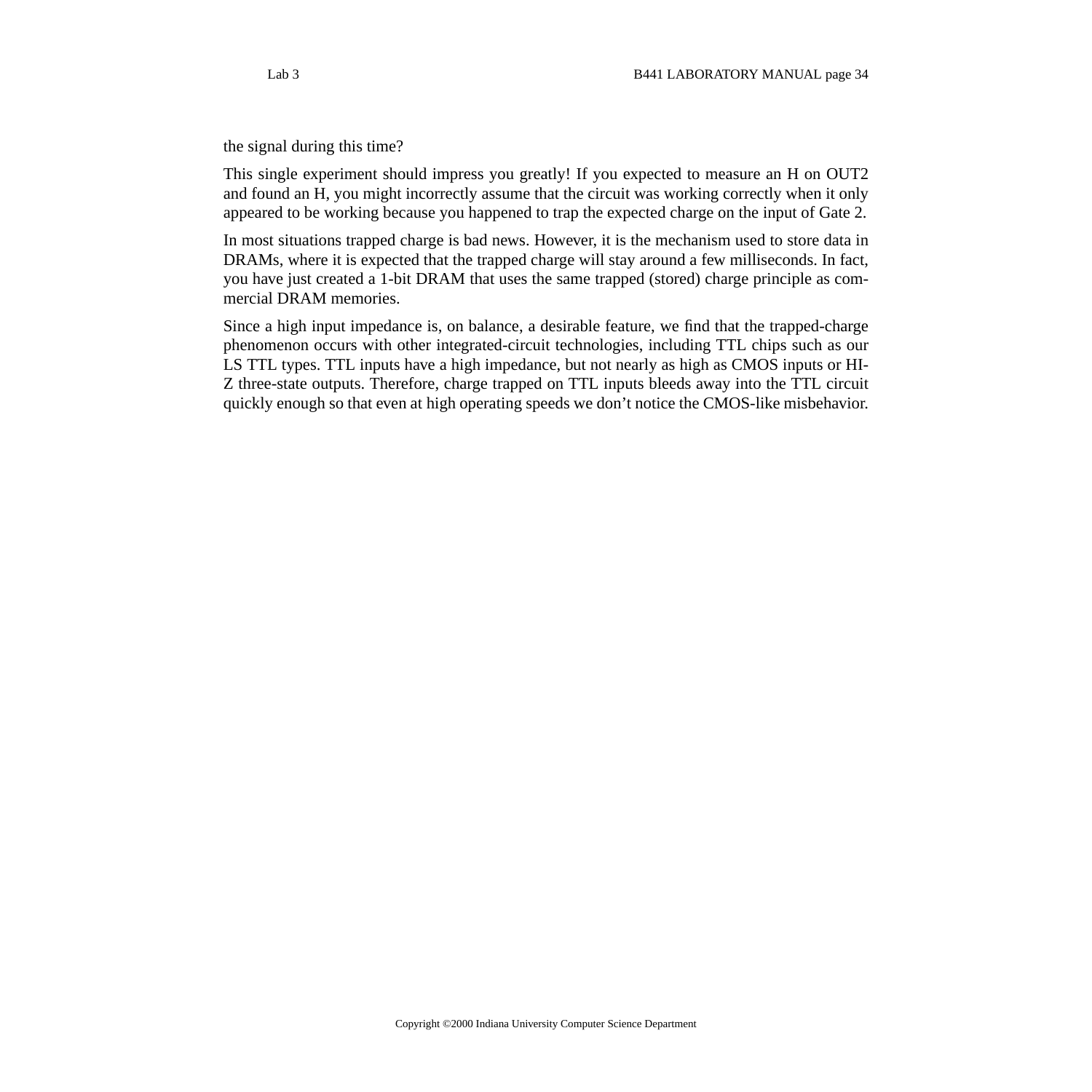# <span id="page-34-0"></span>**Laboratory 4 Programmable logic**

ASICs, Application-specific integrated circuits, are the principal design element in digital hardware design today, providing an important way to build complex and compact circuits without having to resort to full custom VLSI chip fabrication. To put ASICs in context, we take a brief look at the evolution of digital hardware technology.

**Discrete logic.** Discrete in this context means individual elements such as transistors, diodes, resistors, and capacitors. Until 1965 all systems were built this way. An engineer would design small printed-circuit cards (say, about 3 inches x 5 inches) to implement middle-level building blocks such as are described in Chapter 3 of Prosser/Winkel. A typical card might hold two 4 input AND gates and cost \$30 (in current dollars). The Digital Equipment Corporation got its start making these boards for general sale and later hit the big time using them to make the first minicomputer -- the PDP-8. Systems were built up by plugging cards into a cage holding about 30 cards. Cages were bolted into a rack about the size of a filing cabinet, holding 10 to 20 cages. Wirewrap was used to interconnect cards within a cage and cages within a rack, and big 2-inch cables were used to interconnect racks. These were the days when a computer filled a whole room. Today, discrete transistors are used mainly in high-power amplifiers and power supplies. The only discrete elements you have on your Logic Engine boards are bypass capacitors for filtering power supply transients, a few pullup resistors, the switches, and the connectors.

**SSI and MSI integrated circuits.** These devices reigned supreme from 1965 to about 1975. Engineers learned to place tens of transistors on a small chip of silicon about 1mm x 1mm x 0.1mm. This chip was encapsulated in a dual-inline package (DIP) with 14-24 pins. With this technology, the cost of a pair of 4-input AND gates dropped to \$3 (in current dollars) and decreased a hundred fold in size. The drop in size was at least as important as the decreased cost. An industry rule of thumb is that packaging costs as much as logic, so the vastly reduced bulk contributed more to reduced system costs than reduced logic costs. With ICs, a complete computer could fit in one rack and cost less than \$100,000.

Today, fixed-logic SSI- and MSI-level IC's are used primarily for specialty functions such as three-state buffers, for "glue" in interfacing different larger components, and, importantly, for pedagogy to allow students to "get inside" complex logical structures such as processors.

**VLSI.** Very large-scale integration started making an impact on general hardware design in 1975 when engineers learned to put enough transistors on a single chip to implement the first 4-bit microprocessor. Every three years it has been possible to double the number of transistors, and the range of systems that can be converted to VLSI continues to increase. The design and development cost is very high, but if you are producing hundreds of thousands of the same chip the amortized cost is low enough to make this the technology of choice. Reliability is high and packaging costs are reduced. Today the PDP-8 could fit on a very small chip that would run at 50-100 MHz and cost about a dollar, provided you could sell a million of them. By today's standard a PDP-8 chip would hardly be classified as VLSI since it contains less than 10,000 transistors.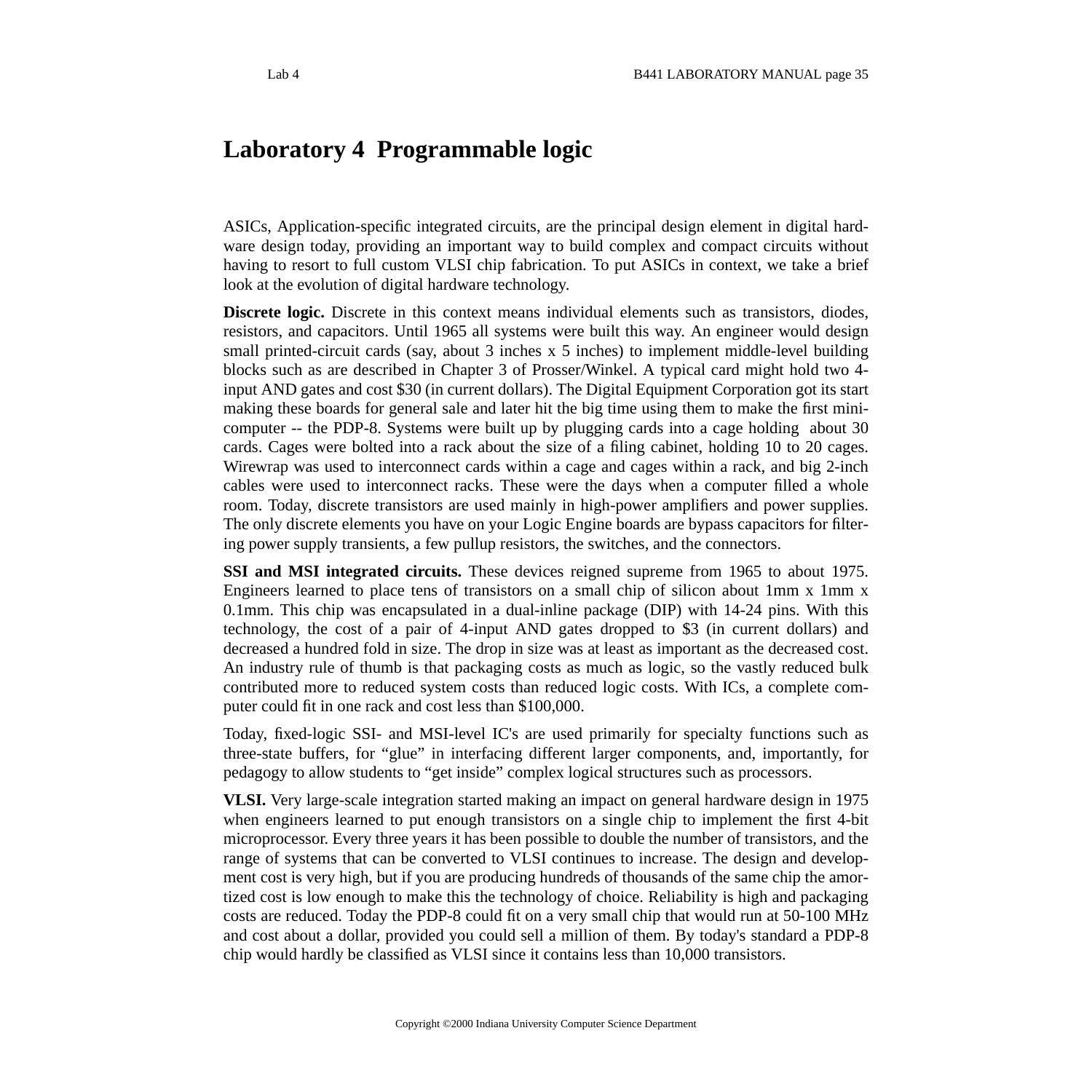**ASICs.** What do you do for small production runs of moderately complex systems? VLSI design costs (both time and money) place this technology out of reach. We need a way to produce singlechip solutions at reasonable cost and with short turnaround time. Here is where ASICs shine. ASICs are standardized chips of (mostly) unconnected gates whose internal connections can be programmed. Since they are standardized devices they can be produced in million-unit quantities at correspondingly low prices. The user builds a system by connecting the gates of the ASIC chip using methods dictated by the particular ASIC technology. In many respects the design methodology is similar to wiring conventional ICs. ASIC devices are custom-programmable, either once at the factory, once in the field, or, with reprogrammable technologies, many times in the field. Vendors provide software to map a conventional digital logic diagram into their proprietary ASIC chip technology. The user need not know anything about the internal ASIC structure (although, as usual, designs are better when the user understands the technology).

There are three main types of ASICs, each with its own internal wiring technology and each having different cost/volume tradeoffs:

**(1) Gate arrays** have the highest customization cost but the lowest volume production cost. Gatearray chips contain up to several hundred thousand simple gates such as 2-input AND, OR, NOT, and multiplexers. The designer gives the manufacturer a circuit diagram or other description of the circuit.. The manufacturer converts the circuit specification into a wiring diagram using powerful in-house programs to automatically route aluminum connections between gates. The gatearray wafers are subjected to the last stages of a normal VLSI fabrication process to produce the packaged, specialized gate-array circuit. This process is expensive enough to be used only for high-volume applications.

**(2) Field-programmable gate arrays (FPGAs)** have very small customization cost, high chip cost, and medium device counts. These devices are similar to factory-fabricated gate array chips except the internal wiring is done in the field. Several styles of programming of FPGAs have emerged. One-time field-programmable devices allow the largest number of gates in the FPGA, but require the designer to burn a new chip to correct errors or modify the design. Erasable FPGAs can be reprogrammed many times, following erasure of the old connections using an ultraviolet light source. This method requires removal of the chip from its circuit, similar to erasing an EPROM. Reprogrammable FPGAs permit erasure and reprogramming without removing the chip from the circuit, using electrical methods. Such chips are very useful in design prototyping, but once the design is stable, it will usually be ported to a mask-programmed gate array chip for economical mass production. You will be using in-circuit reprogrammable FPGAs almost exclusively in your laboratory projects.

**(3) Programmable Logic Devices (PLDs)** have almost zero customization cost, lowest chip cost, and low device counts. They occupy the bottom end of the ASIC spectrum. They have a fixed architecture with more complex logic that maps well onto implementing sum-of-products logic and state machines. The fundamental structure is the fuse matrix, a user-programmable selector for routing inputs to gates. Like FPGAs, PLDs are available using several programming technologies. Other common terms for the PLD are PAL (programmable array logic) and PLE (programmable logic element). Larger devices combining the functionality of several PALs with a large switching matrix on one chip are referred to as CPLDs (Complex PLD).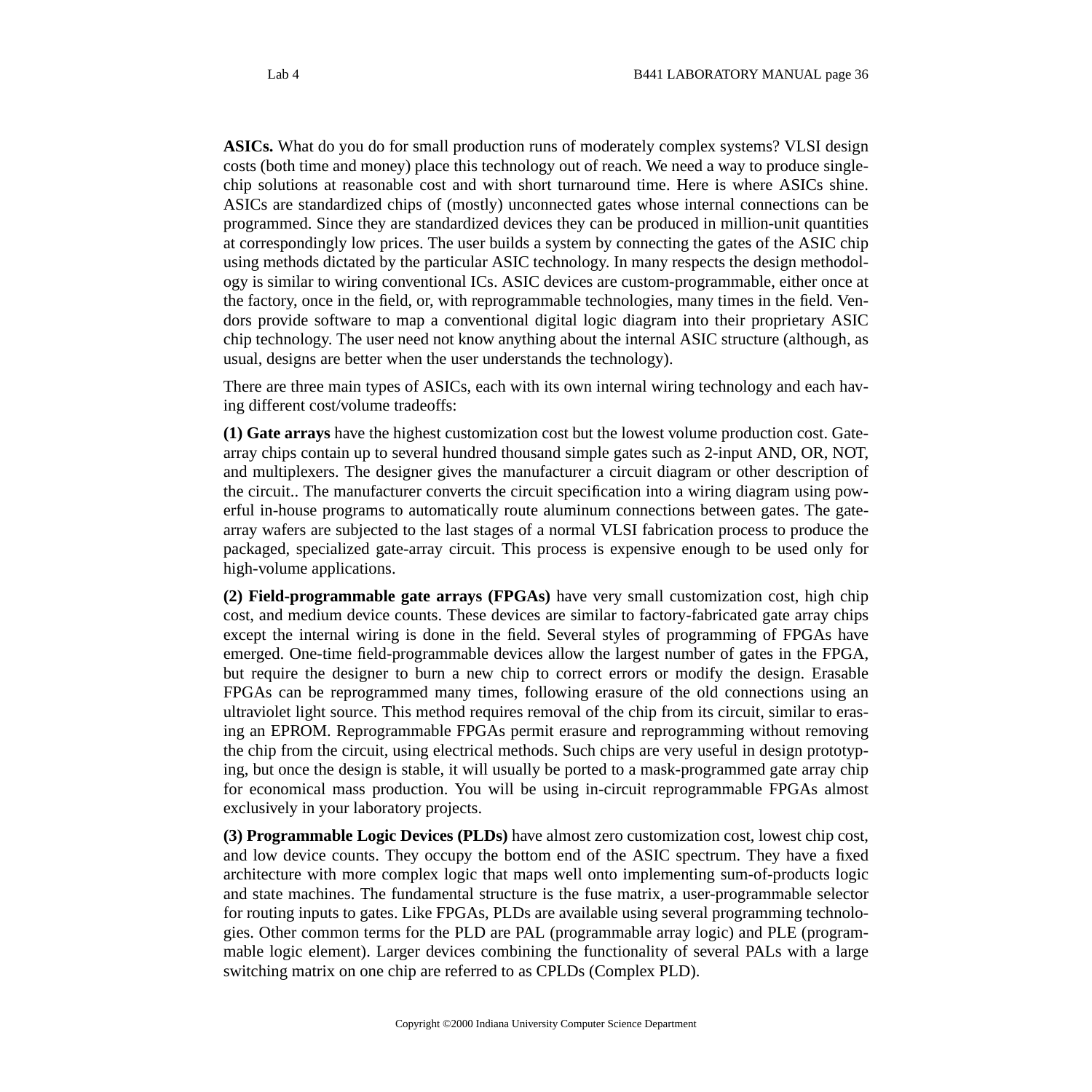# **4.1 The Xilinx FPGA**

Our minicomputer project uses Xilinx XC3000 and XC4000 FPGAs. These devices consist of an array of Configurable Logic Blocks (CLBs) surrounded by a border of programmable Input/Output Blocks (IOBs), overlaid by a programmable connectivity matrix. The FPGAs are programmed by loading a configuration file into internal memory cells through a set of dedicated programming pins. Unfortunately, the configuration memory is volatile, so the chips must be reprogrammed each time your logic engine is powered up.

We will look more closely at various features of the FPGA architecture as the semester progresses. The complete [databook](http://www.xilinx.com/partinfo/databook.htm) is available on the Xilinx web site. Fortunately, the available design tools will allow you to implement working logic designs with little knowledge of the internal details, in much the same way that a high level language hides the details of assembly language programming. For now, here is a brief overview:

**Each Configurable Logic Block** contains two bits of data storage and a combinatorial logic unit. The XC3000 logic unit can be programmed as two functions of four variables or as one function of five variables. The XC4000 logic unit is more versatile, and can provide two functions of four variables and one function of three variables, or one function of up to nine variables. The XC4000 CLB also provides the option of using its configuration memory as an array of RAM cells.

**An Input/Output Block** provides an interface between an external pin and the internal logic array. Each IOB provides an output buffer with programmable options for inversion, storage, and three-state control. Each IOB also provides an input buffer which can be programmed for either TTL or CMOS signal levels and which contains an optional storage cell.

**The Programmable Interconnect** allows CLBs and IOBs to be connected into arbitrary logic circuits. It includes local connections between adjacent CLBs, a programmable matrix for routing connections anywhere across the chip, long bus lines that can be driven by internal three-state buffers, and global networks for distributing signals such as clocks. This feature will save you hours of work, by allowing you to do most of your "wiring" through a graphic computer application, and more importantly, by allowing you to design modules which can then be replicated, complete with all their connectivity, by a few mouse clicks!

**Programming Xilinx FPGAs** requires the use of proprietary software for at least part of the process. We will be using Xilinx' Foundation Express package for the three essential steps of design entry, design implementation, and device programming. For design entry, we will use the schematic capture tool almost exclusively. To transfer the configuration data from the design environment on your workstation to the chip, we will use a programming cable that connects from a serial port on your PC to a pin header beside the chip on your logic engine. The design and programming process will be demonstrated for you in the lab.

The XC3020A FPGA that you will be using contains 64 CLBs and is packaged in a 68 pin chip. We use three of these in our minicomputer project in order to have enough pins to access all of the internal signals of interest. We will also be using a XC4010E FPGA in an 84 pin package. Its 400 CLBs are more than enough to contain the entire minicomputer, but its package size provides too few pins to access all the signals that we wish to pass in and out.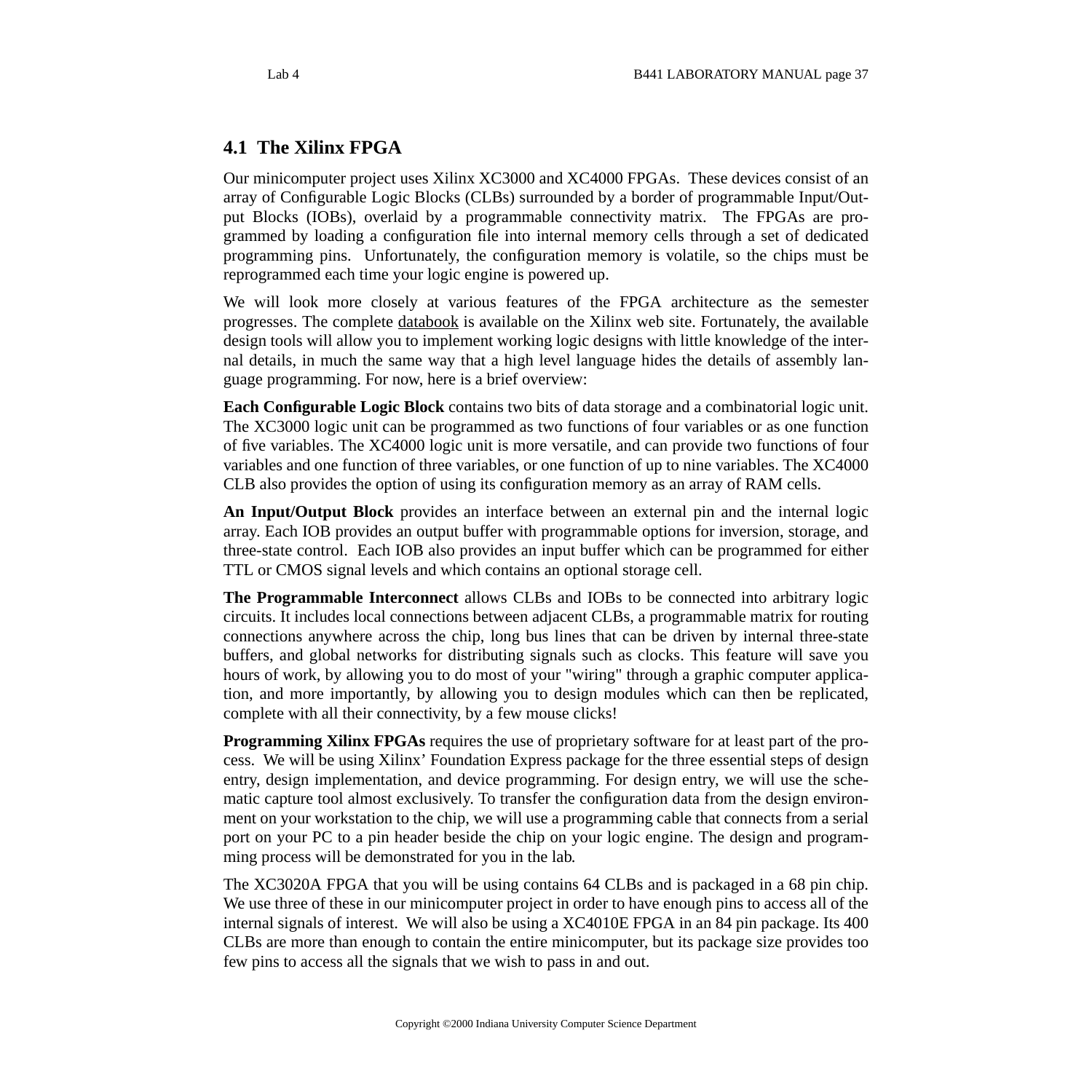### **4.2 Experiments**

For these experiments, you will use one of the three XC3020A FPGA chips on your Logic Engine. [Click here for the pinout diagram](http://www.cs.indiana.edu/classes/b441/lab/manual/XC3020.pdf).

**Experiment 0:** Repeat the design from the instructor's demonstration (57 input AND gate). Practice using Copy and Paste to replicate blocks quickly. Remember to put pullup resistors between the input pads and input buffers, and assign the output to Pin 34. Print a copy of the Pad Report. Use this design to test the input pins of your XC3020 FPGA by wiring Pin 34 to an LED and then, with a jumper wire and resistor, pull each input pin to ground one at a time.

**Experiment 1:** Here are three Boolean equations, involving logical inputs A, B, C, and D and outputs X, Y, and Z.

> $(a) X = (A \cdot B) + NOT(C + D)$ **(b)**  $Y = (A \cdot B + C) \cdot (C \oplus D)$  $(c) Z = (NOT(A \cdot B) + C) \cdot (C \odot (NOT(D + B)))$

Design combinational logic to produce outputs X, Y, and Z, given that

X, A, and C are true-high signals (X.H, A.H, and C.H), and

Y, Z, B, and D are true-low signals (Y.L, Z.L, B.L, and D.L).

Turn in a copy of your logic drawing with the named signals labeled.

**Experiment 2:** Implement your design in one XC3020A. Wire your Logic Engine to produce input A using Switch 0, B using Switch 1, C using Switch 2, and D using Switch 3. Display output X on LED 32, Y on LED 33, and Z on LED 34. Manually run through the complete truth table for Equation (a) and verify by hand that your implementation is correct.

You may wish to hand-verify your implementations of Equations (b) and (c), although you are not required to do so. You may trust to luck or to good design and good wiring!

Submit your implemented design for testing. We will test your design using a program that will generate test vectors automatically and read the results from the LEDs. *If you don't use the switches and LEDs as specified above, or don't use the mixed logic signal definitions as given, there is no hope that your design will pass the test.*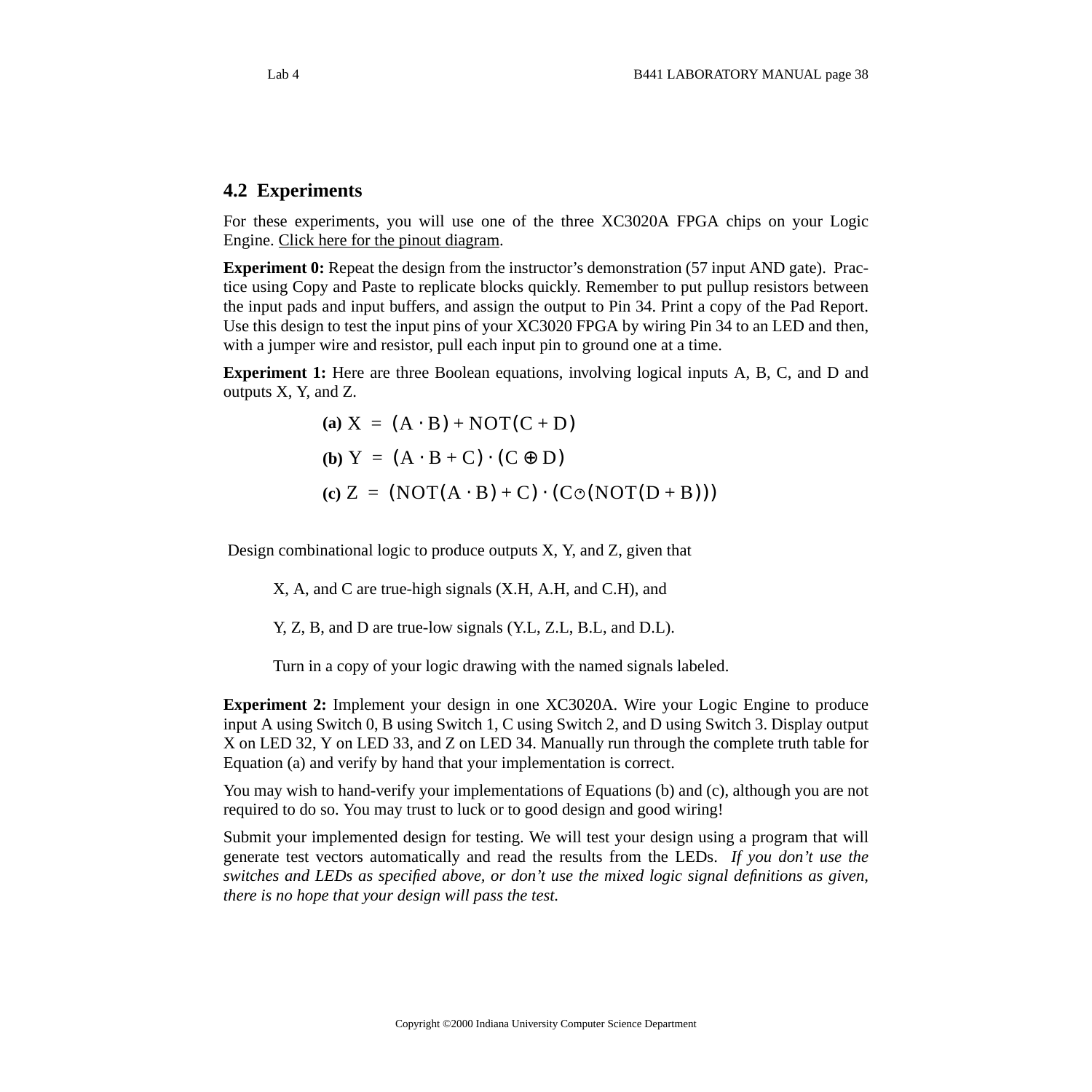# **Laboratory 5 Synthesis of combinational elements**

In this lab you will construct some useful building blocks from primitive gates. You will need the Mixed Logic library (Mix\_Log), but you should also use gates from the system library to avoid the need for inverters. For each design, you should turn in a Mixed Logic diagram and a BRIEF text description of your circuit. You will also implement and test your design on your Logic Engine, and when you are ready, demonstrate it to your lab instructor. Keep these building blocks around for use in future projects

### **5.1 Seven-segment display decoder**

A seven-segment display is an array of seven Light Emitting Diodes (LEDs) that provides an electronically generated human-readable numeric symbol. Exercise 1-36 in your textbook illustrates the digits 0 through 9 generated in seven-segment format.

**Experiment 1:** 4-Bit Binary to 7-Segment Hexadecimal Decoder.

Design a decoder that will generate the following symbols for binary inputs 0000 through 1111:

0 1 2 3 4 5 6 7 8 9 A b C d E F

To distinguish between 6 and b, modify the digit 6 by including segment 'a'. You needn't do a Kmap for each equation, but you should notice several obvious simplifications from the truth table that will make your job much easier. (For instance, will you implement the positive or negative form?) Implement your design and wire the inputs to four toggle switches. (You may use the switch wiring from the previous lab.) Connect the 7 outputs through series resistors to the individual segments of your display. *Note: Connecting an LED directly from Vcc to GND will destroy it! Be careful to make connections only through the resistors and not directly to the display pins!*

### **5.2 The Multiplexer**

Multiplexers are versatile building blocks that we will be using in a number of ways. Although the standard library includes a wide selection of multiplexers, it is still sometimes necessary to design your own part, for instance when you need more inputs than the largest library component offers. Refer to the beginning of Chapter 3 in your textbook for a discussion of multiplexer logic.

**Experiment 2.a:** Design a 4-input mux with an Enable input. You do not have to put your design in Sum-of-Products form, but you should use only gates, not higher level library components. Wire inputs and outputs to switches and LEDs as shown below. Treat all the signals (select, enable, and data) as True=High. Test your design.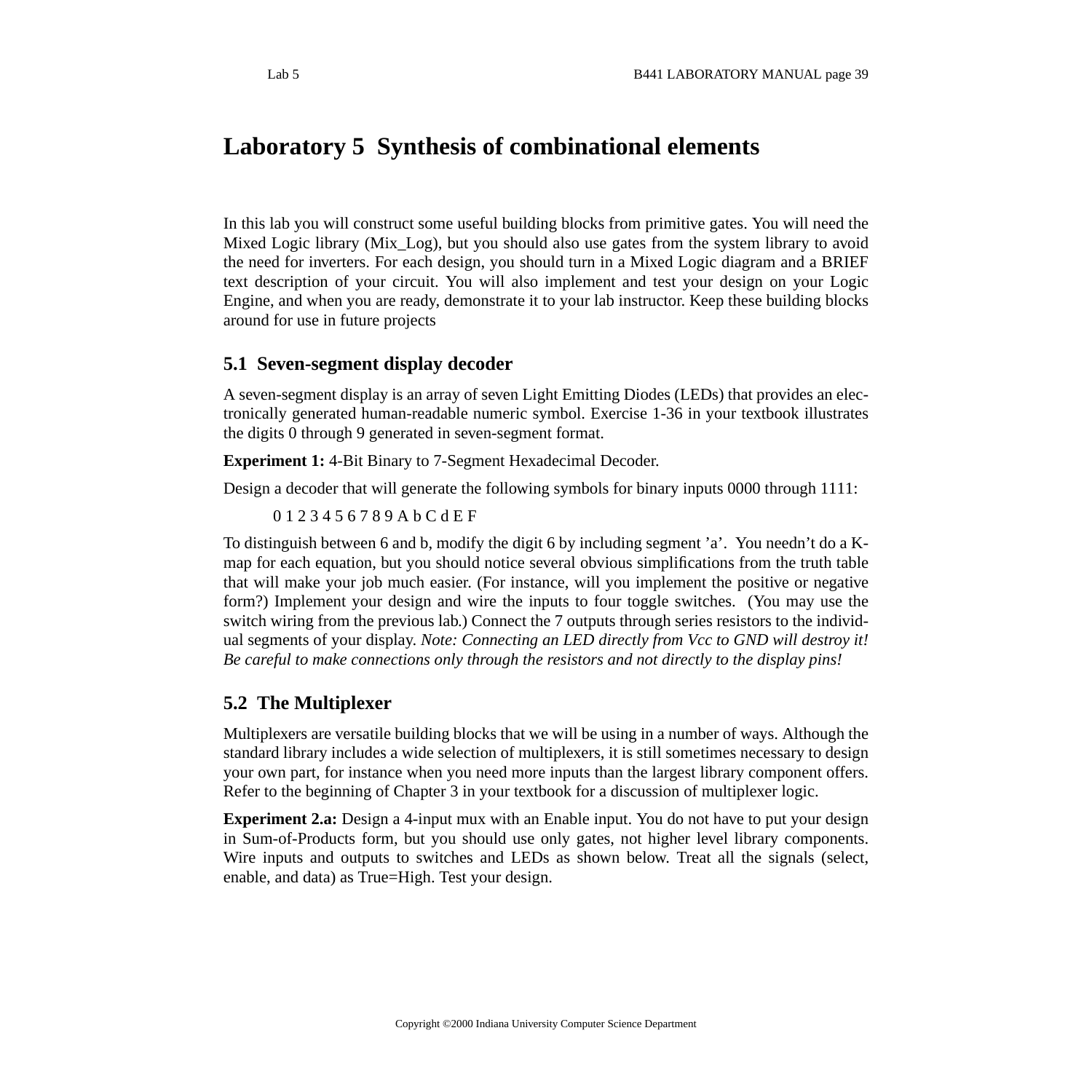

**Experiment 2.b:** Combine two 4-input muxes using an OR gate to perform the functions of an 8 input mux. When you use an OR gate to combine the outputs into an 8-wide mux, the disabled 4 input mux must produce a FALSE regardless of the values on the select or data inputs. Your 8 input mux is to be *manually* controlled by four control signals: two shared select lines for the 4 input muxes (derived from Switches 9 and 8) and two independent enable signals, one for each 4 input mux (from Switches 11 and 10). In this and the remaining parts of Experiment 2, let MUX0 pass the low-order bits (bits 3..0) and MUX1 pass the high-order bits (bits 7..4).

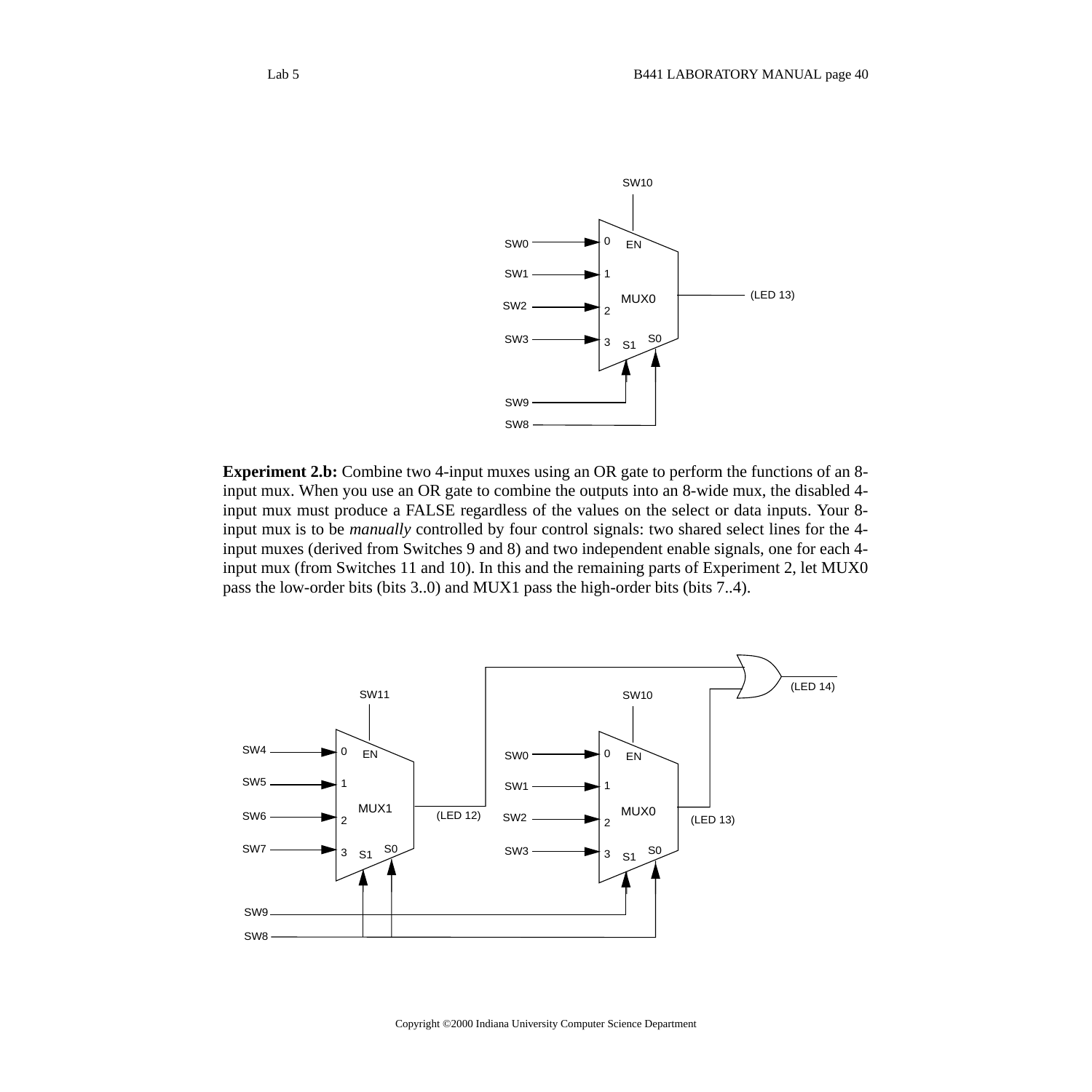**Experiment 3:** Design a 6-input mux with no enable input. You may be able to reuse portions of your design from Experiment 2 for this. The inputs should be numbered 0 to 5; selecting inputs 6 and 7 should force the output to be False.

Verify to your satisfaction that your designs work, and then submit your 8-input mux and 6-input mux designs for testing.

Ambitious students may wish to run an exhaustive automated test of their design, using advanced features of the Logic Engine. For information on this optional testing method, see the description of automated testing at the end of this laboratory writeup.

## **5.3 Automated testing with the Logic Engine -- an optional way to test complex devices**

You can test your circuits manually and should do so for those with just a few inputs. If n is the number of inputs, the number of combinations you will have to set up on the switches will be  $2^n$ . This becomes inconveniently large for  $n > 4$ . We can use the Logic Engine software to override the switches and provide test vectors to your design. The response can be scanned by the Logic Engine as long as each signal output you want to monitor is connected to a LED. See the Logic Engine user's manual for details.

The idea is to create all  $2^n$  values for the switches in a software array, write each one of the set to switches, read the result, and compare the result with the correct value. Of course, if you have to create all  $2^n$  configurations manually you are no better off than before. But as computer scientists, we know how to create a sequence of integers from 0 to  $(2^n - 1)$  using loops in a programming language, and then peel each integer apart to its individual bit values. The converse process shown in the Logic Engine user's manual is conceptually simpler: use a nested set of FOR loops to build an integer from the individual bit values. Either way is okay and can be used with the "C" library routine COMMAND to send these bit values to their corresponding switches.

The READVAL routine will scan the LEDs and return a value into a variable. The trick is to compute the expected result and compare it with the measured result. A brute-force technique is to manually load the expected results into a table, and use the integer value sent to the switches as an index into the result table to get the expected value.

Using the Logic Engine as an automated device tester is an example of prevalent industrial design-test practice. Here is some terminology that is commonly used in automated testing:

| DUT      | The device (or cuit) under test            |
|----------|--------------------------------------------|
| STIMULUS | The vector of input values sent to the DUT |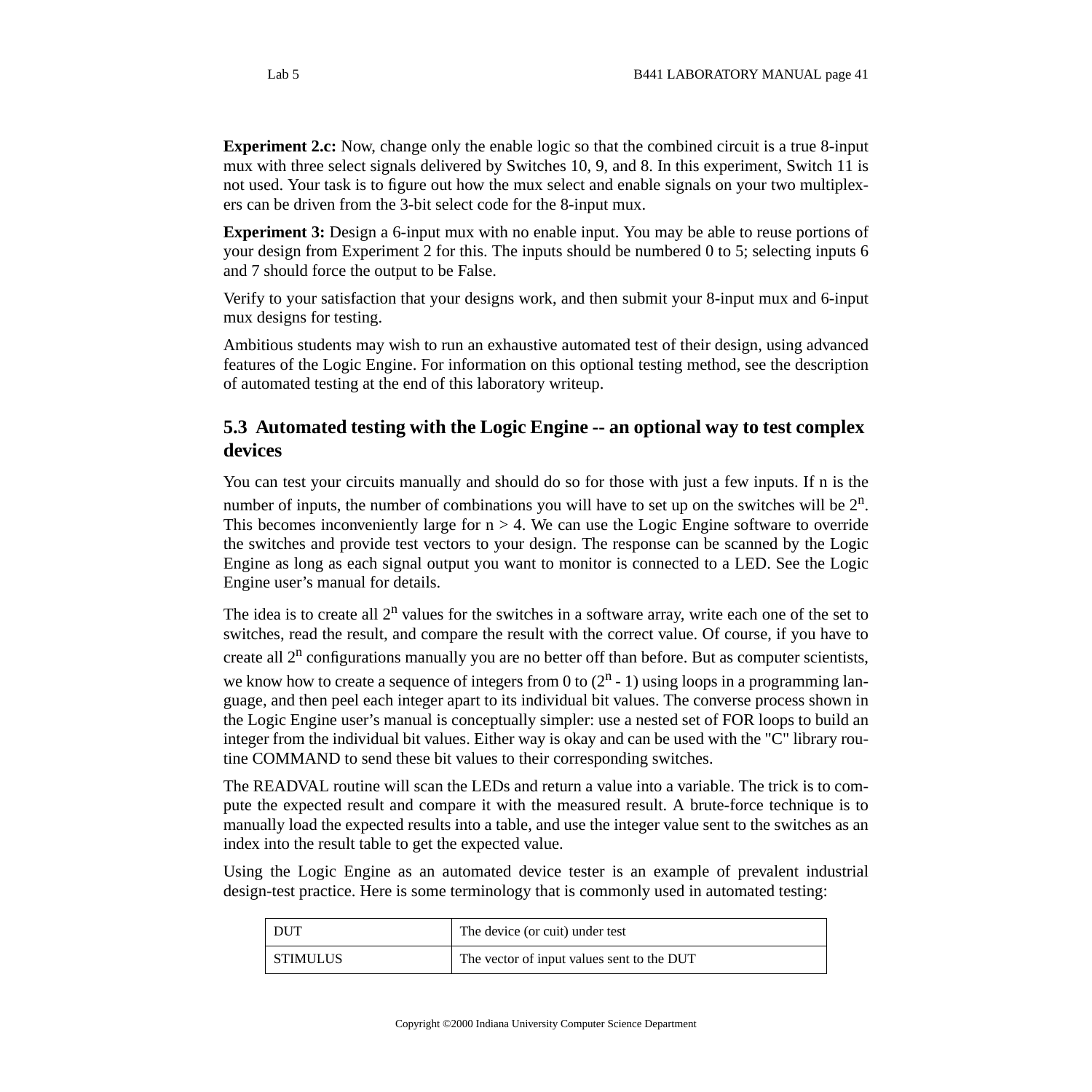| <b>RESPONSE</b>         | What came back from the circuit (one or more values) |
|-------------------------|------------------------------------------------------|
| <b>TEST VECTOR</b>      | The combination of stimulus and response             |
| <b>BEHAVIORAL MODEL</b> | Software model of how the circuit should act         |

#### **5.3.1 Guidance for automated testing of the 8-input multiplexer**

Build a programming model in C for an 8-input mux. The inputs to the model should be broken into two sets: the Input set, I0..I7, and the Select set, S2..S0. Call this software model Mux; it is a function of I0, I1, I2, I3, I4, I5, I6, I7, S2, S1, and S0. The function of the model is to accept a set of 11 inputs and compute the value that a multiplexer would select based on that set of inputs. You can use CASE statements or whatever programming construct "C" provides to compute this function. You *do not* have to model the mux in terms of AND, OR, NOT logic; in fact, you should not do so. If the software model is well removed from the actual gate implementation you have a better chance of detecting logical or conceptual errors when you compare the real outputs generated by your hardware against the corresponding software function.

Now embed this function in a nested set of 11 FOR loops in a manner similar to that illustrated in the Logic Engine users's manual.

Run the program and let it generate all 2,048 input combinations. Read the result for each combination on LED1 or LED2. Compare the expected and measured results and print out appropriate data if they disagree. You should now be confident of success when you submit this circuit for our automatic grading program.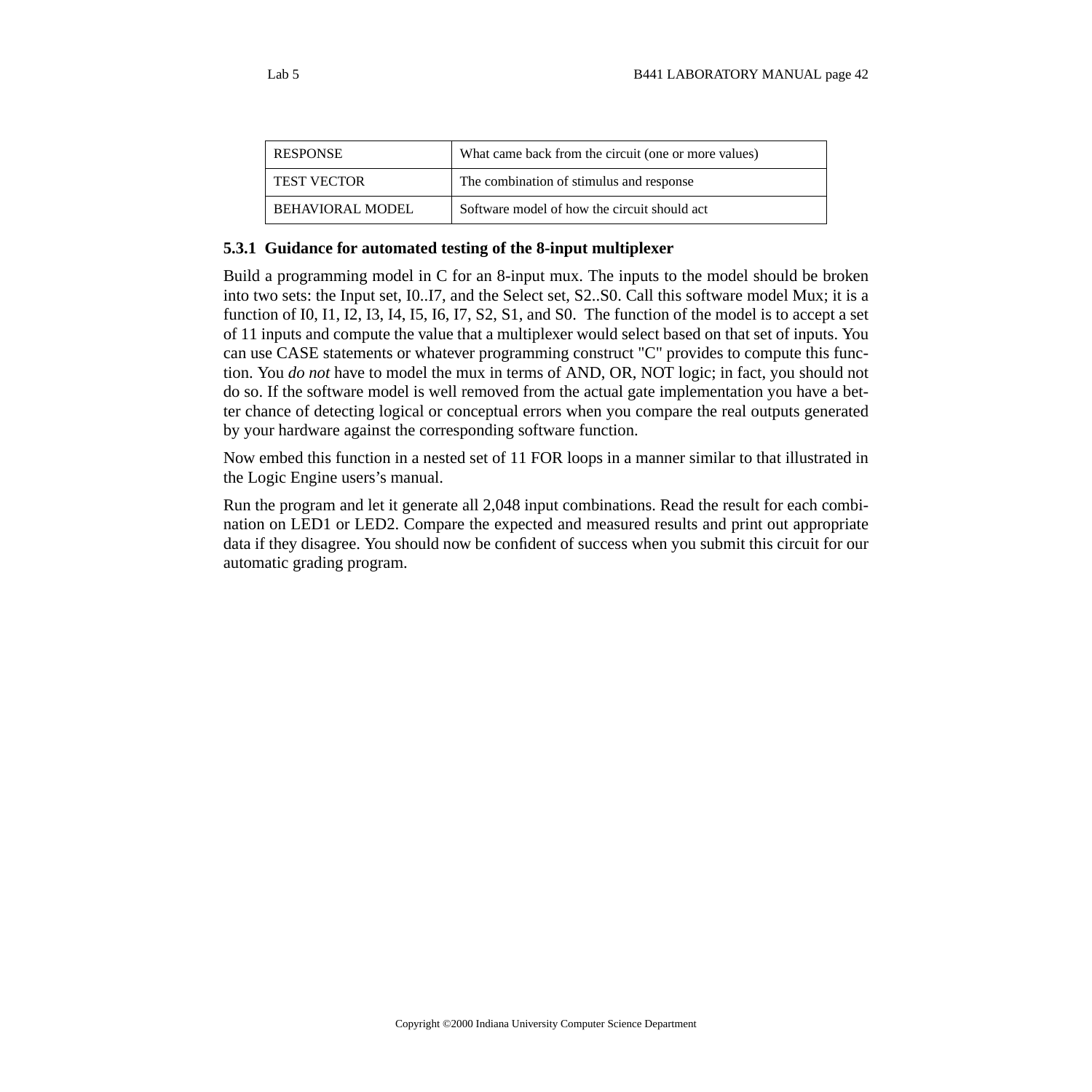# **Laboratory 6 Hierarchical Design Using Schematic Macros**

In this lab you will design a 4-bit arithmetic magnitude comparator. You will use the schematic macro capability of the Xilinx Foundation software to modularize your design. This lab is broken into four sections: 1.) Introduction to schematic macros 2.) Creating a macro component for a 1 bit magnitude comparator 3.) Creating a macro component for a 4-bit comparator 4.) Scaling the 4-bit magnitude comparator to build an 8-bit comparator.

The design for the 4-bit magnitude comparator will be a useful building block that will come from this lab. The 4-bit magnitude comparator is based on the 74LS85 component that is described in Prosser/Winkel Chapter 3. This device takes two positive unsigned numbers (**A** and **B**) and determines which one of the following conditions is true: **A<B**, **A=B**, **A>B**. To allow the comparator to be extended to 8,12,16,... bits, three inputs  $(A\triangle B.IN, A=B.IN, A>B.IN)$  are taken from the output of the previous stage. See Figure 3-17 (p. 89) in Prosser/Winkel for an example of how the 4-bit comparator can be extended to allow wider operands to be handled.



4-bit Magnitude Comparator

## **6.1 Introduction to Schematic Macros**

The Xilinx Foundation software provides the capability for a user to "package" a schematic sheet into a component that can be repeatedly used from the library. This provides the large advantage of allowing the design to be modularized.

**Experiment 1:** 4-bit Comparator (equality only)

From Prosser/Winkel p87-89, a simple 4-bit comparator was described that takes two 4-bit operands (A and B) as input and outputs a single bit to indicate equality. This comparator is described by the following equation:

$$
AeqB = (A3 \odot B3) \cdot (A2 \odot B2) \cdot (A1 \odot B1) \cdot (A0 \odot B0)
$$

a.) Use a schematic macro to implement the coincidence operator.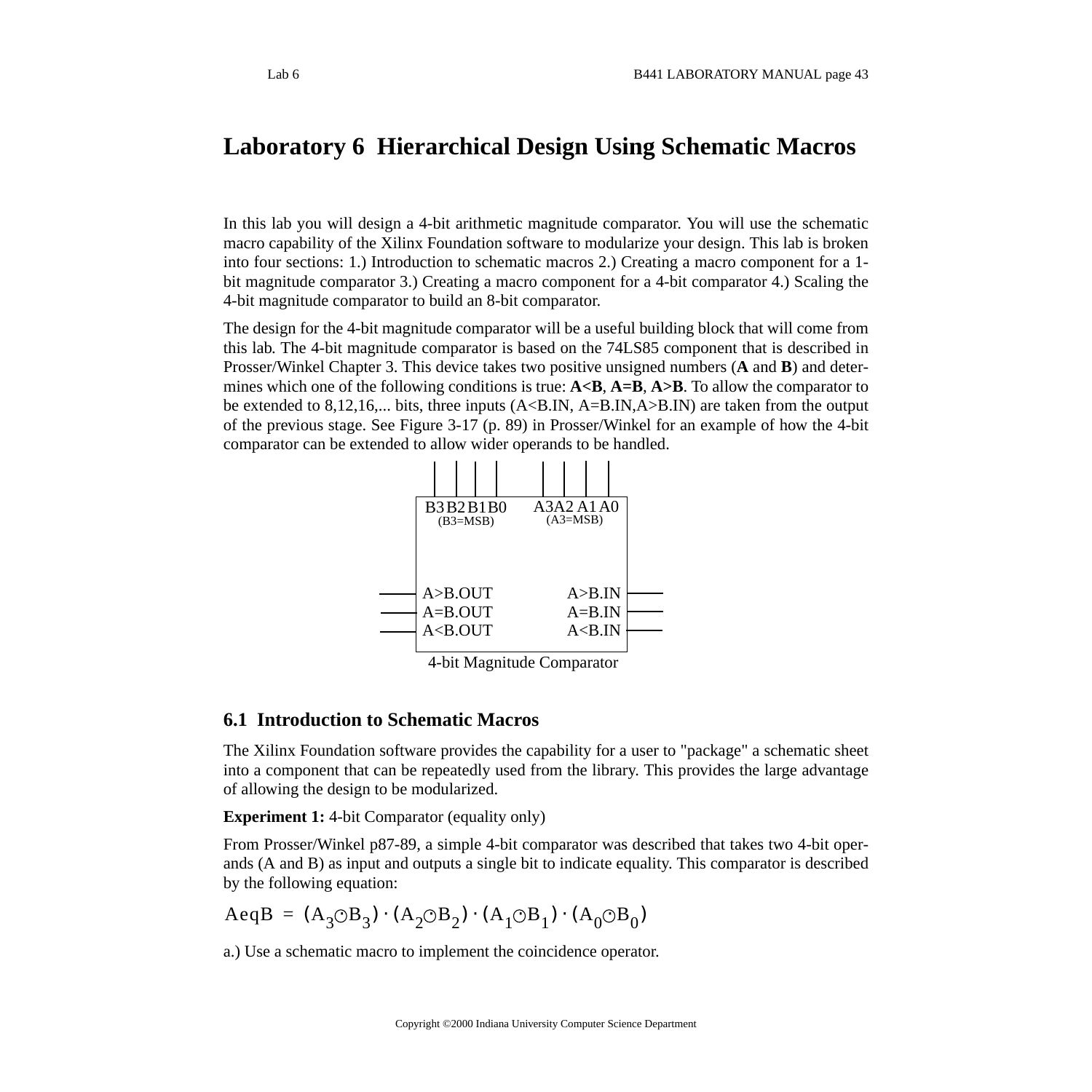b.) Using the macro created in the previous step, create another macro component that implements the equation described above. This component will take two 4-bit numbers as input and will provide the result of the equality comparison.

c.) Use the 4-bit comparator component to create a schematic that can be implemented and downloaded to your logic engine. The wiring that you have on the logic engine from the multiplexor lab should work fine to test this comparator.

Hand-in Information: 1.) Demonstrate the functionality of the circuit.

## **6.2 Creating a Macro Component for a 1-bit Magnitude Comparator**

The comparator that was presented in the introduction does not include the functionality of the 74LS85 comparator that was described in the first section of this lab. The magnitude comparator needs to be cascadable and have the ability to determine which of the following is true: A>B,  $A=B, A In this exercise, you will implement a 1-bit version of the comparator as a schematic$ macro. Here is a function table that can be used to implement the comparator.

| A.IN,B.IN | A > B. IN | A < B. IN | $A = B$ . <i>IN</i> | $A > B. OUT \parallel A < B. OUT$ | $\ $ A=B.OUT |
|-----------|-----------|-----------|---------------------|-----------------------------------|--------------|
| A>B       | X         |           | X                   |                                   |              |
| A < B     |           | X         | X                   |                                   |              |
| $A = B$   |           |           |                     |                                   |              |
| $A = B$   |           |           |                     |                                   |              |
| $A=B$     |           |           |                     |                                   |              |

| Table 6- |  |
|----------|--|
|----------|--|

#### **Experiment 2 :**

a.) Determine the boolean logic equations for the three outputs and provide these equations to the lab instructor.

b.) Implement a schematic macro component (using mixed logic) for the 1-bit comparator using the mixed\_log library (use the standard library where necessary to avoid inverters).

c.)Add your 1-bit comparator component to a schematic and implement the design. Use the logic engine wiring that you can from the previous section to test your design. You will most likely need to wire up a couple of additional LEDs to display the comparator output. You should be able to tie off the magnitude inputs that would normally come from the previous stage inside the Xilinx chip. See Prosser/Winkel Figure 3-17 for information related to this.

Hand-in Information: 1.) Provide a brief description of your circuit along with the boolean equations for the three outputs. 2.) Provide the mixed logic schematic for your design.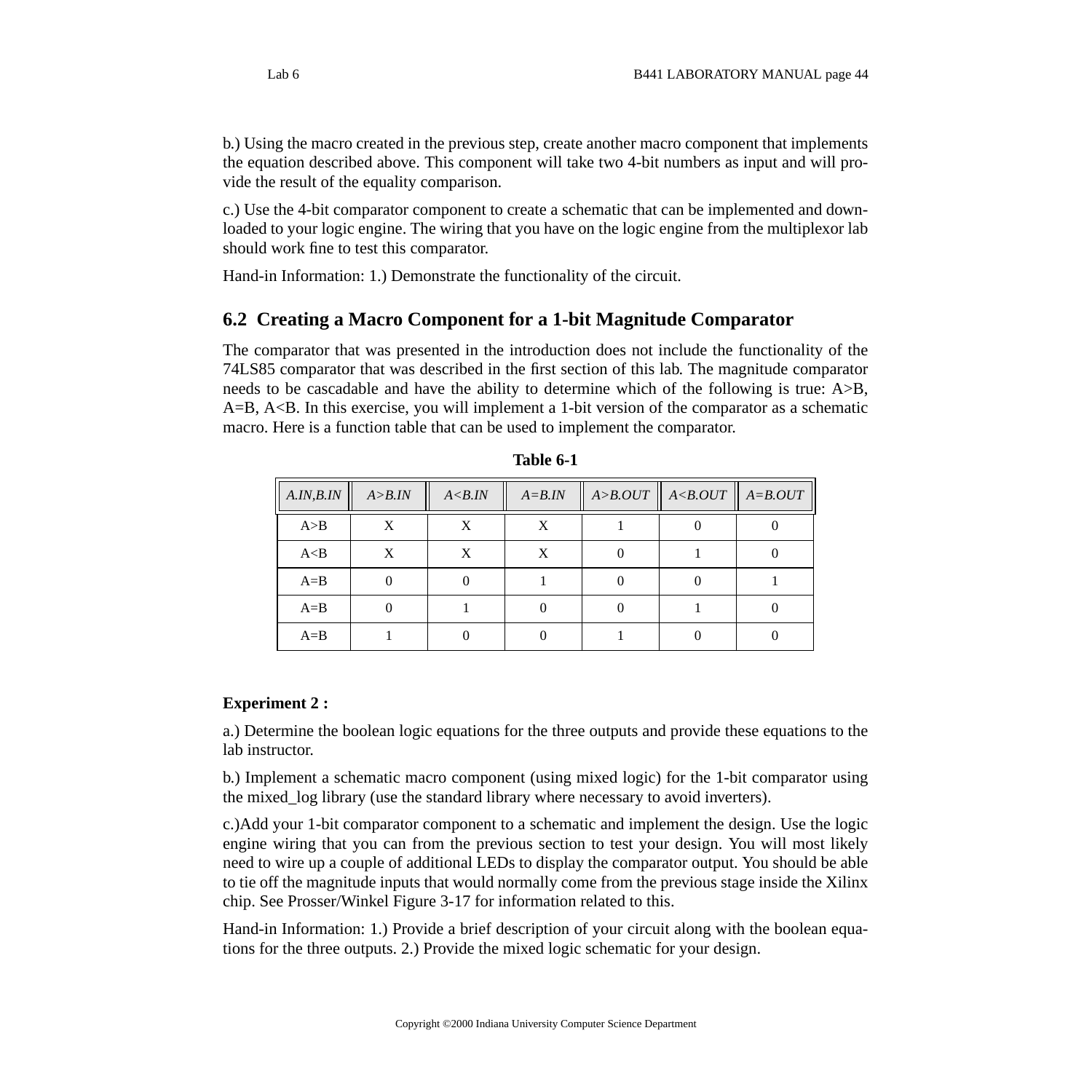## **6.3 Creating a Macro Component for a 4-bit Comparator**

Now that you have done the work to create cascadable component for a single bit of the comparator, it should be rather easy to build the 4-bit version of the comparator.

### **Experiment 3:**

a.) Create a schematic macro component of a 4-bit comparator using the 1-bit comparator macro from the last experiment.

b.) Add the component to a sheet and implement your design on your logic engine to confirm the functionality.

Hand-in Information: 1.) Provide a brief description of your circuit 2.) Provide the mixed logic schematic for your design.

## **6.4 Scaling the 4-bit Magnitude Comparator to Build an 8-bit Comparator**

Similar to the previous section, you will use your 4-bit comparator component to build an 8-bit comparator.

### **Experiment 4:**

a.) Use your 4-bit comparator component to build an 8-bit comparator. Implement the design on your logic engine. Use the switches for the two operands. Display the operands on two LED displays such that A is directly above B. Similarly, display the three outputs from the circuit on a display directly below the B operand.

Hand-in Information: 1.) Provide a brief description of your circuit 2.) Provide the mixed logic schematic for your design. 3.) Demonstrate the functionality of your design to the lab instructor.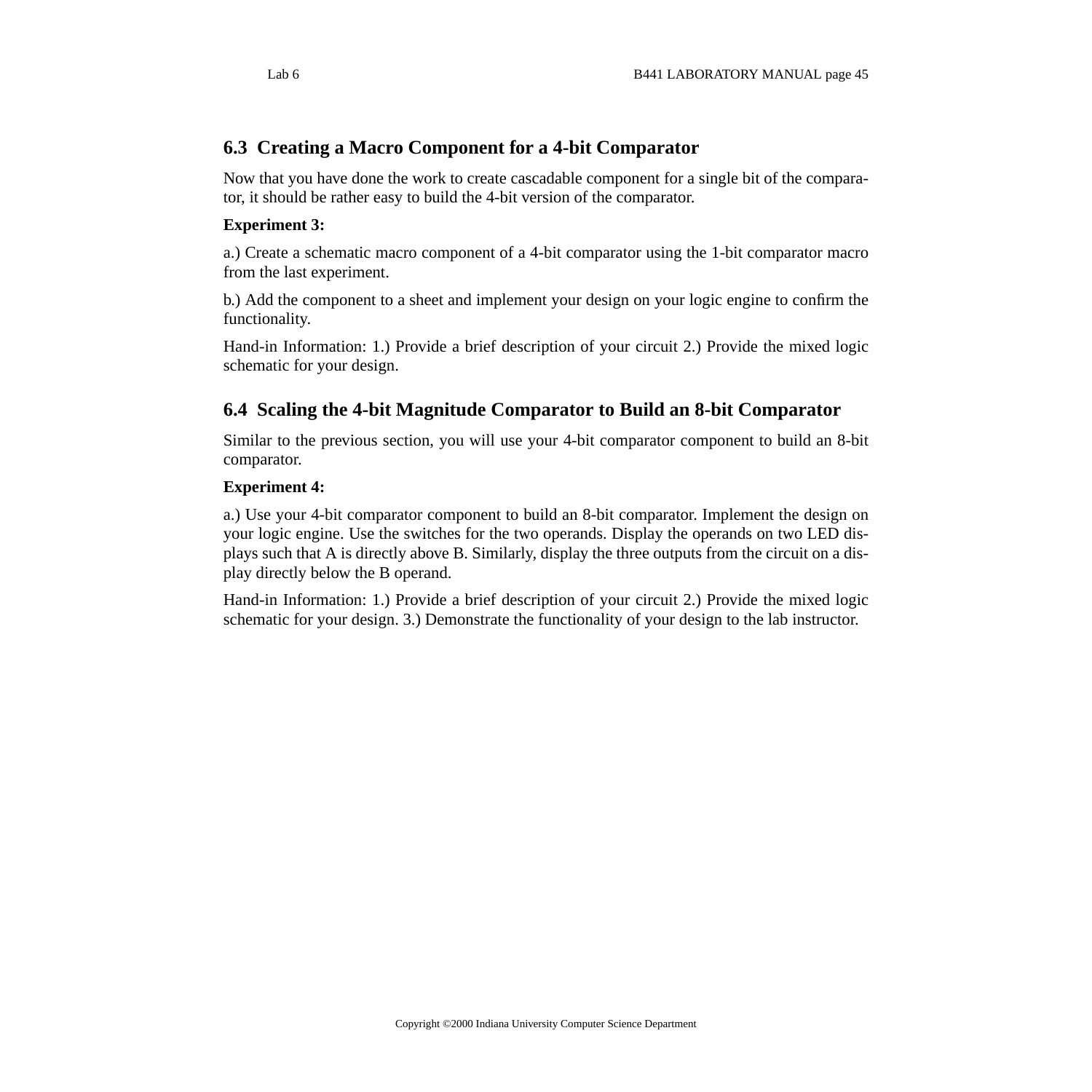# **Laboratory 7 Synthesizing an ALU**

In this laboratory you will design a 4-bit Arithmetic Logic Unit (ALU) that can perform logic operations and certain arithmetic operations. Your ALU should switch between logic and arithmetic mode based on a single control bit M, where M=0 selects logic mode and M=1 selects arithmetic mode.

In logic mode, the ALU accepts two 4-bit input vectors and performs a bit-by-bit logic function FN on each pair of bits. For example, if the input vectors are A3..A0 and B3..B0 and the output is OUT, and if FN is selected to be the AND function, then the result is a 4-bit vector OUT3..OUT0, whose components are OUT3 = A3  $*$  B3, OUT2 = A2  $*$  B2, OUT1 = A1  $*$  B1, and  $OUT0 = AO * BO$ . There is no interaction between the individual bit positions in logic mode; this is normal behavior for processors performing logic operations. The range of logical operations varies with the brand of processor, but all processors have some logical operations (often called "masking" operations). We will build a general-purpose ALU that can generate all 16 possible logic functions of 2 variables as described in Tables 2.1 and 3.1 (pages 90-91) in Prosser/Winkel.

In arithmetic mode, the ALU should perform the ADD function. See pages 92-98 of Prosser/ Winkel. Arithmetic operations are *not* bitwise independent because of carry propagation. The sum and carry-out for the  $i<sup>th</sup>$  bit position depend on the carry-in to this bit position,  $C(i)$ , which is the carry-out from the  $i-1$ <sup>st</sup> bit position, COUT $(i-1)$ :

$$
SUM_i = A_i + B_i = A_i \oplus B_i \oplus C_i = A_i \oplus B_i \oplus COUT_{\langle i-1 \rangle}
$$

where

$$
COUNT_i = A_i \cdot B_i + A_i \cdot CIN_i + B_i \cdot C_i
$$

Implementing this behavior will require a cross-bit connection from the carry-generation output in stage i-1 to the carry input in stage *i*. This will require some thought in the design of your ALU.

Figure 1 shows a diagram for your 4-bit ALU and its test circuitry.

Logic mode is selected when M=0. In this mode, the 4-bit FN vector selects the logic function applied to the A and B input vectors. CIN is ignored and you should generate 0 on COUT. When M=1 (arithmetic mode), the ALU should generate A *plus* B, and you must deal properly with CIN. Since our ALU will perform only the ADD operation in arithmetic mode, the control vector could in principle be M=1, FN = *don't care*. We will see later that you can help yourself by choosing a particular value of FN for the function select input.

#### **7.1 Making a 4-bit logic unit**

Pages 90 and 91 of Prosser/Winkel discuss a one-bit universal logic unit that will compute, on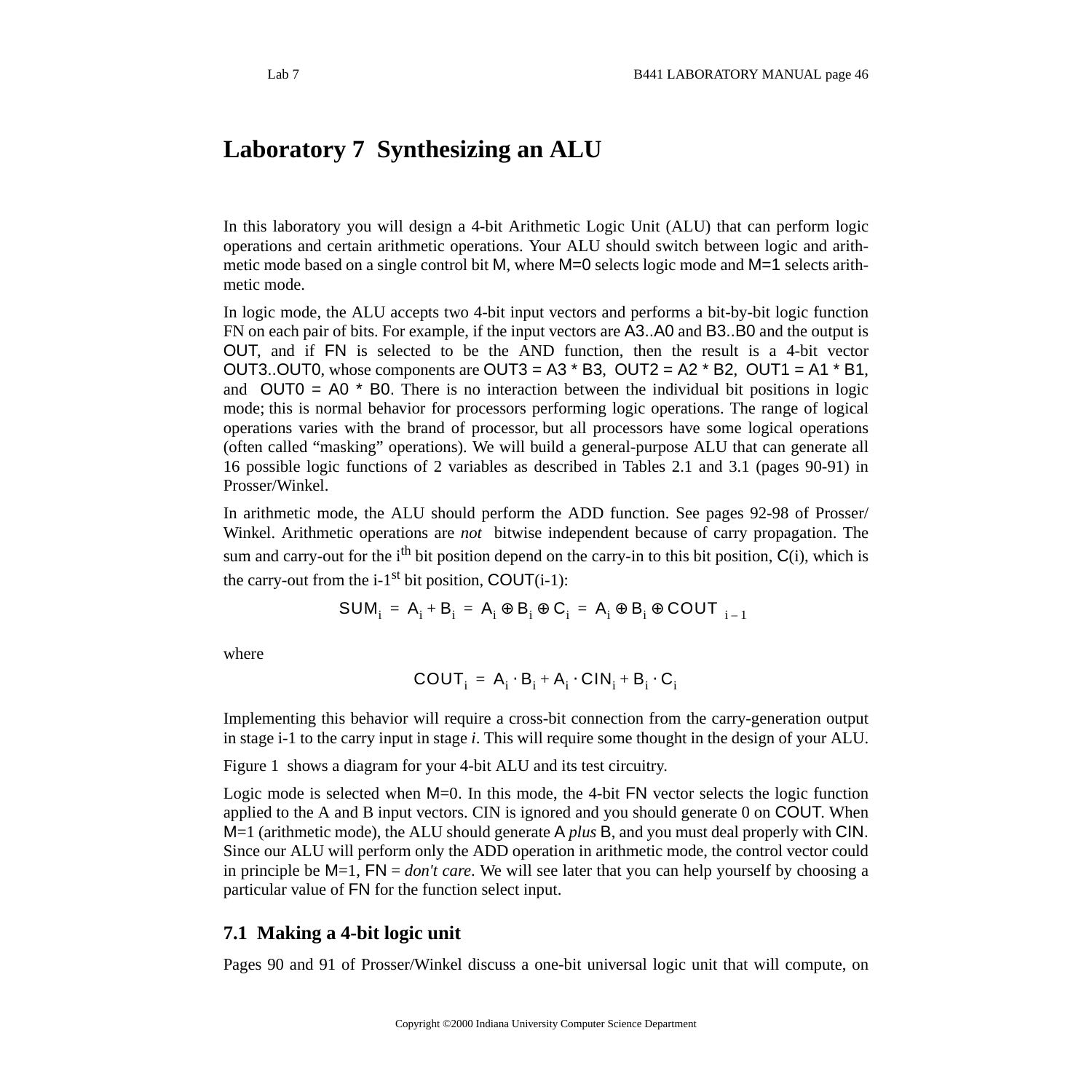

Figure 1

command, any of the 16 possible logic functions of two variables. This clever implementation requires a 4-input multiplexer, which you have already programmed in Laboratory 5. To construct a 4-bit logic unit we may assemble 4 identical 4-input muxes (one for each pair of input bits) and feed them a common logic-function specifier (FN) to insure that each bit position is computing the same logical function of its inputs. Figure 2 shows the circuit.



Figure 2

In this diagram, the muxes are drawn upside down and reversed to show the selection inputs on the top to match Fig. 1, and to match the usual arithmetic convention of low-order bits on the right and carry propagation flowing from right to left. (Hardware designers usually show data flowing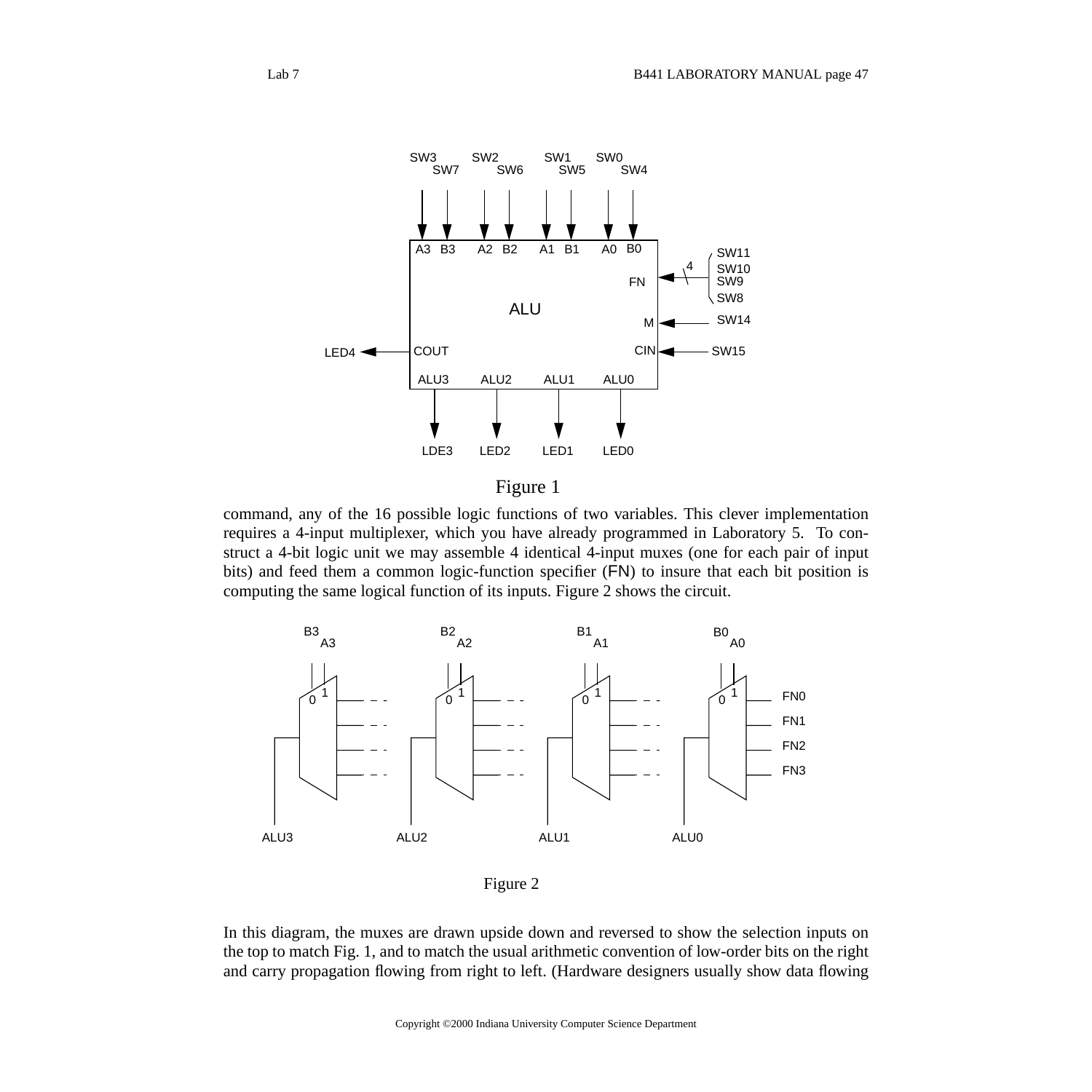left to right on a circuit diagram, but in arithmetic operations this convention would put the loworder bit on the left, usually causing more confusion than turning circuit elements backward.)

#### **7.2 Making a 4-bit arithmetic unit**

Can we modify Fig. 2 to include the capability of addition? For each bit position SUM =  $A \oplus B \oplus CIN$ . We could at least use the logic unit's capabilities to generate  $A \oplus B$  by setting the function FN to 0110 (representing the exclusive-or function). But we still must XOR that intermediate result with carry-in. Figure 3 shows and efficient structure:



Figure 3

This is fine as far as it goes, but we have not yet faced the problem of computing the individual carry terms.

To preserve the validity of your original universal logic unit, your carry calculation must produce  $C(i) = 0$  when  $M = 0$ . When  $M = 1$ , you must generate the standard carries as given earlier. Thus, in logic mode we have our universal logic unit producing the function specified by FN, whereas in arithmetic mode we have a conventional adder as long as FN is forced to be 0110 (specifying the XOR logic function). Since in our abstract model FN was not needed in arithmetic mode, we are free to use the value 0110 and thereby preserve most of the elegant universal logic element structure.

This ALU design is similar to (but not identical to) the well-known 74LS181 or 74HC181 4-bit Arithmetic Logic Unit that was used in many generations of minicomputers.

#### **7.3 Experiments**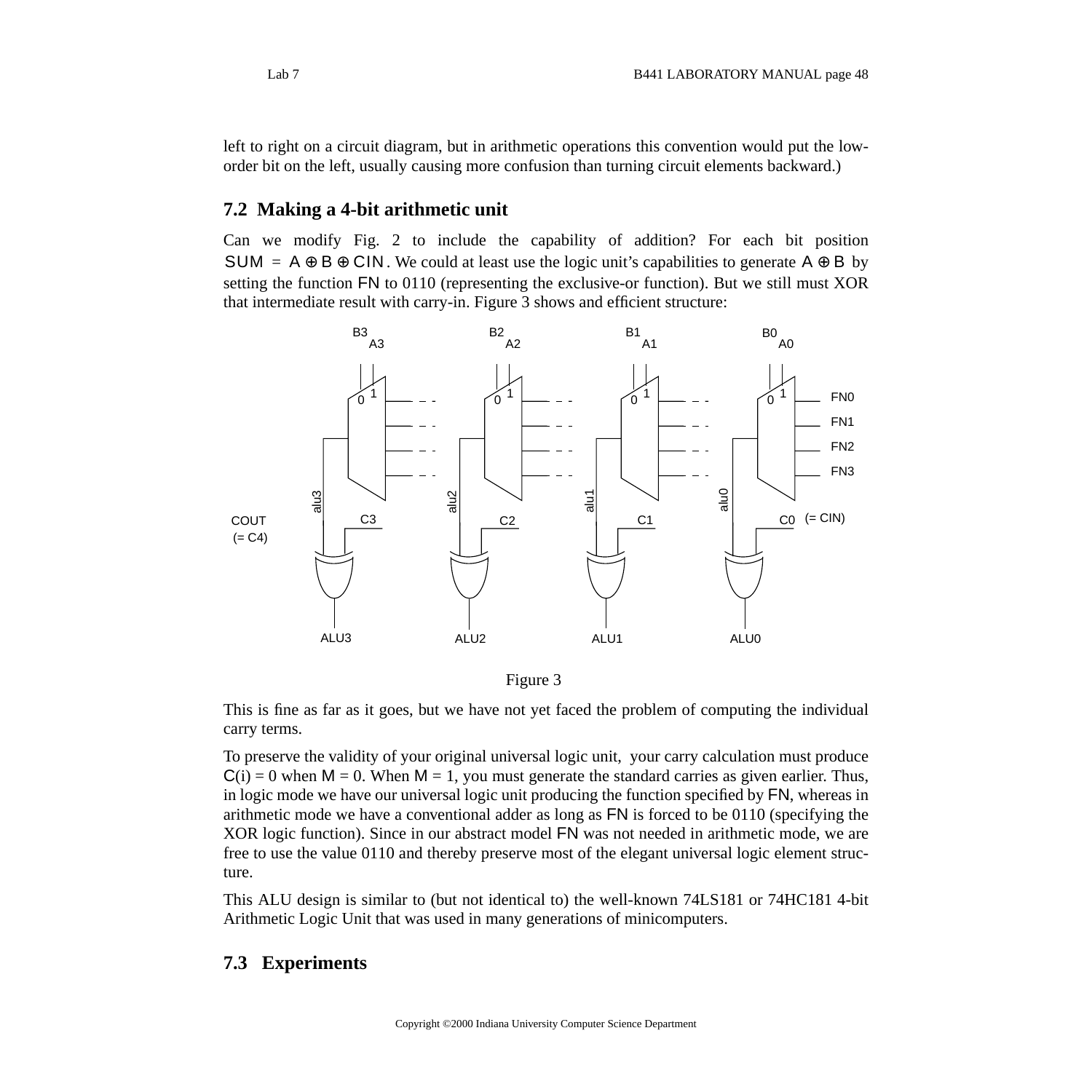In logic mode, your ALU should ignore CIN and produce the correct logic function on ALU(i) and zero on COUT. In arithmetic mode, produce the correct sum on ALU(i) and the correct carryout on COUT.

**Experiment 1: Looking at ALU bit 0.** Derive a scheme for correctly calculating the sum and carry for one bit position.

**Experiment 2: ALU bit 1.** Combine the multiplexer universal logic unit with your solution from Experiment 1 to derive a solution for ALU1 and C2 that has the proper behavior in both logic and arithmetic mode. Hand in this design.

**Experiment 3:** Design and implement a full 4-bit universal ALU. Submit your ALU for testing.

**Experiment 4: Carry generate/propagate (optional, for extra credit).** From the viewpoint of circuit speed, our goal would be to produce the ALU3..ALU0 and COUT outputs as rapidly as possible, making the slowest output as fast as practicable. In class we discussed the one-bit carry look-ahead operators **Gi** (carry generate) and **Pi** (carry propagate). See Prosser/Winkel pages 95- 97. From those discussions, we can reason that in theory we can compute ALU3..ALU0 and COUT so that each is computed from a single sum of products. In such a scheme, we would never directly compute or output the internal carry bits C1, C2, and C3. But in practice, we may run afoul of pin or logic limitations that will force us to be satisfied with less than ideal (less than speediest) results. This experiment explores the possibilities of building a fast 4-bit cascadable ALU. It is an interesting and challenging exercise.

Using the one-bit carry look-ahead techniques, calculate C2 (the carry-out from stage 1 and carry-in to stage 2) in such a way that your equation uses only M, CIN, A0, B0, A1, and B1; in other words, the equation does not directly use the carry-out from stage 0. Try the same investigation with C3 and C4 (COUT) to produce your fastest 4-bit ALU. Hand in logic equations for ALU3...ALU0 and COUT, and be prepared to discuss the overall speed of your ALU.

#### **Experiment 5: The PDP-8 ALU.**

**5.a.** The PDP-8 CPU requires only four functions from its ALU: logical AND and OR, and arithmetic addition and increment (add 1 to a single operand). Design a one-bit ALU controlled by 2 mode select inputs that will perform the operations A *plus* Cin, A *plus* B, A AND B, A OR B. Use gate logic rather than mux's. Notice that the increment operation is controlled by Cin, and can also provide the identity operation when Cin=0. Make this design into a hierarchical library component.

**5.b. (Extra credit)** Design a 4-bit ALU to perform the four functions of Experiment 5.a, using fast carry logic as in Experiment 4. Make your design into a hierarchical library component.

Hand in your design. Test your ALU thoroughly, as it will become a part of your microcomputer.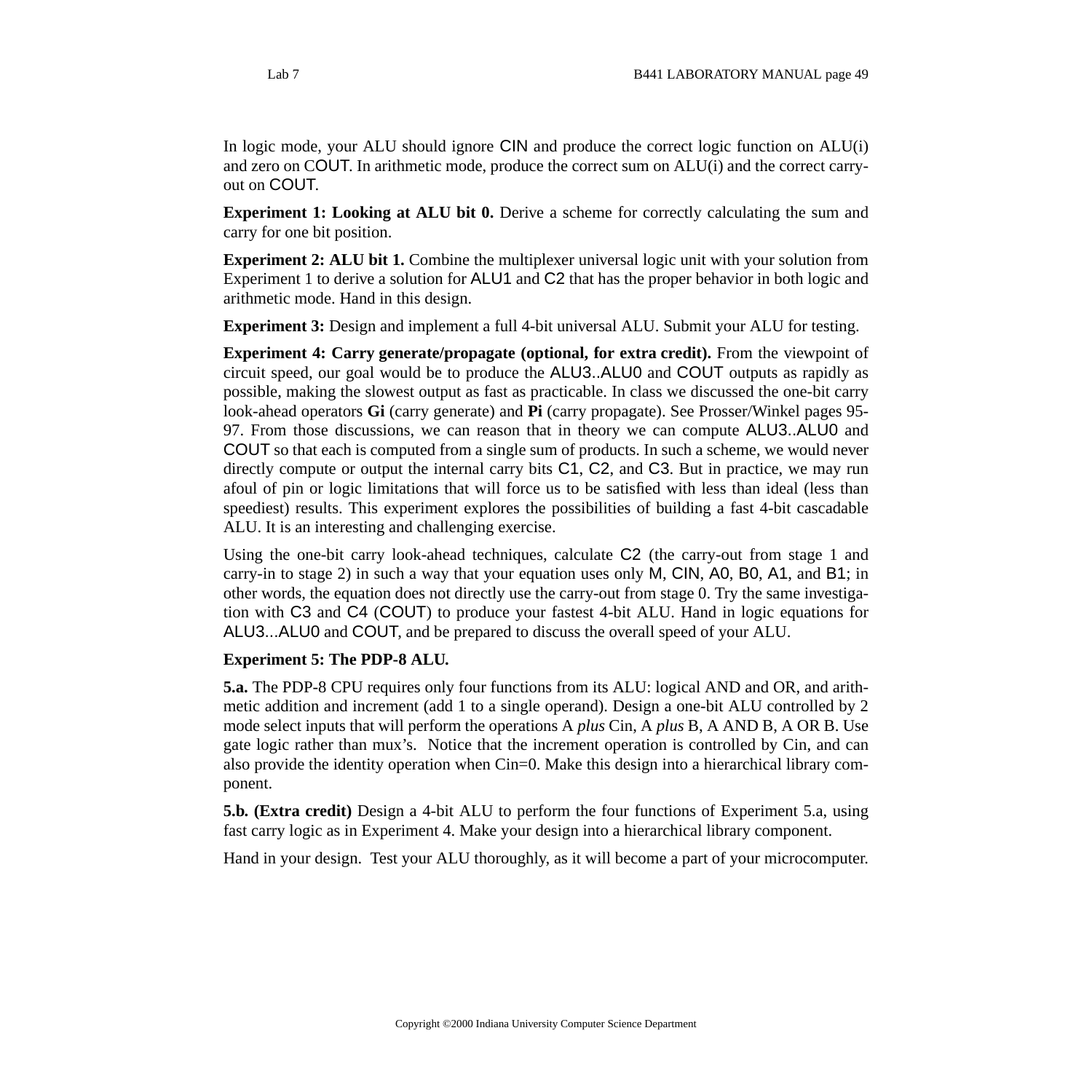# **Laboratory 8 Sequential circuits -- Counters**

Counters are sequential systems that respond to and count clock edges presented to them. Count values are stored in flip-flops, each with input logic to control how that bit responds to the common clock connected to each flip-flop's clock input. Since all flip-flops are driven from the same clock, all flip-flops will be updated at the same time. Counters with this property are said to be synchronous. We will study only this type since they are more popular and useful than asynchronous (ripple) counters.

A counter's behavior can be described by a count-sequence table showing the state of each flipflop before and after each of the sequence of clock pulses. A 3-bit binary UP counter has the count-sequence table shown in Table 1 at left below. Table 2 at right below is a condensed way of representing the same activity.

|              | Table 8-1    |             |  |  |
|--------------|--------------|-------------|--|--|
| C, B, A      | <b>CLOCK</b> | C, B, A     |  |  |
| before clock | edge         | after clock |  |  |
| 000          |              | 001         |  |  |
| 001          |              | 010         |  |  |
| 010          |              | 011         |  |  |
| 011          |              | 100         |  |  |
| 100          |              | 101         |  |  |
| 101          |              | 110         |  |  |
| 110          |              | $1\;1\;1$   |  |  |
| $1\;1\;1$    |              | $0\;0\;0$   |  |  |
|              |              |             |  |  |

In a counter, the value assumed by a flip-flop after the next clock depends only on the values of the set of flip-flops before the clock. The values of all flip-flops before the clock is a vector called the present state (PS); the value after the clock is called the next state (NS). In functional notation,  $NS = f(PS)$ .

For toggle flip-flops, the action implied in Table 1 could be reinterpreted in terms of the toggle flip-flop's two operations -- hold *(h)* and toggle *(t)* -- as shown in Table 3.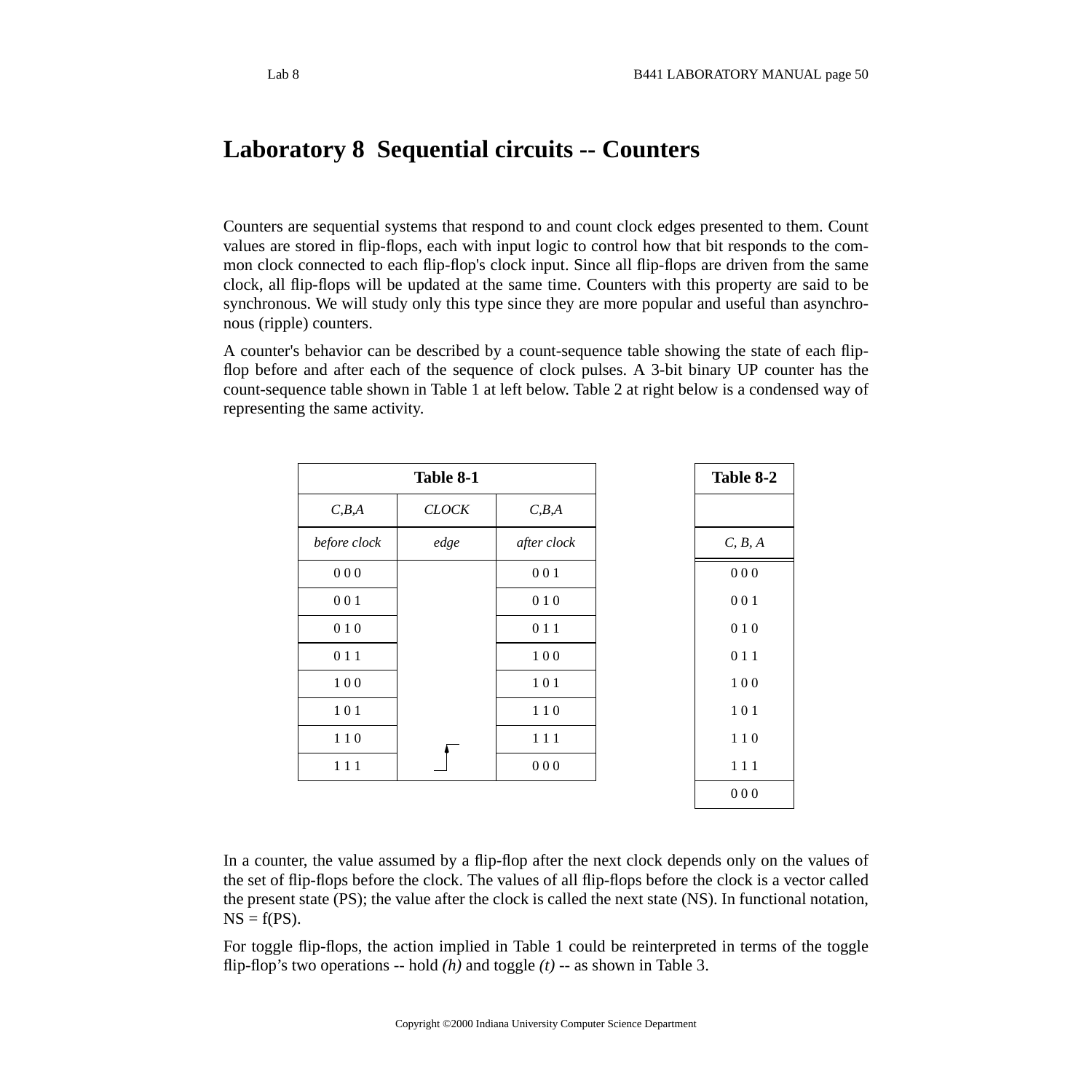| Table 8-3    |                         |                                  |             |
|--------------|-------------------------|----------------------------------|-------------|
| C, B, A      | C, B, A                 | $T(C)$ , $T(B) T(A)$             | Result      |
| before clock | action at<br>next clock | values to cause h or<br>t action | after clock |
| 000          | h, h, t                 | 001                              | 001         |
| 001          | h, t, t                 | 0 1 1                            | 010         |
| 010          | h, h, t                 | 001                              | 0 1 1       |
| 0 1 1        | t, t, t                 | 111                              | 100         |
| 100          | h, h, t                 | 001                              | 101         |
| 101          | h, t, t                 | 0 1 1                            | 110         |
| 110          | h, h, t                 | 001                              | 111         |
| 111          | t, t, t                 | 111                              | 000         |

The logic to compute the T inputs is easily derived by plotting  $T(C), T(B), T(A)$  on K-maps.

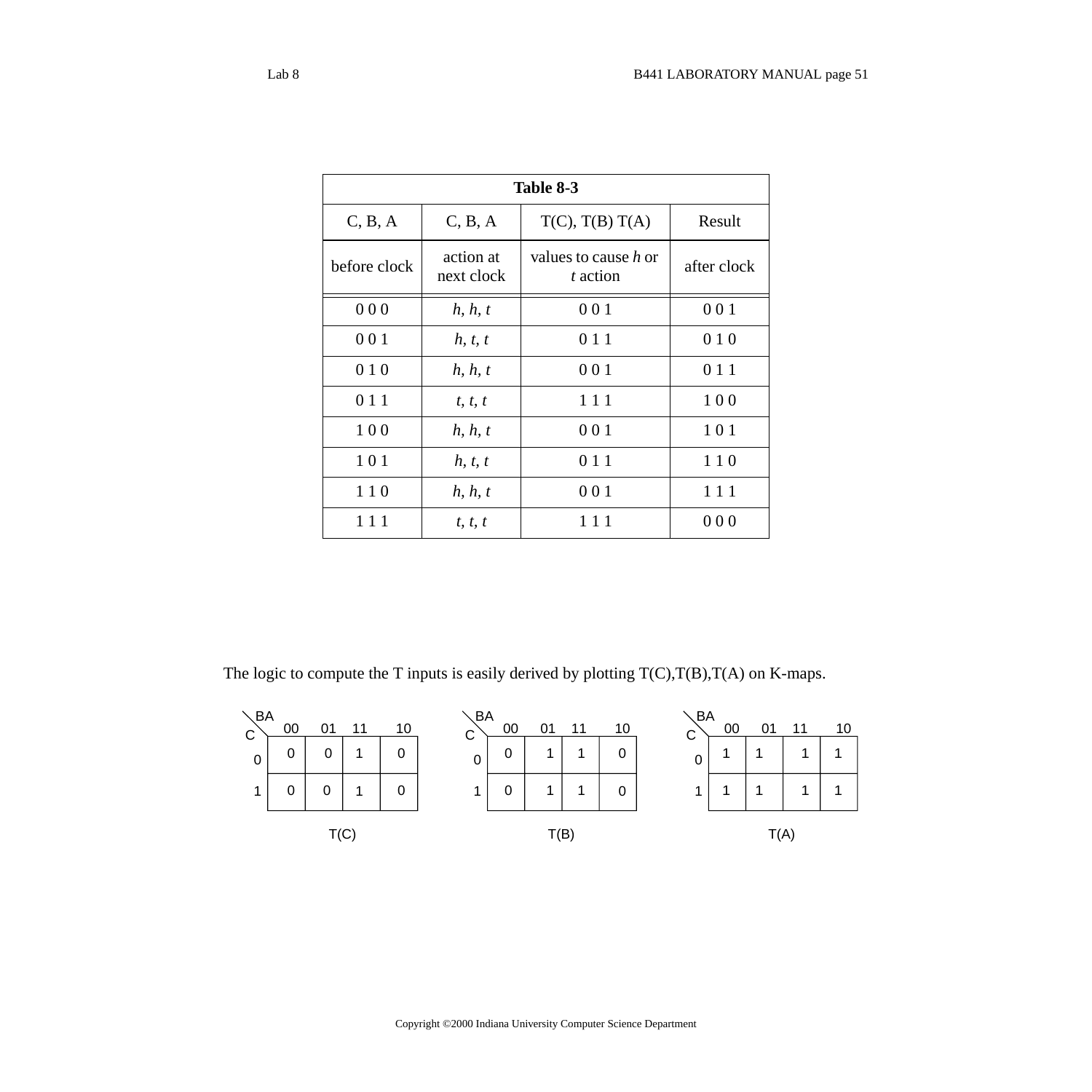The corresponding circuit is:



The generalization to more than 3 bits is obvious: each bit toggles when all lower-order bits are 1.

### **8.1 Experiments**

For the first three experiments in this laboratory, you will use three toggle flip-flops (part FTC in the Xilinx parts library). Name the flip-flop outputs C, B, and A, with A the least-significant output. Be sure that the flip-flops share a common clock signal, which will be connected to your logic engine's clock. Connect A to LED0, B to LED1, and C to LED2. If you wish, you may also connect the outputs to your 7-segment display decoder from Lab 5 (connect the unused MSB to GND).

Demonstrate each counter for your instructor. Turn in logic diagrams for each counter.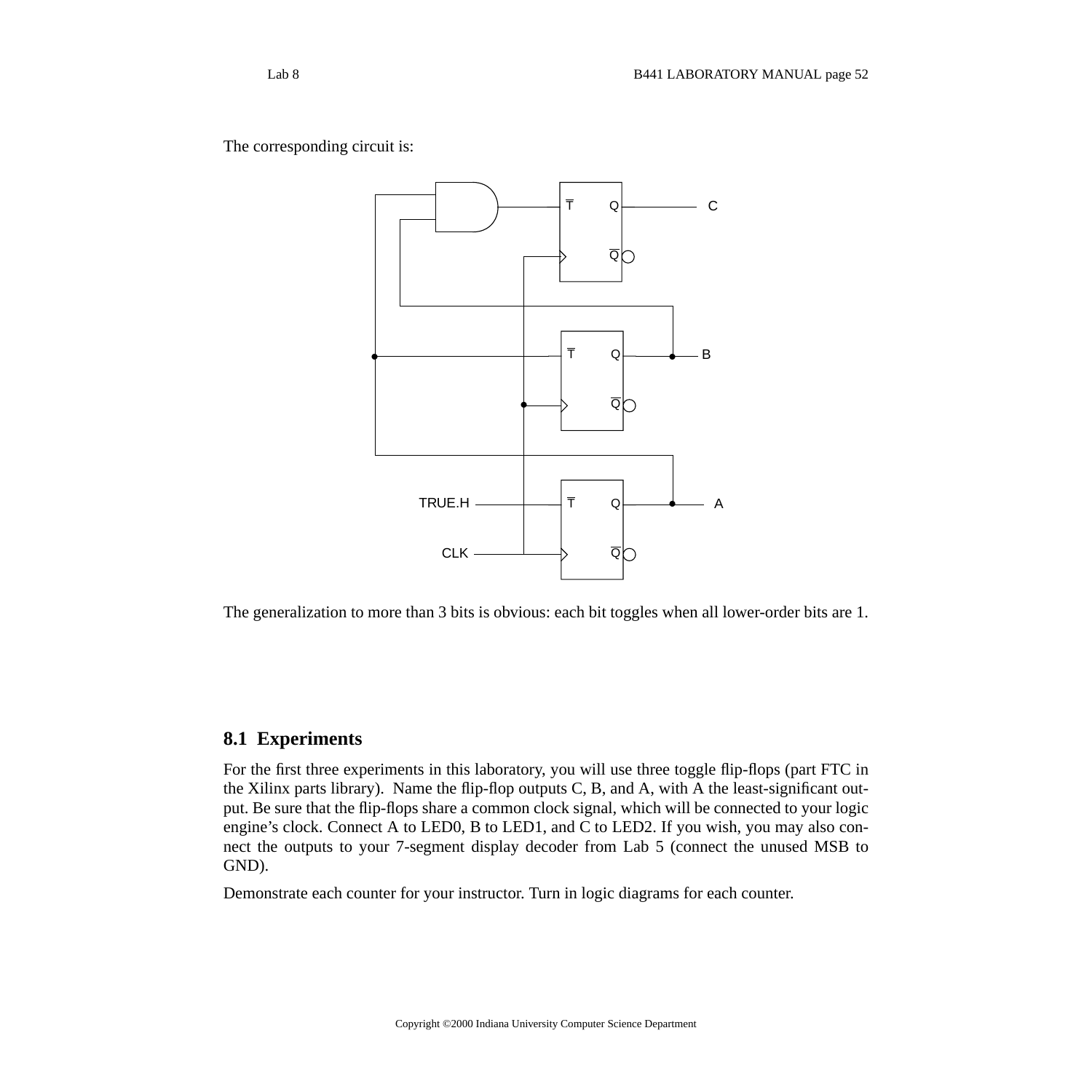**Experiment 1: A down counter.** Use three toggle flip-flops to build a binary down counter. Derive a logic expression for each FF's T input as in the example above. The count sequence is

| 111 |  |
|-----|--|
| 110 |  |
| 101 |  |
| 100 |  |
| 011 |  |
| 010 |  |
| 001 |  |
| 000 |  |
| 111 |  |

**Experiment 2: An up/down counter.** Modify your circuit for Experiment 1 so that it accepts a new input UP.H, such that the count sequence is binary up when UP is true and binary down when UP is false. Use toggle flip-flops. Use Switch 0 for up/down control.

**Experiment 3: A Gray-code counter.** Another common sequence is the *Gray code*. It has the property that only one bit changes at each clock edge. It is widely used for position-sensor encoding and has important uses in preventing transition races in asynchronous state-machine implementations. There are many Gray sequences. Build this one, using toggle flip-flops:

| 000 |
|-----|
| 001 |
| 011 |
| 010 |
| 110 |
| 111 |
| 101 |
| 100 |
| 000 |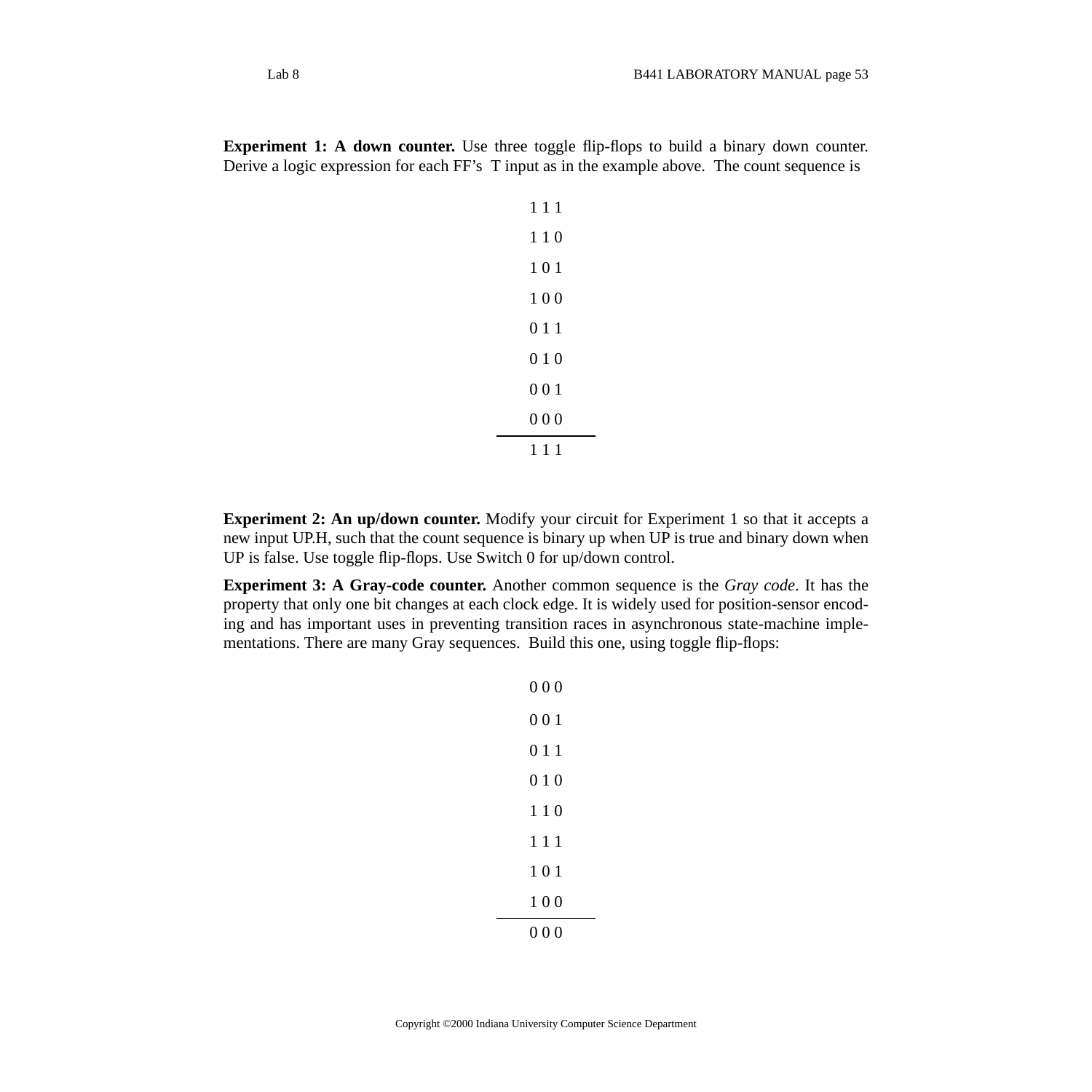**Experiment 4: Using D flip-flops.** Any type of flip-flop can be used to build counters. Programmable logic devices usually use the more primitive D flip-flop as their underlying storage element and synthesize other flip-flop types by adding combinational logic to the D flip-flop's input. Conceptually, the difference is that with a toggle flip-flop your logic determines when the stored value will change, while with a D flip-flop your logic determines, at each clock edge, if the value will be set to true.

Use three D flip-flops (Xilinx part FD) to re-implement the Gray-code count sequence of Experiment 3.

**Experiment 5: A counter that exhibits a weird count sequence.** The counters in Experiments 1 through 4 are simple examples of State Machines. In general, a State Machine may have a state sequence that is totally arbitrary and may include branches dependent on input signals. In addition, each state may produce an arbitrary set of output signals. The Weird counter produces a sequence composed of three *sub-sequences* with no shared elements. This counter has four output bits, D, C, B, and A. Use outputs C, B, and A as in the previous experiments. Connect D to LED3. Here is the weird sequence:

| 0000 | 0101 | 1001 |
|------|------|------|
| 1111 | 0110 | 1010 |
| 0001 | 0111 | 1001 |
| 1110 | 1000 |      |
| 0010 | 0101 |      |
| 1101 |      |      |
| 0011 |      |      |
| 1100 |      |      |
| 1110 |      |      |
| 0100 |      |      |
| 1011 |      |      |
| 0000 |      |      |

What is pathological about the first sequence? How will you deal with this?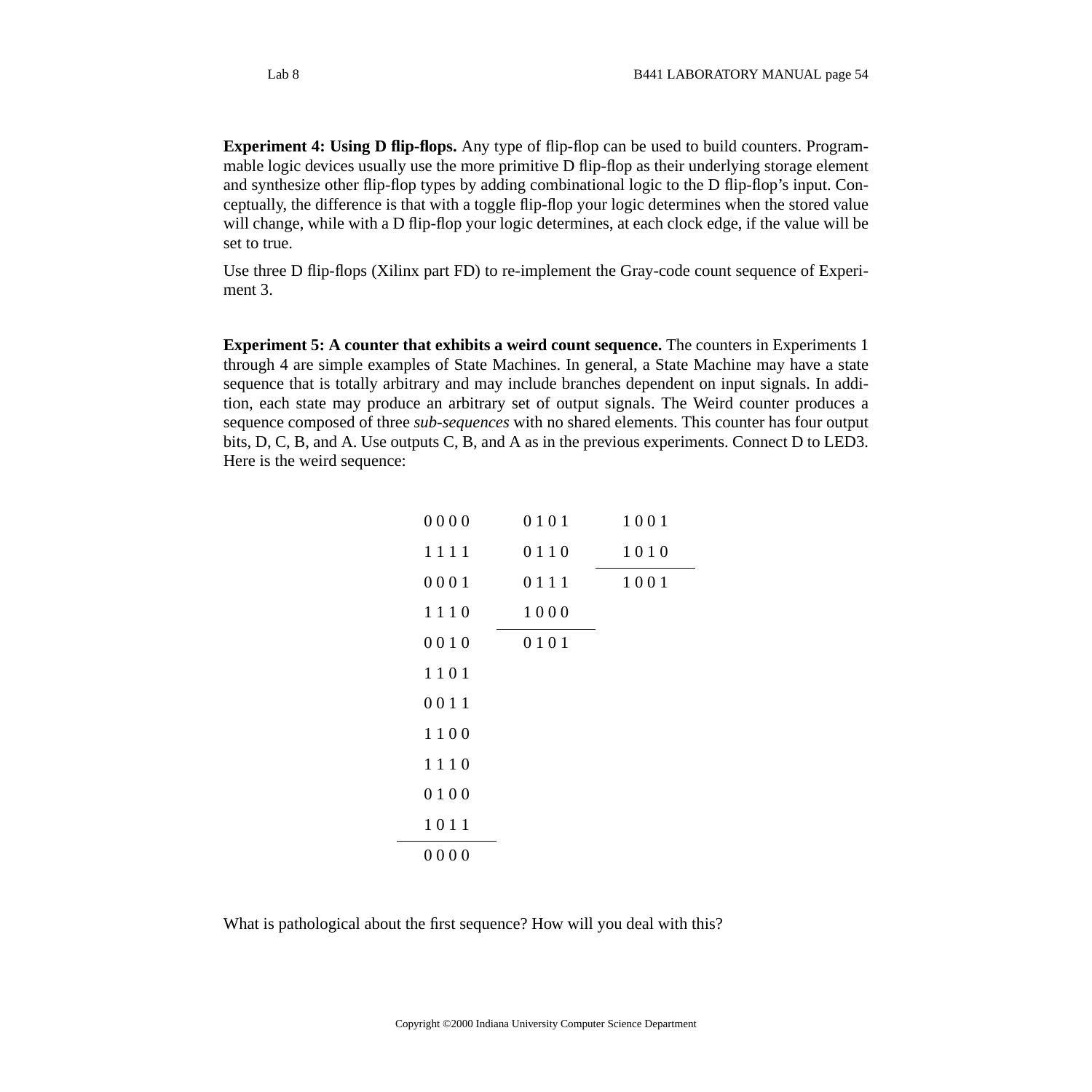The weird sequence will require two additional control signals, WEIRD1 and WEIRD0, to initialize the Weird counter to a particular state and to start the counting activity. Drive WEIRD1.H with Switch 3, and drive WEIRD0.H with Switch 2. Here is a summary of the required actions:

| WEIRD1 | <b>WEIRD0</b> | Initial state for<br>D, C, B, A |
|--------|---------------|---------------------------------|
|        |               | 0000                            |
|        |               | 0101                            |
|        |               | 1001                            |
|        |               | release<br>(start counting)     |

After setting up a desired initial state on the WEIRD1..WEIRD0 switches, then when you hit the clock pushbutton the count flip-flops should go to the initial state and stay there upon additional clock edges. The Weird counter is released to proceed with its sequencing upon the first clock edge after WEIRD1..WEIRD0 is set to 11.

Implement the weird sequence counter using D flip-flops.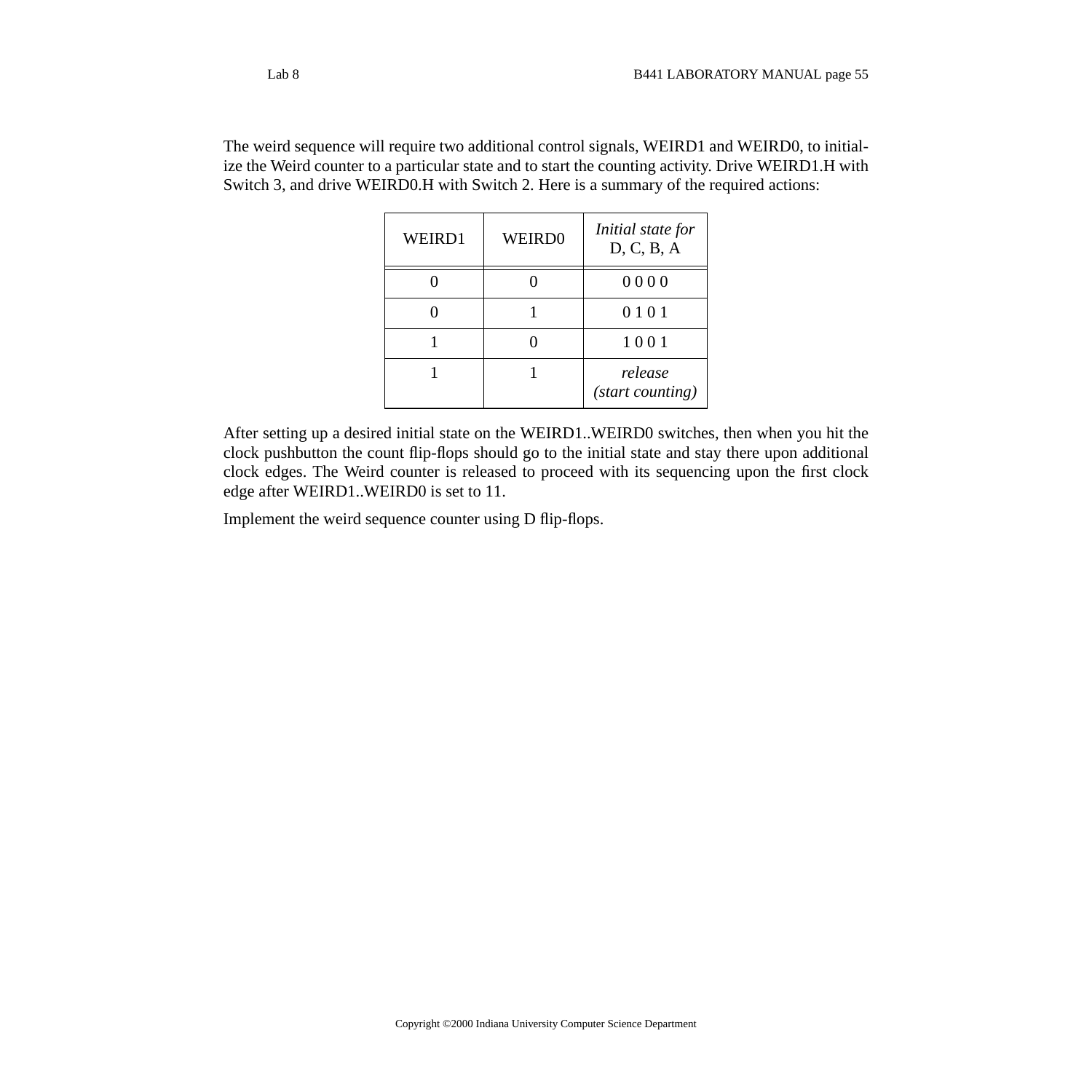# **Laboratory 9 Register-transfer concepts**

We now move closer to the implementation of our PDP-8 processor. In this laboratory, you will be helped by having a familiarity with the PDP-8's instruction set, as described in pages 260-272 of Prosser/Winkel. (In the next laboratory, familiarity with the instruction set will be required!).

Following common design practice, our PDP-8 is described in terms of a register-transfer model. A *register* is a set of logically related flip-flops grouped together. The register-transfer description of a processor is simply an enumeration of the processor's register set, a definition of each register's function, and a specification of a sequence of register transfers (including any operations on data during transfers) to carry out the processor's instruction fetch and execute operations.

Most processor registers are dictated by the specification of the processor's instruction set or by external devices. In the broad sense modern processors can be abstracted as address generators for manipulating pointers into external memory. You are familiar with the typical program-counter register PC (which holds the address of the next instruction to be processed), the instruction register IR (which holds the instruction currently being processed), the memory-address register MA (which holds an address of a word to be accessed by memory), and the memory-buffer register MB (which temporarily holds data destined for memory or arriving from memory). Programs are executed by moving a pointer to the next instruction from the PC into the MA, and initiating a memory-read cycle. The memory responds by placing the as-yet-unexecuted instruction on the system's data bus, and the processor stores the incoming instruction in its IR, where it can control the execution phase of the new instruction. During execution, the processor may want to store a result in memory. It does so by setting the address and data busses appropriately. When the address where the operand is to be stored is available on the address bus and the data to be written is on the data bus, then a memory-write cycle can be initiated. Conversely, the current instruction in the processor may call for the retrieval of memory data. In this case, the processor places the data's address on the address bus, initiates a memory-read cycle, and loads whatever the memory places on the data bus into the processor.

The width of processor registers is dictated by the design specifications of the computer system. In the PDP-8, the memory is at most 4096 words of 12 bits each. Thus, the PDP-8's PC and MA registers are 12 bits wide, in order to address the 4096-word memory, and the IR and MB are also 12 bits wide, in order to hold the contents of any memory word.

You will find PC, MA, MB, and IR registers in virtually every computer. In addition to these registers, you encounter registers that are chosen by computer architects to support the specialized goals of a particular design. Accumulators are an example. The PDP-8 accumulator is a register with the added functionality of being able to shift a word to the left or right. Arithmetic and logic operations use the accumulator as one operand, and place their result in the accumulator. The PDP-8 has only one accumulator since it was designed for economy and registers were very expensive when the PDP-8 was introduced. Most modern computers have 8 to 32 general purpose registers. The optimal number of registers is a matter of debate but you will find the smaller number of wires associated with a one-accumulator machine to be a blessing during construction.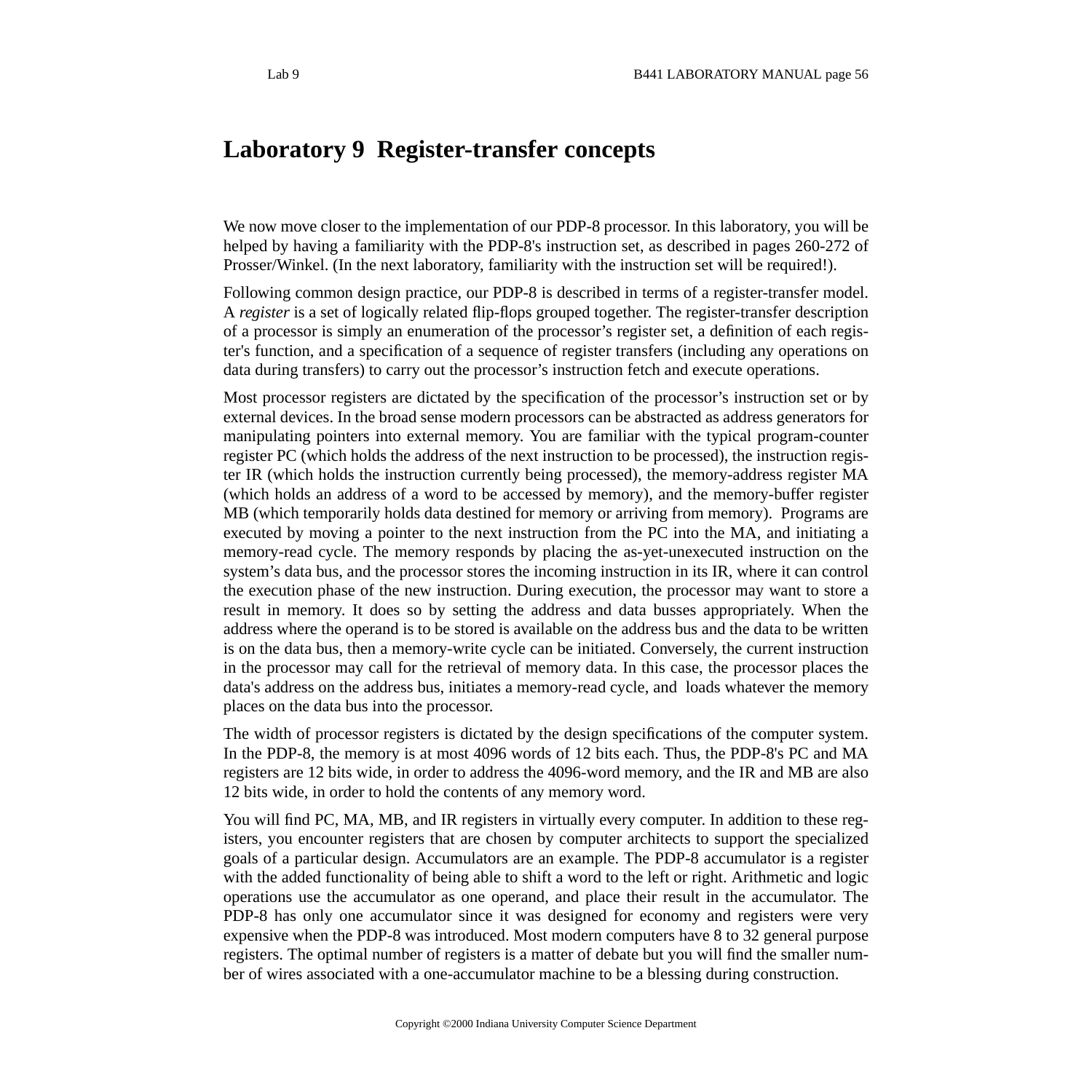In designing the PDP-8, a perusal of the instruction set forces us to include MA, MB, PC, IR, and AC registers in our architecture, along with logic to move and manipulate data between them. In order to be able to perform arithmetic and logical operations on the contents of the AC and an operand contained in memory, we need an ALU in the data path. The ALU requires specialized logic to handle arithmetic carry propagation from low-order to high-order bits. Because of this specialization, ALUs are often separated from the register structure. They take their operands from registers, process the data, and return results back to an accumulator or another register.

Since the vast majority of processor operations do not require access to data stored in adjacent bit positions, it is convenient to design the data path as a series of individual bit slices. For example, a store operation moves the least significant bit of the AC into the least significant bit of memory independent of what is in any other bit position. The same is true for bit-by-bit logical operations such as AND, OR, and XOR. The only time a bit slice needs to communicate with adjacent bits is in shift or rotate operations or in arithmetic carry propagation. So, to begin, we can simply ignore these inter-bit transfers and concentrate on moving data between registers, or to and from memory or input/output devices.

Figure 1 illustrates the essentials of the PDP-8 data path architecture. In this laboratory, you will build two identical bit slices and wire them to switches and LEDs. The switches and LED's indicated in Fig. 1 are for the least significant bit slice. Wire the second bit slice to the next consecutive switch or LED. You will simulate input from memory and an I/O port using switches. Use the lower of the three XC3020's and assign the output pins according to the Data Path [pinout](http://www.cs.indiana.edu/classes/b441/lab/manual/dpfull.pdf) so that you will not have to rewire the LED's later. Note that in PDP-8 terminology, the two least significant bits are bits 10 and 11.

Most hardware registers see very little traffic. They are loaded with information, and several (perhaps many) clock cycles later that information is accessed for a single clock cycle to control execution. Using D flip-flops, your logic would have to recalculate their D inputs every clock cycle. This is a considerable nuisance, but fortunately the Xilinx library includes a less cumbersome alternative, the enabled D flip-flop. This part (FDCE) has a CE (Clock Enable) input which enables the loading of a new value. When CE is false, the flip-flop retains its previously stored value over multiple clock cycles regardless of the D input.

## **9.1 Experiments:**

#### **Experiment 1: A 1-bit processor.**

To convince yourself that hardware can accomplish many things at once and can be designed to do many different things, use Fig. 1 as a guide and build a bit slice that can perform two types of operation: (a) *simultaneously* load AC, MA and IR at the next clock pulse whenever control signal CTL0 is true, or (b) *simultaneously* load the AC, IR, PC, MA, and MB registers at the next clock pulse whenever CTL1 is true. The information to be loaded into each register is specified below:

Operation (a): SWR --> AC, IN --> MA, MEM --> IR when control signal CTL0 is true;

Operation (b):  $AC \mid SWR \rightarrow AC$ ,  $0 \rightarrow MA$ , swap PC and MB when CTL1 is true.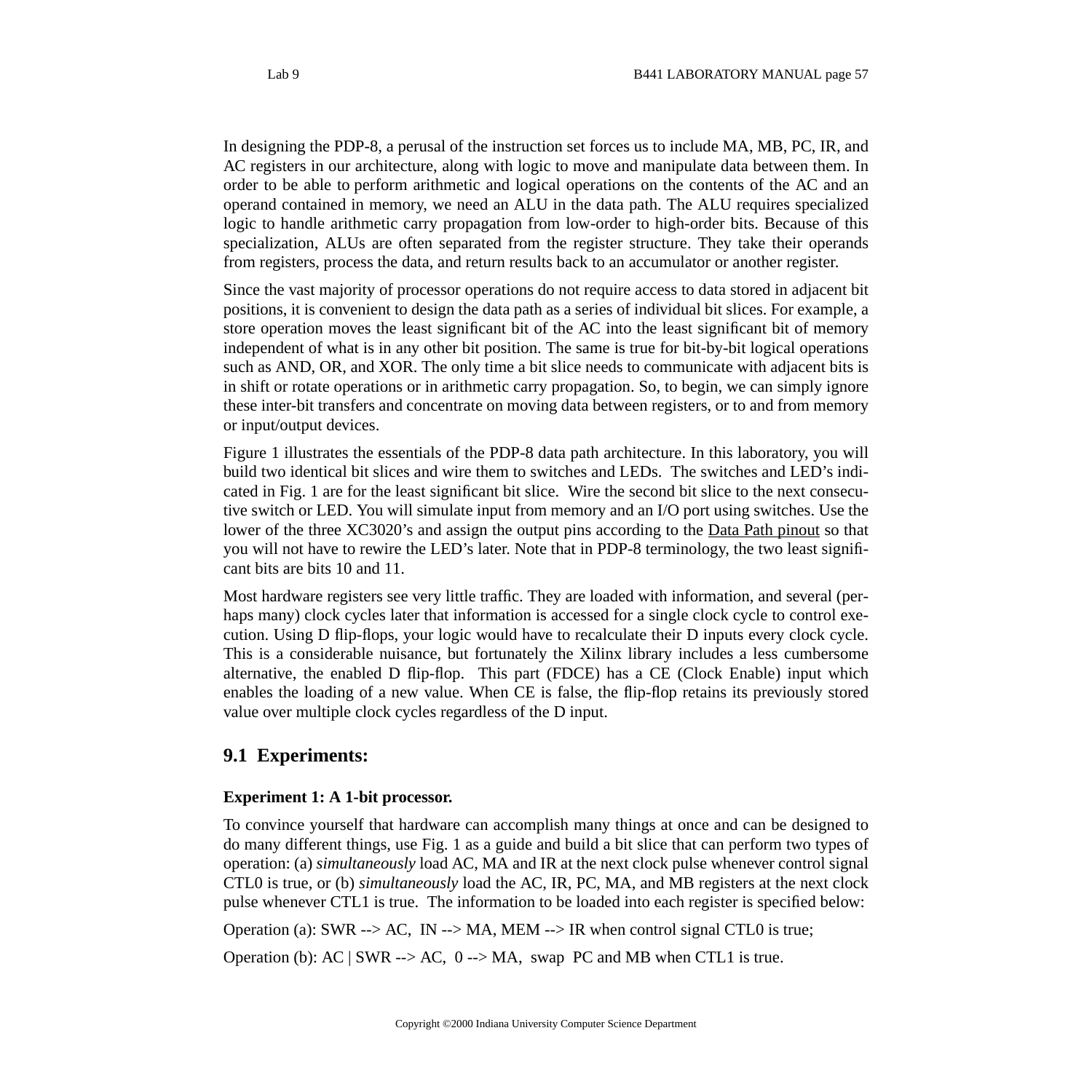

**Figure 1. PDP-8 data path architecture**

In this design, you must manually arrange that CTL0 and CTL1 never become true at the same time, as this would cause conflicting data to be loaded into AC, MA and IR.

Implement your bit slice in the lower XC3020A and test it to verify that it will perform the required operations.

#### **Experiment 2: Encoded control.**

To make sure we never have both CTL0 and CTL1 true at the same time we could use encoded control. For example, redefine the control signals in Experiment 1 so that the two-bit code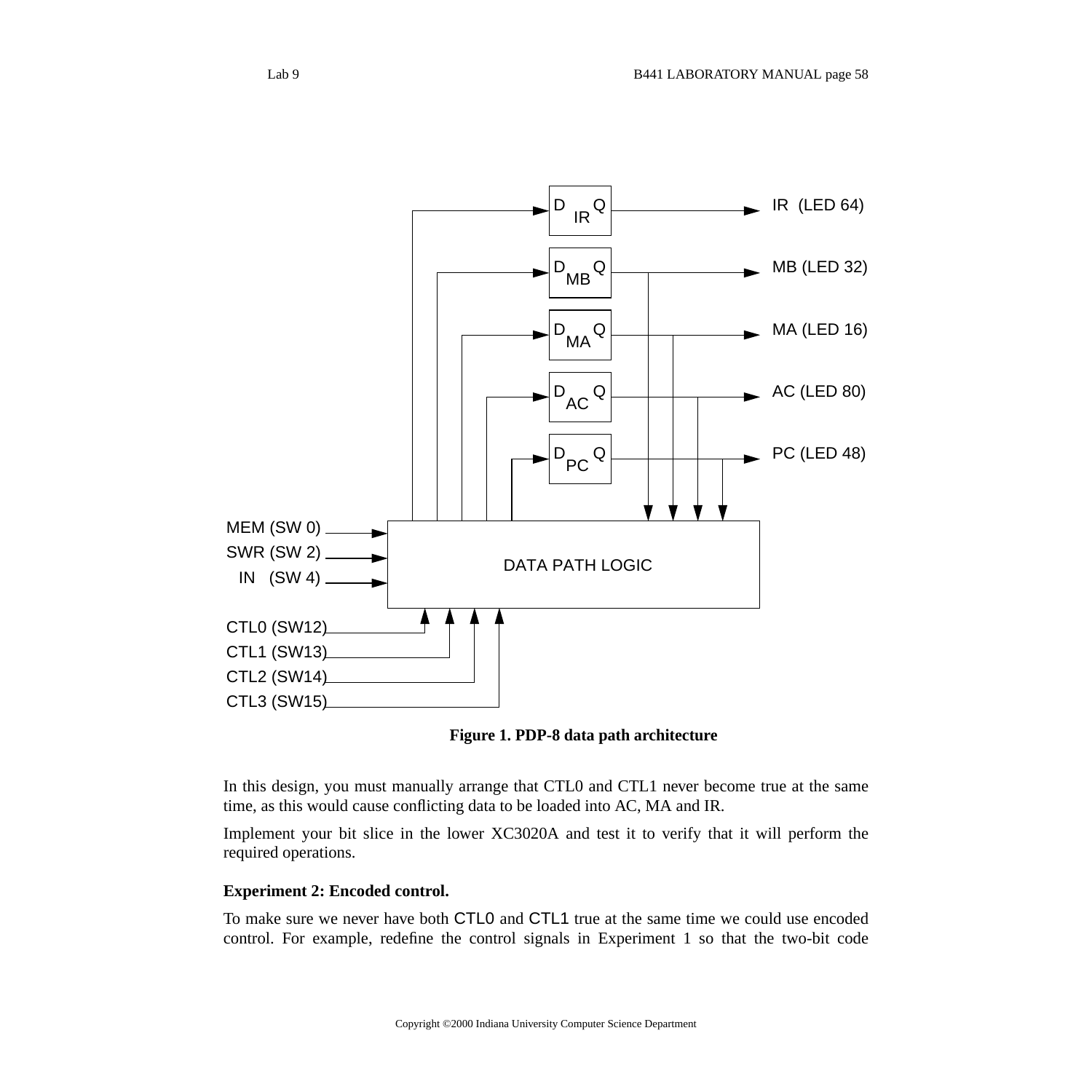| CTL3 | CTL2 | Desired action at next clock pulse |
|------|------|------------------------------------|
|      |      | Do nothing                         |
|      | 1    | Register transfers of type (a)     |
| 1    |      | Do nothing                         |
| 1    |      | Register transfers of type (b)     |

CTL3..CTL2 is used to determine the activity according to the following table:

Design and test a bit slice that accomplishes this.

Encoded command generation assures that only one command can be communicated on multiple control wires, thus eliminating any ambiguity. Moreover, encoded commands increase the number of commands that can be sent on *n* wires to  $2^n$ . This is an important consideration in a pin-limited environment, and in the real world we always seem to be short of pins. There is, however, a tradeoff in that encoded commands require additional logic at both ends, to produce the encoding, and then to decode it into the needed individual control signals. When using PALs, the decoding comes at no additional hardware cost, because all the pins are available to every product term. When using FPGAs, the situation is not so clearcut, and we must balance pin utilization against logic utilization.

#### **Experiment 3: Moving toward the PDP-8 architecture.**

In Fig. 1, we have four control signals available, so we could have 16 different encoded commands, with our range of action limited only by what we can accomplish inside the FPGA. Table 1 lists some of the operations that are possible in the PDP-8 and assigns an arbitrary control code to each one. In this exercise we do not need 16 different register-transfer operations, so three of the control codes are unassigned. Most of the commands involve loading data from different registers, but this is not the only possibility. To emphasize this, look at code 0111, which complements the AC. The AC output can be inverted and fed back to the input selector of the AC. The AC will ignore this until a clock edge arrives, at which time it will instantaneously capture NOT AC. There is no possibility of a race condition since by the time NOT AC propagates through the flip flop the capture window on the clocked D input has long passed.

In this laboratory you will implement a subset of the PDP-8's data path operations. Your goal is to demonstrate data movement among the registers and logical operations upon them.

| CTL3CTL0 | Operation        |
|----------|------------------|
| 0110     | Load PC from SWR |
| 0000     | Load MA from SWR |
| 0001     | Load MB from SWR |
| 0010     | Load IR from SWR |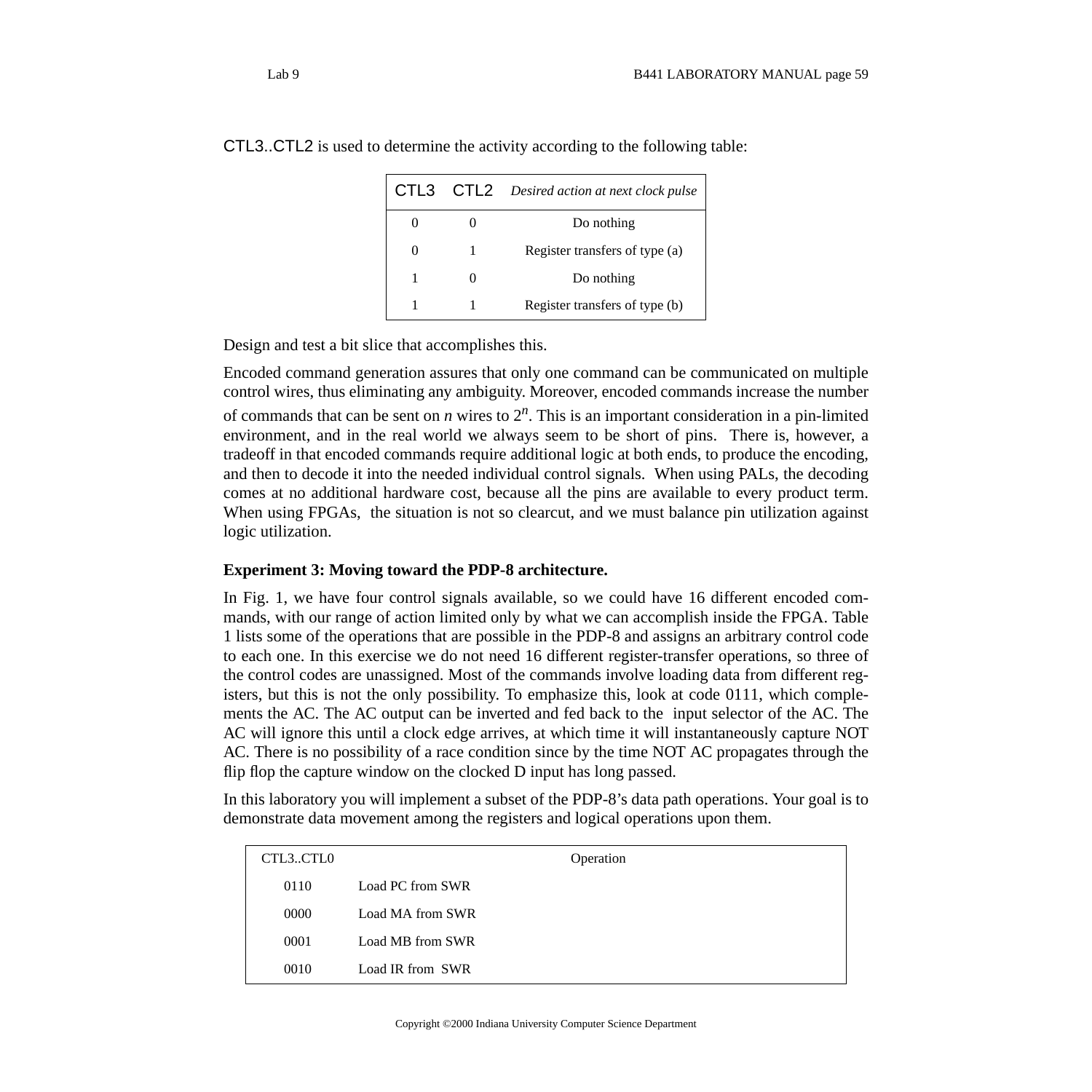| 0011 | Load AC with $AC \mid IN$ (logical OR)                                 |
|------|------------------------------------------------------------------------|
| 0100 | Clear AC                                                               |
| 1110 | Load MA and MB from MEM                                                |
| 0111 | Complement AC                                                          |
| 1010 | Load PC from MA                                                        |
| 1001 | Simultaneously perform $AC \rightarrow MB$ , and clear AC              |
| 1011 | Simultaneously perform $PC \rightarrow MB$ , MA+1 --> PC, and clear MA |
| 0101 | Load AC with AC $&MB$ (logical AND)                                    |
| 1111 | Load PC with $PC+1$                                                    |
| 1000 | Hold all registers (do nothing)                                        |
| 1100 | Hold all registers (do nothing)                                        |
| 1101 | Hold all registers (do nothing)                                        |
|      |                                                                        |

In our FPGA-based bit-slice model, the traffic that registers see can come from external sources such as memory, or internally from other registers within the bit slice or from other functional blocks. This experiment will explore different types of register traffic: external routing, internal routing, and logical operations on register contents.

**3.a.** Design one bit slice of a data path to carry out the operations of Table 1 using five enabled D flip-flops. Use the pin assignments for the PDP-8's least-significant bit. Implement and test your design for a variety of the operations in Table 1 until you are satisfied.

**3.b.** Use Hierarchy/Create Macro Symbol from the schematic editor to package your bit slice as a new library component. In a new schematic sheet, connect two of your bit slice components to pins, sharing the four control bits. You now have a 2-bit processor with manual control. Wire the additional bit slice as the next-to-least significant bit. Manually verify your 2-bit processor's actions for all 13 control operations in Table 1.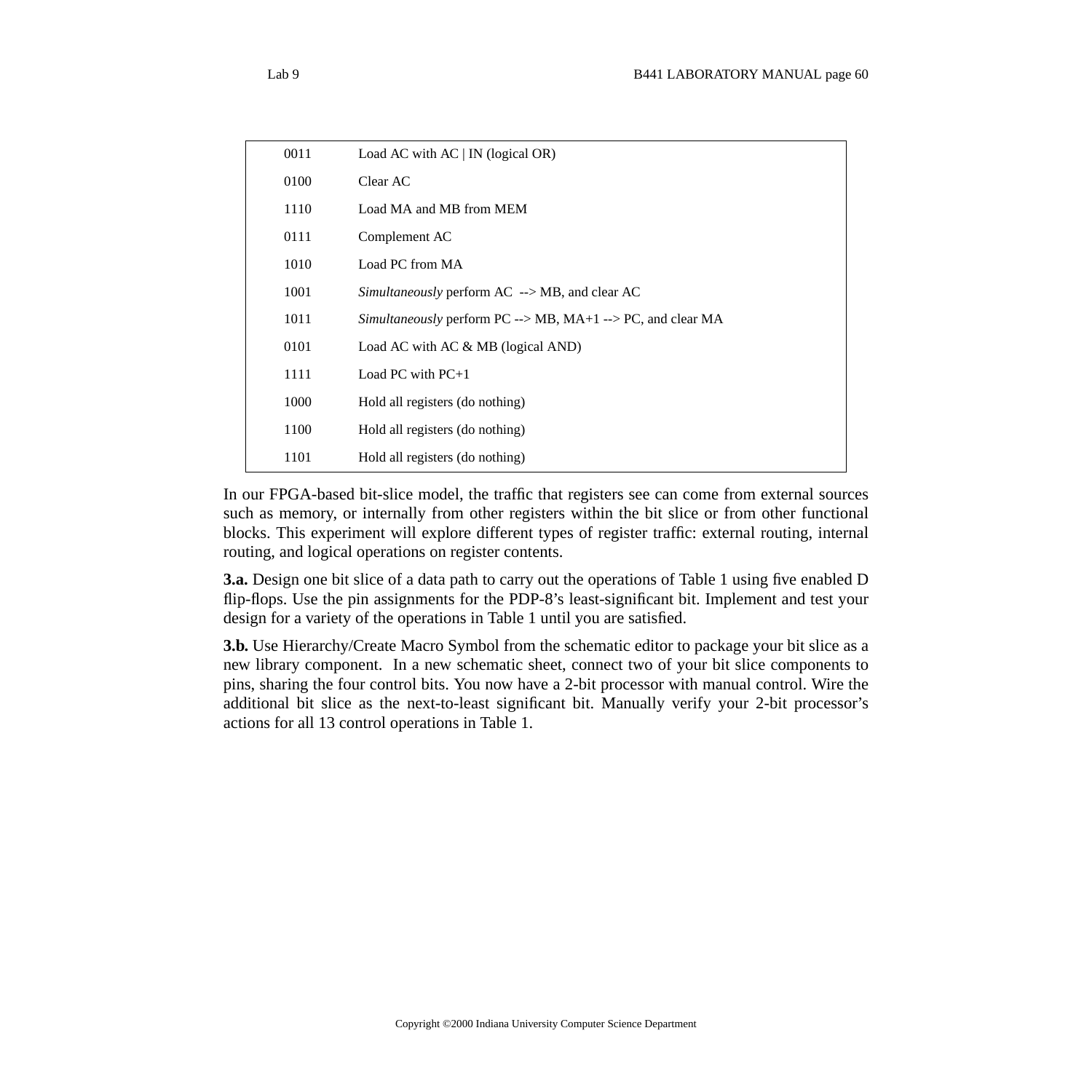# **Laboratory 10 Building the PDP-8 data path**

Now it's time to get serious about building the PDP-8. In this laboratory you are going to build the bit slices that form the main part of the PDP-8 data-path. Before doing this lab you will need to be familiar with Prosser/Winkel's introduction to the PDP-8, on pages 260-272. This information corresponds to what you would expect to find in the introduction to a PDP-8 programmer's manual.

To encourage you to study this material we will give a 10-minute lab quiz at the start of each lab. The quiz will consist of a simple program (3 or 4 instructions); you will be asked to trace the values of all registers as well as memory contents during execution.

Several important figures are included at the end of this laboratory writeup, and are discussed within:

Figure 1 shows the input and output signals for a PDP-8 bit-slice. This figure also shows the connections to the ALU and memory units.

Figure 2 shows the internal structure of one bit slice, along with the bit slice's connections to the (separate) memory and ALU. This is a copy of a part of a figure that appears in the next laboratory.

Figure 3 shows the concept of organizing the PDP-8 data path into twelve bit slices, four of which will be implemented in each of three XC3020A FPGA's.

Figures 4 and 5 show details of the interconnections of adjacent bit slices to handle PDP-8 shift operations.

These figures show the ALU as being separate from the data path. Your design will use the same connectivity, but will incorporate one bit slice of ALU into each data path bit slice. The inputs and outputs for the PDP-8's bit slices are the same as you saw in the previous laboratory, except for a few modifications discussed below. *Note that the PDP-8's 12 bit words are numbered with bit 0 being the MSB and bit 11 being the LSB.*

**Addressing.** The PDP-8 memory is divided into 128-word pages. This is a hack to create 12-bit memory addresses from the 7-bit address field in an instruction. Since only 7 bits are given in the instruction, we need a way to synthesize the missing 5 bits. The designers of the PDP-8 recognized at a very early date that programs have locality, i.e., an instruction tends to reference other instructions or data that lie close to the instruction. This concept has persisted and has influenced the design of newer instruction sets. In PDP-8 instructions, two classes of address have special status: (a) data or instructions that are within the 128-word page of memory containing the instruction itself and (b) data or instructions that are within the page starting at memory location 0000. These addresses may be referenced faster than those that are not in these two special pages.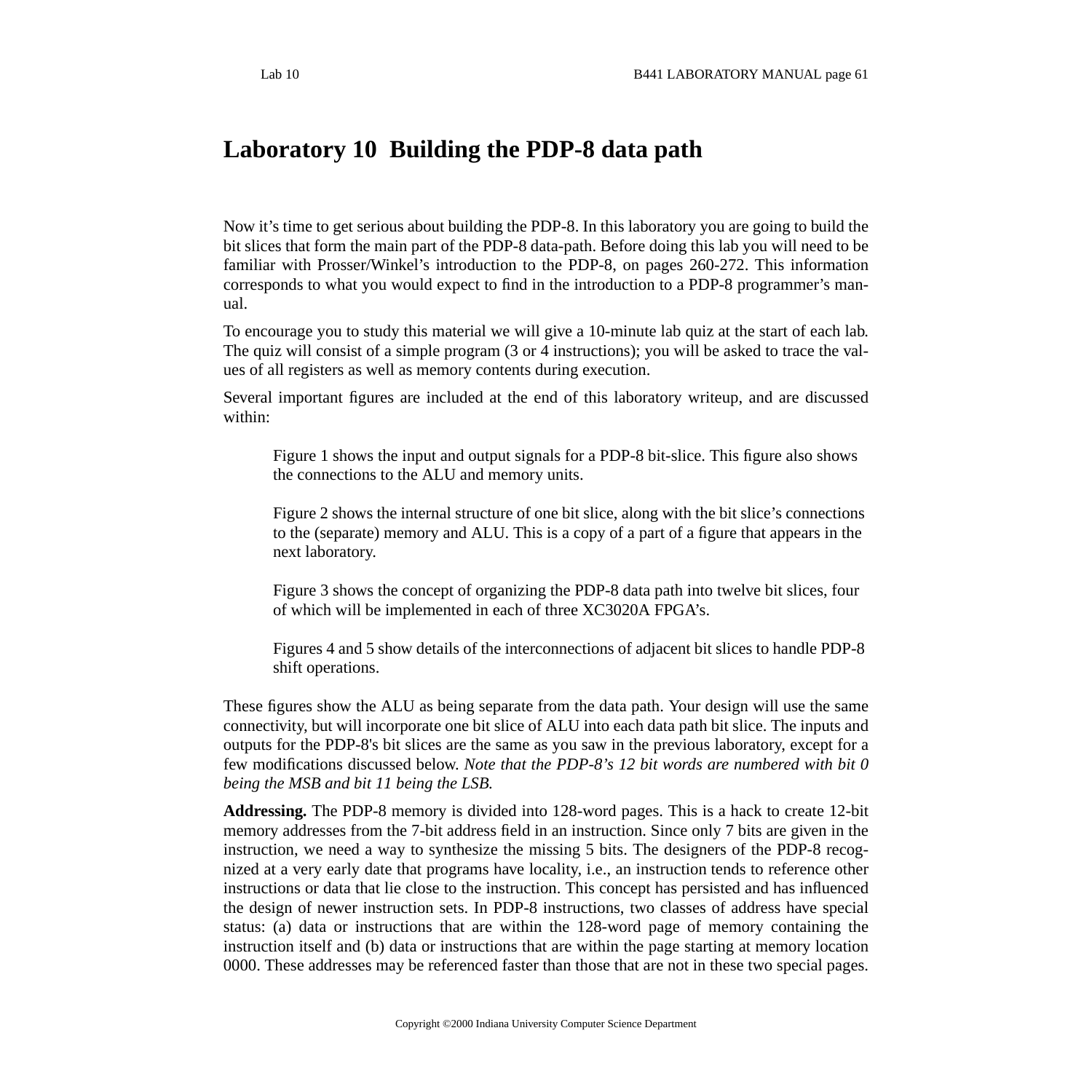Page 0, the 128-word page starting at location 0000, can be accessed from any page and thus might be called a global page.

Your own experience with program loops will reinforce the idea that many loops are small and that jumps to code are seldom to faraway locations. The designers of the PDP-8 instruction set assumed that typical programs have useful localities of 128 words or less. At the time, and for the applications envisioned by the designers, this turned out to be an adequate block size. This particular form of locality was forced on the PDP-8's designers by the small 12-bit word size. In modern byte-oriented machines with huge address spaces, if an instruction needs more addressing bits the instruction is simply extended into extra bytes. This is straightforward, but there are some advantages to maintaining constant instruction length.

(The above addressing mechanism can access only the global and local pages. Of course, there is a way for instructions to access other pages. This process is indirect addressing; it need not concern us at this point.)

**Computing the effective address EA.** Six of the 8 main PDP-8 instructions have memoryaddress operands, and for these we must compute the effective address EA of the operand and store it in the memory address register MA for later use. For all these instructions, Bit  $4=1$ implies a reference to the "local" page, and Bit  $4 = 0$  refers to the global Page 0. For an instruction being executed in the instruction register IR, if Page 0 is selected, the 5-bit synthesized portion of the address (the most-significant 5 bits) is binary 00000. If the operand is on the local page, the 5 synthesized address bits are obtained from the most significant bits of the PC. The 12-bit result of concatenating these 5 bits with the 7-bit address operand in the instruction is the effective address, EA. A straightforward formula for the EA is: EA=  $[IR(4) \& PC(0..4)]$  concatenated with  $[IR(5..11)].$ 

We could use this formula in our PDP-8 design to compute the effective address EA for those instructions that have memory-address operands. However, in our design we are able to save some time in computing the EA by snatching the incoming memory bits as they are being sent to the IR for storage. Thus, our equation for EA will be:

EA= MEM(4) & PC(0..4) concatenated with MEM(5..11) Eq. 1

This method saves time in another subtle way. A normal part of the fetch phase of instruction execution is to increment the program counter PC, in anticipation that, after executing the incoming instruction, the next instruction will usually come from the next sequential memory location. On the other hand, the value of the PC required in computing the EA is the *location of the incoming instruction,* not the location of the next instruction. We must be careful to not increment the PC until after the effective address EA is computed, since if the incoming instruction is located in the last word of a PDP-8 page, the act of incrementing PC would change the page (in bits PC(0..4)). By grabbing the memory bits needed to compute EA at the same time they are being routed to the IR, we can also perform the incrementing of the PC operation during the same clock cycle. (Make very sure you understand how you may use the present value of a register in the same clock period when the value of that register is being changed.)

Using Eq. 1 to compute EA requires that bit slices 0 to 4 have access to MEM(4), which, along with all the memory bits, comes from outside the bit slices. Thus, we must send MEM(4) to the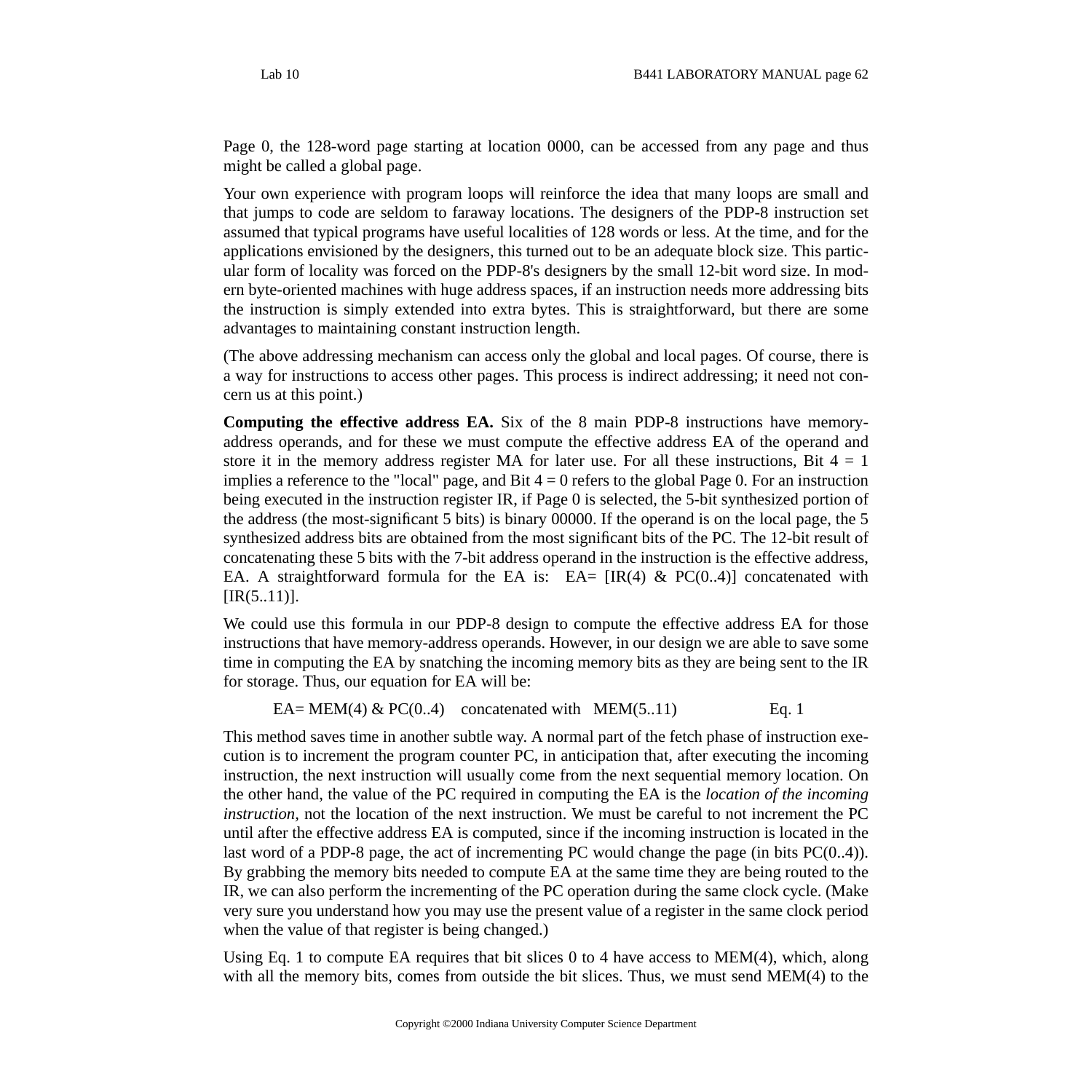five most-significant bit slices so that Eq. 1 can be calculated in each bit slice. This requires that you use different logic for EA depending on whether you are dealing with the most significant 5 bit field or the least significant 7-bit field.

**Bit slices.** The concept of bit slicing is widely used in computer design. It is clearly exposed in this machine where we have a separate chip for each bit position. Users never see the internal structure of single-chip VLSI microprocessors, but the same partitioning is used. The reason is simple: the majority of internal operations are register transfers for which a bit at position *i* is not involved with bits at other positions.

Bit-position independence breaks down for shift operations and arithmetic. Right shifts require bits from the left; left shifts require bits from the right. These bits are fed into your bit slices on inputs SR and SL. The shift path is shown in Fig. 4 for a bit slice in the middle of the machine. In the PDP-8 all shifts are circular and include in the shift path a single-bit register (the LINK). This causes some end effects in the wiring diagram for bits 0 and 11, as shown in Fig. 5. The LINK is almost like the carry status flag in other computers; we are not concerned with it further at this time.

During PDP-8 addition operations, carries must propagate from right to left, again disturbing the isolation of bit slicing. There are many algorithms for doing this, including the algorithm you used for your 4-bit ALU in Laboratory 7. Fast carry schemes usually require an ALU which is separate from the rest of the data path. In our PDP-8 we use a simple ripple carry, which allows the ALU logic to be distributed across the bit slices. The ALU takes its operands from source registers inside the bit slices, handles the arithmetic or logic required by the operation (including the messy carry propagation), and returns a result which is fed back into the registers of the bit slice for storage.

**Routing operands into the ALU.** As in all computers, the PDP-8 has a fetch phase to retrieve the next instruction from memory and load it into the IR for decoding. The fetch phase is responsible for setting up operations and acquiring any necessary operands from memory so that the appropriate operands are available to the ALU during the execute phase. A small amount of arithmetic processing is required during fetch for incrementing the PC and calculating addresses. High-speed computers use separate arithmetic units in the fetch and execute phases so that these operations can be overlapped. Other computers share a single ALU between fetch and execute, trading the reduced speed in favor of lower cost and design simplicity. Our PDP-8 design uses a single ALU.

We must be able to route a variety of operands into our PDP-8's ALU. Although a few of the required operands are probably evident to you already (for instance, routing the PC into the ALU in order to increment it during the fetch phase), most of the details emerge during the development of the control algorithm that drives the fetch and execute phases. We will consider this algorithm in a future laboratory, but for now, in order to make progress on the data path, we provide a look at the final result.

The PDP-8 ALU has two 12-bit inputs and produces a 12-bit output. One of the inputs is always the AC (regardless of whether the AC is actually involved in the desired operation). The other input can come from any of several sources, and so we insert a multiplexer into our data path to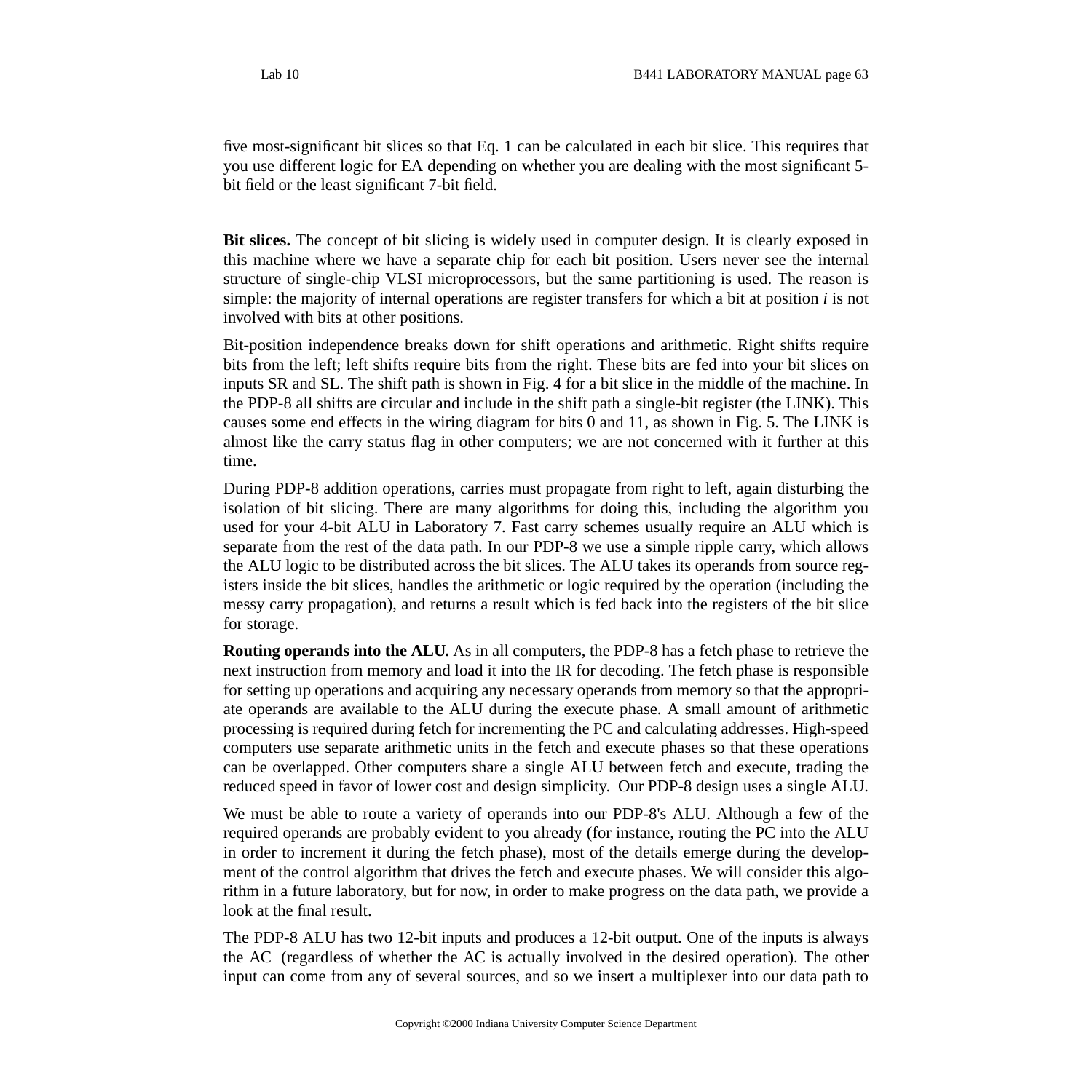provide a selection mechanism for this input. This is the large mux in the data-path in Fig. 2. The sources that must be routed through this mux include the MA, MB, AC, and PC registers, and external inputs SWR and IN. The output of the ALU is available as an input to each register to be loaded as needed. (IN is an input from peripheral devices and will not be used until you install your serial port interface.)

**Register transfers in the PDP-8.** Table 2 shows the register transfer operations needed to fetch and execute PDP-8 instructions. Table 2 is obtained by examination of the ASM, and the data path architecture is then designed to implement the required operations. With suitable data-path hardware, we can expect to perform several register transfers simultaneously, as you learned in the previous laboratory. The table shows the results that must be loaded into appropriate registers, along with a 5-bit control field C (C4,C3,C2,C1,C0) needed to distinguish the various sets of transfers.

| Code  | <b>Desitination Register</b> |                                   |                  |                  |            |                  | State.Conditional    |
|-------|------------------------------|-----------------------------------|------------------|------------------|------------|------------------|----------------------|
| C4C0  | <b>MEM</b>                   | $\ensuremath{\mathsf{IR}}\xspace$ | MB               | MA               | AC         | ${\rm P}{\bf C}$ |                      |
| 00000 |                              |                                   |                  |                  |            |                  | <do nothing=""></do> |
| 00001 | MB                           |                                   |                  |                  |            |                  | WRITE, ISZ           |
| 00010 |                              | <b>SWR</b>                        |                  |                  |            |                  | IDLE.ldir            |
| 00011 |                              |                                   |                  |                  |            | MA               | EXEC.jmp             |
| 00100 |                              |                                   |                  |                  |            | <b>SWR</b>       | IDLE.ldpc            |
| 00101 | MB                           |                                   |                  |                  |            | $PC+1$           | ISZ.inc              |
| 00110 |                              |                                   |                  |                  |            | $PC+1$           | IOT1.inc, EXEC.inc   |
| 00111 |                              |                                   |                  |                  |            |                  |                      |
| 01000 |                              |                                   |                  | $MA+1$           |            |                  | <b>IDLE.ex</b>       |
| 01001 | MB                           |                                   |                  | $MA+1$           |            |                  | <b>DEP</b>           |
| 01010 |                              | <b>MEM</b>                        |                  | EA               |            | $PC+1$           | <b>FETCH</b>         |
| 01011 |                              |                                   | <b>MEM</b>       | MEM              |            |                  | D.ind                |
| 01100 |                              |                                   |                  | <b>SWR</b>       |            |                  | IDLE.ldma            |
| 01101 | MB                           |                                   |                  | MB               |            |                  | <b>WA</b>            |
| 01110 |                              |                                   | ${\rm P}{\bf C}$ | $\boldsymbol{0}$ |            | $0 + 1$          | <b>IDLE.int</b>      |
| 01111 |                              |                                   |                  | PC               |            |                  | <b>IDLE</b> .fetch   |
| 10000 |                              |                                   |                  |                  | AC&MB      |                  | EXEC.and             |
| 10001 |                              |                                   |                  |                  | <b>SWR</b> |                  | <b>IDLE</b> .ldac    |

**Table 0-1 Register transfers for the PDP-8**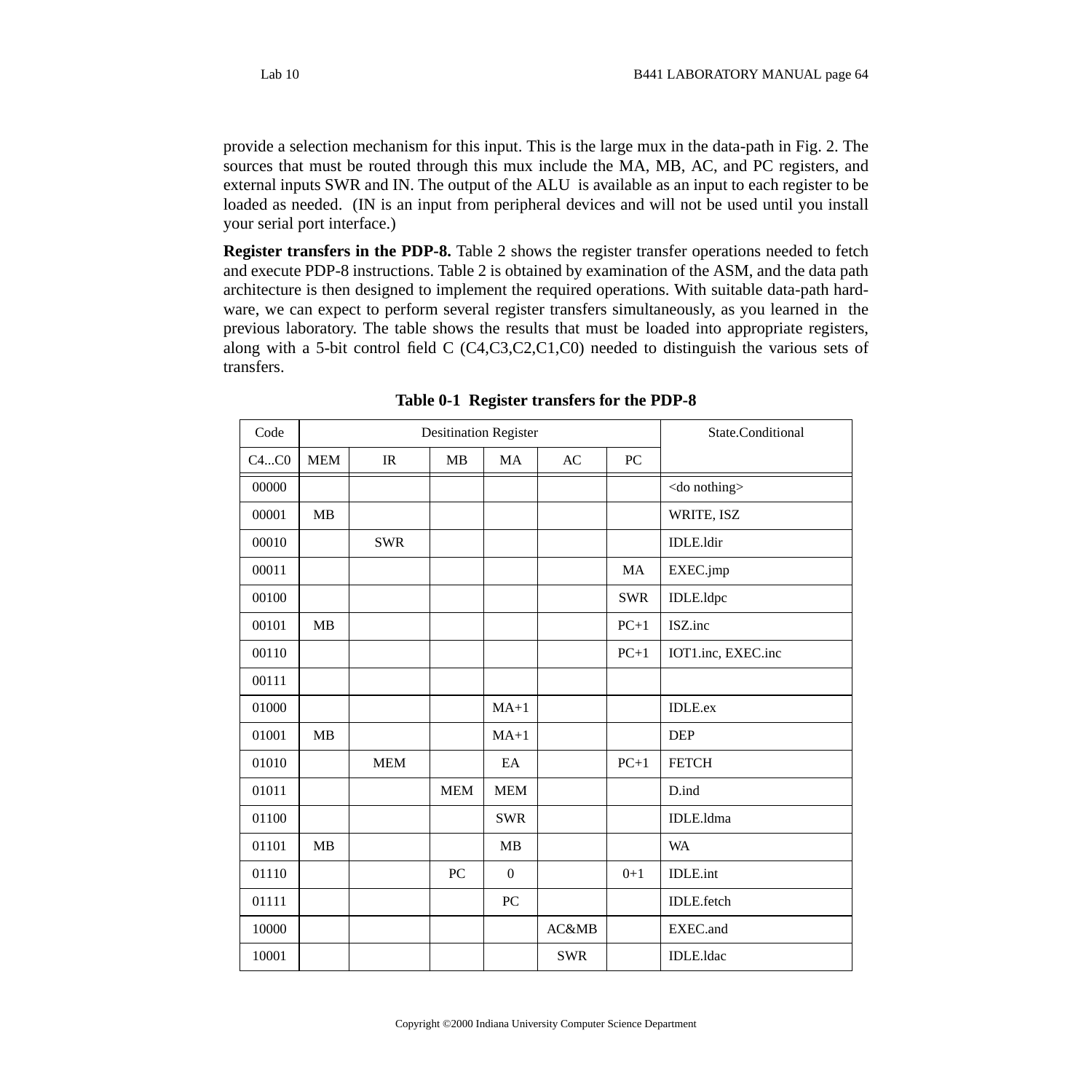| 10010 |  |            | $\overline{0}$   |        | IOT2.clr, EXEC.cla, PRI 2.cla      |
|-------|--|------------|------------------|--------|------------------------------------|
| 10011 |  |            | $~\sim$ AC       |        | PRI 2.cma                          |
| 10100 |  |            | <b>AC SWR</b>    |        | PRI 3.or                           |
| 10101 |  |            | $AC+MB$          |        | EXEC.tad                           |
| 10110 |  |            | SL               |        | PRI 4.sl                           |
| 10111 |  |            | <b>SR</b>        |        | PRI 4.sr                           |
| 11000 |  |            |                  |        |                                    |
| 11001 |  | <b>SWR</b> |                  |        | IDLE.ldmb, IDLE.dep,<br>IDLE.Idmem |
| 11010 |  | AC         | $\boldsymbol{0}$ |        | EXEC.dca                           |
| 11011 |  | <b>MEM</b> |                  |        | D, N                               |
| 11100 |  |            | $AC$ $IN$        |        | IOT3.or                            |
| 11101 |  |            | $AC+1$           |        | PRI 3.inc                          |
| 11110 |  | $\rm{PC}$  |                  | $MA+1$ | EXEC.jms                           |
| 11111 |  | $MB+1$     |                  |        | CA, EXEC.isz                       |

**Table 0-1 Register transfers for the PDP-8**

All of the data path control signals - register load, register mux select, ALU mux select, and ALU function - are encoded in the 5-bit C command. For instance,  $C=01010$  must be decoded as "select MEM as IR input, select Effective Address as MA input, select ALU as PC input, select PC as ALU input, set the ALU function to increment, load IR, load MA, and load PC". Or, from the logic designer's viewpoint, we see that the LoadMA control signal must be true when C has values of 01000 through 01111. The operations have been arranged in the table to allow many of the control signals to be dependent on 4 or fewer of the encoded bits. When designing your decoder, it is important to identify all the don't care conditions in order to have the resulting design fit into your XC3020A FPGA chips.

We use a standard memory interface in which MA supplies the address for a memory read or write. When the memory is set up for a read operation, the memory places its data on the bidirectional memory bus, during which the three-state buffer on each MB output pin must be turned off to convert it to an input pin. The processor accepts this data and routes it to the appropriate register as described in Table 2. During a write operation the memory integrated circuits turn off their three-state drivers so the memory is not trying to drive the data lines. The processor can then supply data to the memory. It does this by enabling the three-state MB output buffer, thereby transferring MB to the MEM pin and thus to the memory. The memory, in write mode, will accept the data on the MEM bus and write it into the memory location pointed to by the MA.

### **10.1 Experiments:**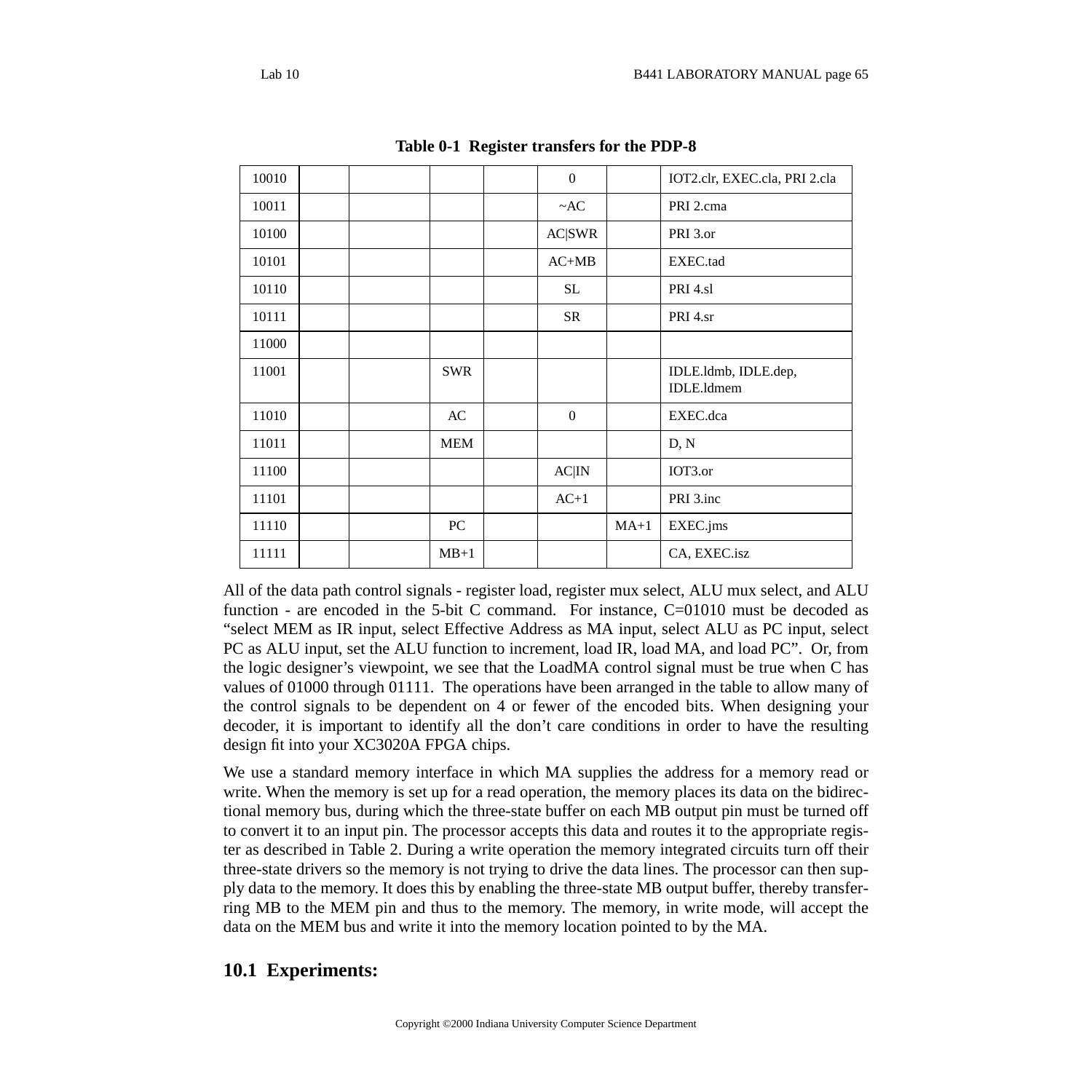#### *Remember that a PDP-8 word has bit 0 on the left (MSB) and bit 11 on the right (LSB).*

Build the least-significant bit slice (bit 11) for the PDP-8. Test your design using the simulator. Then modify your design to make the most-significant bit slice (bit 0). Again, test your design using the simulator. After you are confident of the correctness of both designs, implement a 4-bit data path using one MSB's and three LSB's. Now build the command decoding logic. You can do this using sum-of-products gate logic as you did for the 7-segment decoder in Laboratory 5, or you may use the HDL truth table function (ask your instructor to show you how). You may want to divide the data path control signals into their obvious groups, and package the decoding logic into several library parts: register input mux selects, register loads, ALU mux selects and ALU controls. Configure the middle XC3020A with this 4-bit design and test it. Wire-wrap the register and memory pins to LED's as indicated below for bits 4 - 7. Temporarily wire toggle switches to the C4..C0 pins, the SL and SR input pins, and the Cin pin. Refer to the Data Path [Pinout](http://www.cs.indiana.edu/classes/b441/lab/manual/dpfull.pdf) for FPGA pin assignments

#### Details:

- 1. You will not connect the MEMORY chips at this time.
- 2. 2.From now on use the standard manual clock generator on the Logic Engine. This is the red pushbutton on the far left.
- 3. 3.You can verify three-state buffers by using a resistor to pull the pin high or low, while monitoring with your logic probe or a voltmeter.

**Wiring the full 12 bits:** After your four-bit processor is working you can proceed to building the full data path. Create a new project for each of the remaining data path FPGAs and copy the library from your first data path chip to each of these projects. Use four MSB slices for the top FPGA and four LSB slices for the bottom FPGA. Add the LINK bit's flip-flop and logic to the lower FPGA as indicated in Fig. 5 and the Data Path [Pinout.](http://www.cs.indiana.edu/classes/b441/lab/manual/dpfull.pdf) Wire the top and bottom XC3020A's to LED's for bits 0 - 3 and 8 - 11. You may want to test each chip separately before wiring the carry and shift signals between chips. Be sure to remove any wiring left over from previous projects.

**Switch wiring:** You can now wire switches SW11 - SW0 to the corresponding SWR input pins on the data path sockets. Temporarily connect SW15 - SW12 to C3 - C0 and use a jumper wire to set C4 so that you can test the full 12 bit data path. Remember that PDP-8 registers are numbered from left to right, while just about everything else (including our command bits) start with 0 on the right.

**LED wiring:** Use the Logic Engine's LEDs to display the full contents of the registers. Figure 1 of the preceding laboratory has set the stage, giving the position of the LEDs for the least-significant two bits of each of the registers, and thereby implying LED locations for the other bits. The LEDs are on chips in groups of 8, but the PDP-8 uses octal notation. An orderly way to organize the LED display is to use two LED chips for each PDP-8 12-bit word in a manner that emphasizes the octal digits. For example, Figure 1 of the preceding laboratory designates LED80 for the leastsignificant bit of the AC; therefore, for AC0..AC11, use LEDs 95...93, 90...88, 87...85, and 82...80. Other registers may be managed similarly. Display MEM using the two chips containing LED15..LED0. Again, don't confuse the PDP-8 and Logic Engine bit numberings.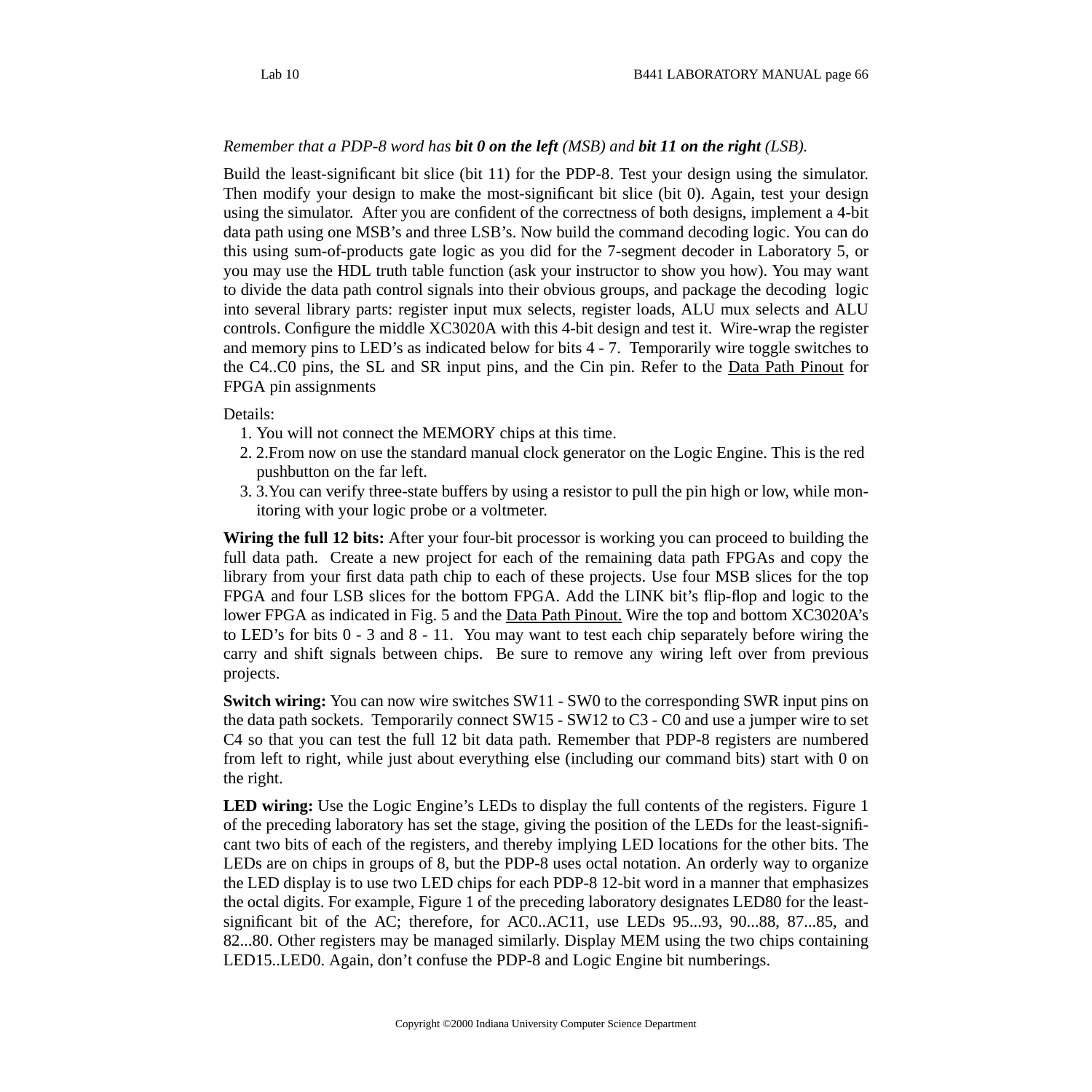Following the reasoning above, you can verify that the LED assignments for the data-path registers are:

| <b>MEM0M11</b>    | L15-L13, L10-L8, L7-L5, L2-L0      |
|-------------------|------------------------------------|
| MA0MA11           | L31-L29, L26-L24, L23-L21, L18-L16 |
| <b>MB0MB11</b>    | L47-L45, L42-L40, L39-L37, L34-L32 |
| <b>PC0., PC11</b> | L63-L61, L58-L56, L55-L53, L50-L48 |
| <b>IRO.IR11</b>   | L79-L77, L74-L72, L71-L69, L66-L64 |
| AC0AC11           | L95-L93, L90-L88, L87-L85, L82-L80 |
| $CO1$ $C4$        | L127-L123                          |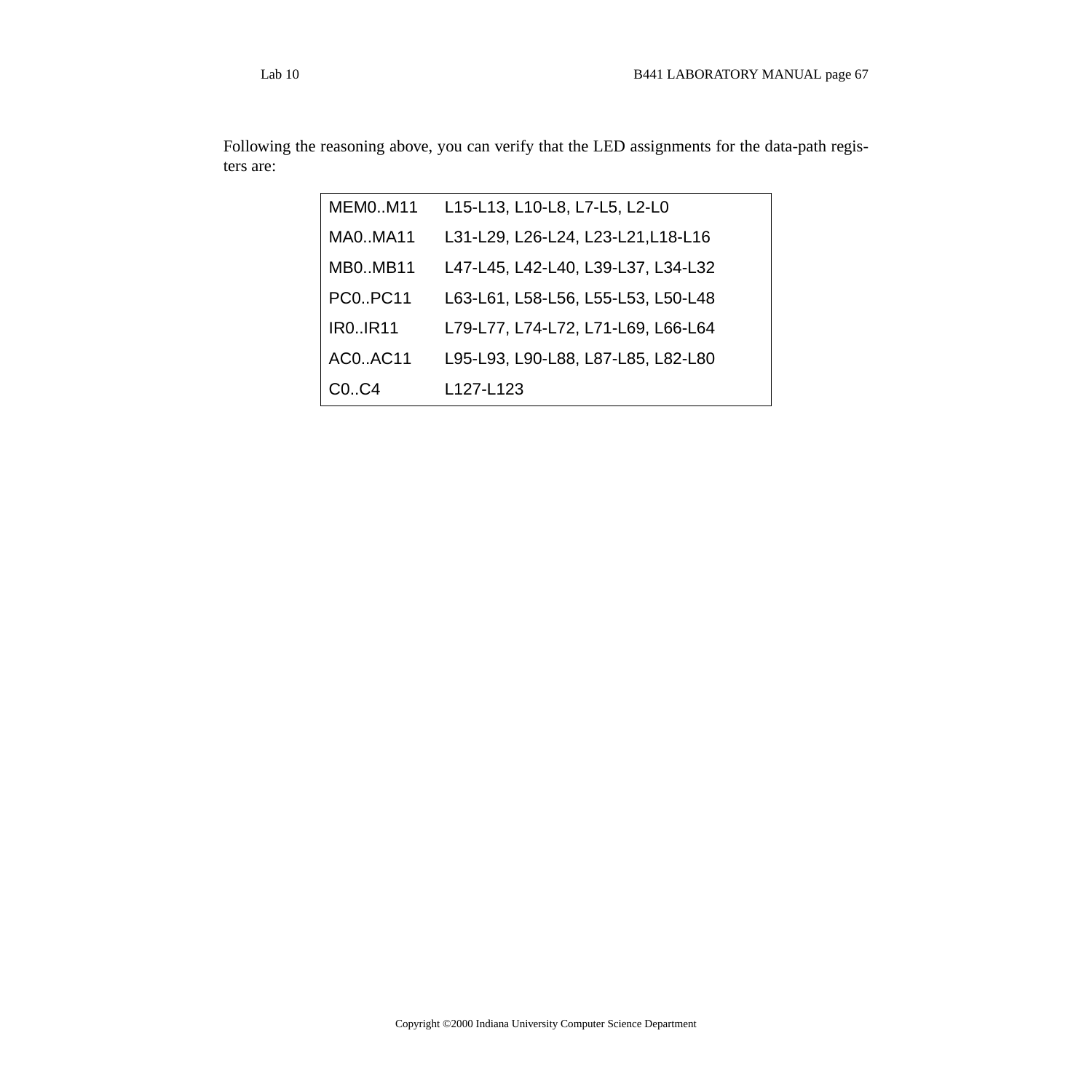

**Figure 10-1**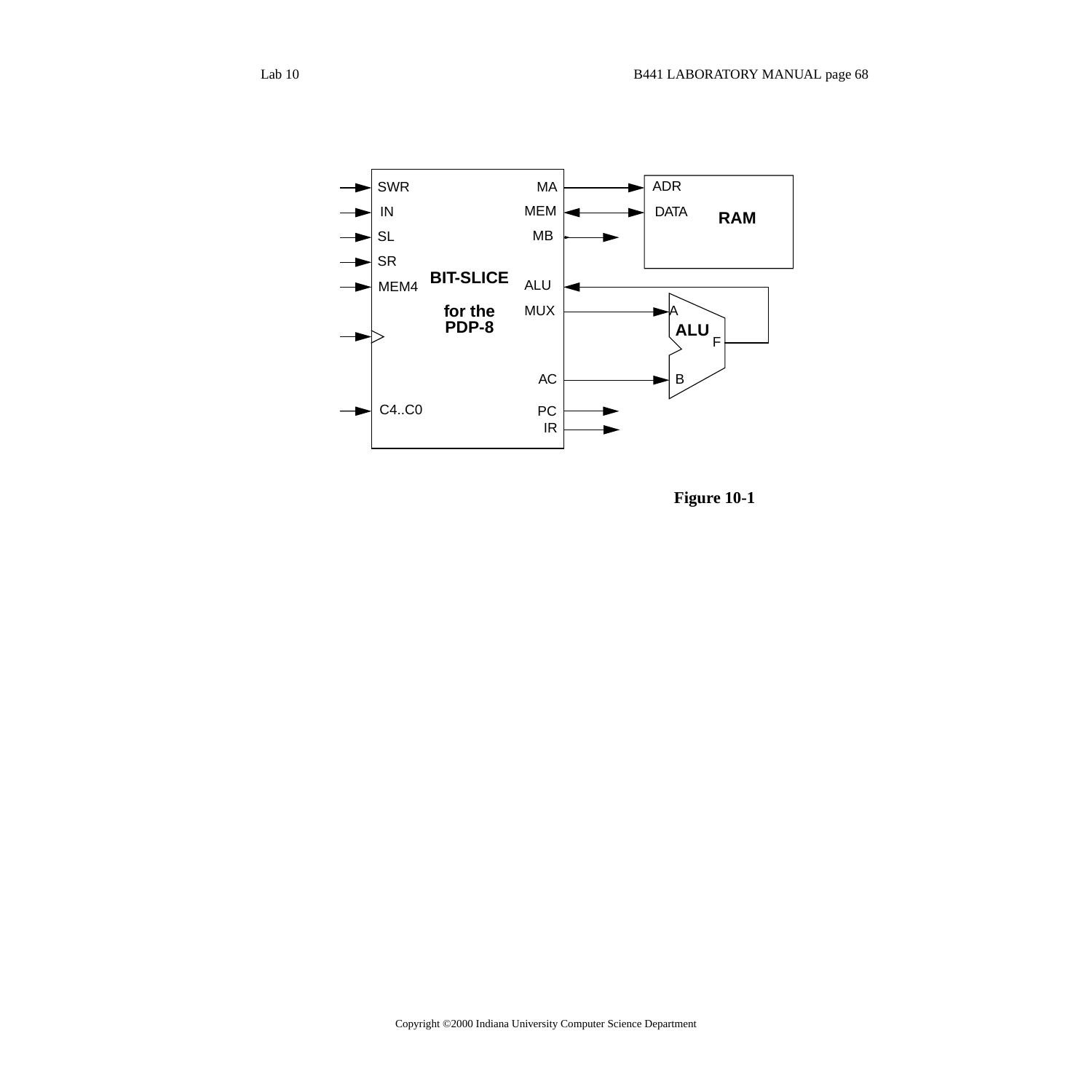

**Figure 10-2**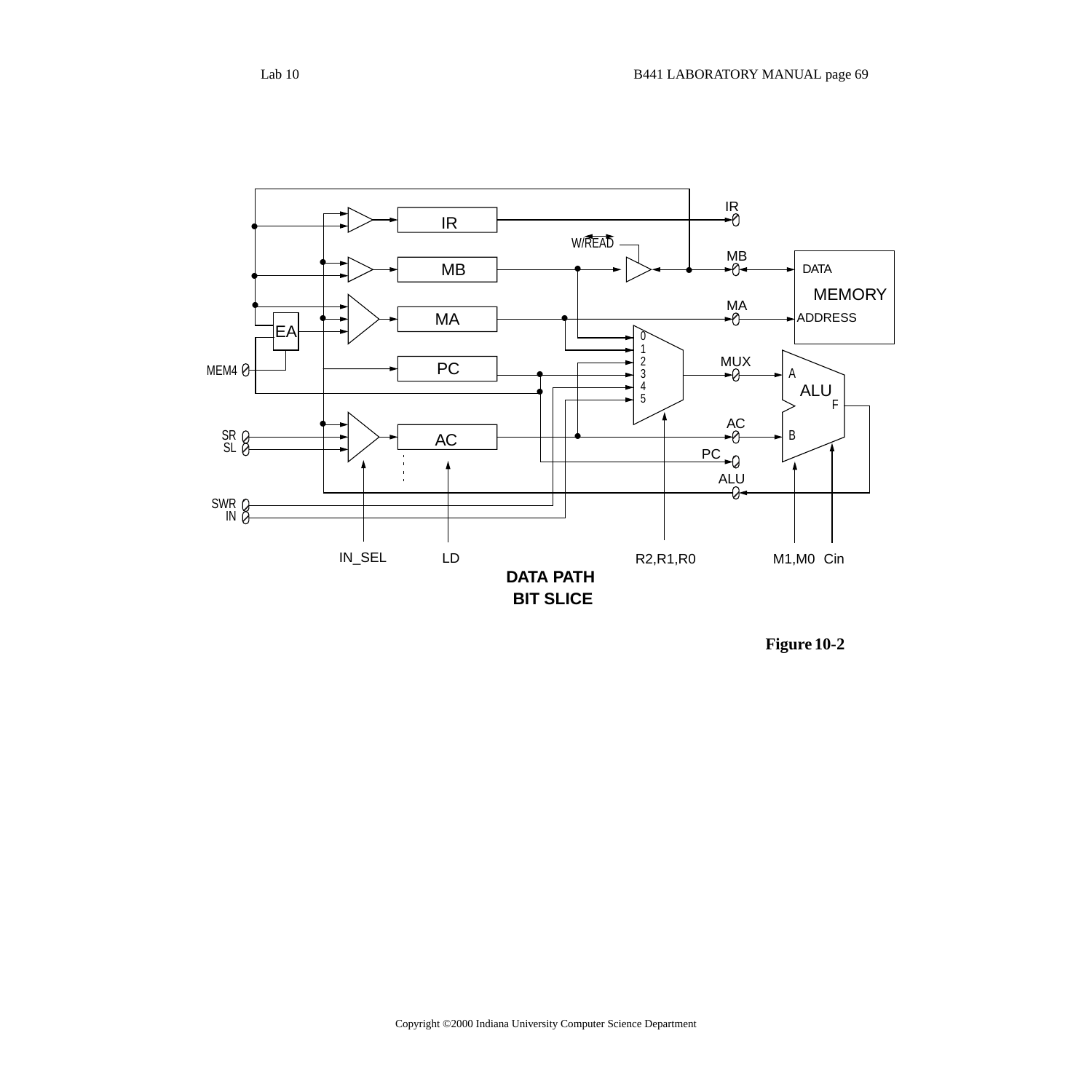

**Figure 10-3**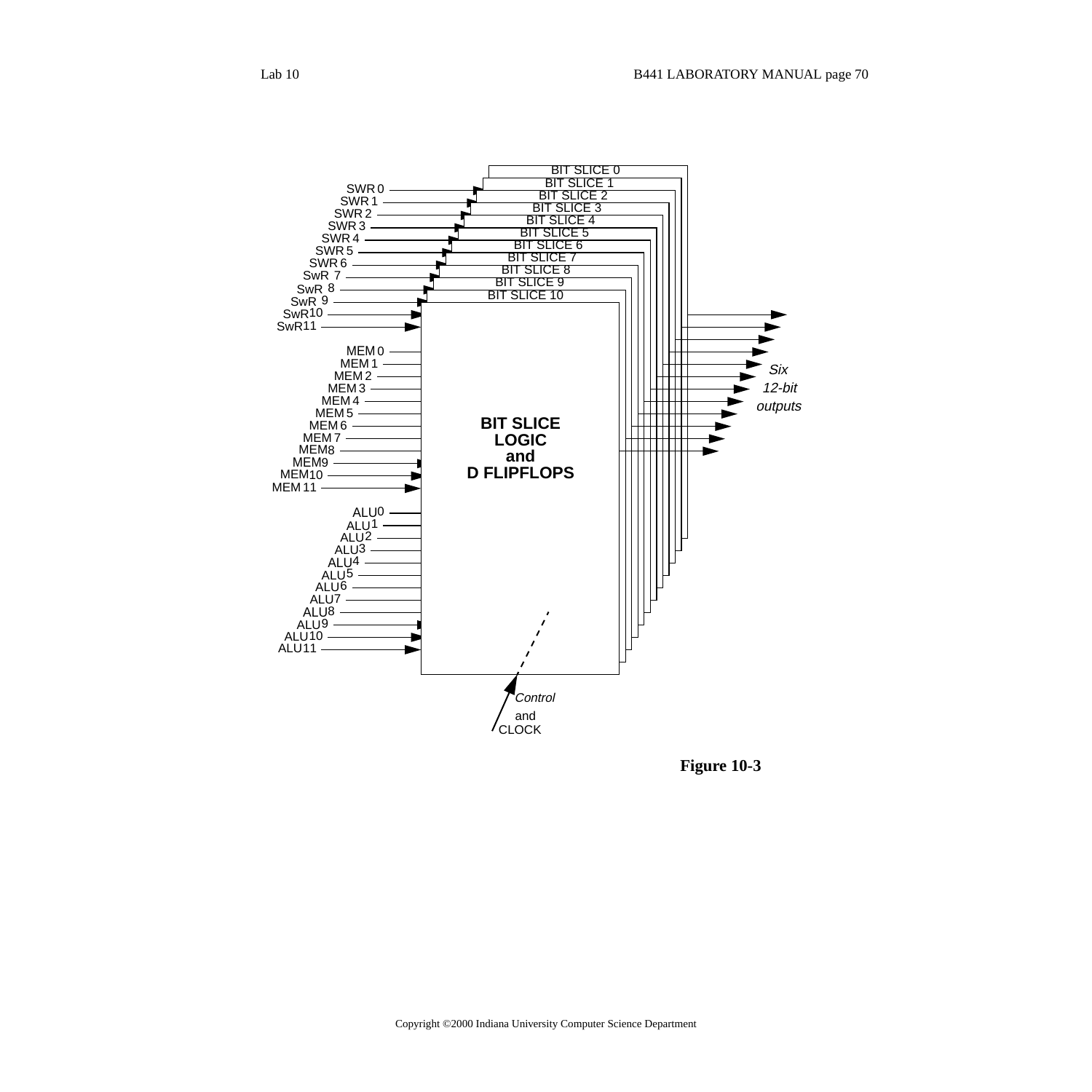

The CLOCK is common to all bit slices.

**Figure 10-4**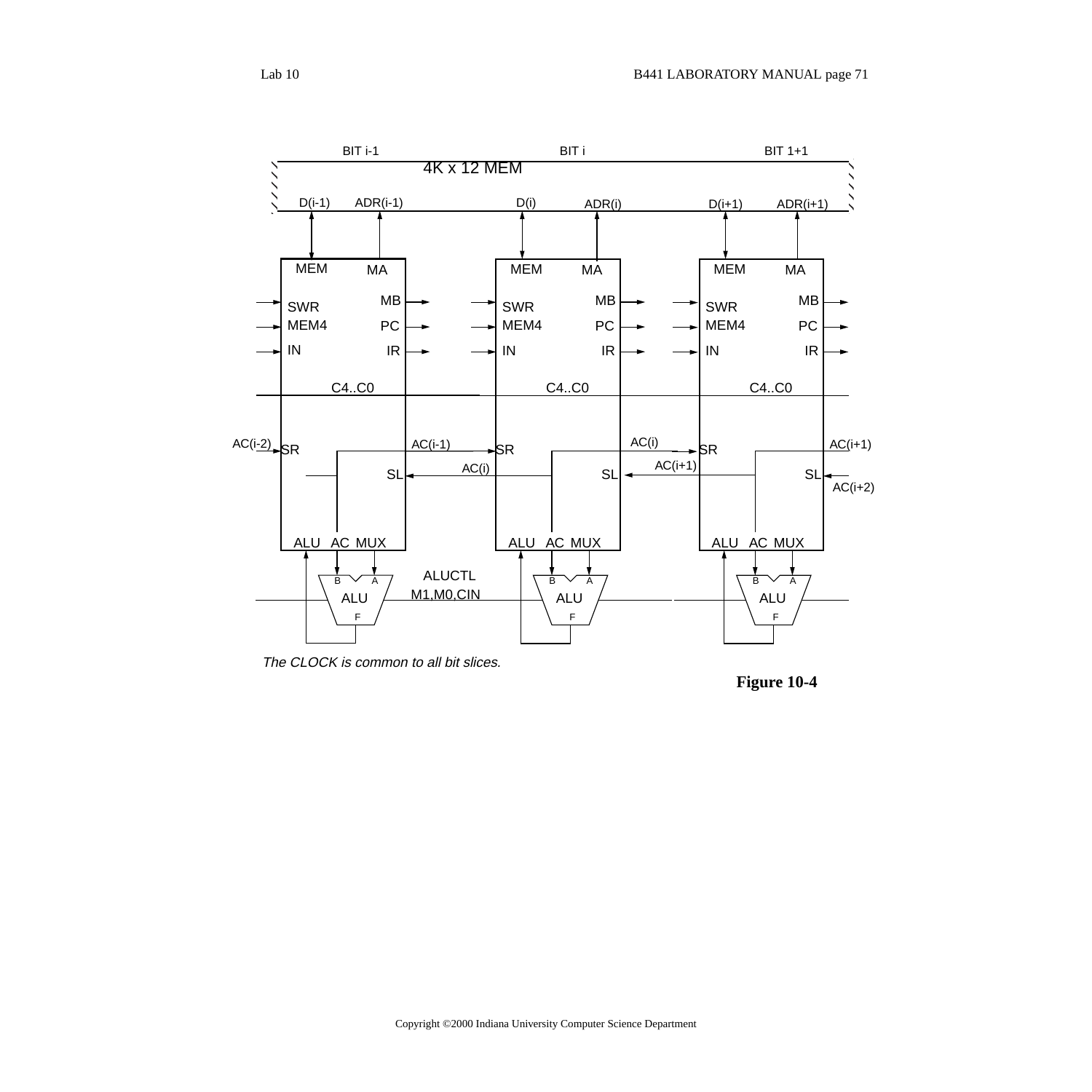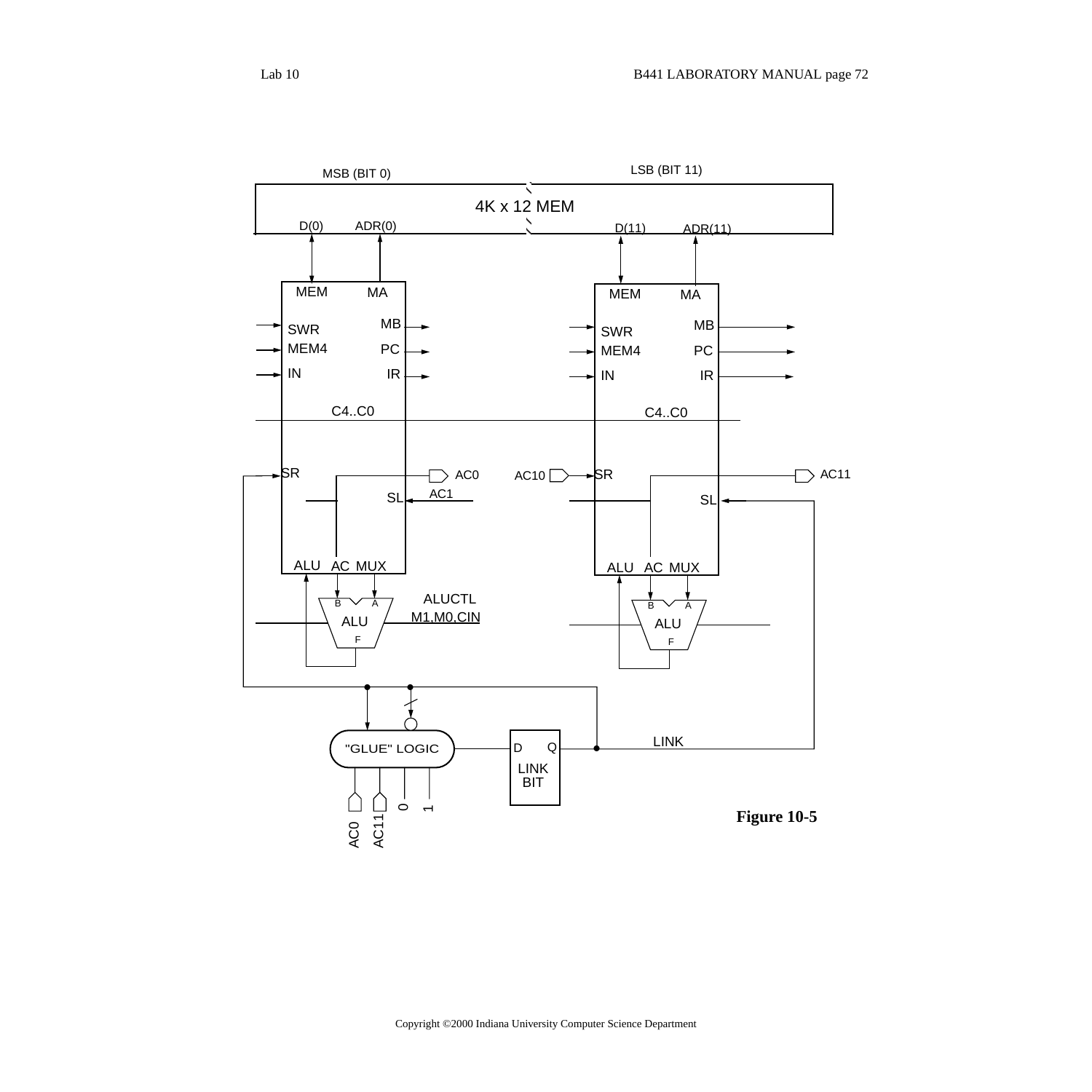# **Laboratory 11 Manual ASM Control of the PDP-8**

By now, you should have three XC3020A data path designs, each containing 4 bitslices. We will refer to them as DPA (bits 0-3), DPB (bits 4-7), and DPC (bits 8-11). Remember that in PDP-8 terminology, bit 0 is the most significant bit. In this lab, you will add a few remaining pieces to your data path, and then use manual control signals to step through states of the PDP-8 ASM. The ASM chart for your PDP-8 processor and pin assignments for data and control for all three FPGA's are in separate web documents.

## **11.1 Completing the data path**

The remaining pieces are the link bit, and logic to test for several zero conditions. LINK is a single flip-flop that connects both ends of the AC when performing shift operations, and also serves as a status flag for arithmetic overflow. The required operations on LINK are hold, complement, clear, and load from AC0 or AC11. This is easily accomplished using an enabled D flip-flop and a 4-input mux. Since LINK control is not included in our 32-line register transfer table, we will need to provide its control signals from external logic.

The ASM contains several branch-on-zero conditionals. These require that we test for all zero bits across the entire AC and MB registers, and over parts of the IR and MA. By testing the 4-bit portion available inside each FPGA chip, we can save both in external wiring and in pins needed on the control logic chip. The following equations list which bits must be tested in each chip:

|         | <b>DPA</b>                                                                       | <b>DPR</b>                   | DPC                                            |
|---------|----------------------------------------------------------------------------------|------------------------------|------------------------------------------------|
|         | $ACZ = \sqrt{\overline{AC0}^* \overline{AC1}^* \overline{AC2}^* \overline{AC3}}$ | AC4*AC5*AC6*AC7              | AC8*AC9*AC10*AC11                              |
| $MBZ =$ | $\overline{\text{MBO*MB1*MB2*MB3}}$                                              | MB4*MB5*MB6*MB7              | MB8*MB9*MB10*MB11                              |
| $MAZ =$ | $\overline{MA0}$ * $\overline{MA1}$ * $\overline{MA2}$ * $\overline{MA3}$        | MA4*MA5*MA6*MA7              |                                                |
| $IOZ =$ | IR <sub>3</sub>                                                                  | $\overline{IR4*IR5*IR6*IR7}$ | $\overline{IR8}$ <sup>*</sup> $\overline{IR9}$ |

| <b>Table 0-2</b> |  |
|------------------|--|
|------------------|--|

MAZ AND MA8 identifies the special auto-index address range 0010 - 0017. IOZ identifies the reserved I/O address used for interrupt control.

Refer to the "Data Path Control" pinout drawing for recommended placement of link and zero pins. If you haven't yet wired all of the register bits to LED's, you should do that before proceeding. And remember, PDP-8 data and addresses are given in octal.

## **11.2 Setting up Manual Control**

Manually stepping through a state involves two phases. First, the appropriate control signals must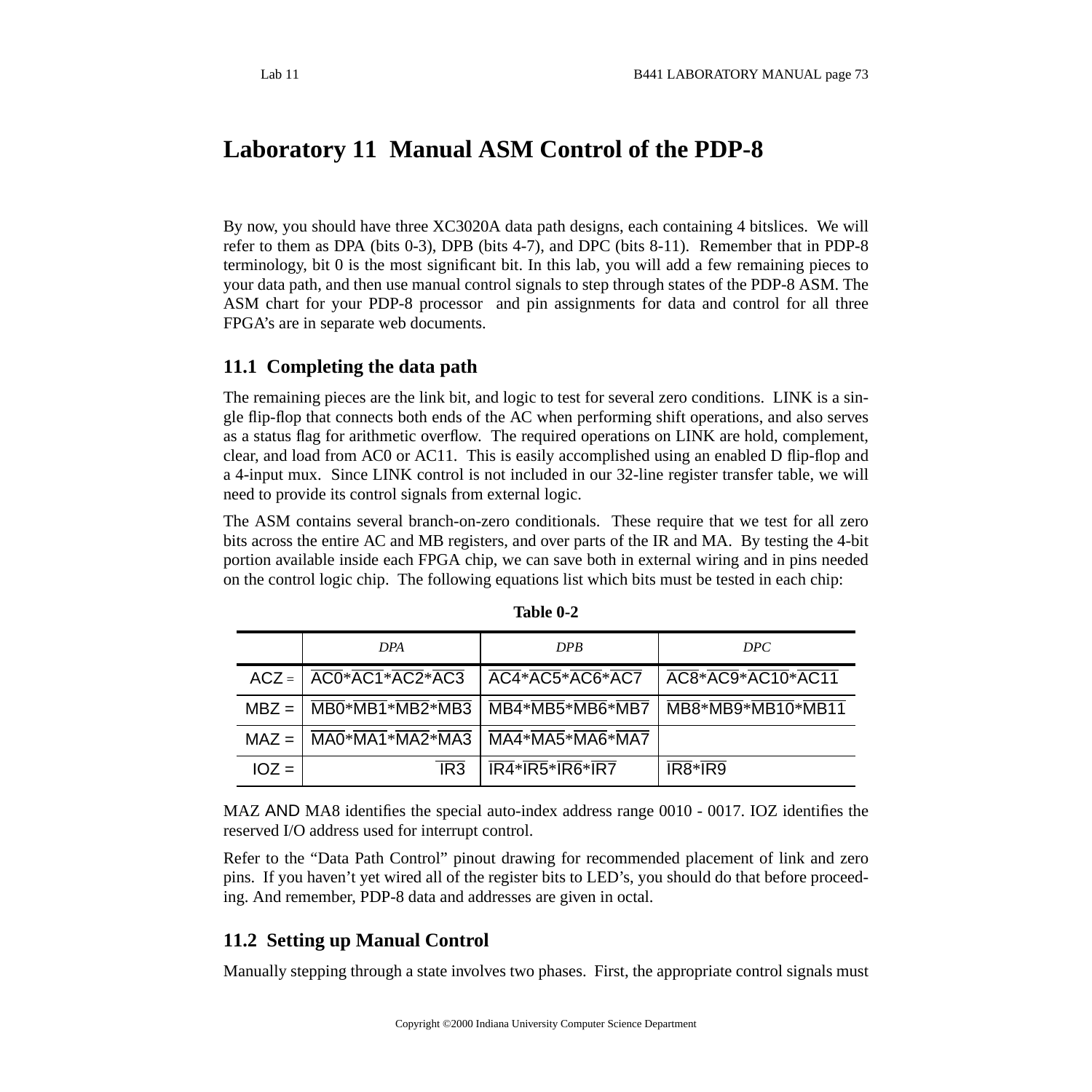be generated for register input selection and loading, mux selection of ALU operand, and ALU operation selection by decoding a 5-bit register transfer command. Second, the clock must be pulsed to make the transition to the next state, which will complete the transfer of data between registers or capture the result of an ALU operation. Keep in mind that in a register transfer operation, the loading of a register doesn't happen in the state itself. The state sets up the control signals for register transfers and operations, allowing combinational logic to compute and present the appropriate values to the register inputs, but the actual storage of the result does not happen until the next clock edge, which moves the ASM from the present state to the next state.

In normal operation, control logic would keep track of which state the processor is in, test the appropriate status signals, issue commands to the data path, and decide which state to go to next. For now, you are the controller. You will track the processor state by following the ASM chart, determine the values of status signals by examining register contents, and issue commands using front panel switches. (Since there are only four toggle switches left after wiring all of the switch register, you will need to use a jumper wire for C4. Connect the rightmost pushbutton through a 74LS04 inverter to generate the true-low Write signal for the memory chips.)

#### **Loading registers from switches**

For each of the registers IR, MB, MA, AC, and PC, use the appropriate register-load command (refer to the Register Transfer Table) to set up the control signals to transfer the SWR to the internal register when the clock fires. First load 7777, then 0000, then 7777. If this works, you should be confident that every bit of every internal register can be loaded with data from the switch register.

#### **The memory connection**

When retrieving from or storing to memory, the address of the memory location of interest must be in the memory address register MA.

Our PDP-8 is designed with a memory that is fast enough to complete an operation within one PDP-8 clock cycle. When retrieving information from memory, after a clock edge that captures a new memory address in MA and before the next clock edge, the contents of that memory location will stabilize and be present on the incoming memory bus MEM lines.

When storing to memory, the required memory address must be in MA and the data to be written must be in MB. The data in MB must be routed to the memory bus MEM, the data-path chips must be enabling MEM as an output rather than as an input, and then the write-enable signal to the memory chips must be asserted and then negated in agreement with the timings required by the memory chip data sheet. Usually, you will use one clock cycle to set up MA, then use another clock cycle to set up MB (or vice versa). Then, before the next clock pulse you will enable MEM as an output from the data-path chips (thereby routing MB to MEM), and then assert and negate the memory-chip write enable signal.

#### **Do the following example:**

Load MA with 0000; MEM should show whatever is currently in memory at that location. Load MB with 2525.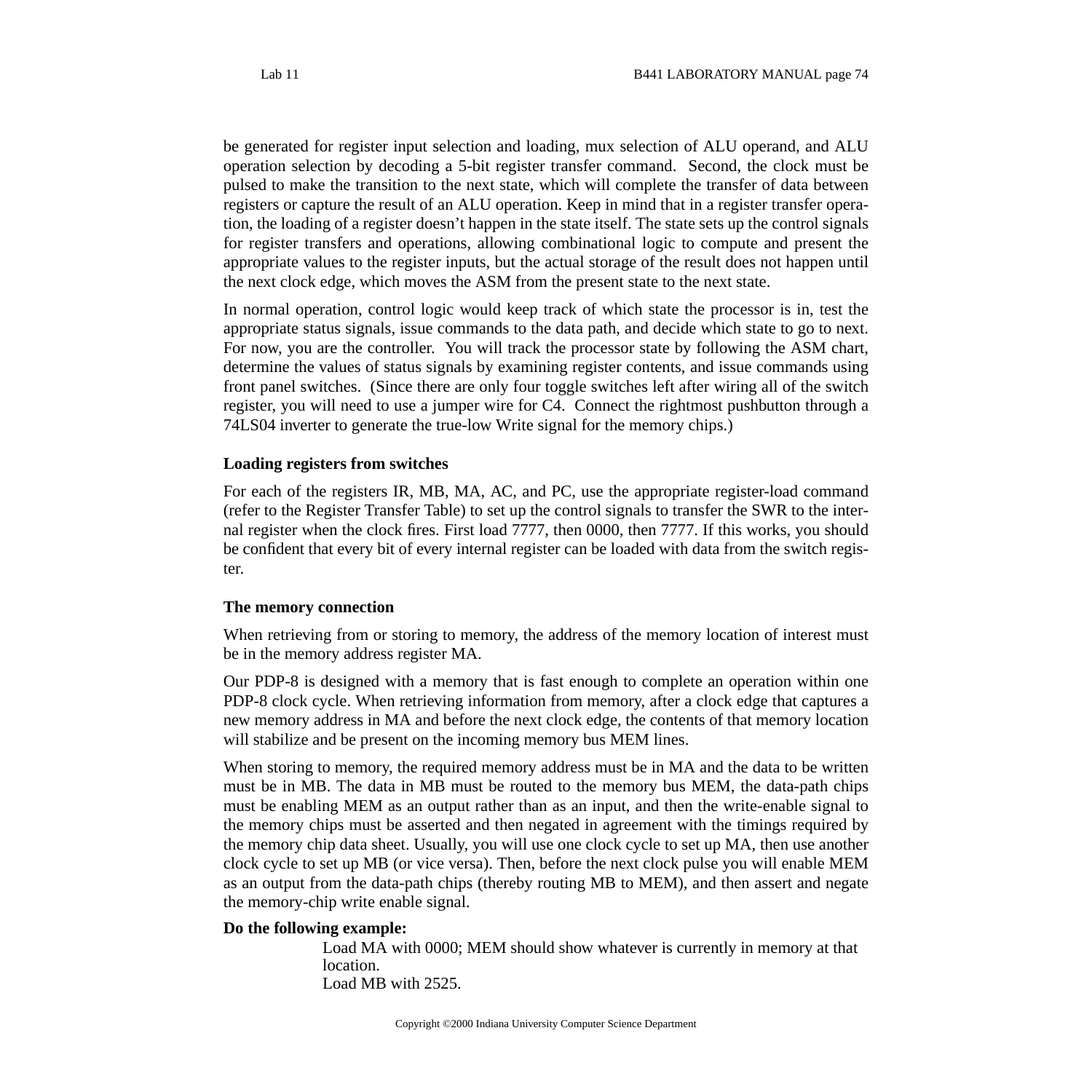Set the register transfer control to enable MEM as an output, thereby routing MB to MEM (M<MB).

Assert the memory's write enable signal. Negate it.

MEM should now show that memory location 0000 contains 2525. Next, do another example:

Load MA with 1111, MEM should show whatever is currently in memory at that location.

Load MB with 5252.

Set the register transfer control to enable MEM as an output, thereby routing MB to MEM (M<MB).

Assert the memory's write enable signal. Negate it.

MEM should now show that memory location 1111 contains 5252.

Load MA with 0000 again. The memory should dredge up 2525. Set MA to 1111 and verify that the memory data is 5252. Try loading location 0000 with 5252 and location 1111 with 2525, moving to another memory location and back to check the contents. If all of these storing operations work, you can be confident that your memory connections are functioning properly.

#### **Now try this:**

Load memory location 0000 with 0000. Load the following memory locations: 0001 with 0001 0002 with 0000 0003 with 1001 0004 with 1201 Verify the contents of memory locations 0000-0004 that you loaded in the last exercise.

### **11.3 Basic instruction execution**

With loading of registers and memory behind us, we can begin entering and stepping through a few PDP-8 programs. You will now manually simulate the sequence of actions required to perform PDP-8 instructions. If you understand how to follow the ASM chart for fetching and executing instructions, you will be able to create the data-path environment needed at each clock pulse.

If all went well during your test of manual memory operations, there are already a program and data in memory waiting to be executed. Load the PC with 0002, the location of the first instruction of the program. Then step through the states of the instruction, starting with the IDLE state and presuming that the machine is not halted, is not in single-step mode, and has no pending interrupt. Manually supply the register-transfer signals needed to perform each ASM state.

Here is what the fetch-phase states do:

*State I* routes the PC to MA to retrieve the instruction

*State F* routes the instruction that has appeared on MEM to the instruction register and routes the effective address of the instruction's operand to MA to prepare to retrieve an operand (if any). *State F* also increments the PC by 1 to get ready for the next sequential instruction.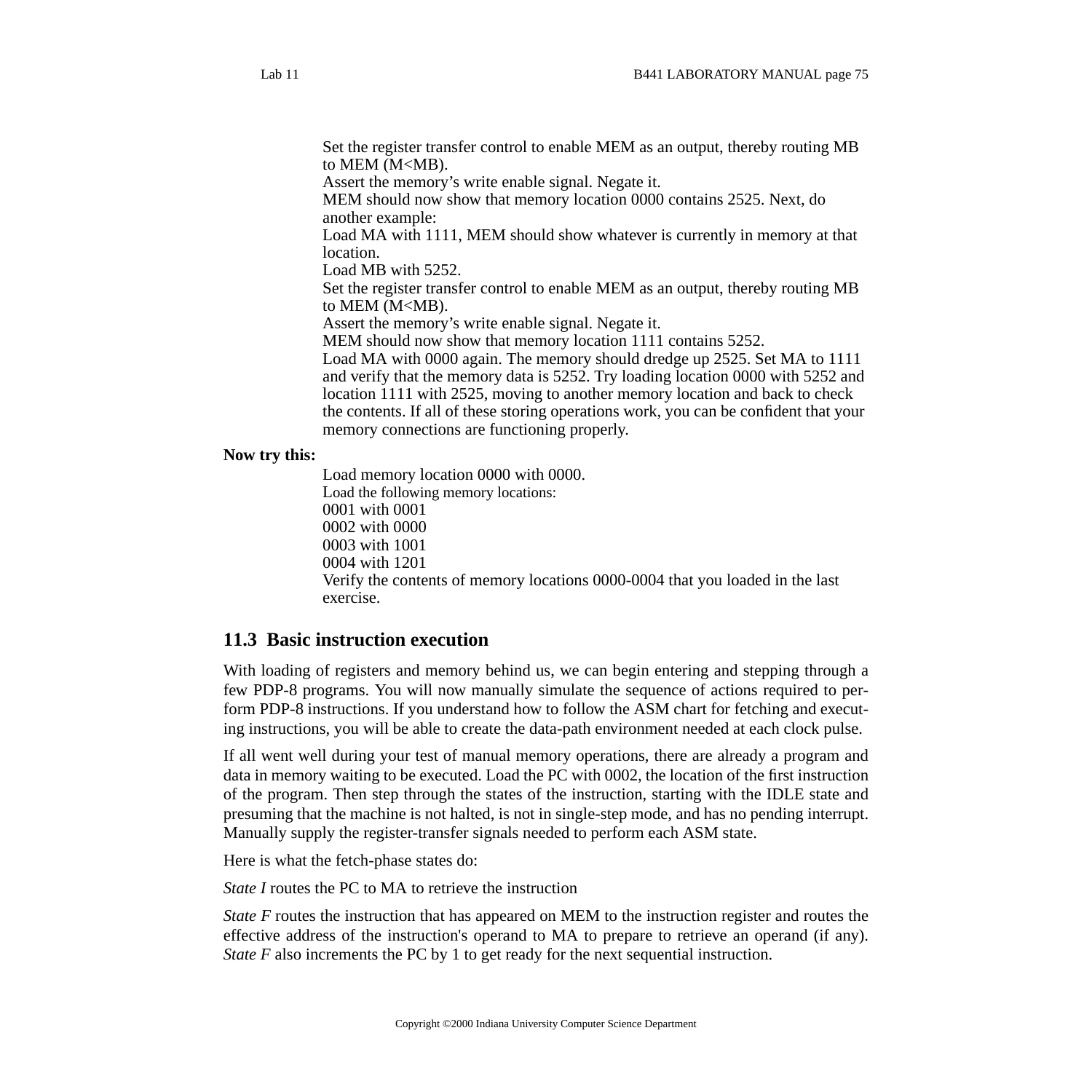*State D* branches to accomplish the appropriate instruction addressing mode:

If we have a direct operand address, then MB is loaded with the operand that has appeared on MEM, and we proceed to the execution phase of the instruction.

If we have an non auto-incrementing indirect address, then MA is loaded with the operand that has appeared on MEM, and then (in state N) MB is loaded with the contents of the indirect location, and we proceed to the execution phase of the instruction.

Otherwise, we must have an auto-incrementing indirect address. The MB is loaded with the operand that has appeared on MEM. In state CA, MB is incremented. In state WA, the incremented value is written to the auto-incrementing indirect address location, and the incremented value is routed to MA to obtain the actual operand. In state N, MB is loaded with the content of the indirect location that has appeared on MEM, and we proceed to the execution phase of the instruction.

Once you have stepped through all the states of the instruction, you should be back in the IDLE state. The PC was incremented previously, so you are ready to move on to the next instruction. Continue stepping through states until you have stepped completely through the instructions in locations 0002, 0003, and 0004. What should have happened is:

The AC was ANDed with 0000 from location 0000, clearing the AC.

Then, the AC was TADed with 0001 from location 0001, incrementing the AC. The operand was obtained from the global page (page 0).

Then, the AC was TADed with 0001 from location 0001, incrementing the AC. The operand was obtained from the local page (which in this case was also page 0)

#### **Using DCA**

DCA deposits (or writes) the value in the AC to the memory location specified by the effective address and clears the AC. Load memory location 0005 with 3000, and continue the instruction execution cycle, stepping through the DCA instruction. Check memory location 0000. The AC value produced in the previous exercise should be stored there, and the AC should now contain 0000.

### **11.4 Here an Address, there an Address**

Next we take a look at the different types of addressing that one might encounter in the PDP-8. Load the following memory locations with the specified values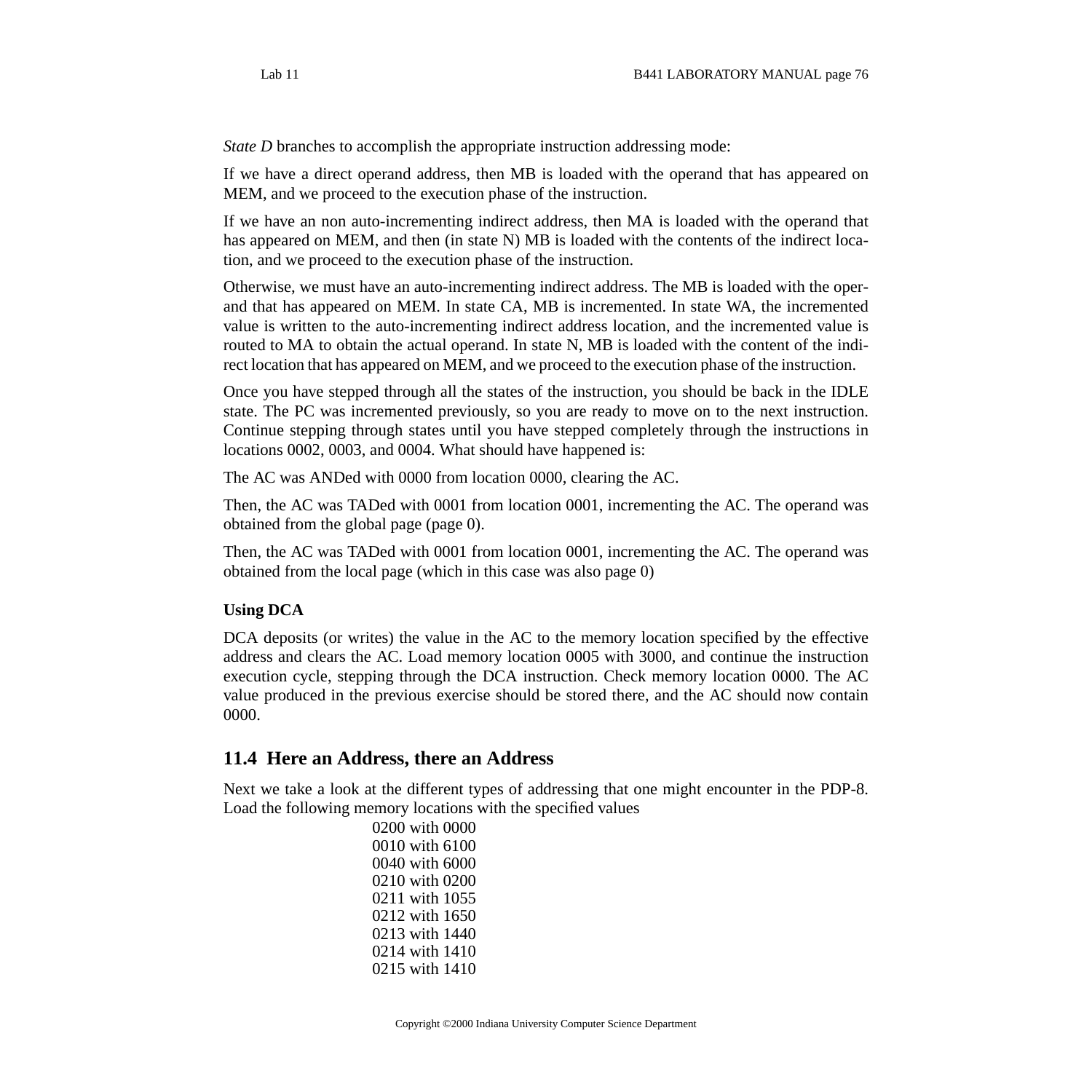Load the PC with 0210 and step through instructions in locations 0210-0216. Make sure to pay attention to the page bit, the indirect bit, and whether an indirect address is one of the auto-incrementing locations. If all goes well you should end up with 7777 in the AC, after executing the following instructions:

> AND data 0000 on the current page into AC (thereby clearing AC). TAD data 0007 on the global page into AC. TAD current page indirect data 0070 into AC. TAD global page indirect data 0700 into AC. TAD auto-index indirect data 1000 into AC. TAD auto-index indirect data 2000 into AC. TAD auto-index indirect data 4000 into AC.

#### **OPR group 1 instructions**

The OPR instruction does not make use of any operand, so the bits normally used for the operand address in other instructions are free to specify many instructions that don't require operands. These microcoded instructions are broken down into three groups: the first group is specified by an instruction of the form 1110xxxxxxxx (binary); the second group is specified by an instruction of the form 1111xxxxxxx0; and the third group is specified by an instruction of the form 1111xxxxxxx1. Each bit that isn't used for group identification specifies an operation or an operation modifier. Zero, one, or more of these bits may be asserted in the OPR instruction. If no microinstruction bits are asserted, the OPR instruction performs no operations (it is a NOP). If more than one microinstruction bit is specified, the specified operations will be executed according to a fixed priority. We implement only the group 1 and group 2 operations, and we will do some examples from group 1. The operation meanings and priorities can be found in the Prosser/Winkel text, pp. 267-269.

Load the following memory locations:

```
0400 with 7200
0401 with 7001
0402 with 7040
```
Load the AC with 1111 and the PC with 0400. Step through the three instructions, which are CLA, IAC, and CMA.

Load the following memory locations:

0410 with 7010 0411 with 7004 0412 with 7012 0413 with 7006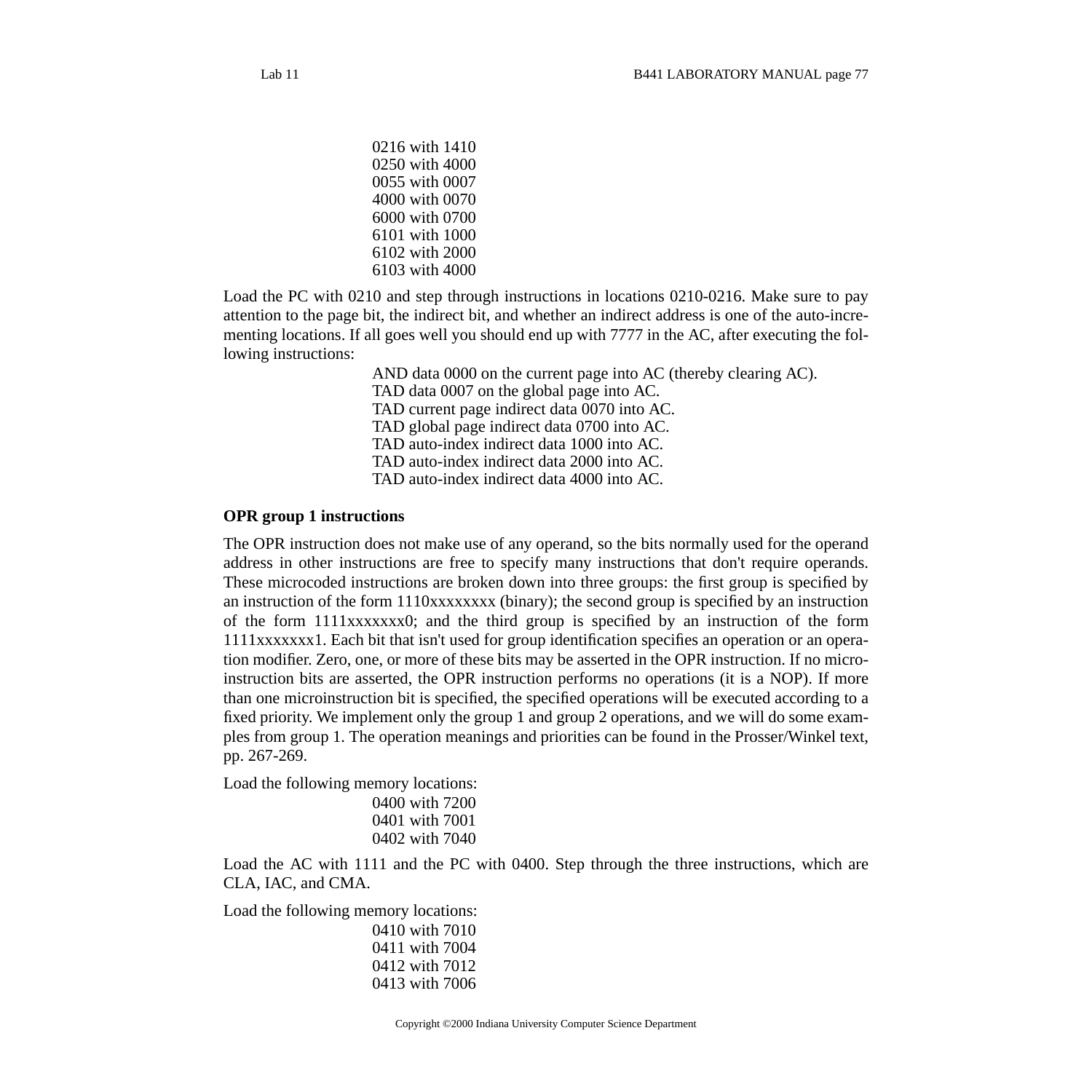Load the AC with 0770 and the PC with 0410. Step through the rotate right, rotate left, double

rotate right, and double rotate left instructions. Note that the double rotate is specified by a bit that modifies a single-rotate instruction.

Load the following memory locations:

```
0420 with 7240
0421 with 7201
0422 with 7041
0423 with 7241
```
Load the PC with 0420. Step through the four combinations of CLA, IAC, and CMA and note how the priorities are implemented in the ASM.

## **A Little Hopscotch Control**

There are two main types of control branching in the PDP-8, jumping and skipping. There are two types of jump: a straight jump to another location and a subroutine jump that records a return address in the effective address location and moves to the following location for continued execution. There are two skip categories: the ISZ instruction and the microcoded group 2 skip instructions. The ISZ instruction increments its argument (in memory) and skips the next instruction if the incremented value is zero. The group 2 skip instruction checks for one or more conditions as specified in the instruction — zero accumulator, minus accumulator, or nonzero link — and skips according to the setting of a "skip sense" bit. If the skip sense bit is 1, no skip occurs if any of the specified skip conditions is satisfied; otherwise a skip occurs. If the skip sense bit is 0, a skip occurs if any of the specified skip conditions is satisfied; otherwise no skip occurs. A description of the group 2 skip operations can be found in the Prosser/Winkel text on p. 269.

Load the following memory locations:

| 5000 with 0001 |
|----------------|
| 5001 with 7200 |
| 5002 with 1200 |
| 5003 with 5202 |

Load the PC with 5001 and step through the jump loop a few times. What is happening here?

Load the following memory locations:

5010 with 7775 5011 with 7200 5012 with 1200 5013 with 2210 5014 with 5212 5015 with 7200

Load the PC with 5011 and step through the loop until it ends and the AC is cleared. Here, ISZ is used for the loop condition.

Load the following memory locations: 5017 with 7775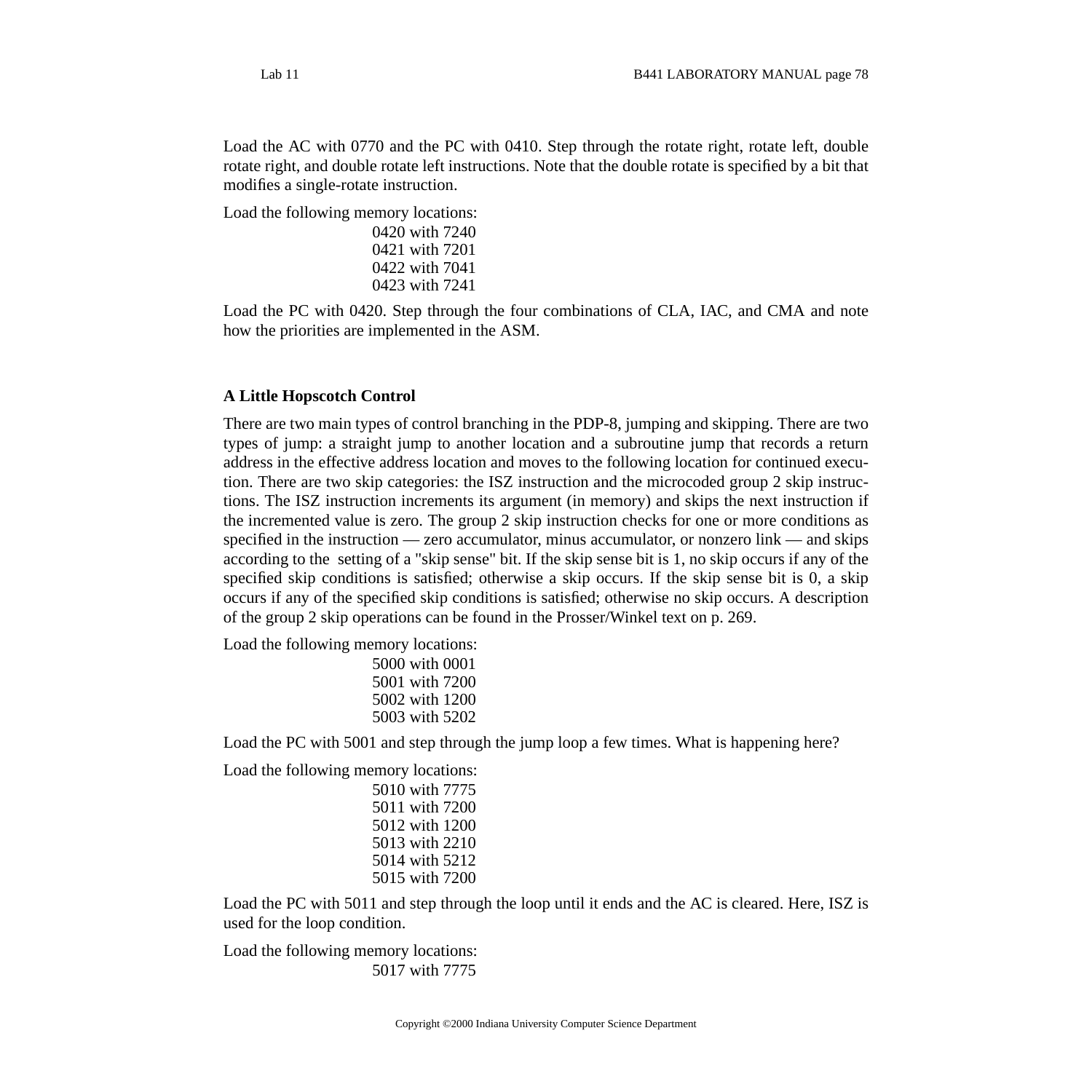5020 with 7200 5021 with 1217 5022 with 1200 5023 with 7440 5024 with 5222 5025 with 7040

Load the PC with 5020 and step through the loop until it ends and the AC is complemented. Here, SZA is used for the loop condition. Make sure to note the skip sense in the SZA instruction. How are the skip conditions in the ASM related to the architecture of this PDP-8 implementation?

#### **Those Pesky Subroutines**

Here we exercise the JMS instruction, which is the key to good program organization. Load the following memory locations:

Load the PC with 5050 and step through the subroutine calls. What does the subroutine do? Note how the "argument" is passed along to the subroutine. Note also how the subroutine returns.

That's enough manual control! On to the full PDP-8!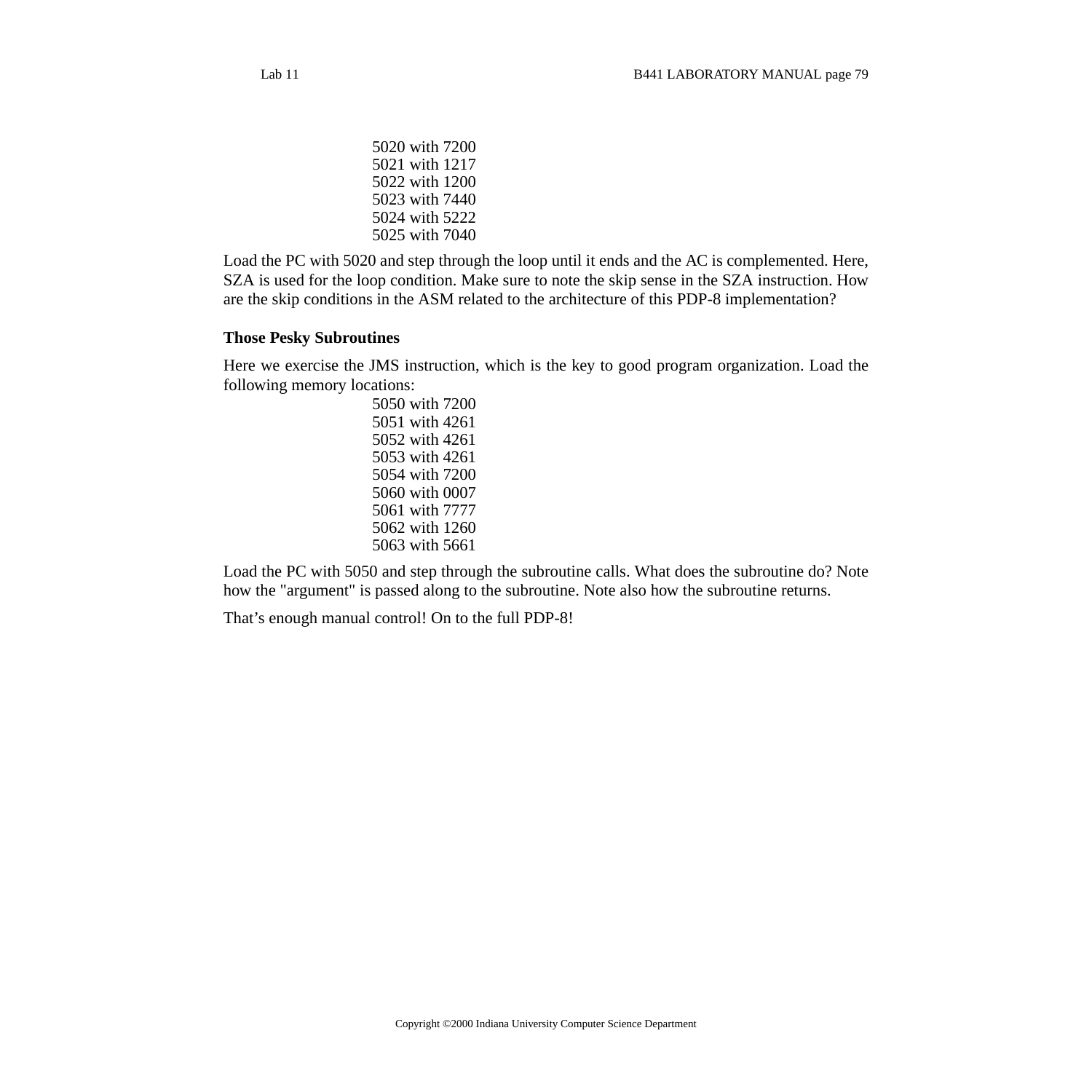# **Laboratory 12 Building the PDP-8 controller**

At this stage, your data-path architecture can execute instructions when it is manually supplied with a properly sequenced set of voltages for the control signals C4 - C0: you have manually performed certain PDP-8 ASM operations. The last step is to build the hardware that will automatically execute the actions in the proper sequence of ASM states. If you have not been studying the structure and instruction set of the PDP-8, you can put it off no longer! Read the appropriate material in Chapter 7 of Prosser/Winkel.

# **12.1 The ASM chart.**

Page 1 of the [ASM](http://www.cs.indiana.edu/classes/b441/lab/manual/asm.pdf) chart (accompanying the previous laboratory) shows an idle phase (including the manual panel operations) and the fetch phase of instruction processing. Pages 2 and 3 show the execute phase of each PDP-8 instruction. Normal processing of any instruction starts off in state IDLE and proceeds through the appropriate states of the fetch, decode and execute phases. Upon leaving the fetch phase, ASM control is directed to those states in the execute phase that process the particular instruction held in the instruction register IR. In the execute phase, there are many branch conditions based on the bits in the IR or, occasionally, on other data. Examples of "other data" include, on page 2 of the ASM, the COUT signal generated by the ALU and tested after conditional EXEC.tad, and MB=0, generated from the bits of the MB register and tested in state ISZ. You can find several other examples of tests made on signals not derived from the IR.

## **12.2 The fetch phase.**

Whereas the execute phase contains actions specialized to the individual instructions, the fetch phase performs general, albeit somewhat complex, operations. Consider the branching structure for the fetch phase (on page 1 of the ASM). If instruction execution is halted or an interrupt is to be generated, state IDLE directs the flow to the proper sections of the ASM. When the processor is halted, depressing a manual panel pushbutton directs control through the panel-operation subsection of state IDLE, from which control returns to state IDLE. In the absence of a manual panel operation, the ASM returns immediately to state IDLE. If instruction execution is not halted and an interrupt is to be generated, control passes through conditional IDLE.int and state WRITE to effect the interrupt, and control then returns to state IDLE.

Otherwise, in the case of normal instruction processing, states IDLE and FETCH fetch the instruction from memory, and state D begins the fetch of the effective operand (if any) into the MB register. State D performs any direct-addressed operand fetches needed for subsequent instruction execution.

From state D, the IOT and Operate instructions, which need no operand, lead directly to the execute phase. (Strictly speaking, for IOT and Operate instructions, state D represents a wasted clock cycle, but we include it to simplify your state generator. As an optional exercise you might change your ASM and hardware to eliminate the D state for those two instructions.)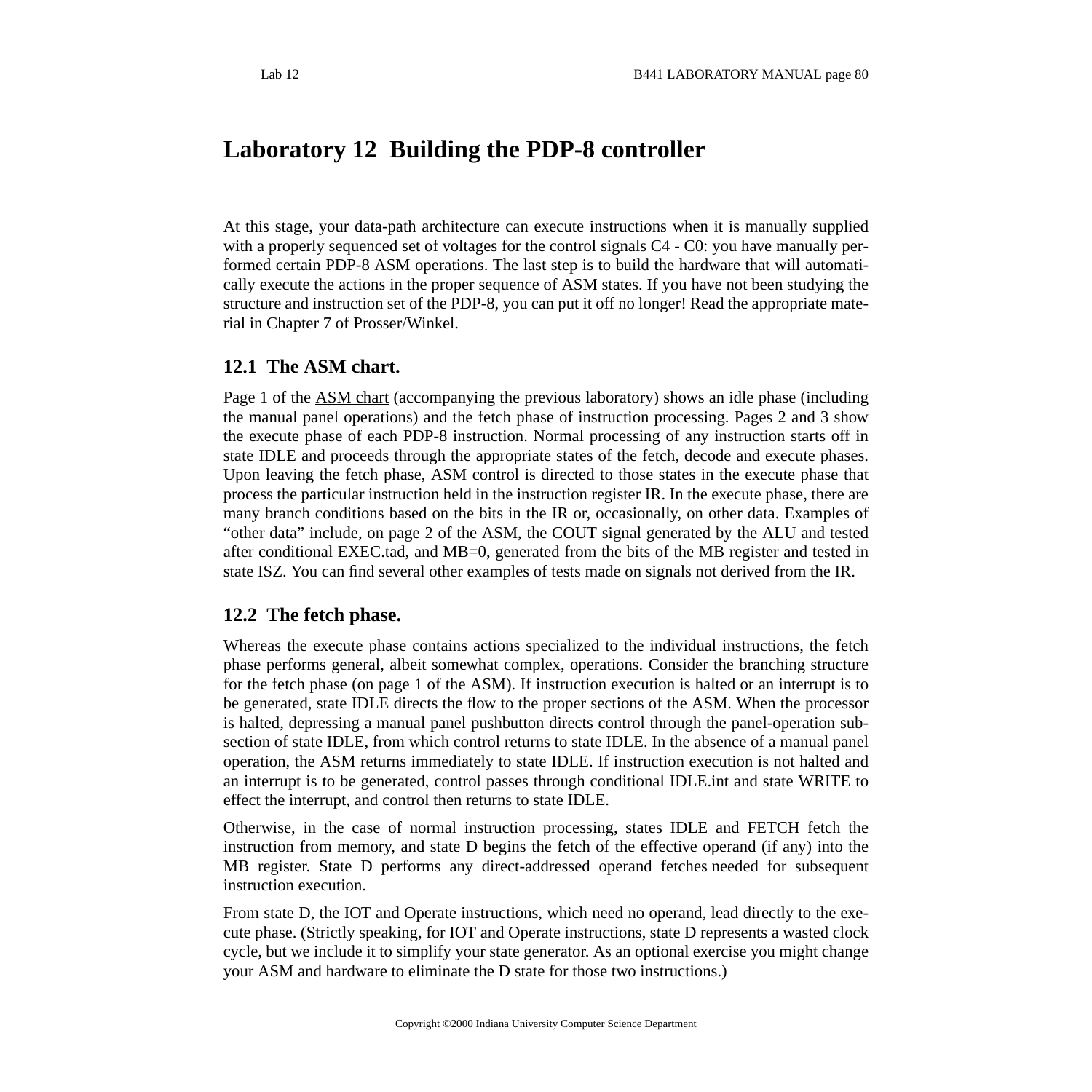For other instructions, if the addressing type is indirect but not autoindexed, then the effective operand must be acquired through another memory fetch. This involves states D and N before control passes to the execute phase.

If the instruction specifies a directly referenced operand, state D secures the operand into the MB register, and control can pass to the execute phase.

If the instruction uses the PDP-8's autoindexing mode, state D acquires the temporary operand, and control passes through states CA, WA, and N to increment the autoindexed address word before fetching the effective operand and going to the execute phase.

## **12.3 How the laboratory ASM relates to the textbook ASM.**

Most of the details needed to understand the ASM chart for the PDP-8 processor are discussed thoroughly in Prosser/Winkel, particularly in Chapter 8. The ASM discussed in the textbook is somewhat different in form from the ASM for your laboratory system, but the actions are equivalent. The laboratory ASM is designed to make use of additional data pathways which allow several operations to proceed in parallel. In our FPGA implementation, these extra data pathways are relatively inexpensive as compared to an MSI/LSI implementation. Our design is able to combine or eliminate several states that were needed in the textbook ASM. In turn, those extra states have been used to simplify other parts of the ASM (the Operate instruction for example). We will use the multiplexer method for our state generator, as described in the textbook.

Most test inputs to the PDP-8 ASM are simple single-bit signals obviously available in the architecture. However, four test inputs in the ASM chart are complex signals: INT and AUTO-INC on page 1 of the chart, MB=0 on page 2, and SKIP on page 3. All are discussed in the textbook.

The IOT and Operate instructions are complex, each with several subcases. The instructiondecoding action at the end of the EXEC state isolates two subcases of the IOT instruction -- ION (to enable the interrupt system) and IOFF (to disable the interrupt system). The Operate instruction involves a number of operations organized both by instruction code grouping and by execution ordering priority. The laboratory ASM replaces the OPR priority request flip-flops with three additional states. Details of these and other PDP-8 instructions are in Chapter 7 of Prosser/ Winkel.

The creation of an interrupt (when signal INT on page 1 of the ASM chart is true) can be handled differently and in a more straightforward way in your laboratory system than in the textbook, thanks to our enhanced data path.

# **12.4 An early (and temporary) shortcut, if you care to use it.**

In order to fully test your processor's control, you will need to implement all the PDP-8 instructions. However, the last instruction to be needed in our procedure is the input/output instruction IOT. If you wish to postpone the details of IOT implementation, you may at first disable the instruction by simply returning to ASM state IDLE when an IOP instruction is decoded. If you are comfortable with the task of implementing the ASM's control functions, then you may choose to implement the IOT instruction forthwith, without delay. Toward the end of the semester, you will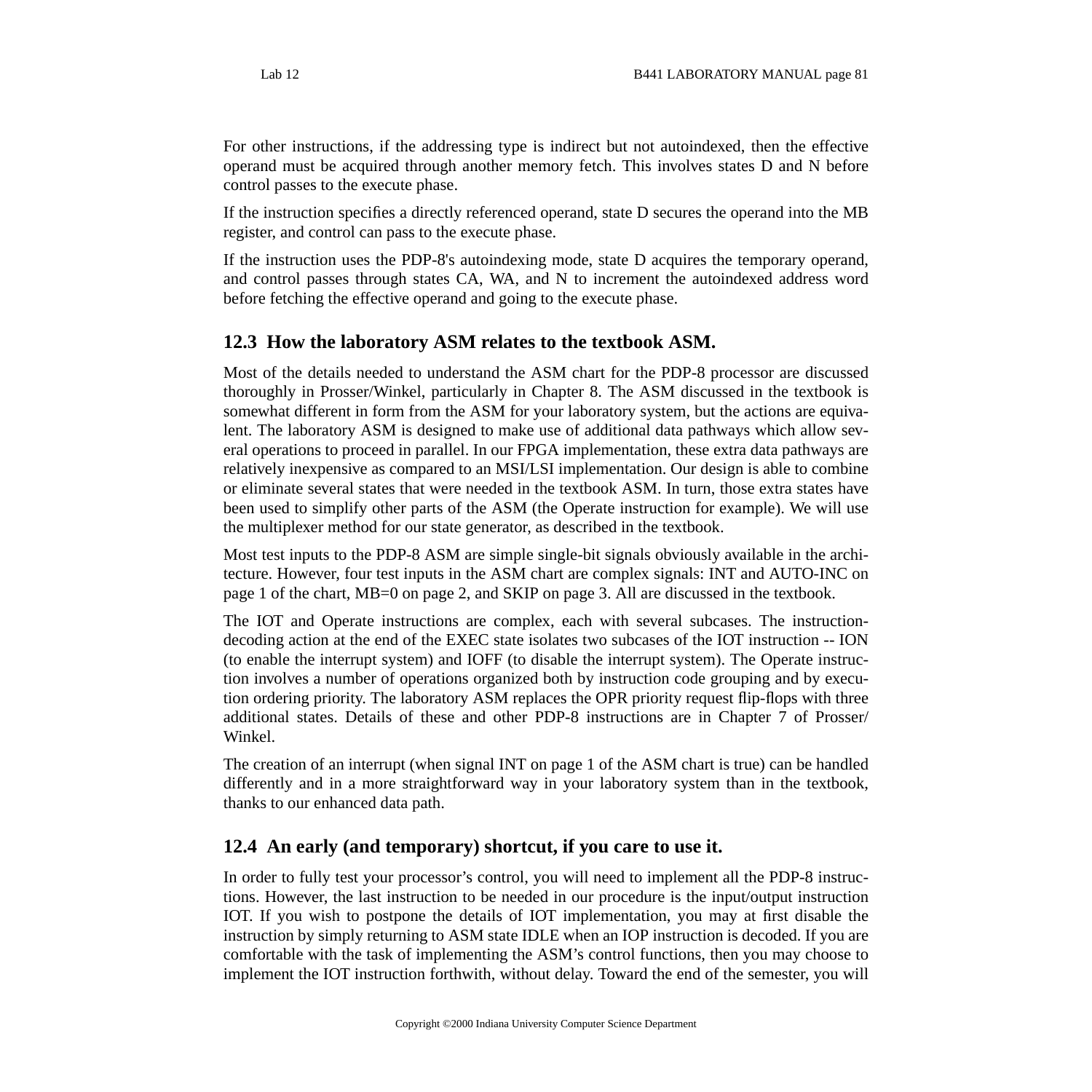be given a prepackaged terminal input/output interface, and at that point you will need the full IOT instruction implementation so that you can run PDP-8 diagnostic programs and other software.

## **12.5 A few additional pieces of hardware.**

In addition to three XC3020 and one XC4010 FPGA chips, you will need the following:

- 3 CY7C168 (or IMS 1423P) chips for PDP-8 memory go in 20-pin sockets.
- A delay line for memory timing goes in a 14-pin socket.
- A resistor pack for open-collector pullups goes in the 10-pin single-inline socket below the memory sockets.

## **12.6 Completing the PDP-8 architecture.**

In addition to the main data-path architecture that you have already developed, which consists of the bit-slices and ALU, some additional architectural elements are required in the PDP-8. These are the LINK-bit architecture, the IOP signal generator, the interrupt-enable circuitry, the HALT flip-flop, and the write-enable signal WE.L that forms the memory controller in our design. Most of these involve both storage elements and logic gates. The LINK bit can be placed in the lower data path chip (DPC). The other parts will be incorporated into the XC4010 controller chip, with the exception of the WE delay line.

Most modern processors have many status flags, such as carry, zero, overflow, half-carry, interrupt enable, and interrupt priority. Fortunately for us, the PDP-8 is a much simpler machine and has only two flags: LINK and IE (interrupt enable). The LINK flag can be cleared, tested, complemented, and inserted into the shift path. We implement link-bit control with a 4-input multiplexer and an enabled-D flip-flop. The link mux is controlled by two select signals L1 and L0. During a left circular shift the link goes into the least-significant bit of the AC, and the link receives the most-significant bit of the AC. The converse occurs during a right circular shift. The recirculating register architecture that supports these link-bit operations is shown in Fig. 8-5 of Prosser/Winkel. This is slightly modified in our laboratory version of the PDP-8, but the principle is the same.

To store the HALT and IE signals we have chosen JK flip-flops, so that they can be set and cleared conveniently as required by the ASM. IE (Interrupt Enable) is the interrupt mask flip-flop that records the status of the interrupt system. To enable and disable the interrupt system, the PDP-8 provides two special operation codes:  $ION = 6001$ , and  $IOF = 6002$ . (Do not confuse the ION and IOF opcodes, which are PDP-8 instructions, with the ION and IOFF conditionals of the ASM.) These special opcodes look like standard PDP-8 IOT input/output instructions, but are distinguished by the otherwise-illegal device address of 00 (occupying the middle two octal digits in the opcodes 6001, 6002). Signal IOZ is asserted if the device-address bits (and otherwise undefined bit 9) are all zero.

The IOP signal generator is handled as described in Chapter 8 of Prosser/Winkel. A functional equivalent of the 74LS194 shifter is available as Xilinx part X74\_194. Note that you will need to connect the SLI/SRI inputs to GND.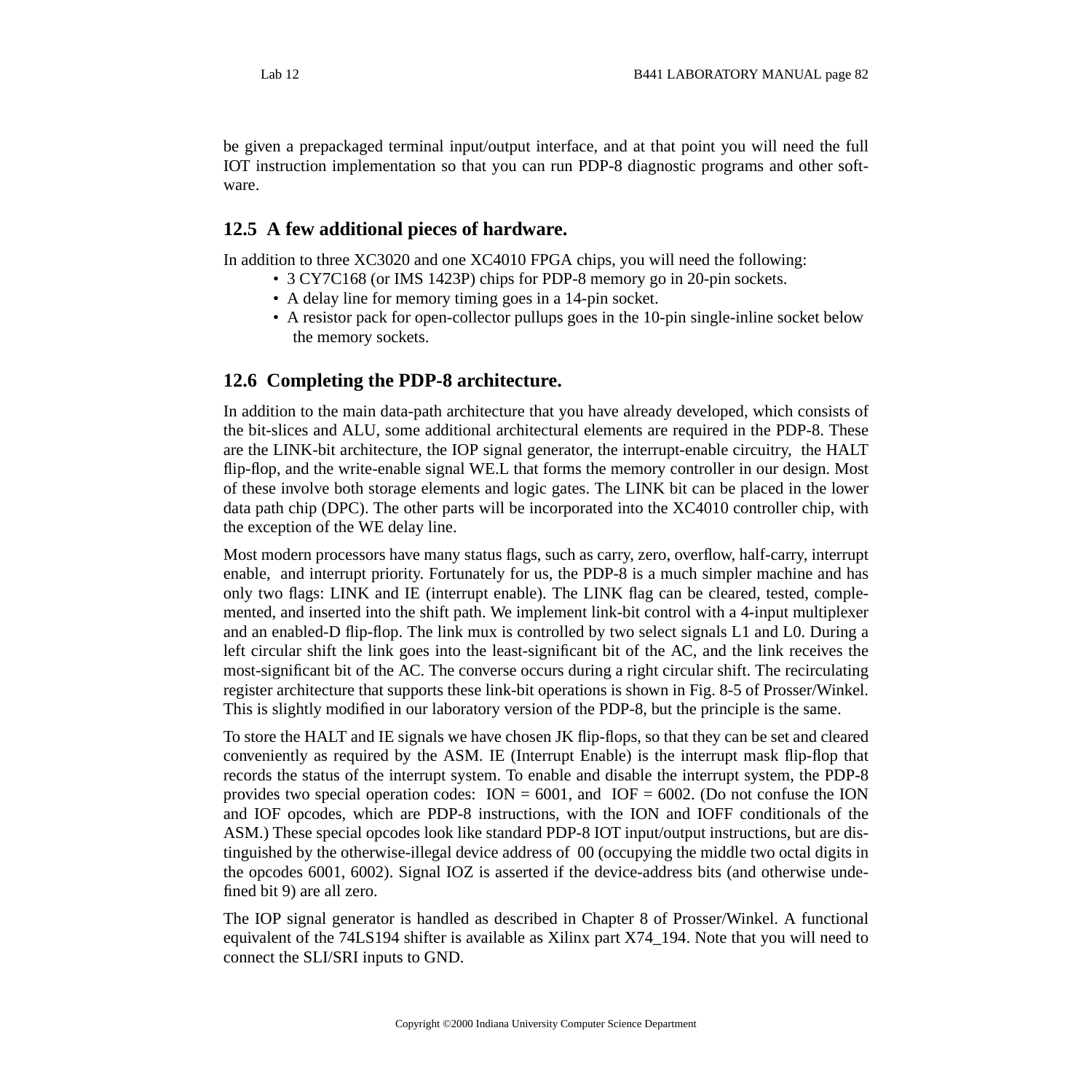StartWRITE is a signal used to initiate a write operation. StartWRITE feeds a D flip-flop whose output is used with a delay line to produce WE.L, a true-low pulse of 60 nsec duration for memory write operations. Memory is normally in its read state (when WE is false). In a read operation you send an address to MEM and a short time later (the access time), data read from that address will appear on the data lines. In a write operation, you send an address and data to MEM and then pulse WE. Timing issues are critical, which is the reason for the delay line. Prosser/Winkel Chapter 4 discusses uses of delay lines.

## **12.7 Implementing the ASM's state generator.**

The task before you is to implement the PDP-8 ASM. As usual, the task breaks naturally into two parts: (1) generating the next ASM state and (2) generating the ASM outputs that drive the architecture. From the ASM chart, using techniques you are learning in this course, you should be able to generate the logic that drives the state generator. The laboratory ASM has sixteen states, so the multiplexer technique illustrated in Prosser/Winkel Fig. 8-6 fits nicely. The table below replaces Prosser/Winkel Table 8-6, corresponding to the laboratory ASM:

| Present<br><b>State</b> | Present<br><b>State</b> | <b>Next</b><br><b>State</b> |          |               | <b>Next State</b><br>Code |                  | <b>Conditions fon Transition</b>      |  |
|-------------------------|-------------------------|-----------------------------|----------|---------------|---------------------------|------------------|---------------------------------------|--|
| Code                    |                         |                             | D        | $\mathcal{C}$ | $\boldsymbol{B}$          | $\boldsymbol{A}$ |                                       |  |
| 0000                    | <b>IDLE</b>             | <b>IDLE</b>                 | $\Omega$ | $\Omega$      | $\Omega$                  | $\Omega$         | HALT $*$ (DEP* + LDMEM*)              |  |
|                         |                         | <b>FETCH</b>                | $\Omega$ | $\Omega$      | 1                         | $\Omega$         | $HALT * INT$                          |  |
|                         |                         | <b>WRITE</b>                | $\Omega$ | $\Omega$      | $\Omega$                  | 1                | HALT * INT + HALT * MANPULSE * LDMEM* |  |
|                         |                         | <b>DEP</b>                  | $\Omega$ | 1             | $\Omega$                  | $\Omega$         | $HALT * MANPLILSE * DEP*$             |  |
| 0100                    | <b>DEP</b>              | <b>IDLE</b>                 | $\Omega$ | $\Omega$      | 0                         | $\Omega$         | Т                                     |  |
| 0001                    | <b>WRITE</b>            | <b>IDLE</b>                 | $\Omega$ | $\Omega$      | $\Omega$                  | $\Omega$         | т                                     |  |
| 0010                    | <b>FETCH</b>            | D                           | $\Omega$ | $\Omega$      | 1                         | 1                | Τ                                     |  |
| 0011                    | D                       | <b>EXEC</b>                 | 1        | 0             | 0                         | $\Omega$         | IOT + OPR + INDIRECT                  |  |
|                         |                         | N                           | $\Omega$ | 1             | 1                         | 1                | <b>IOT * OPR * INDIRECT * AUTO</b>    |  |
|                         |                         | CA                          | $\Omega$ | $\mathbf{1}$  | $\Omega$                  | 1                | <b>IOT * OPR * INDIRECT * AUTO</b>    |  |
| 0101                    | CA                      | <b>WA</b>                   | $\Omega$ | 1             | 1                         | 0                | Т                                     |  |
| 0110                    | <b>WA</b>               | N                           | $\Omega$ | 1             | 1                         | 1                | Т                                     |  |
| 0111                    | N                       | <b>EXEC</b>                 | 1        | $\Omega$      | 0                         | $\Omega$         | Τ                                     |  |

|  |  | <b>Table 0-3 PDP-8 State Transitions</b> |
|--|--|------------------------------------------|
|  |  |                                          |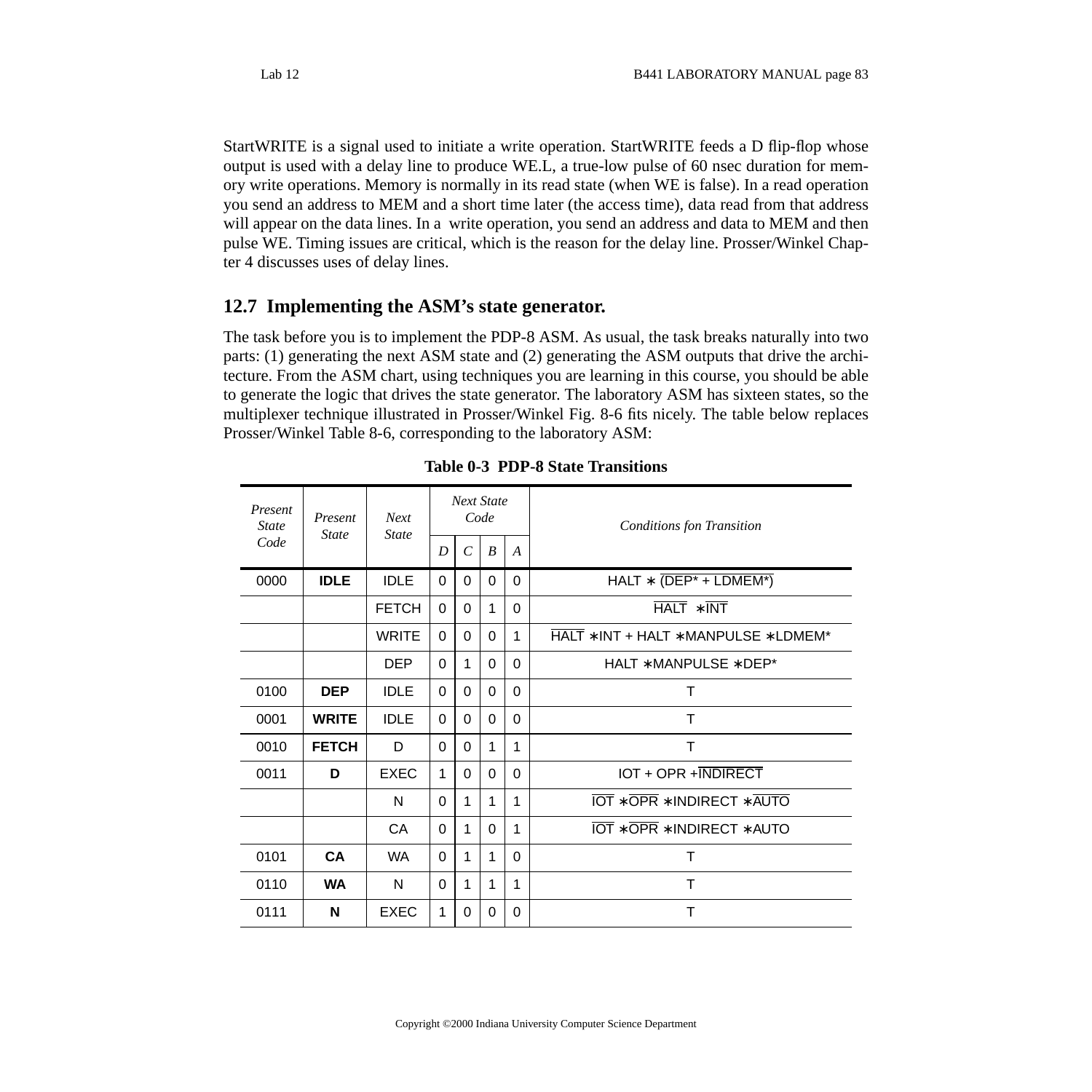| Present<br><b>State</b> | Present<br><b>State</b> | <b>Next</b><br><b>State</b> | <b>Next State</b><br>Code |                  |                  |                  | <b>Conditions fon Transition</b>                                            |  |
|-------------------------|-------------------------|-----------------------------|---------------------------|------------------|------------------|------------------|-----------------------------------------------------------------------------|--|
| Code                    |                         |                             | D                         | $\boldsymbol{C}$ | $\boldsymbol{B}$ | $\boldsymbol{A}$ |                                                                             |  |
| 1000                    | <b>EXEC</b>             | <b>IDLE</b>                 | 0                         | 0                | 0                | $\Omega$         | EXEC.AND + EXEC.TAD + EXEC.JMP +<br>$IOT * IOZ + OPR * \overline{MORE PR2}$ |  |
|                         |                         | <b>ISZ</b>                  | $\mathbf{1}$              | $\mathbf{0}$     | $\mathbf 0$      | $\mathbf{1}$     | EXEC.ISZ                                                                    |  |
|                         |                         | <b>WRITE</b>                | $\Omega$                  | $\Omega$         | $\Omega$         | $\mathbf{1}$     | EXEC.DCA + EXEC.JMS                                                         |  |
|                         |                         | IOT <sub>1</sub>            | $\mathbf{1}$              | 1                | $\Omega$         | $\mathbf{1}$     | $IOT * IOZ$                                                                 |  |
|                         |                         | PRI <sub>2</sub>            | $\mathbf{1}$              | $\Omega$         | 1                | $\Omega$         | OPR * MORE PR2                                                              |  |
| 1001                    | <b>ISZ</b>              | <b>IDLE</b>                 | 0                         | $\Omega$         | $\Omega$         | $\Omega$         | T                                                                           |  |
| 1101                    | IOT <sub>1</sub>        | IOT <sub>2</sub>            | $\mathbf{1}$              | $\mathbf{1}$     | $\mathbf{1}$     | $\Omega$         | T                                                                           |  |
| 1110                    | <b>IOT2</b>             | IOT <sub>3</sub>            | $\mathbf 1$               | $\mathbf 1$      | $\mathbf 1$      | $\mathbf 1$      | T                                                                           |  |
| 1111                    | IOT <sub>3</sub>        | <b>IDLE</b>                 | $\Omega$                  | $\Omega$         | $\Omega$         | $\Omega$         | IOP4.EN                                                                     |  |
|                         |                         | <b>EXEC</b>                 | $\mathbf{1}$              | $\Omega$         | $\Omega$         | $\Omega$         | <b>IOP4.EN</b>                                                              |  |
| 1010                    | PRI <sub>2</sub>        | <b>IDLE</b>                 | $\mathbf 0$               | $\mathbf{0}$     | $\Omega$         | $\Omega$         | <b>MORE PR3</b>                                                             |  |
|                         |                         | PRI <sub>3</sub>            | $\mathbf{1}$              | $\Omega$         | $\mathbf{1}$     | $\mathbf{1}$     | <b>MORE PR3</b>                                                             |  |
| 1011                    | PRI <sub>3</sub>        | <b>IDLE</b>                 | 0                         | 0                | $\Omega$         | $\Omega$         | <b>MORE PR4</b>                                                             |  |
|                         |                         | PRI <sub>4</sub>            | $\mathbf{1}$              | 1                | $\Omega$         | $\Omega$         | MORE PR4                                                                    |  |
| 1100                    | PRI <sub>4</sub>        | <b>IDLE</b>                 | $\Omega$                  | $\Omega$         | $\Omega$         | $\Omega$         | $IR8 * IR9 + DOUBLE$                                                        |  |
|                         |                         | PRI <sub>4</sub>            | $\mathbf{1}$              | 1                | $\Omega$         | 0                | $(IR8 * IR9) * DOUBLE$                                                      |  |

**Table 0-3 PDP-8 State Transitions**

## **12.8 Packaging the ASM's outputs.**

Generation of the ASM outputs requires the use of present-state information, status inputs, and a few bits of internal storage. The most prominent outputs are those that control the register transfers in the data path -- the encoded command C4 - C0 -- and you are familiar with these from the previous laboratories. The other outputs are the link bit controls, the IOP shifter controls, Set and Clear inputs for the Halt and Interrupt Enable flip-flops, and StartWRITE. You may derive the equations for the outputs in a straightforward manner from the ASM chart, where necessary with the help of Chapter 8 in Prosser/Winkel.

# **12.9 Implementing the ASM outputs.**

Output-generation logic is standard stuff that follows your text. Both unconditional and conditional outputs require the present state. You may want to use a one-of-sixteen decoder (Xilinx part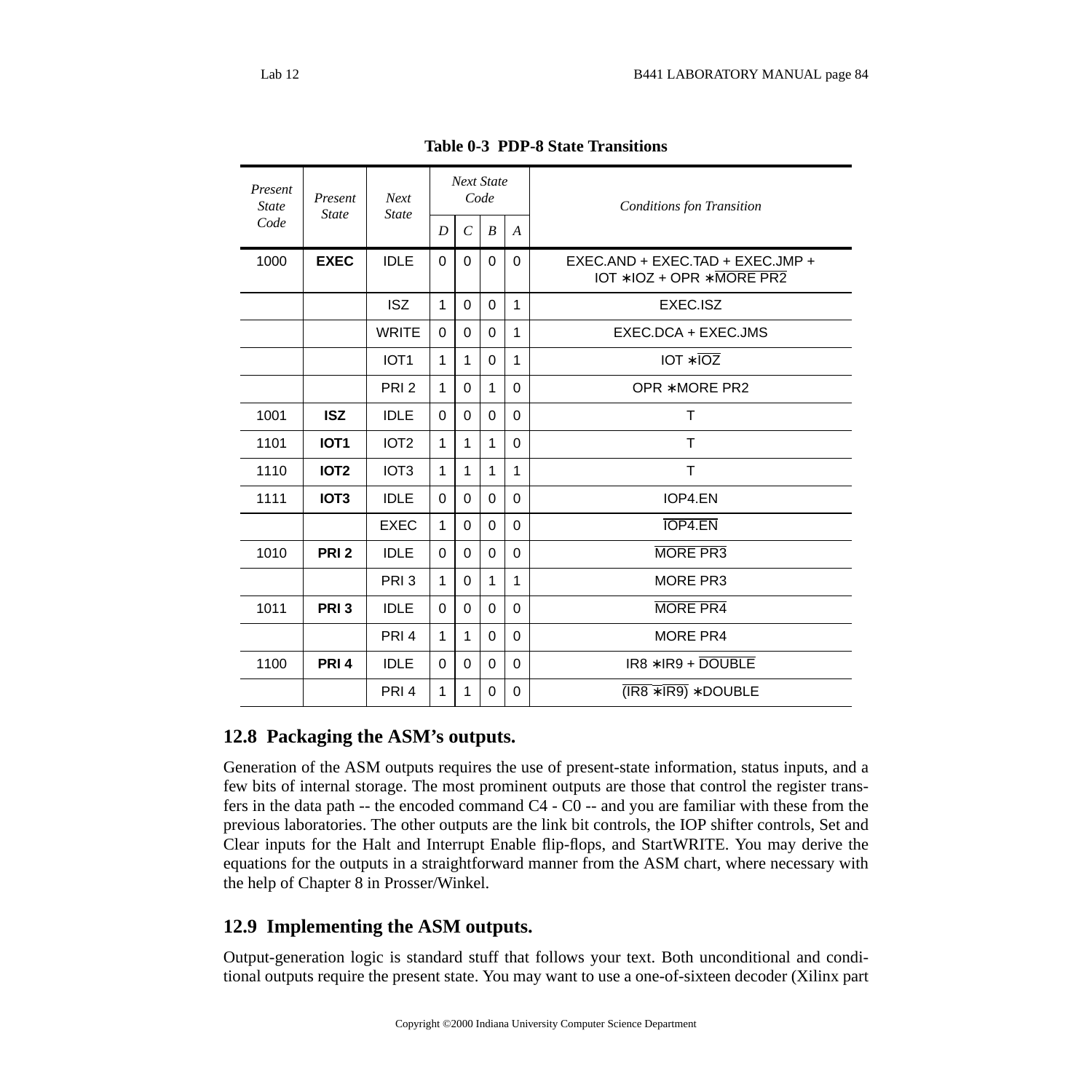D4\_16E) to decode the four state bits. The C outputs may be generated almost directly from the Register Transfer Table using sum-of-products gate logic. For the other outputs, you might need to construct a similar table. Alternatively, you could use a list of HDL (ABEL) expressions to synthesize the outputs.

Proceed to the next laboratory to begin testing your PDP-8 processor.

**Espresso**. Some of the equations for computing control signals derived from your tables stretch our ability to easily plot them manually on KMAPs. K-mapping is readily used for up to four variables, and, with map-entered variables, 5, 6, and even 7 variables may be conveniently handled as long as the map-entered variables appear in the logic function in uncomplicated ways. Fortunately, such situations are fairly common. However, for more complex functions, computer programs are useful. A popular logic-minimization program is Espresso, which is public-domain software. Espresso is a complex program with many options. We have installed a simple subset on your computers, and you may use it for minimizing your PDP-8 equations if you wish. Documentation is available online.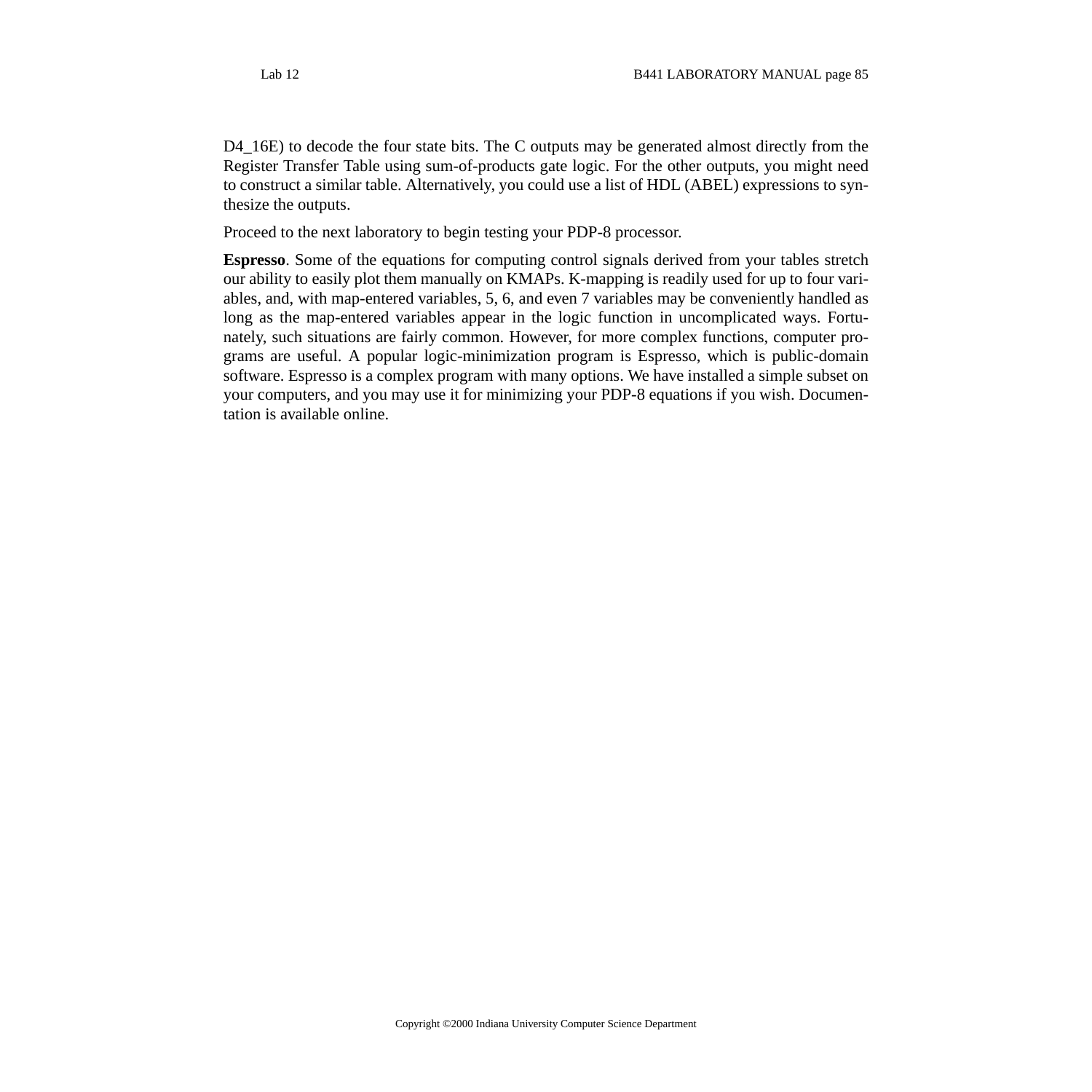# **Laboratory 13 Debugging and testing your PDP-8 processor**

You are now very close to having a working machine. You have wired up the data path and control circuits correctly and have burned many thousands of PAL fuses without error. Or have you? Probably not!

The next step is to load a DEC diagnostic program called Instruction Test 1 (INST1). INST1 performs a thorough test of a small subset of the PDP-8 instructions, and it does so without performing input/output operations. INST1 is installed on your Logic Engine host PC's hard drive as an octal object file. The Logic Engine system program DIAG will allow you to load Instruction Test 1 into your PDP-8 memory, provided that your manual LDMA and DEP pushbuttons perform correctly. Documentation for the DIAG object-file loader is available online. Documentation for Instruction Test 1, including usage instructions and the source and object code listing, is available in the laboratory. After loading and correctly executing the diagnostic, you are ready to report your success to your AI and then proceed to this semester's last step — installing a prepackaged serial terminal interface and using this interface to exercise your fully functional PDP-8, as described in the next laboratory.

### **13.1 How to debug using the diagnostic programs.**

In the days when the PDP-8 was the premier minicomputer, Digital Equipment Corporation developed a series of diagnostic routines to assist the DEC field service engineers in troubleshooting PDP-8s. These diagnostic programs are works of art; only the very best programmers were assigned to write them since they required an intimate knowledge of the processor data path and control architecture as well as good judgment about how a single transistor failure might manifest itself. These diagnostics, including Instruction Test 1 are available on your lab PCs. To use these diagnostics you will have to know the PDP8 command set backwards and forwards. After loading and startup a diagnostic will halt if the hardware computes a different answer than the diagnostic predicts. Look at the PC to find where the halt took place; look in the source code at that location, and see what condition the programmer was testing.

The diagnostics are composed of many small independent modules, so it is not hard to see what is going on. Let's manually load memory with an example of a diagnostic module from INST1, and manually . The module begins at memory location 0324 (octal). To enter the object code into PDP-8 memory, have your PDP-8 clock running in automatic mode, set the SWR = 0324, and hit the LDMA pushbutton. Then you can load the following memory locations in sequence starting at 0324:

MA=0324Set SWR=7200, then hit DEP(This is a CLA instruction.) MA=0325Set SWR=1034, then hit DEP(This is a TAD of memory location 0034.) MA=0326Set SWR=7500, then hit DEP(This is an SMA instruction.) MA=0327Set SWR=7402, then hit DEP(This is a HLT instruction.)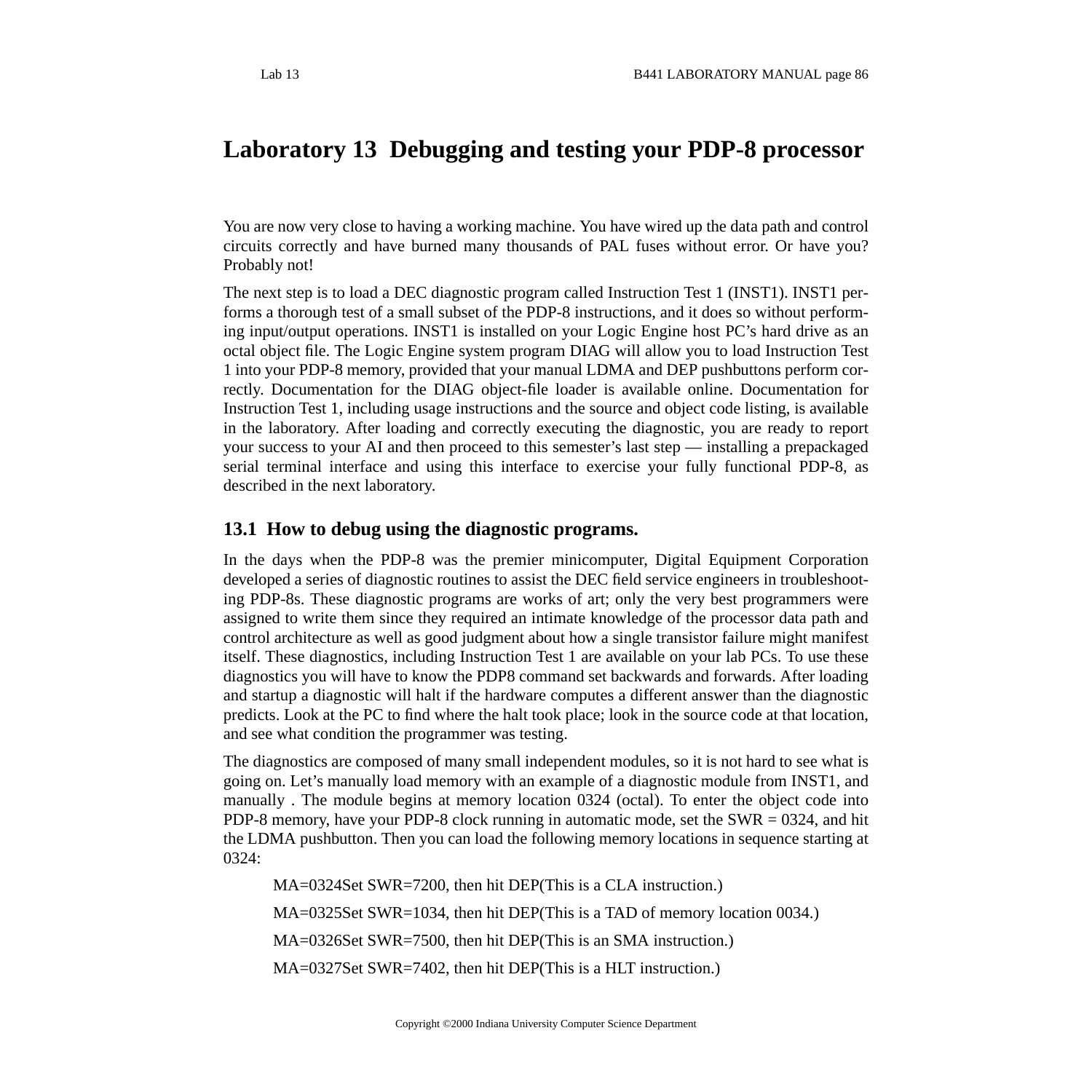Now, using similar techniques, set  $MEM(0034) = 4000$  -- the value assigned this location in INST1.

The instructions at 0324 and 0325 clear the AC and then load the AC with 4000. The instruction at 0326 skips the next instruction (the HALT at 0327) if the AC is negative. In INST1, this skip would send control to the next diagnostic module (located at 0328) since your PDP-8 passed this test. If in running INST1 your PDP-8 halted at location 0327, then you know a problem was diagnosed, and you know where in the diagnostic code the alert was sounded. Your action would be to consult the source listing of INST1, and manually (using the single-instruction switch) walk through the instructions in the relevant module, looking for obvious problems.

Let's manually walk through this module, hopefully to find that all is well, but possibly to detect a problem with your PDP-8 even before you run INST1. Turn on the PDP-8 single-instruction switch, set the  $PC = 0324$ , and hit the continue (CONT) pushbutton.

Did the AC clear? If not, debug the CLA instruction, else hit CONT.

Did the AC load 4000? If not, see if MEM(0034) contains 4000 and if necessary debug the TAD instruction, else hit CONT.

Did the PC skip to 0327? If not, debug the SMA instruction.

To debug, for example, the instruction at 0326, set  $PC = 0326$ , turn off the single-instruction switch, hit the reset pushbutton, and switch to manual clock. You should now be in state I. Move through the ASM chart one state at a time looking for errors in your X, S, and R signals.

# **13.2 Using Instruction Test 1.**

Load INST1 from your Logic Engine host PC using the DIAG system program. The DIAG loader works by overwriting the switch register with data from your host PC and then simulating a DEPosit manual PDP-8 operation. Your PC host grabs the Logic Engine panel and simulates the exact sequence of manual switch activations you used to load the code fragment above, except it starts at memory location 0000 and loads several thousand locations. Clearly, this will not work if your LDMA and DEP instructions aren't working.

Follow the directions in the INST1 documentation, and execute INST1 at high speed. If you have been lucky and have done a perfect job with your wiring, design, and PAL burning, INST1 will execute to completion. If INST1 halts unexpectedly, you must debug your machine and run INST1 again. When INST1 runs without problems, you can feel very good and may prepare for the last step in the laboratory.

At this time, if you took the shortcut of disabling the PDP-8's IOT instruction in your processor, you must complete the design and implementation of this instruction before proceeding.

# **13.3 Installing an input/output interface and running "real" programs.**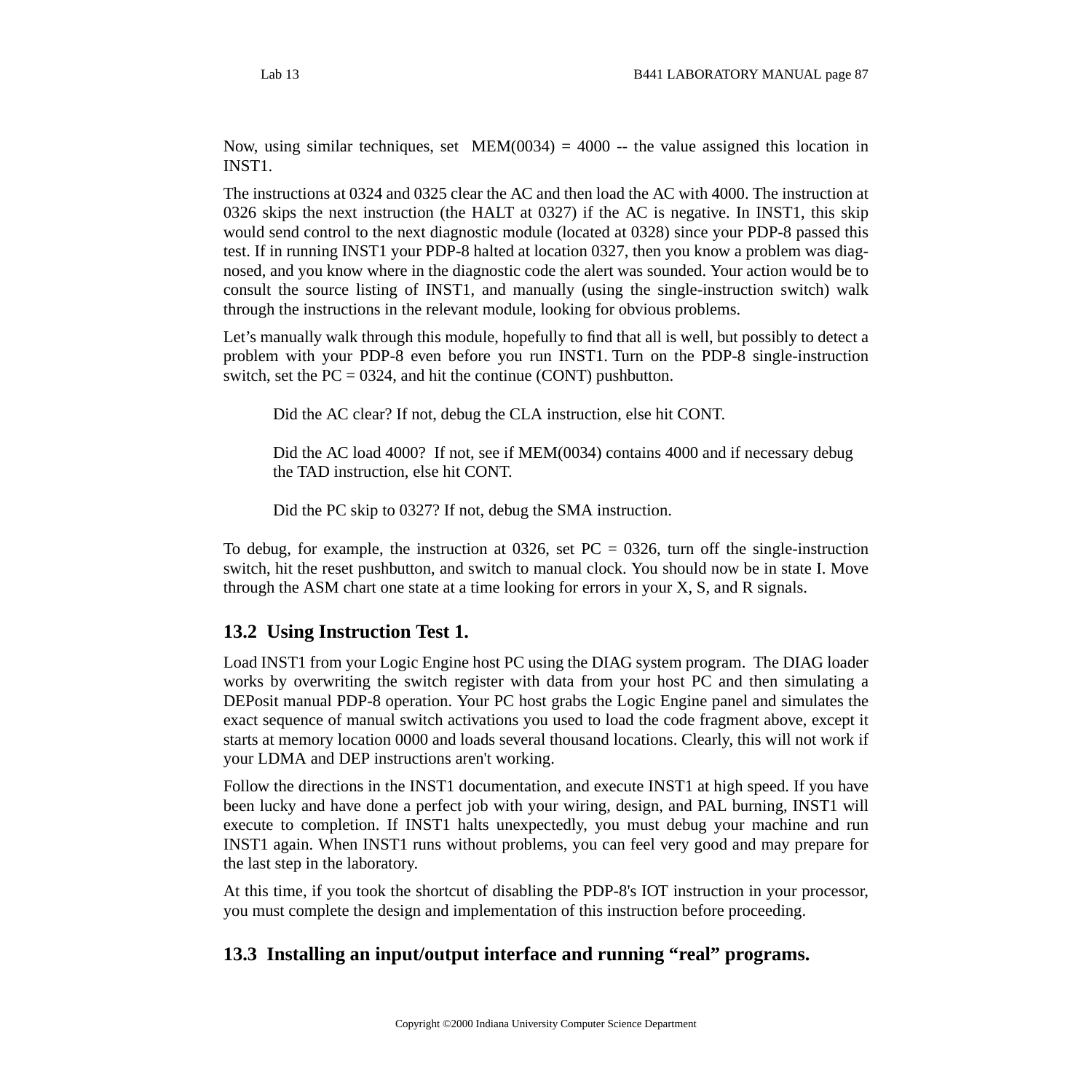The remaining PDP-8 diagnostics and virtually all other software for the PDP-8 requires a functioning serial terminal interface. Those of you who take P442, the follow-on course in digital design and digital systems, will design and construct a complete serial terminal interface, and will continue the development and study of your minicomputer. For now, you will be given a prepackaged terminal interface, which you must install and wire into your PDP-8 processor. You will receive assistance from your AI.

Once the terminal interface is installed, download and execute the PDP-8 diagnostics INST1, INST2, INST2B, and Random JMP/JMS/ISZ, *in that order.* These programs perform diagnostics on larger sets of PDP-8 instructions, and on features such as indirect addressing, auto-indexing, and interrupts.

When all diagnostics are functioning without error, you may download and execute the FOCAL program and run some actual programs. Examples of programs that you may enter and execute are given in the FOCAL documentation, and are available on your host PC.

FOCAL is a demanding application, and when you can successfully run FOCAL, you may certainly consider your processor to be fully functional. **Congratulations!**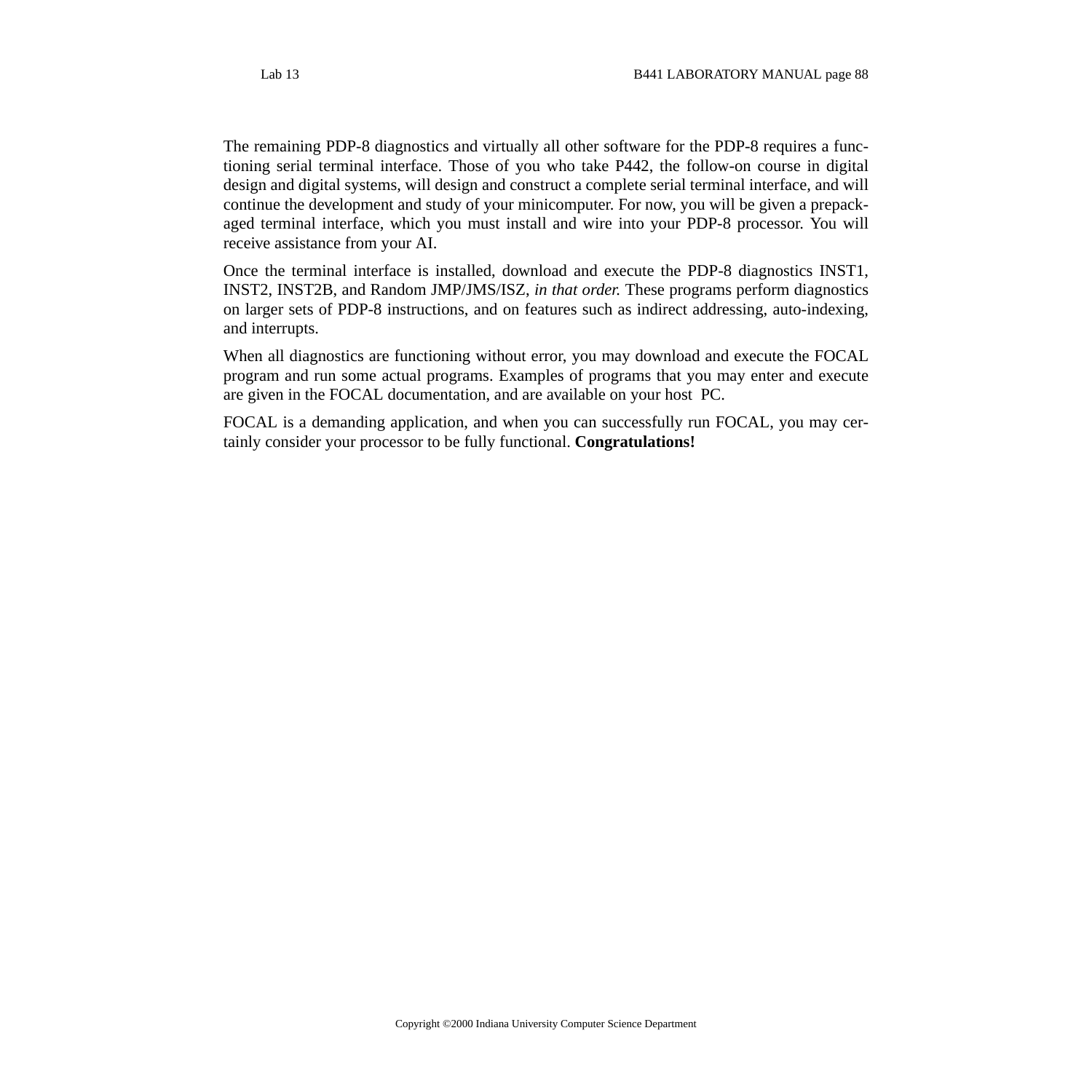# **Laboratory 14 Building a Serial Interface for the PDP-8**

In this lab you will design and build a serial I/O port to provide a terminal interface for your PDP-8. As a background for this project, you should be familiar with Design Examples 3 and 4 from Chapter 6 of Prosser/Winkel. You will also need Chapter 9 of Prosser/Winkel as it deals with the details of interfacing with the PDP-8 IOT instruction protocol. Chapter 9 assumes the use of an off-the-shelf UART chip, but you will be designing both the UART and the interface logic as a single unit, so your end result will not look exactly like the Prosser/Winkel example. Also, you will have available a hardware synchronizing element which is not used in Prosser/Winkel.

The project consists of four parts (or three, if you prefer):

- Baud rate clocks
- Parallel-to-Serial Converter (transmitter)
- Serial-to-Parallel Converter (receiver)
- PDP-8 Control Interface, may be incorporated into transmitter and receiver

## **14.1 Serial Data Format.**

The connection between your PDP-8 and the PC uses the RS-232 signaling standard. RS-232 is designed for sending signals over distances of tens of meters between unrelated pieces of hardware. To make logical bits easier to distinguish under these conditions, it doesn't use 0V/5V; instead, it uses +12V/-12V. -12V is called *mark* and +12V is called *space* (actually, the received signal may range from -20V to -3V for mark and from  $+3$  to  $+20$  for space). Mark and Space correspond to High and Low in true-high 5V logic. Note that there is a voltage inversion as well as a level shift between your logic and the RS-232 connection. Your Logic Engine provides RS-232 interface chips to handle the conversion for you. Be careful when probing or wiring on these chips, as a short from a 12V pin to a 5V pin will instantly destroy all connected 5V devices!

Now let's look at the serial data, in terms of 5V logic levels. We will use 1 start bit, 8 data bits, no parity, and 1 stop bit for each ASCII character, making a total of 10 bits per character, so that 'P' with ASCII code 50 (hex) will look like this:



Notice that the idle state is high, and also note that the character is sent LSB first (Figure 9-1 in Prosser/Winkel is reversed).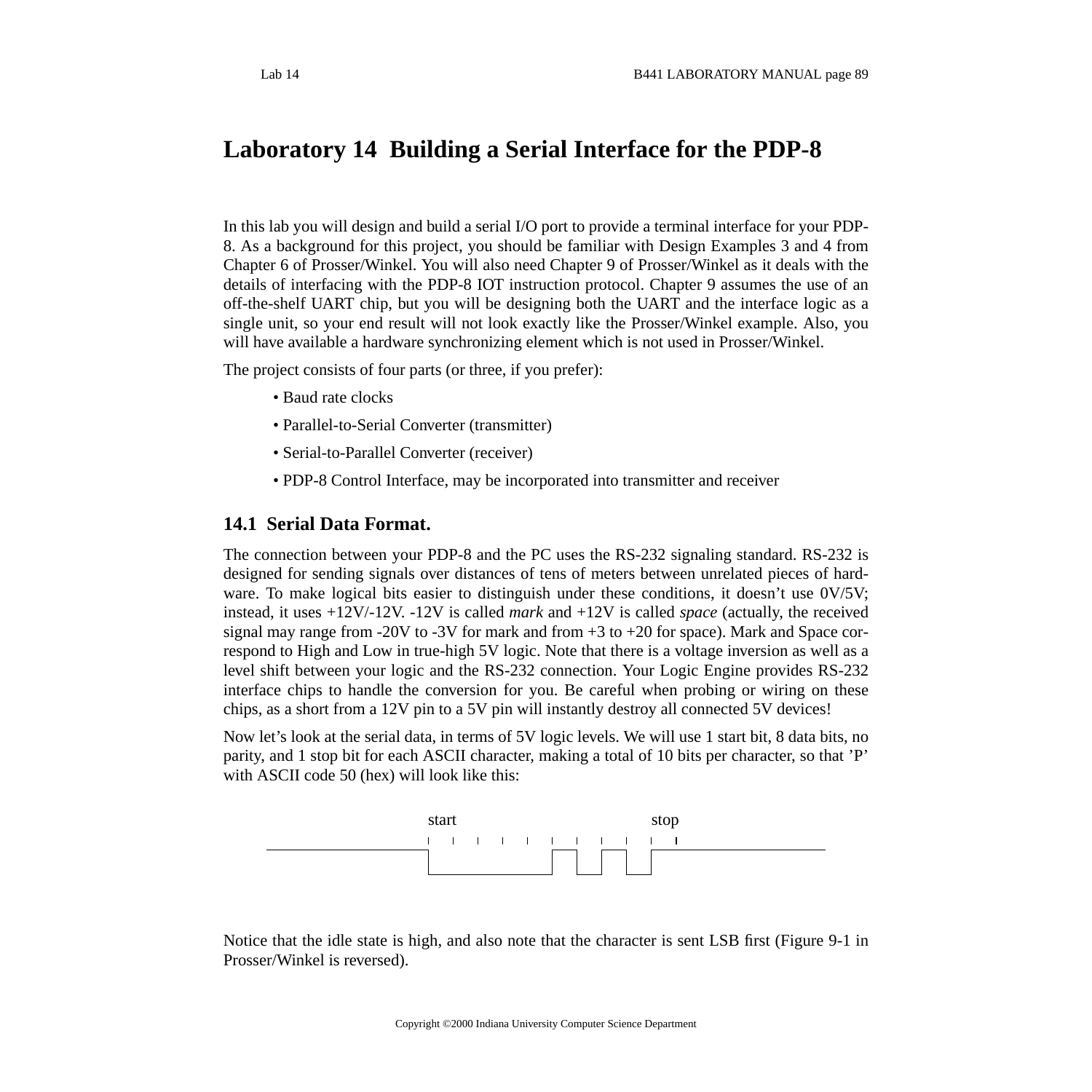## **14.2 The Baud Rate Clock.**

We actually need two different clocks, but both will be derived from the same source. The transmit clock is the simplest. It just needs to provide the desired bit rate, which we will fix at 9600 bits per second. A 2.4576 MHz oscillator module is readily available for just this purpose. Dividing by 16 gives 153.6 KHz, and dividing again by 16 gives 9600 Hz. The receive clock is a bit trickier, since we have no clock information from the data source other than the data bits themselves, and no guarantee that the remote transmitter's clock frequency exactly matches ours. We must therefore extract some amount of clock information from the data stream. We can do this by sampling the data at a rate much faster than the bit rate, and watching for level transitions. We are guaranteed that each character will begin with a high-to-low transition, and that there will be at least one low-to-high transition within the 10 bits that make up the character. What we need to do, then, is to use our local oscillator to produce a clock edge once during each bit time, resynchronizing on each data transition.

Ideally, we want the receiver to sample the data stream in the middle of each bit, to avoid any distortion that may occur around the transitions. We can easily accomplish this using the 153.6 KHz rate (16 x 9600) available from our oscillator and a four bit counter. If we reset the counter each time a data transition occurs, we will stay in reasonably close synchronization with the data stream, and if we produce a bit clock rising edge in the middle of the counter's range (ie count=7) then the receiver will sample the data near the middle of each bit.

You may use either the X74\_163 part, equivalent to the 74LS163 used in the Prosser/Winkel example, or the simpler CB4RE binary counter part for the four bit counter. Be sure to use a part with synchronous reset instead of asynchronous clear. The CB8CE part makes a convenient divider for the 2.4576 oscillator, providing the 16x clock on output bit 3 and the 9600 baud transmit clock on output bit 7.

# **14.3 Parallel to Serial Converter.**

The transmitter itself is fairly straightforward. You will need an eight bit register to hold the character coming from the PDP-8's AC, and a shift register to send the character out bit by bit. The shift register is complicated somewhat by the fact that we need ten bits per character, while the library provides an eight bit component (SR8CLE). Keep in mind that the serial output should be high by default (after reset and between characters) so that a start bit can be recognized. You will also need a bit counter, which again can be either the X74\_163 or one of the CB4\_\_\_ parts.

The interface logic will use IOP1, IOP2, and IOP4 as pseudo-clocks to control the operations of loading the buffer register, loading and shifting the shift register, and producing the DA04FLG\* and DA04FLG\_SYNC signals for handshaking with the PDP-8. Your job will be made easier here by the use of an *edge-triggered RS flip-flop*, which will be described in detail later.

# **14.4 Serial to Parallel Converter**

The receiver section must reverse the operation of the transmitter, shifting a character in serially and then transferring it to a buffer register connected to IN on the PDP-8's data path. In this case,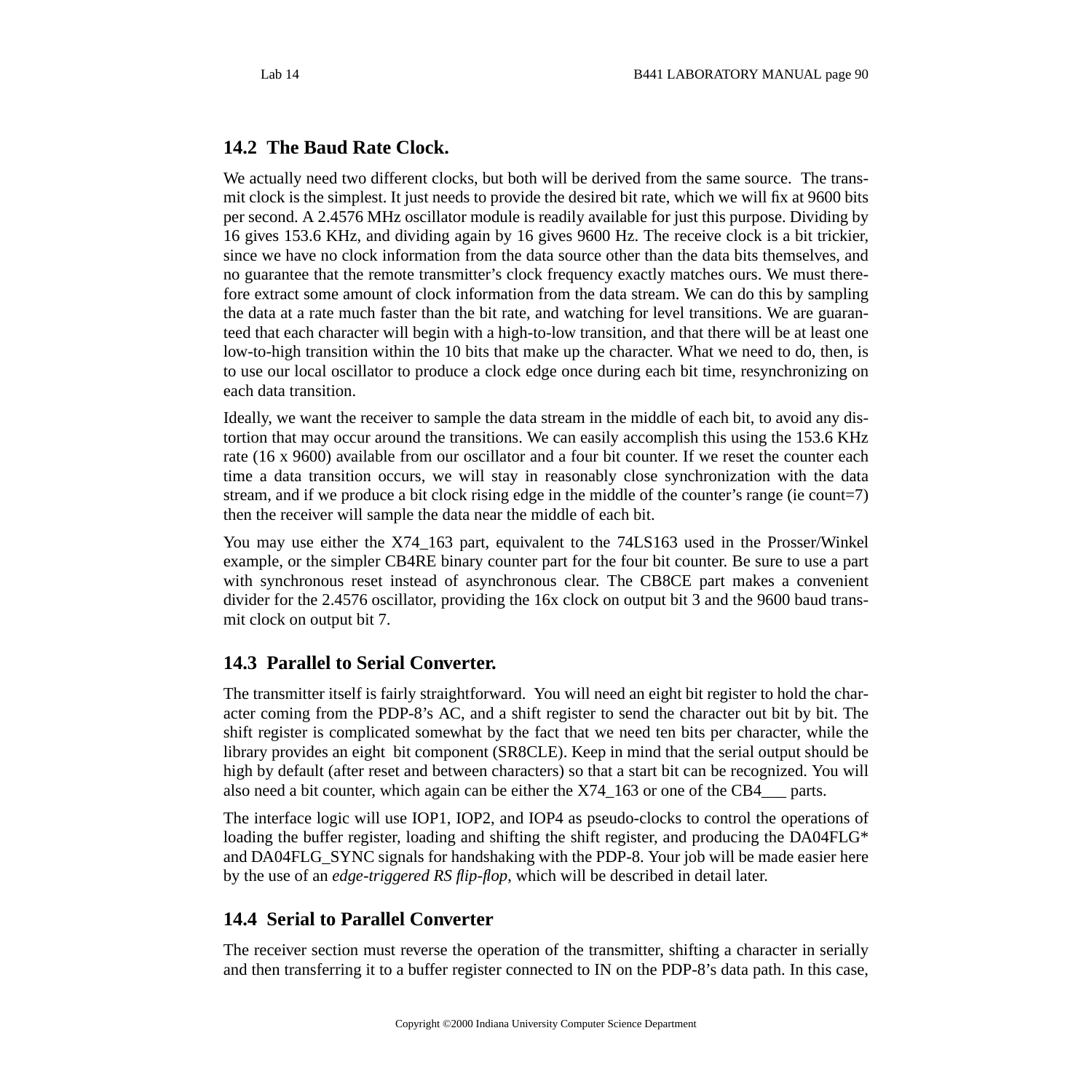we only need an eight bit shift register (SR8CE suffices) but the control logic must be able to determine the bit time interval during which the desired eight bits are in the shift register. You will want to have the receive bit clock identify the stop-to-start-bit transition and use this signal to control the receiver's bit counter. (The example in Ch. 6 of Prosser/Winkel assumes a sync byte which is not available to us.)

The receiver itself does not use the IOP signals, being controlled entirely by the incoming data stream. The receive interface logic provides the signals ORAC, ACCLR, DA03FLG\*, and DA03FLG\_SYNC, suitably timed and synchronized by their respective IOP signals. Note that EXTINT $*$  is the OR of DA03FLG $*$  with DA04FLG $*$ , i.e. an interrupt can come from either the transmitter or receiver. Note likewise that IOSKIP comes from either DA03FLG\_SYNC or DA04FLG SYNC when requested by IOP1 with the appropriate I/O address. Once again, you should use an edge-triggered RS flip-flop to simplify DA03FLG\*.

# **14.5 The Edge-Triggered RS Flip-Flop.**

A frequent problem encountered in hardware interfacing is the synchronization of systems running with completely unrelated clocks. The edge-triggered RS flip-flop is a unique solution that allows a synchronizing flag to be set by one system and reset by the other. The desired behavior is similar to a conventional RS flip-flop in that the S input *Sets* the output to True while the R input *Resets* it to False. The difference is that once either input has been asserted, it will be ignored until the other input is asserted and the first input is deasserted. In other words, the output changes only on a false-to-true transition (edge) of the appropriate input. This means that if the inputs are controlled by two processors with widely different clock rates, the input controlled by the slower processor can be asserted and held true while the faster processor samples and then toggles the output. This is equivalent to the *semaphore* software construct used in operating systems.

The asynchronous ASM below illustrates the desired behavior. We can create such a device by simply implementing its truth table in sum of products form. Our table will have four inputs: S and R, and feedback signals Q and P. The first half of the truth table looks like this

|                         | $\mathbf{p}$ , | Q' | R | S |  |
|-------------------------|----------------|----|---|---|--|
| transition to Reset     |                |    | X |   |  |
| stable state Reset-Wait |                |    | X |   |  |
| stable state Reset      |                |    | X |   |  |
| transition to Set-Wait  |                |    |   |   |  |

**Table 0-4**

Fill in the remaining half of the table, and implement Q and P using sum of products gate logic. Now add a Clear input that will force Q and P into the Reset state (0 1). Simulate your design to convince yourself that it performs as advertised.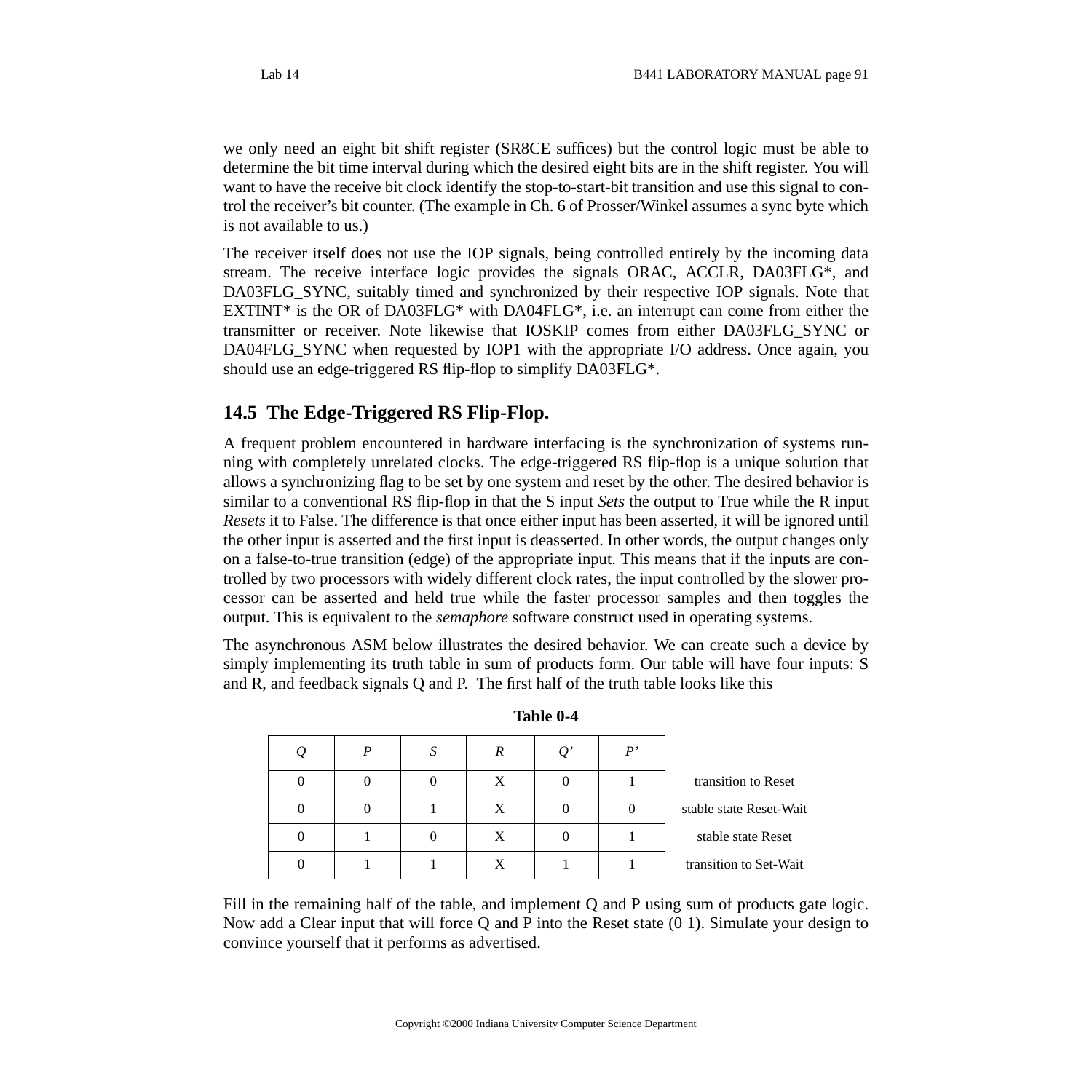

**ASM for Edge-Triggered RS flip-flop**

### **14.6 Practical Considerations**

You will be implementing your interface design on a XC95108 CPLD (Complex Programmable Logic Device). The internal structure of this chip is built around large sum-of-products terms rather than lookup tables as in the FPGAs. You will use the schematic editor to enter your design as before. Use pin 10 with a BUFG for your 2.4576 MHz oscillator input. The implementation step will be slightly different, and the reports generated will be completely different. The programming step is also different, and requires an additional set of leads on the programming cable. And, best of all, the CPLD uses nonvolatile FLASH memory so you don't have to reconfigure it each time you power up!

The down side of the CPLD is that, for those of you who have an ACTEL interface chip, the power and ground pinout is different, so you will have to do some rewiring.

A few other notes:

You need to do something about the unused IN0 - IN4 data path inputs. You can wire them to ground either on the Logic Engine or inside the data path chip, or redesign your register select MUX to make that input always 0.

The four-bit counter parts have a TC (Terminal Count) output that is True when the counter has reached its maximum count. Loading a predetermined starting value and counting to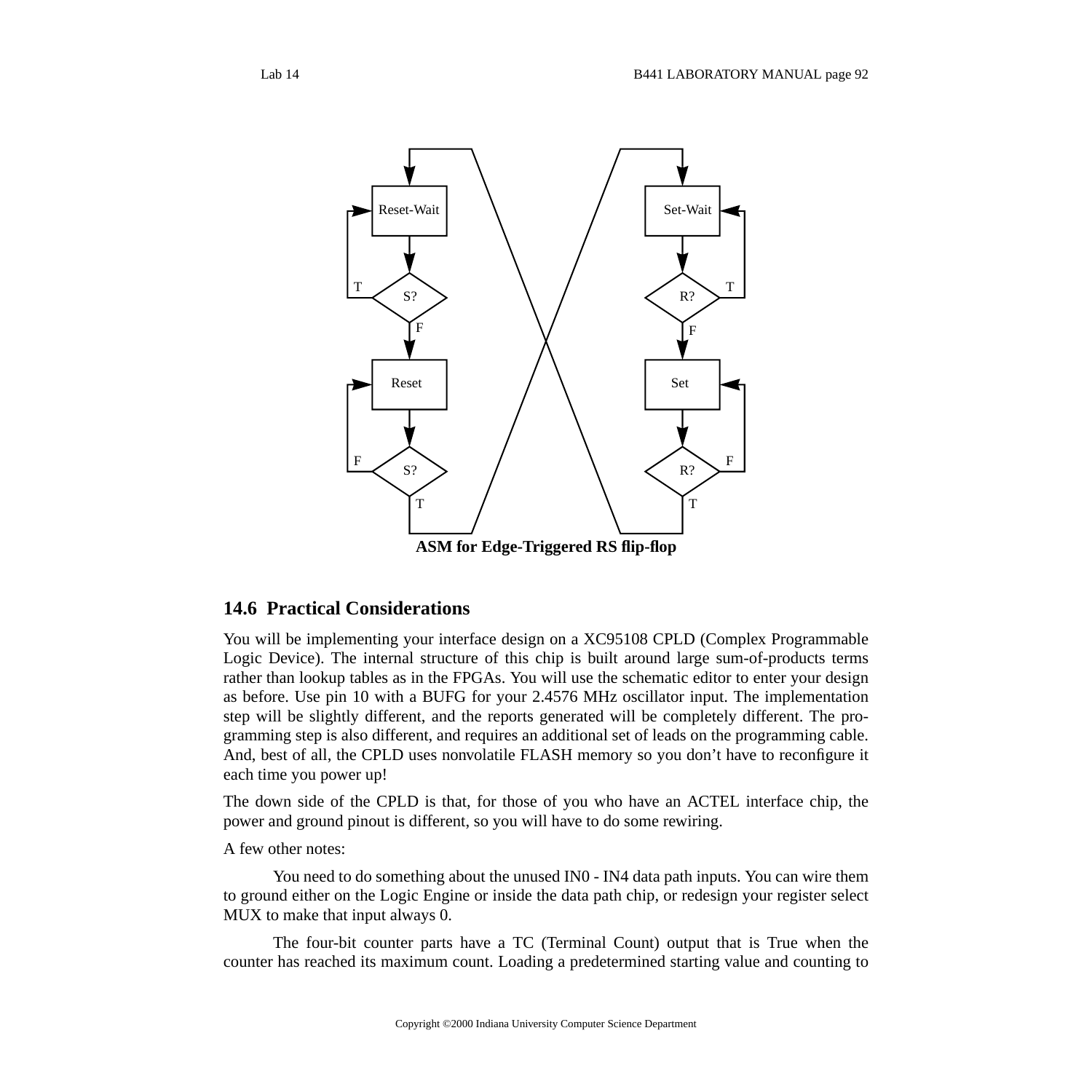TC saves using a gate to identify an intermediate value.

The INT, ORAC, ACCLR, and IOSKIP outputs are specified to be open collector, so that multiple devices could share a single pulled-up input. You can achieve the same function using a tristate output buffer with true-low enable (OBUFT) by connecting the enable control to the input.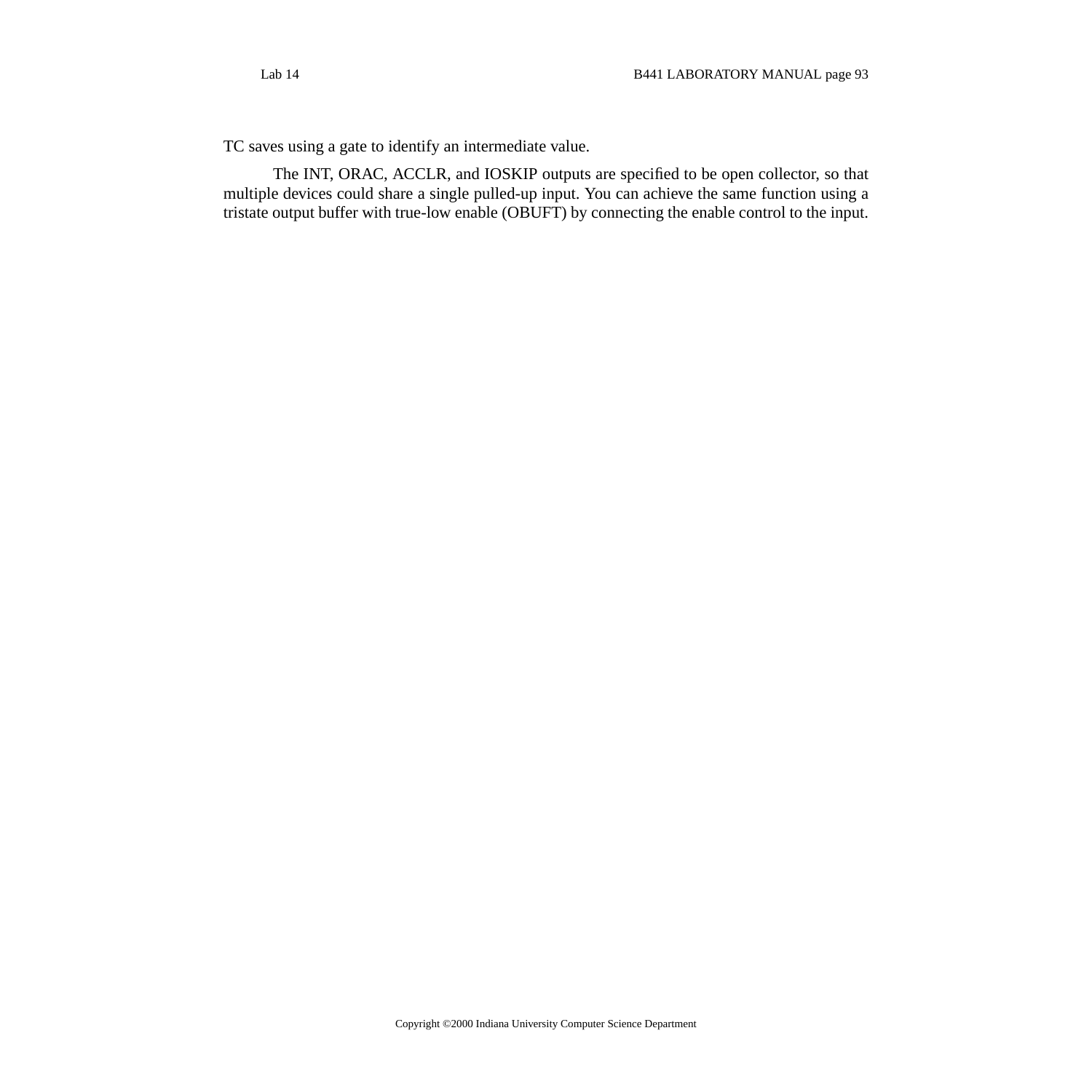# **Laboratory 15 Microcode Control**

You should by this time have a completely functional PDP-8 compter with a serial I/O interface. In this lab you will replace the hardwired state machine and control logic with a microcode controller and a control algorithm expressed as a microprogram. You will continue to use the same data path and interface as in the previous labs. You will need to refer to the [m](http://www.cs.indiana.edu/classes/c421/man/leasmb.html)an [page](http://www.cs.indiana.edu/classes/b441/lab/manual/leasmb.html) for [LEASMB,](http://www.cs.indiana.edu/classes/b441/lab/manual/leasmb.html) the Logic Engine Assembler, and the Micro Assembly Language [Reference](http://www.cs.indiana.edu/classes/b441/lab/manual/asmbl.html). You will also need to read Chapter 10 of Prosser/Winkel. For further information on the 2910 [microse](http://www.cs.indiana.edu/classes/b441/lab/manual/c2910a_mc.pdf)[quencer,](http://www.cs.indiana.edu/classes/b441/lab/manual/c2910a_mc.pdf) the data sheet for an equivalent FPGA core is available.

## **15.1 Hardware changes.**

The hardwired controller which currently occupies the XC4010 FPGA will be replaced by the microcode controller located on the upper right side of your Logic Engine board. The XC4010 will now become part of the architecture. In particular, since all of the test input signals needed by the microprogram are already wired to it, the XC4010 is the obvious place to implement the microcode test input multiplexer. It will also continue to provide the MANSW\* or gate using existing wiring from the pushbuttons, the memory WE generator, the HALT and INT flip-flops, the IOP shifter, and an opcode decoder.

The data path control signals C4-C0 and Link controls will need to be rewired to the Microcode Pipeline Outputs (refer to your Logic Engine Board [Drawing](http://www.cs.indiana.edu/classes/b441/lab/manual/boardur.pdf) from last semester). Other pipeline output bits will need to be wired to the XC4010 to control the test input MUX and other architecture elements. (Note: if you prefer logic to wiring, you may encode some or all of these signals together.) In order to use the pipeline outputs, you must wire Pipeline Enable to ground. The test input MUX's output should be wired to the microcode controller's Condition Code input.

## **15.2 Designing the Microprogram.**

The microprogram is outlined for you in Chapter 10 of Prosser/Winkel. Deviations from their example will be pointed out below.

### **15.2.1 Command Bits.**

Table 10-3 lists most of the architecture control signals. Our design encodes the data path controls into C4-C0. Your list of command signals will include TESTMUXCTL, DATAPATHCTL (C4- C0), LINKCTL (L0, L1, LinkLD), StartWrite, IOPCTL, INTCTL, and HALTCTL.

### **15.2.2 Manual operations.**

The manual switches will still be handled by a large OR; however, we now need only one flip-flop to synchronize the button inputs. The microcode can provide the single-pulser function.

We do not use the memory controller with signal CC, so your Write subroutine will not contain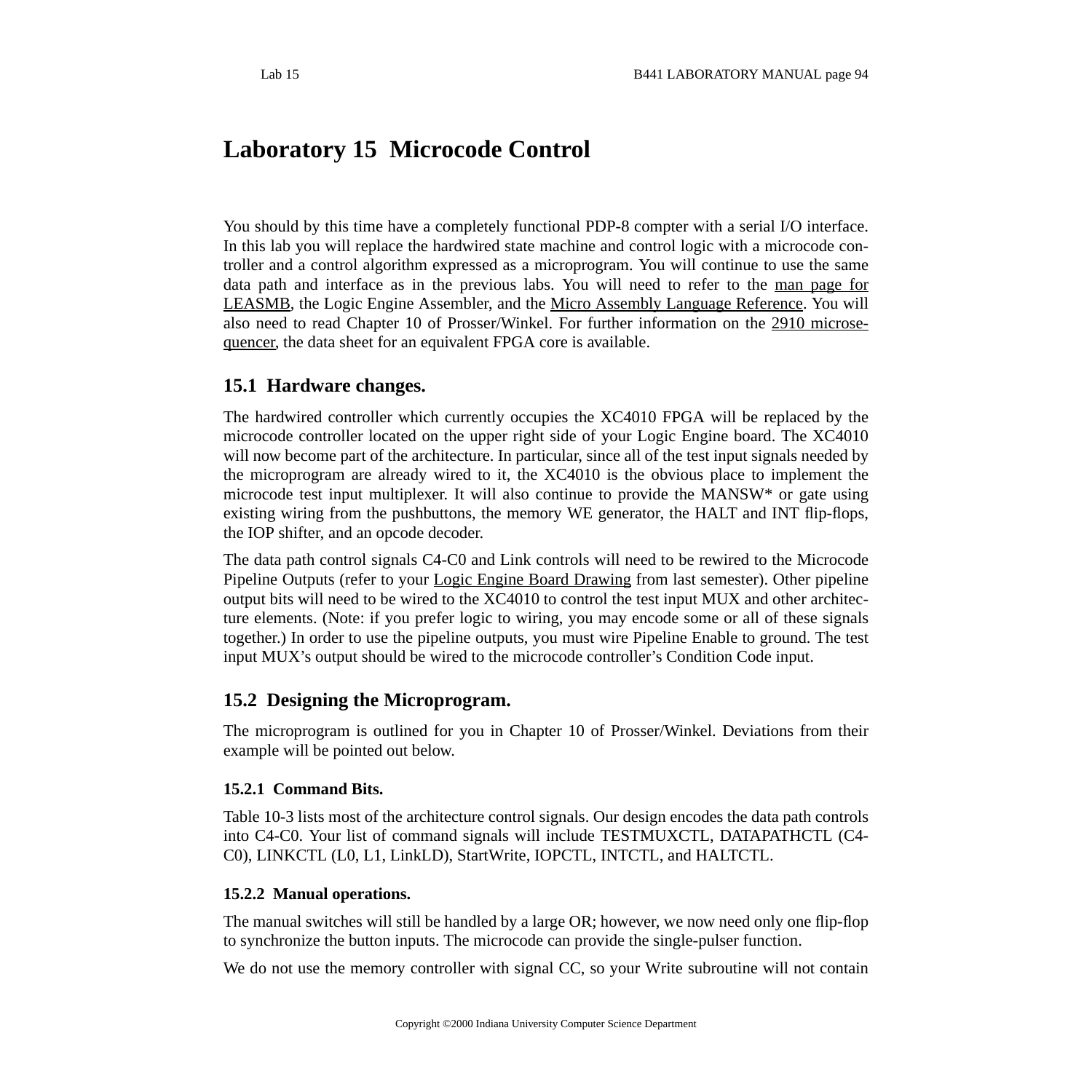the line

JUMP \* IF CC=%F

In fact, you can structure your microcode so that the Write subroutine is not needed. You need only assert StartWrite in one instruction followed by an instruction that asserts the appropriate data path control code.

### **15.2.3 The Fetch Phase**

Our data path allows the commands from F2, F3, and F3.1 to be combined into one step. On the other hand, the 'IOT or OPR or DIRECT' test from our ASM expands into several lines of microcode. You will need new gate logic for the terms NO.INDIRECT.OPERAND and NO.MEMORY. Note that you do not need the READ subprograms, as we are still assuming that our memory is faster than one CPU state.

#### **15.2.4 Interrupt processing.**

Our data path allows a simpler way to respond to an interrupt. Instead of using the CJPP microinstruction to execute a JMS 0 operation, we can simply CALL the Write subroutine while issuing the appropriate data path command and then RTN from the INTERRUPT.TEST subroutine. (Nested subroutine calls are allowed up to a depth of at least 5, more on some 2910 variations.)

#### **15.2.5 Instruction Decoding.**

The opcode mapping ROM can be simulated in various ways inside the XC4010. Probably the most straightforward is by creating an HDL (ABEL) table. Note that only four bits of output are necessary; the upper eight bits of the microcode address can be constant. The JMAP Enable signal from the microcode controller will need to be provided to the XC4010. See the Logic [Engine](http://www.cs.indiana.edu/classes/b441/lab/manual/boardur.pdf) [Board Drawing](http://www.cs.indiana.edu/classes/b441/lab/manual/boardur.pdf) for the locations of the JMAP Enable and MAP Input pins.

#### **15.2.6 Microprogram Declarations.**

Your declaration section will be much shorter than that described in Prosser/Winkel due to our encoding of the data path control signals. You will need declarations for each of the thirty lines in the register transfer table, but you need not worry about the individual register control signals, except for LINK. You will, however, need declarations to handle the control signals for the various non-data path pieces which we have now placed in the architecture - Halt, Int, IOPshifter, etc. You may want to encode these to save wiring (and pins on the XC4010).

Your list of test inputs should contain all those listed in Table 10-5 except CC (the memory condition code). Some of these (No.Memory, No.Indirect.Operand) will require you to design new combinational logic to extract information from the IR. Note that SKIP is the same combinational term used in your earlier design.

# **15.3 Microcode programming**

Your microprogram will be a plain text file, prepared with your favorite editor (but without word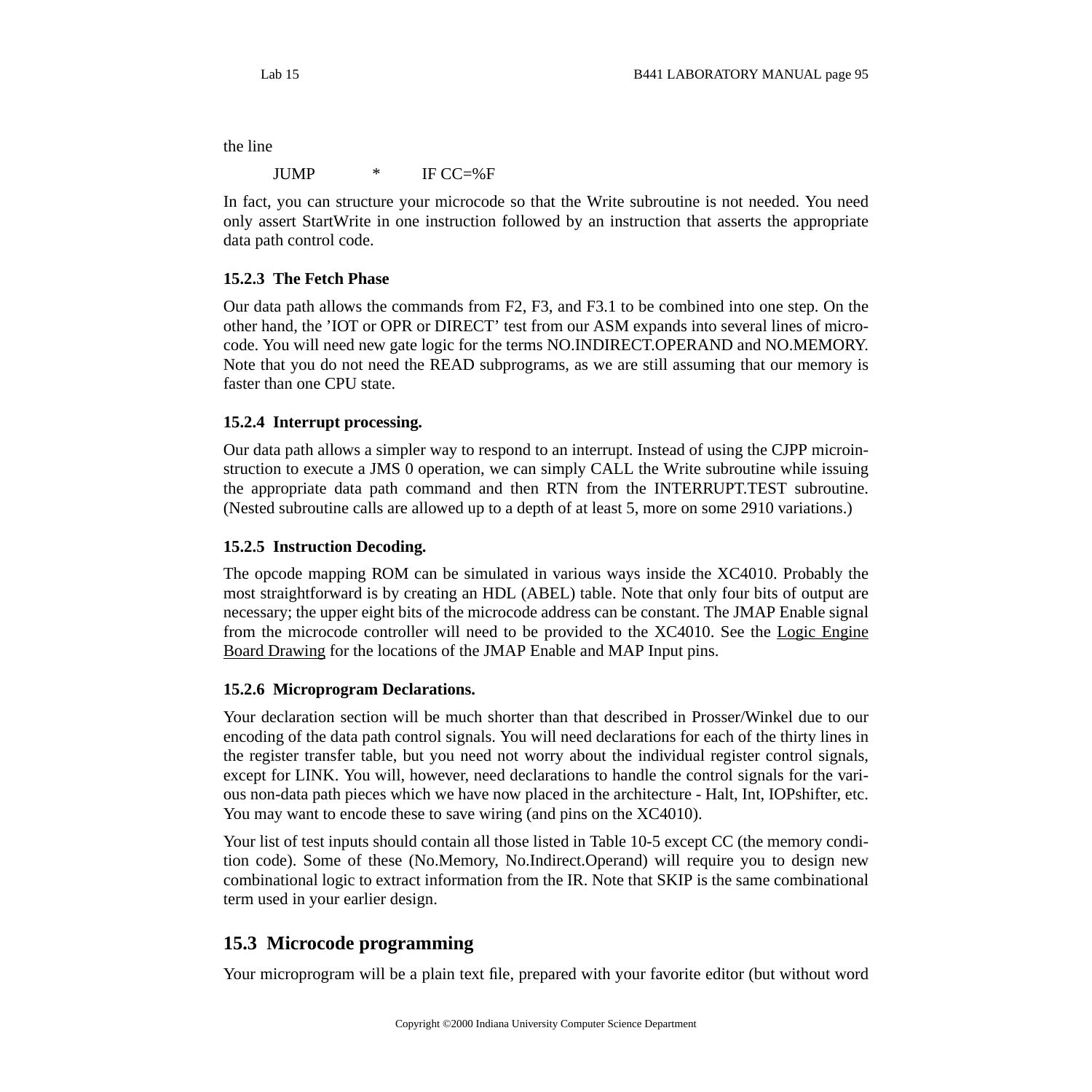processing formatting characters) with the filename extension '.asm'. To download the microcode to your PDP-8, invoke NTbin\leasmb -d *filename* with no extension. The parallel port must be connected to your Logic Engine, and the Logic Engine must be powered on. To start your microprogram, type "run" at the leasmb prompt. You should then be able to control your PDP-8 from the front panel as before, with the exception of the reset pushbutton (you must now use the leasmb reset command). Verify that your microcode is correct by running all the test programs, and then running FOCAL.

Known bugs: List with no parameter will list the entire microprogram and then hang.